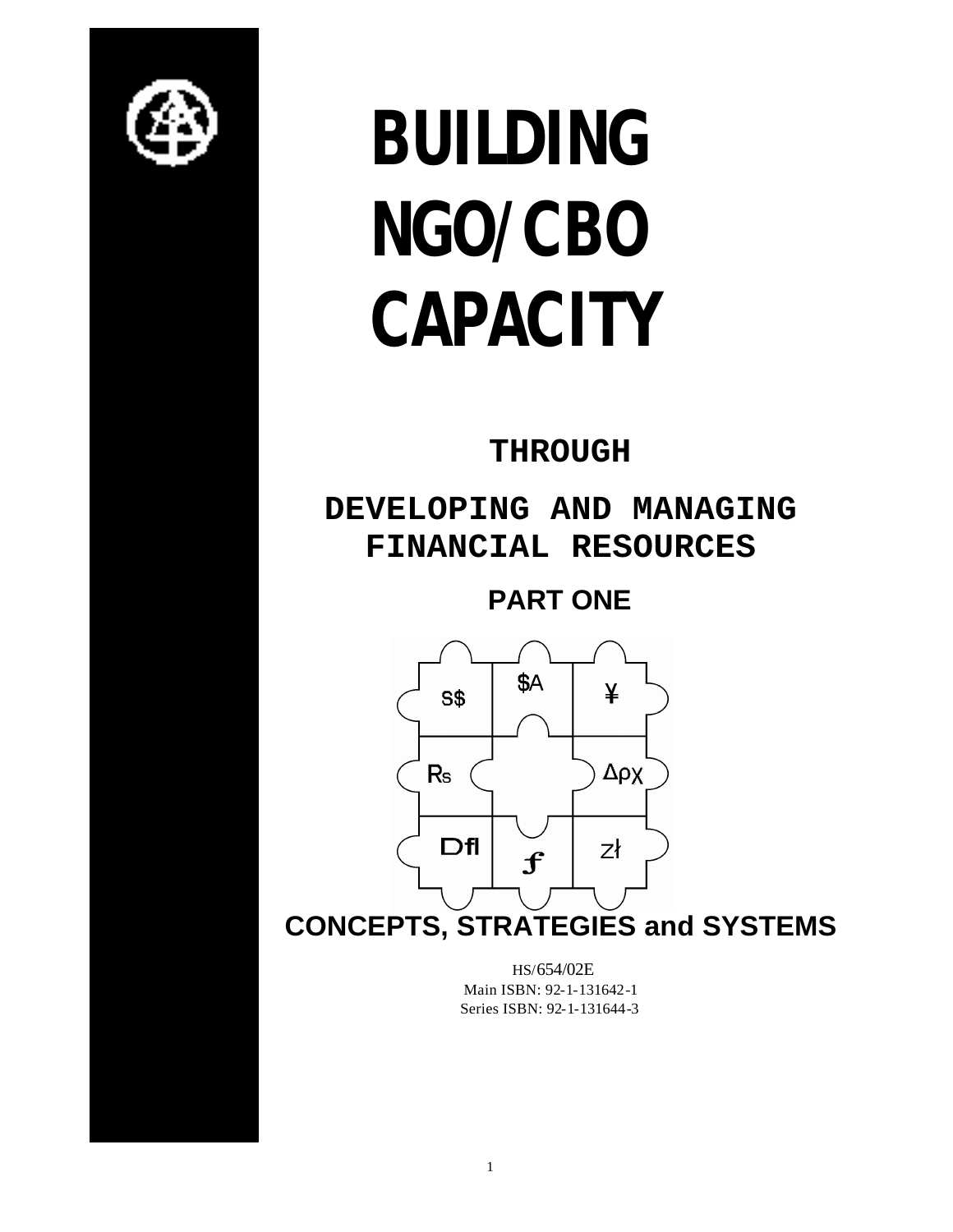# **FOREWORD**

This series of training manuals, designed to enhance the overall management and operational effectiveness of nongovernmental and community-based organisations, coincides with the launch of the United Nations Centre for Human Settlements (UNCHS) Global Camp aign on Urban Governance. The theme of "inclusiveness," reflecting the Campaign's vision and strategy, is deeply embedded in the learning strategies covered by these manuals. While they have been planned and written to serve the developmental needs of non-governmental and community-based organisations, their leadership and staff, they can easily be adapted to serve the needs of smaller local governments as well.

There is growing evidence and increased recognition of several themes that define and frame the urban governance agenda for the new century and millennium. The first, inclusion, has already been introduced but bears repeating. Those local governments and communities that want to be on the leading edge of social and economic change must recognise the importance of including everyone regardless of wealth, gender, age, race, or religion in the process of forging decisions that affect their collective quality of life. This commitment must then be infused into the very heart of their operating culture.

The second recognition involves shared leadership that cuts across the spectrum of institutional and community fabric. This means, among other things, those non-governmental and community-based organisations (NGO/CBOs) must be seen as competent and worthy partners in the sharing of leadership and responsibilities. The *Building Bridges* manuals in this series are designed to address the management of joint planning ventures as well as the management of conflicts and disagreements that cut across the spectrum of public and not-for-profit community organisations*.*

The final recognition is the need for organisational competencies within the NGO/CBO community-competencies to manage their financial and human resources, and their outreach endeavours more effectively and efficiently. In order to be strong and effective partners, NGOs and CBOs must be able to demonstrate that their internal houses are also in order.

As described in the Prologue, this series of learning implementation tools has been a collaborative venture between the Open Society Institute and the Government of the Netherlands (the principal funding institutions), Partners Romania Foundation for Local Development, and UNCHS (Habitat). In addition, many others have been involved in the development of this series. They include:

- 1) a committed group of NGO, CBO and local government leaders from Sub-Saharan Africa who came together to define their learning needs during the UNCHS Capacity Building Strategy Workshop held in Nakuru, Kenya, in November 1998, and who took an active part in reviewing the drafts culminating in a validation workshop in Nyeri, Kenya, 2001, and
- 2) a network of institutions and trainers representing the Regional Program for Capacity Building in Governance and Local Leadership for East and Central European Countries who participated in field testing the initial drafts of the materials.

Finally, I want to thank Fred Fisher, the principal author of the series, and the superb team of writing collaborators he pulled together to craft these materials. For this particular manual, we have called upon the expertise and talents of Kay W. Spearman and Deborah G. Welch to provide much of the substantive input on NGO/CBO financial management. As always, the team of UNCHS staff professionals, headed by Tomasz Sudra, brought their considerable experience and expertise to polishing the final products.

Anna Kajumulo Tibaijuka Executive Director United Nations Centre for Human Settlements (Habitat)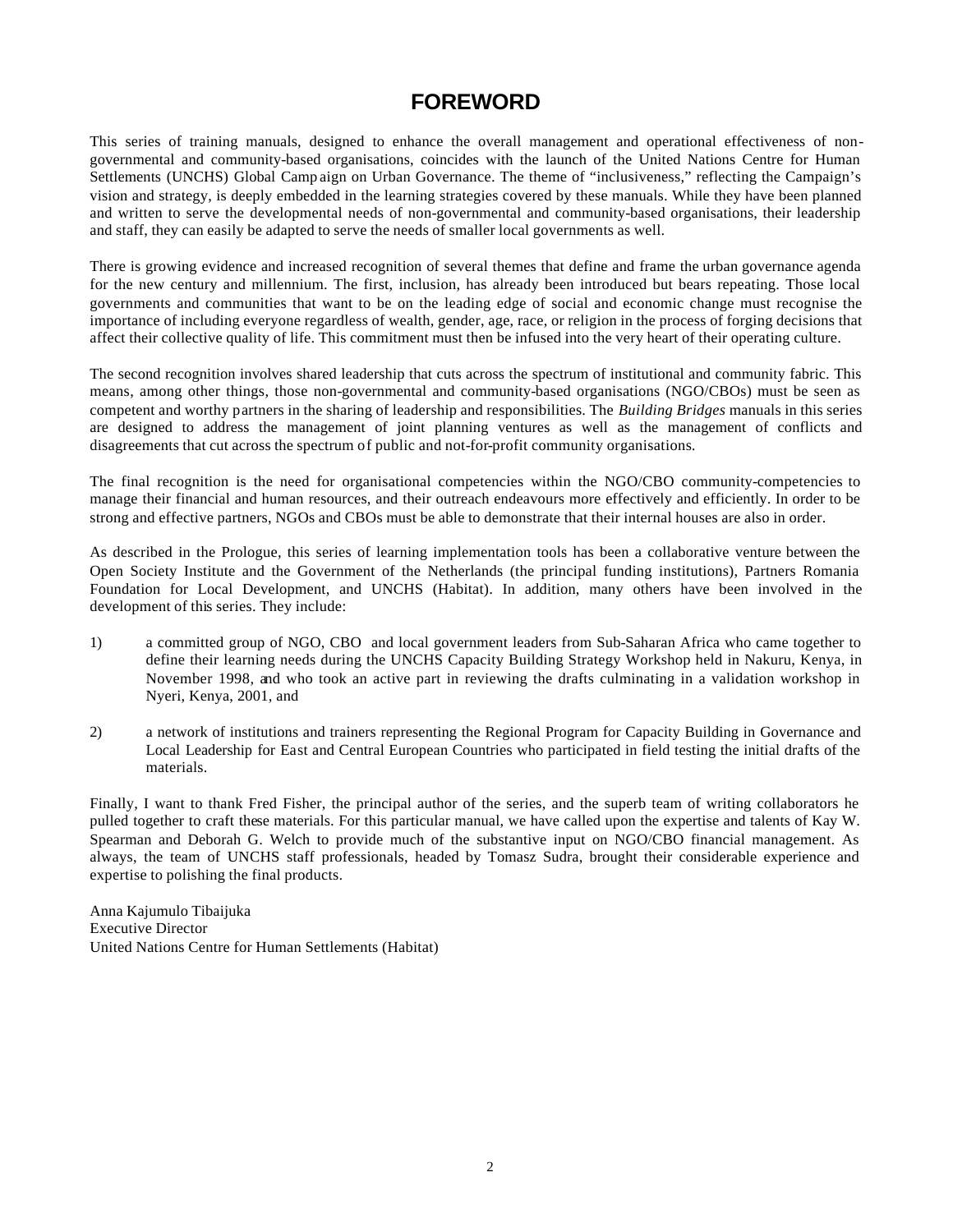# **TABLE OF CONTENTS**

|                  |                                                                   | Page    |
|------------------|-------------------------------------------------------------------|---------|
| <b>FOREWORD</b>  |                                                                   | 2       |
| <b>CHAPTER 1</b> | <b>INTRODUCTION AND OVERVIEW</b>                                  | 4       |
|                  | Sustainability                                                    | 5       |
|                  | Transparency and accountability                                   | 6       |
|                  | Overview                                                          | 7       |
|                  | Accounting options                                                | $\,8\,$ |
|                  | Key points                                                        | 8       |
| <b>CHAPTER 2</b> | <b>FINANCIAL RECORDS AND REPORTING</b>                            | 9       |
|                  | Basic accounting records for NGO/CBOs                             | 9       |
|                  | Financial reporting                                               | 17      |
|                  | Financial records, reports and the annual budget                  | 18      |
|                  | Key points                                                        | 19      |
| <b>CHAPTER 3</b> | <b>ANNUAL OPERATING BUDGET: RECONCILING REVENUES AND EXPENSES</b> | 20      |
|                  | Step 1. Organise the process                                      | 20      |
|                  | Step 2. Identifying revenue sources and preparing estimates       | 21      |
|                  | Step 3. Prepare program requests                                  | 32      |
|                  | Step 4: Director reviews revenue estimates and requests           | 36      |
|                  | Step 5: Policy makers review proposed operating budget            | 37      |
|                  | Step 6: Budget approval and monitoring                            | 38      |
|                  | How the annual budget relates to the cash flow budget             | 39      |
|                  | Key points                                                        | 39      |
| <b>CHAPTER 4</b> | <b>CASH FLOW BUDGET</b>                                           | 40      |
|                  | Cash budgeting                                                    | 40      |
|                  | Types of cash budgets                                             | 40      |
|                  | Creating the cash budget                                          | 43      |
|                  | Applying the cash budget                                          | 44      |
|                  | Updating the cash budget                                          | 44      |
| <b>CHAPTER 5</b> | <b>FINANCIAL ADMINISTRATION</b>                                   | 45      |
|                  | Revenue collection                                                | 45      |
|                  | Internal controls                                                 | 47      |
|                  | Purchasing                                                        | 53      |
|                  | Managing goods and equipment (store operations)                   | 56      |
|                  | Key points                                                        | 60      |
| <b>CHAPTER 6</b> | <b>FINANCIAL POLICIES AND THE OVERSIGHT RESPONSIBILITY</b>        | 62      |
|                  | Creating a financial policy framework                             |         |
|                  | Auditing                                                          |         |
|                  | Selecting the audit firm                                          |         |
|                  | Key points                                                        |         |
|                  | Completing the circle                                             |         |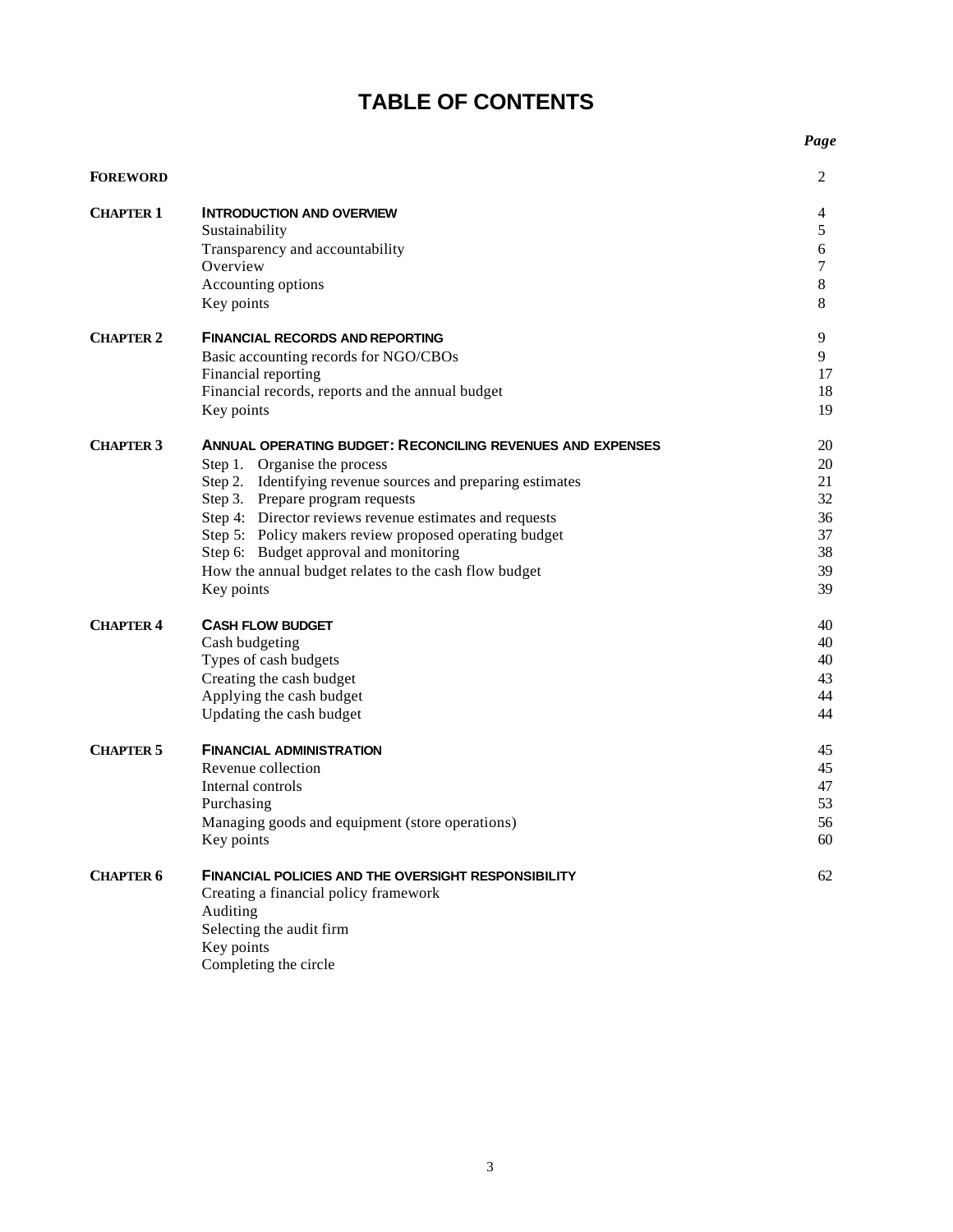# **CHAPTER 1 INTRODUCTION AND OVERVIEW**

Before going any further, it will help to define what we mean by Non-Governmental and Community–Based Organisations, or NGO/CBOs, and how we will use the terms. From the perspective of this manual and its discussions, an NGO/CBO is any non-profit organisation that is independent from government. Our definition encompasses Community-Based Organisations (CBOs) which serve a specific population in a narrow geographic area to national non-profit organisations independent of government to all those that operate within these broad categories. We have deliberately excluded the international NGO/CBOs by assuming that they already have their financial management house in order. This doesn't exclude them from participating on this voyage of discovery, but it may be a trip over familiar territory. NGO/CBOs cover a lot of territory in their collective quests. They work to serve the poor; save the environment; operate schools, health clinics, libraries, and a myriad of other facilities; engage in relief efforts; mediate conflicts; and often operate as pressure groups to influence governments and other key institutions. This "for example" list is certain to evoke protests from individuals who are engaged in those many crusades and programs left unmentioned.

Since NGO/CBOs are usually organised to serve some specific civic benefit or need, they are financed by a variety of public contributions as well as grants from governmental agencies, development institutions, foundations, and private organisations. Many NGO/CBOs charge modest fees to those who can afford to pay them using a sliding-fee schedule based on family size and income. In other words, the financial resource base of NGO/CBOs is as diverse as their reasons for existence. Given this diversity, or in spite of it, this manual will focus on basic concepts, strategies, systems and processes of financial management that are germane to NGO/CBOs and the environment in which they operate. All the financial tools covered in this manual are based on the fundamental assumption that these organisations want to sustain themselves and their services over time and that sustainability is determined largely, although not totally, by the ability to manage financial resources efficiently and effectively.

*Travel Advisory* During the Nyeri work sessions where key users told the authors what they wanted changed in the manuals before publication, a number of issues were identified that seem to fit the *travel advisory* category. Since many of them tended to be more global, i.e., cutting across the broad spectrum of NGO/CBO financial management topics, this is probably the best place to comment on them.

- $\checkmark$  We don't talk much about the computer software packages that are now available world-wide for use in setting up financial management systems, and managing financial transactions. They are available and should be checked out if you have the hardware resources to support them. This manual deals with the basic systems and procedures that can be managed at many different levels of sophistication.
- $\checkmark$  Another major issue we skirted in the manual is the need to understand and adhere to the national laws and standards governing NGO/CBO financial transactions. Please do! We mention the reality of national and regional variations in legislative and regulatory functions as they relate to various financial management (FM) functions but we leave it up to you to deal with them.
- $\checkmark$  Speaking of regional variations in this business, there are distinctly American and British terms to describe various functions and sub-systems within standardised financial management systems. There may be more as well, but we are not aware of them at this time. We've used the American terminology.
- $\checkmark$  Many of the procedures and systems being dis cussed might be a bit complex for the smaller NGOs and CBOs. We appreciate the concern but were confronted with the need to weave a learning trail somewhere between the larger systems that would find little use for these concepts and tools, and the smaller organisations that operate their finances out of a shoe box. We don't worry about the first category and encourage the second to take from these pages those ideas and tools that fit for now. Leave the rest for the time when you get bigger and need some changes in how you manage your financial resources.
- ¸ There is the issue of *bookkeeping* vs. *accounting.* One of our Nyeri colleagues simplified the difference in a manner we had not heard before, and we thought it worth passing on. *Book -keeping* is recording. *Accounting* is recording and reconciliation.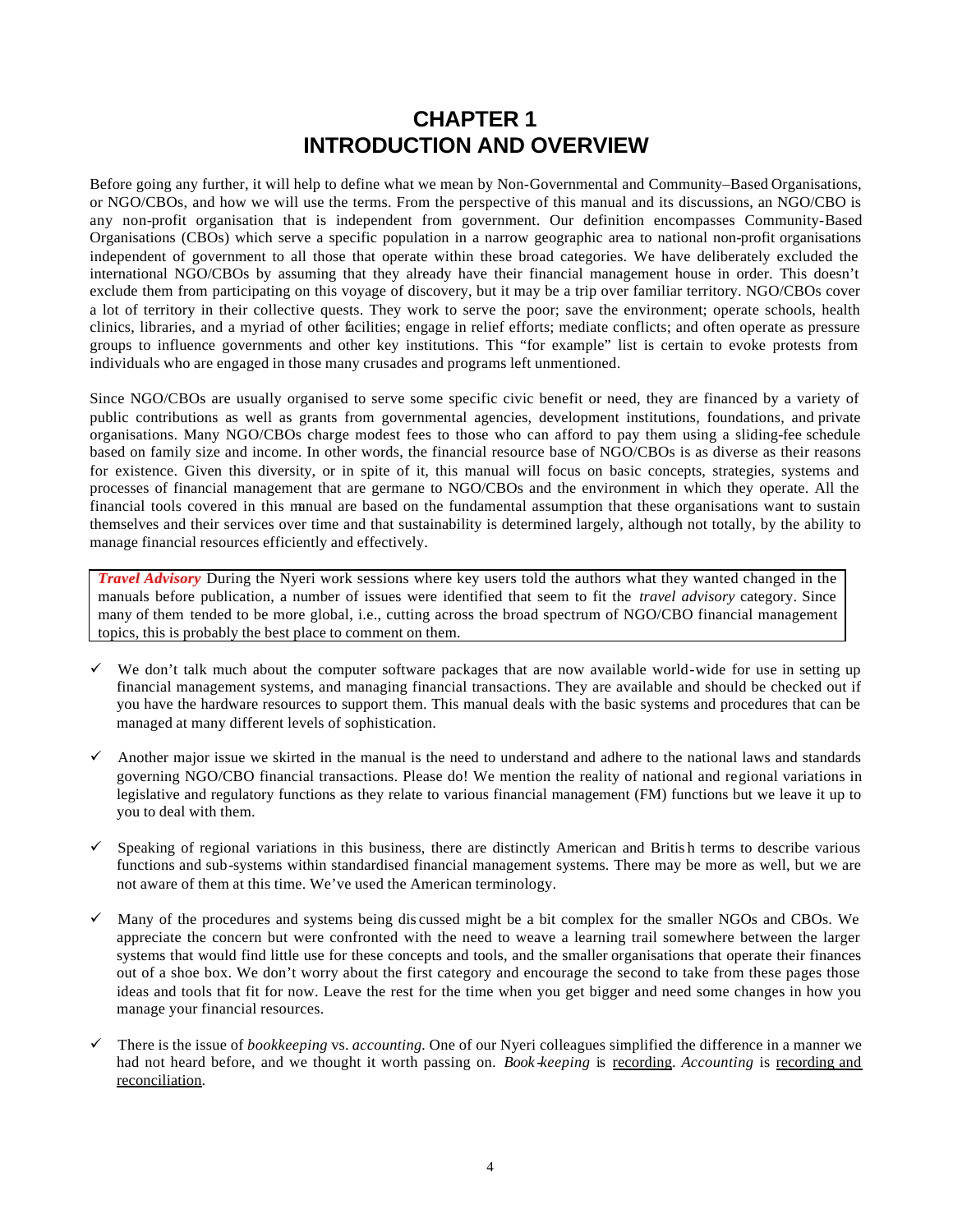- $\checkmark$  We discuss the need for financial policies in the final chapter that deals with fiscal oversight or the auditing function. Many would argue that the discussion of policies should be right up front. We think the discussion is best situated after the discussion of all the *mechanics* of financial management, the machinery you should have in place. More important, these policies are the foundation on which a solid audit can take place. If you are bothered by our order of discussing policies, we suggest you start with Chapter 6 first.
- $\checkmark$  This part of the manual doesn't discuss financial planning in any depth. However, Part Two includes a number of management tools that cover this aspect of financial management in considerable detail.
- $\checkmark$  Finally, there are some high-powered words and phrases that permeate every discussion of NGO/CBO financial management these days, particularly if you are dealing with donors or other benefactors. We will try to shed some light on some of the more important terms before we delve into the mechanics of financial management. They are the following.

### **Effectiveness and efficiency**

The terms *effectiveness* and *efficiency* will enter into the discussion from time to time. **Effectiveness** is often described as *doing the right things* whereas **efficiency** is defined as *doing things right.* **Example:** Your NGO/CBO has decided to establish neighbourhood service centres to reach citizens who can't travel beyond their immediate community (a policy that defines *effectiveness*). How you actually operate the centres to make the most of available resources and to achieve the goals of the policy are *efficiency* indicators. These are important concepts to keep in mind as you reflect on the topics to be discussed from now on.

### *Sustainability*

Another principle goal of this manual is to provide information and ideas on how, once established, NGO/CBOs can be "sustained." For example, does your NGO/CBO have the capacity to continue operating in the face of significant external shocks such as the loss of donor funds? Has your NGO/CBO been able to develop a diversity of funding sources, including program-generated revenues and outside donations, that will enable it to be sustained over time? In practical terms, is your organisation able to sustain itself through such practical strategies as raising funds, writing good proposals to donors and others, and generating revenues through the sale of goods and services?

Three critical components are essential for NGO/CBOs to be "sustainable." While it may appear that these criteria are for large NGO/CBOs only, small NGO/CBOs should strive to achieve them wherever possible.

### 1. **Financial systems and procedures** including:

- Strong financial management and control including good cost accounting systems
- A significant portion of core costs <sup>(1)</sup> covered by locally generated resources such as user fees, regular fundraising, commercial ventures, and other income -generating activities
- A diversity of funding sources, financial planning capability, existence of an investment strategy, etc.

### 2. **General management capacity** including:

- Clear organisational structure
- Involved board of policy makers
- Strategic and business planning ability
- Sound management practices
- Well-functioning administrative systems including management information systems, and
- Marketing skills to expand services.
- 3. **Program and service delivery** including: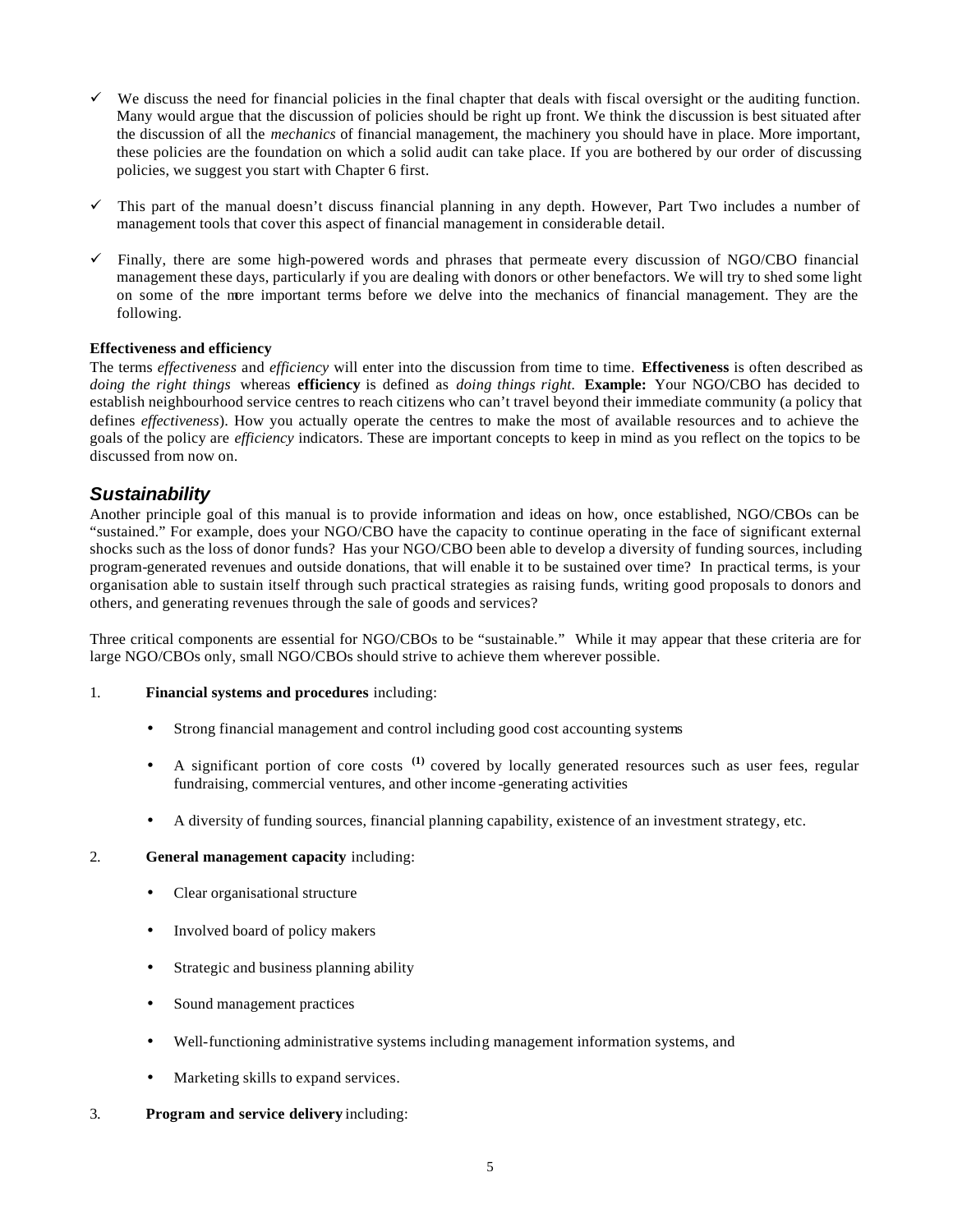- The ability and commitment to provide high quality programs and services
- Existence of standards and other quality assurance measures, and
- Ability to inform, educate, and communicate.

Sustainability is the critical component, particularly for those NGO/CBOs whose principle mission is to serve the poor, those who are the least able to pay for services. Most NGO/CBOs will have to depend to some extent on external funding, especially for preventive services and outreach programs, where their constituents are unable to pay. A number of checklists and worksheets are provided later to help NGO/CBOs develop and enhance these skills.

# *Transparency and accountability*

Two other interrelated criteria central to financial management are *accountability* and *transparency*, phrases that are often thrown around in the development arena with careless abandon. Certainly, they are important. Organisations that command a special trust from their constituents, beneficiaries and supporters are by their nature transparent and accountable.

Transparency and accountability mean, among other things, making financial statements "user friendly" for those who are not financial specialists but want to be able to read and understand your financial reports. They mean being responsive to those who want to review your financial records by making them easily available. These two leadership qualities are also characterised by holding dialogues on your budget process and other important mission-defining events with your policy board, constituents and beneficiaries. These public events provide assurance that what you plan to do is in accordance with what is needed in your operating domain.

Transparency and accountability are also key building blocks for achieving sustainability. Most NGOs and CBOs survive in a symbiotic relation with those they serve. When trust is betrayed through less than open relationships, support wanes and sustainability suffers.

Many countries have state regulations that address such issues as transparency and accountability in the operation of NGO/CBOs within their domain. Even if this is the case, your organisation's response to these disclosure mandates should confirm your commitment to not only abide by them but to make them an integral part of how you operate in relation to your constituents and supporters.

We will return to these important operating criteria as we discuss in depth the major components of a responsible and responsive financial management process. After all, these systems are geared to achieve effectiveness, efficiency, transparency, and accountability. When in place and operating effectively, they also improve your ability to be sustainable as an organisation.

*Travel alert!* From time to time, we will ask you to stop for a moment or two and carry out two short tasks: (1) reflect on what you have just read; and (2) jot down a few notes or carry out a similar task on how it relates to your own experience or practices within your organisation. These are opportunities to stop for a while and think about the part of the voyage of discovery you have just completed. Here's the first of these reflective experiences.

# *Reflection*

Take a few moments and reflect on how well your NGO/CBO is currently doing to achieve sustainability based on financial systems and procedures, general management capacity, and program and service delivery. For each of the individual components in these three categories, we suggest you evaluate their effectiveness in helping your NGO/CBO achieve sustainability on a scale of *one* to *five*: 1 = not at all effective; 3 = somewhat effective; 5 = very effective. Use the space below to record your self-assessments.

**\_\_\_\_\_\_\_\_\_\_\_**\_\_\_\_\_\_\_\_\_\_\_\_\_\_\_\_\_\_\_\_\_\_\_\_\_\_\_\_\_\_\_\_\_\_\_\_\_\_\_\_\_\_\_\_\_\_\_\_\_\_\_\_\_\_\_\_\_\_\_\_\_\_\_\_\_\_\_\_\_\_\_\_\_\_\_\_\_\_\_\_\_\_\_\_\_\_

\_\_\_\_\_\_\_\_\_\_\_\_\_\_\_\_\_\_\_\_\_\_\_\_\_\_\_\_\_\_\_\_\_\_\_\_\_\_\_\_\_\_\_\_\_\_\_\_\_\_\_\_\_\_\_\_\_\_\_\_\_\_\_\_\_\_\_\_\_\_\_\_\_\_\_\_\_\_\_\_\_\_\_\_\_\_\_\_\_\_\_\_\_\_\_\_\_

\_\_\_\_\_\_\_\_\_\_\_\_\_\_\_\_\_\_\_\_\_\_\_\_\_\_\_\_\_\_\_\_\_\_\_\_\_\_\_\_\_\_\_\_\_\_\_\_\_\_\_\_\_\_\_\_\_\_\_\_\_\_\_\_\_\_\_\_\_\_\_\_\_\_\_\_\_\_\_\_\_\_\_\_\_\_\_\_\_\_\_\_\_\_\_\_\_

Based on these assessments, what specific steps could you take immediately to increase your ability to be sustained over time?

**\_\_\_\_\_\_\_\_\_\_\_**\_\_\_\_\_\_\_\_\_\_\_\_\_\_\_\_\_\_\_\_\_\_\_\_\_\_\_\_\_\_\_\_\_\_\_\_\_\_\_\_\_\_\_\_\_\_\_\_\_\_\_\_\_\_\_\_\_\_\_\_\_\_\_\_\_\_\_\_\_\_\_\_\_\_\_\_\_\_\_\_\_\_\_\_\_\_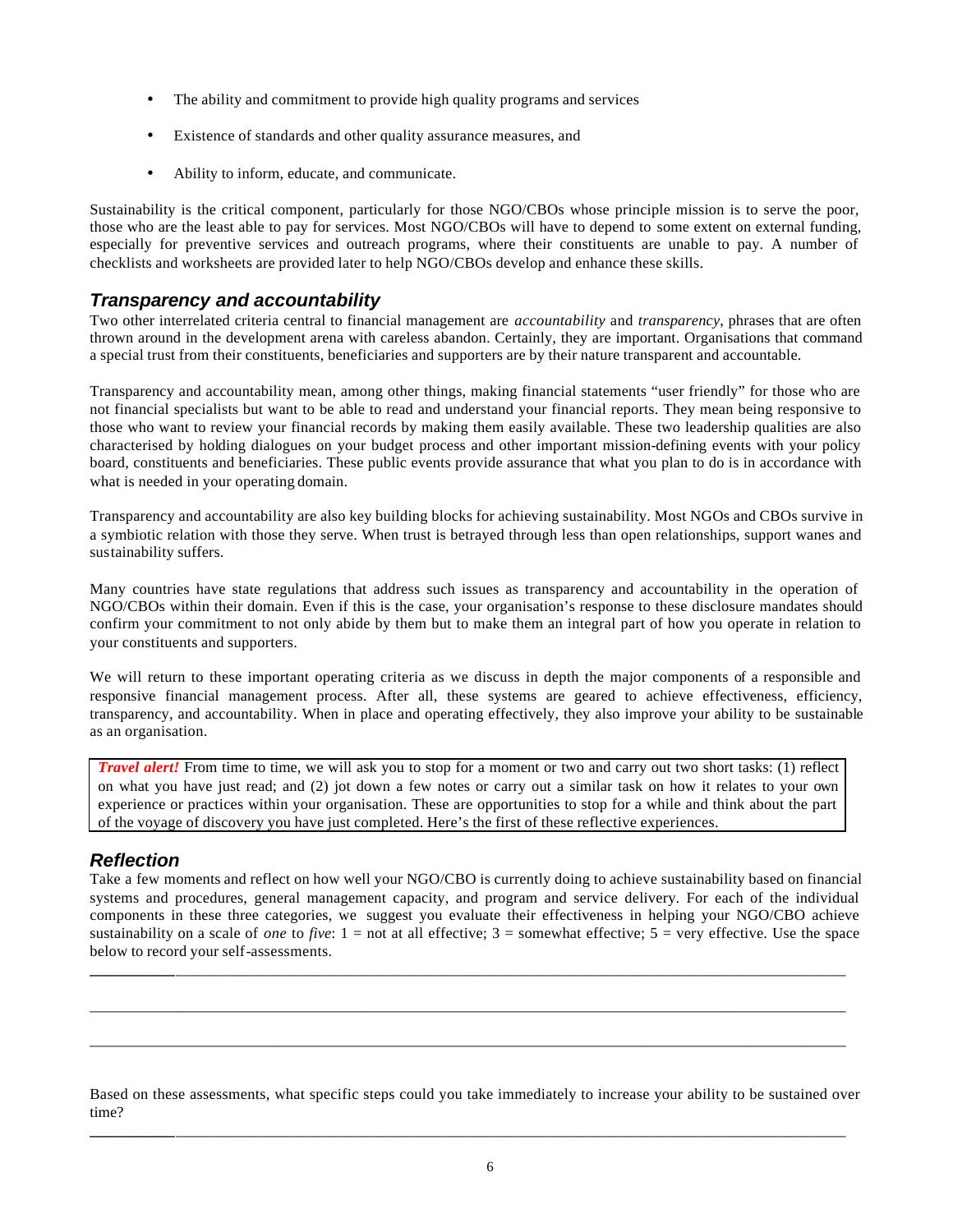Now, repeat the exercise in terms of how transparent and accountable your financial systems and procedures are to outsiders. **\_\_\_\_\_\_\_\_\_\_\_**\_\_\_\_\_\_\_\_\_\_\_\_\_\_\_\_\_\_\_\_\_\_\_\_\_\_\_\_\_\_\_\_\_\_\_\_\_\_\_\_\_\_\_\_\_\_\_\_\_\_\_\_\_\_\_\_\_\_\_\_\_\_\_\_\_\_\_\_\_\_\_\_\_\_\_\_\_\_\_\_\_\_\_\_\_\_\_\_

\_\_\_\_\_\_\_\_\_\_\_\_\_\_\_\_\_\_\_\_\_\_\_\_\_\_\_\_\_\_\_\_\_\_\_\_\_\_\_\_\_\_\_\_\_\_\_\_\_\_\_\_\_\_\_\_\_\_\_\_\_\_\_\_\_\_\_\_\_\_\_\_\_\_\_\_\_\_\_\_\_\_\_\_\_\_\_\_\_\_\_\_\_\_\_\_\_\_\_

\_\_\_\_\_\_\_\_\_\_\_\_\_\_\_\_\_\_\_\_\_\_\_\_\_\_\_\_\_\_\_\_\_\_\_\_\_\_\_\_\_\_\_\_\_\_\_\_\_\_\_\_\_\_\_\_\_\_\_\_\_\_\_\_\_\_\_\_\_\_\_\_\_\_\_\_\_\_\_\_\_\_\_\_\_\_\_\_\_\_\_\_\_\_\_\_\_\_\_

\_\_\_\_\_\_\_\_\_\_\_\_\_\_\_\_\_\_\_\_\_\_\_\_\_\_\_\_\_\_\_\_\_\_\_\_\_\_\_\_\_\_\_\_\_\_\_\_\_\_\_\_\_\_\_\_\_\_\_\_\_\_\_\_\_\_\_\_\_\_\_\_\_\_\_\_\_\_\_\_\_\_\_\_\_\_\_\_\_\_\_\_\_\_\_\_\_

\_\_\_\_\_\_\_\_\_\_\_\_\_\_\_\_\_\_\_\_\_\_\_\_\_\_\_\_\_\_\_\_\_\_\_\_\_\_\_\_\_\_\_\_\_\_\_\_\_\_\_\_\_\_\_\_\_\_\_\_\_\_\_\_\_\_\_\_\_\_\_\_\_\_\_\_\_\_\_\_\_\_\_\_\_\_\_\_\_\_\_\_\_\_\_\_\_

What steps do you think you need to take to make your financial transactions more transparent to others? And, more accountable to your supporters? **\_\_\_\_\_\_\_\_\_\_\_**\_\_\_\_\_\_\_\_\_\_\_\_\_\_\_\_\_\_\_\_\_\_\_\_\_\_\_\_\_\_\_\_\_\_\_\_\_\_\_\_\_\_\_\_\_\_\_\_\_\_\_\_\_\_\_\_\_\_\_\_\_\_\_\_\_\_\_\_\_\_\_\_\_\_\_\_\_\_\_\_\_\_\_\_\_\_\_\_

\_\_\_\_\_\_\_\_\_\_\_\_\_\_\_\_\_\_\_\_\_\_\_\_\_\_\_\_\_\_\_\_\_\_\_\_\_\_\_\_\_\_\_\_\_\_\_\_\_\_\_\_\_\_\_\_\_\_\_\_\_\_\_\_\_\_\_\_\_\_\_\_\_\_\_\_\_\_\_\_\_\_\_\_\_\_\_\_\_\_\_\_\_\_\_\_\_\_\_

\_\_\_\_\_\_\_\_\_\_\_\_\_\_\_\_\_\_\_\_\_\_\_\_\_\_\_\_\_\_\_\_\_\_\_\_\_\_\_\_\_\_\_\_\_\_\_\_\_\_\_\_\_\_\_\_\_\_\_\_\_\_\_\_\_\_\_\_\_\_\_\_\_\_\_\_\_\_\_\_\_\_\_\_\_\_\_\_\_\_\_\_\_\_\_\_\_\_\_

### *Overview*

This manual is designed to provide basic financial management information for NGO/CBOs striving to achieve sustainability. Here is a brief summary of what you can expect to find in each of the following chapters.

#### **Chapter 2**

**Financial records and reporting for NGO/CBOs** highlights not-for-profit accounting and identifies the basic financial records, internal controls, and reports that an NGO/CBO should maintain.

#### **Chapter 3**

**Annual revenue and expense operating budget** includes areas of resources for NGO/CBOs including contracts, donations, grants, endowments, fees for service, and commercial or income -generating activities. The development of a budget is presented with sample forms and questions that should be asked by the director and the policy making board of the NGO/CBO.

#### **Chapter 4**

**Cash flow budget** highlights the basic process of developing a cash budget, an essential part of the day-to-day operations of the NGO/CBO.

### **Chapter 5**

**Financial administration** provides guidelines for monitoring the use of internal controls within the organisation. Information is provided on estimating, collecting, and depositing revenues, essential elements for building a strong resource foundation for sustainability. It also includes information on purchasing, managing store operations, and other methods of controlling costs.

#### **Chapter 6**

**Financial oversight** explains the use and need for internal and external audits and ties the financial management framework together by explaining the importance of implementing policies for each area.

Note: Three types of NGO/CBO organisations will be used throughout the manual to illustrate the financial management concepts, strategies and practices covered in the text. These are health organisations, property or housing management, and cooperatives providing agricultural supplies. While these activities do not encompass the broad spectrum of NGO/CBO engagement around the world, they should provide an adequate frame of reference for understanding the concepts, strategies and systems that will be discussed.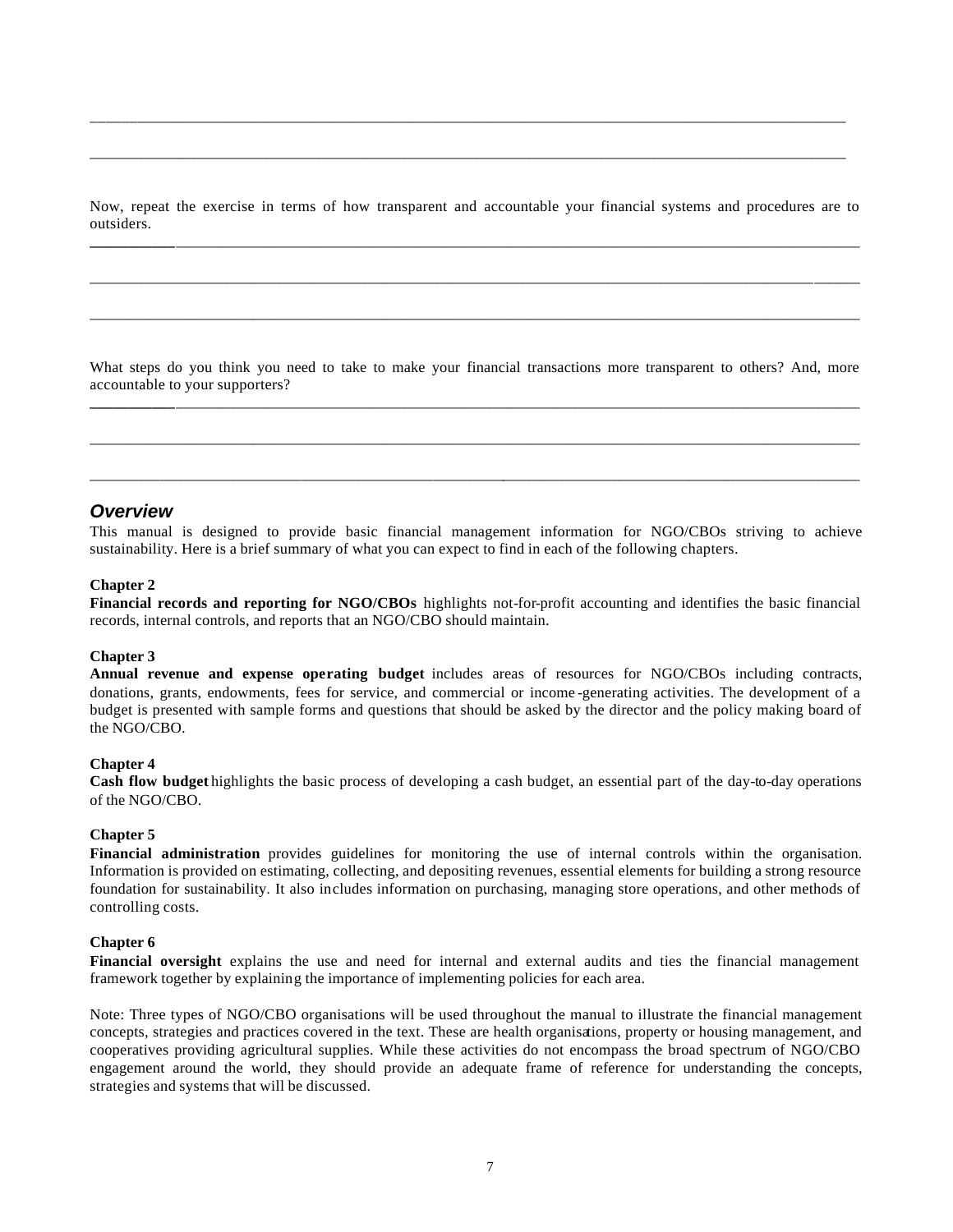# *Accounting options*

At the heart of financial management is the accounting system. NGO/CBOs may choose to perform their accounting or bookkeeping themselves or to contract with an accounting firm. Regardless of who does the accounting, there are certain accounts that must be maintained and balanced, certain procedures that must be done, and certain reports generated, and all of this must occur on a regular basis. We start this in-depth discussion of NGO/CBO financial management principles and practices in Chapter 2 with a look at the accounting system.

# *Key points*

- NGO/CBOs come in many shapes, sizes, and reasons to exist. In spite of this diversity, financial management is a necessity, and effective financial management a requirement if you want to sustain your NGO/CBO and its program over time.
- Sustainability is imperative unless you plan to go out of business.
- Sustainability requires, among other things:
	- $\triangleright$  Financial systems and procedures
	- $\triangleright$  General management capacity, and
	- $\triangleright$  The ability to plan and deliver programs and services your constituents want and need.
- Other important guidance system qualities and strategies include transparency, accountability, effectiveness, and efficiency. Make them a part of your everyday operation.
- At the heart of financial management is accounting. Whatever approach you take to perform this function, in-house or by contract, there are certain accounts, procedures and reports that are essential to effective and creditable financial management.

# *Endnotes*

**(1)** Core costs are those costs that are essential to the basic operation of the NGO/CBO. Examples are salaries, office space, utilities, and supplies.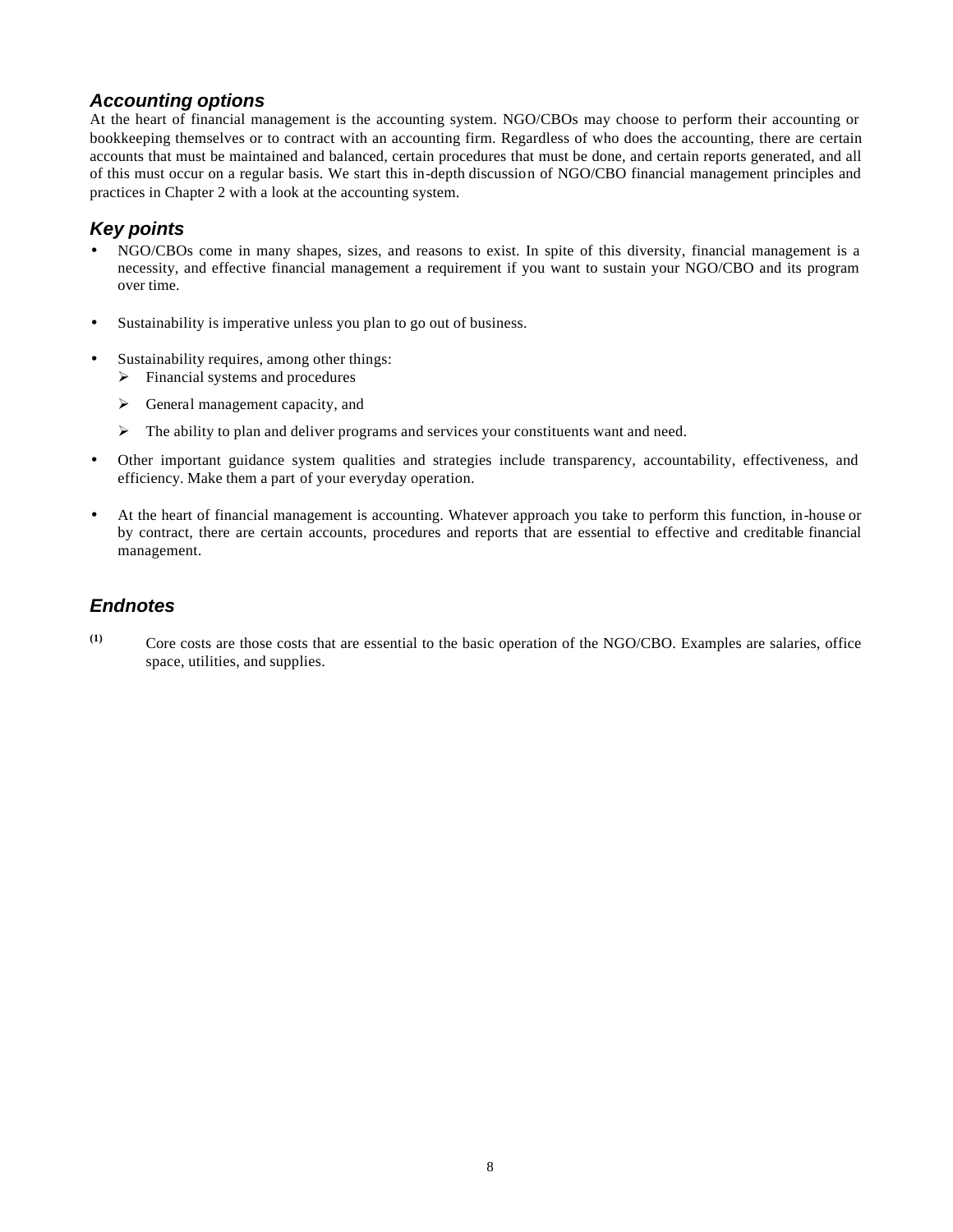# **CHAPTER 2 FINANCIAL RECORDS AND REPORTING**

Accounting is the art of analysing, recording, summarising, evaluating, and interpreting NGO/CBO financial activities and status and communicating the results. A fundamental purpose of not-for-profit accounting, also called fund accounting, is to disclose how NGO/CBO resources have been acquired and used to accomplish the objectives of the organisation.

*Travel Advisory!* Any discussion of accounting principles and practices is fraught with difficulty and can even be controversial depending on where you are in the world and with whom you are talking. The comments that follow about keeping financial records and reporting your financial condition are based largely on something called fund accounting. It was the NGO/CBO standard in the United States, for example, until about four years ago and may still be used in other countries to prescribe how NGO/CBOs are to keep their financial records and report their financial status. Given these obvious differences in accounting requirements from one country to another, you are urged to consult the legislation and procedures that regulate your financial behaviour as an NGO/CBO. Fund accounting is used as the template for describing a system for NGO/CBOs in this manual because it will be easier for those NGO/CBOs that are small to adopt and operate within. It breaks out certain revenues and expenditures based largely on categories and restrictions. But, the travel advisory is clear: check out what is required by law before adopting fund or any other method of accounting.

There is also another travel advisory message that we need to post at this time. Much of what is covered in this section may be familiar to many readers. If so, great! It means your financial house might be in order. However, we want to reach those NGOs and CBOs that may be struggling with putting together a simple financial record keeping system that can work for them and increase their sustainability.

# *Basic accounting records for NGO/CBOs*

Fund accounting is different from commercial accounting. Its fundamental purpose is fiscal control. A "fund" is a separate and distinct accounting entity established to meet a specific legal or accounting requirement. Each fund receives revenue from different sources and functions as if it were a self-contained business with its own set or chart of accounts and financial reports. The expenses from each fund must be covered by the revenues of that fund. A NGO/CBO may have one or several funds depending upon the types of revenues that they receive.

The following are the normal funds that smaller NGO/CBOs will more often or not use.

*Current Unrestricted Fund:* This fund is used to account for all unrestricted resources which the policy making body may use as it sees fit. However, expenses must be consistent with the organisation's charter and bylaws except for unrestricted amounts invested in land, buildings, and equipment that are accounted for in the Land, Buildings, and Equipment Fund. This type of fund is like a *general fund* because it includes all sources of revenue and expenditures that aren't restricted for one reason or another.

*Current Restricted Fund(s)*: This fund is used to account for restricted resources that are expendable and available for use, but may be used only for operating purposes specified by the donor or grantor.

*Land, Buildings and Equipment Fund:* This fund is used to account for:

- unexpended restricted resources to be used to acquire or replace land, buildings, or equipment for use in operating the organisation
- land, buildings, and equipment for use in operating the organisation
- mortgages or other liabilities relating to the land, buildings, and equipment used in operations, and
- the net investment in land, buildings, and equipment (or plant).

Larger NGO/CBOs may need additional funds of the following types:

*Endowment Fund(s):* These funds are used to account for the principal gifts and bequests accepted with donor stipulations that (a) the principal is to be maintained intact in either perpetuity, for a specified period, or until a specified event occurs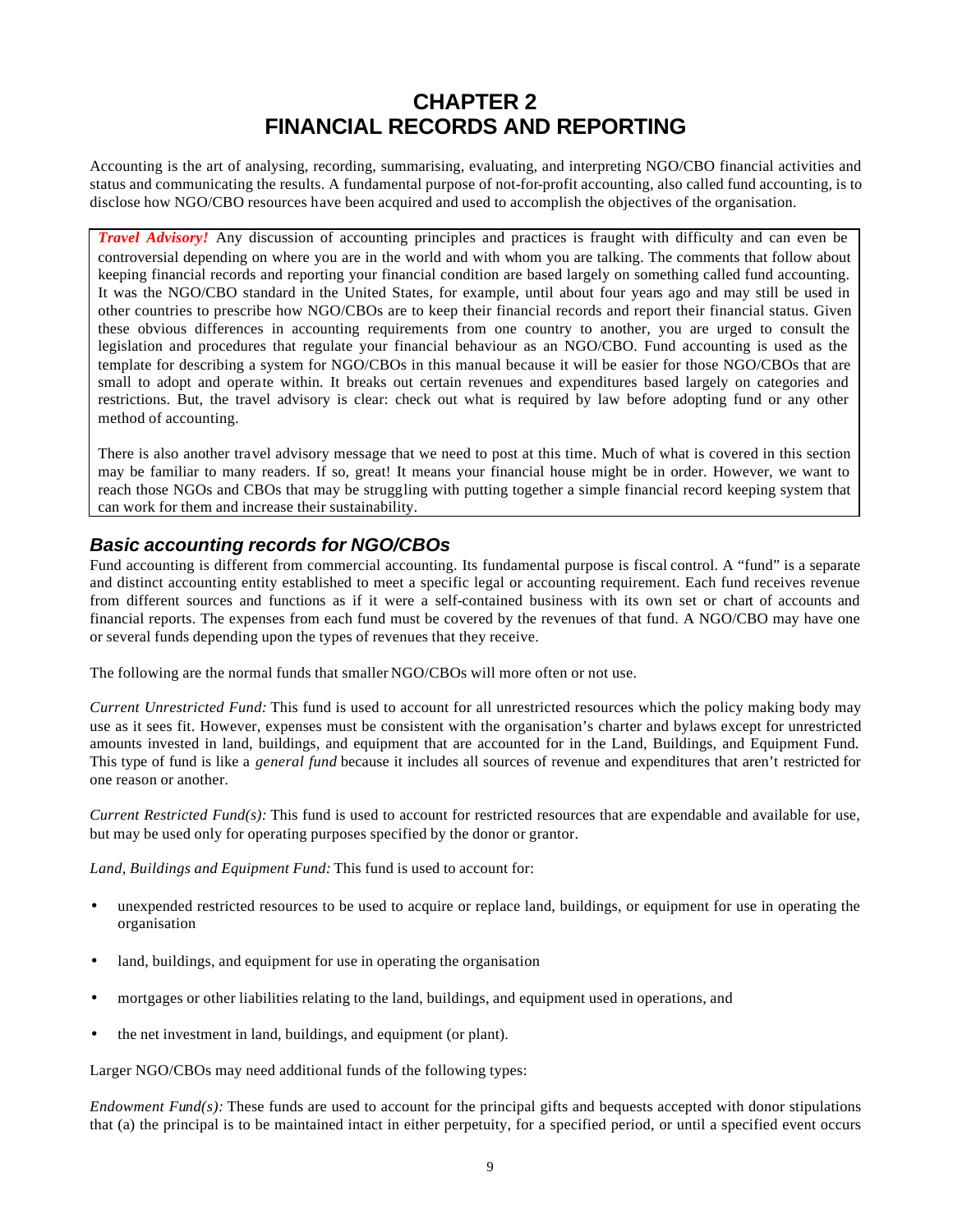and (b) only the income on the fund's investments may be expended for general purposes or for purposes specified by the donor.

*Grant Fund(s):* These funds are used to account for the grants received from granting agencies.

### **Chart of accounts**

Within each fund are accounts<sup>(2)</sup> such as cash, inventory, accounts payable, user fee revenues, and telephone expenses. Each organisation should have accounts for all of their resources and accounts that show how they use all of those resources. The complete list of all of these accounts is called the "chart of accounts." It is used to track:

- How much money an organisation has (assets)
- How much money it owes (liabilities)
- How much the difference is between what an organisation has and what it owes (fund balance)
- How much money is coming in (revenues), and
- How much money is being spent (expenses).

Two accounting reports are used to show this information so that the director or other interested parties can monitor and determine the financial status of the organisation on a regular basis. The first report is called the Statement of Revenues and Expenses. The second is called the Balance Sheet or the Statement of Financial Position. For profit organisations use the term Statement of Profit and Loss. Examples of these reports are provided later in the chapter.

### **Where are the accounts recorded?**

These accounts can be recorded in a blank accounting book(s) or a computerised accounting system. It is difficult to maintain the records by hand and generate the reports required by external users. Wherever possible, try to use a computerised accounting system. It will provide all of the following journals and automatically post routine transactions such as paying for salaries or utilities. In addition, by using a computerised accounting system, various financial and management reports are designed into the program and can be prepared with the click of a mouse. If accounting records are not kept on a computer, then the following journals (books) should be kept, at a minimum.

**Note:** It is very easy to keep the accounting records on a laptop computer using a commercial - not fund - accounting package such as Quickbooks or Peachtree. In your country there may also be fund accounting packages which are more appropriate for NGO/CBOs to use.

*General journal:* This is the simplest type of journal for recording accounting entries. It is used when no special journal (e.g., cash disbursements journal or cash receipts journal) exists for recording the accounting transaction. It has only two columns: one for debits and one for credits.

*Cash disbursements journal:* Use this to record all payments made in cash such as accounts payable, merchandise purchases, and operating expenses. There are usually separate columns for the date, check number, explanation, accounts credited, accounts debited, accounts payable debit, purchases debit, and other.

| <b>Figure 1. Cash disbursements journal</b> |           |             |                      |                     |                           |                    |       |  |  |
|---------------------------------------------|-----------|-------------|----------------------|---------------------|---------------------------|--------------------|-------|--|--|
| Date                                        | Check no. | Explanation | Accounts<br>credited | Accounts<br>debited | Accounts<br>pavable debit | Purchases<br>debit | Other |  |  |

*Cash receipts journal:* to record all transactions involving the receipt of cash. Examples are cash sales, receipt of interest and dividend revenue, collections from customer/ client accounts, and cash sale of assets. Typically there are separate columns for the date, explanation, cash debit, sales discount debit, other debit, account credit, accounts receivable credit, and other credits.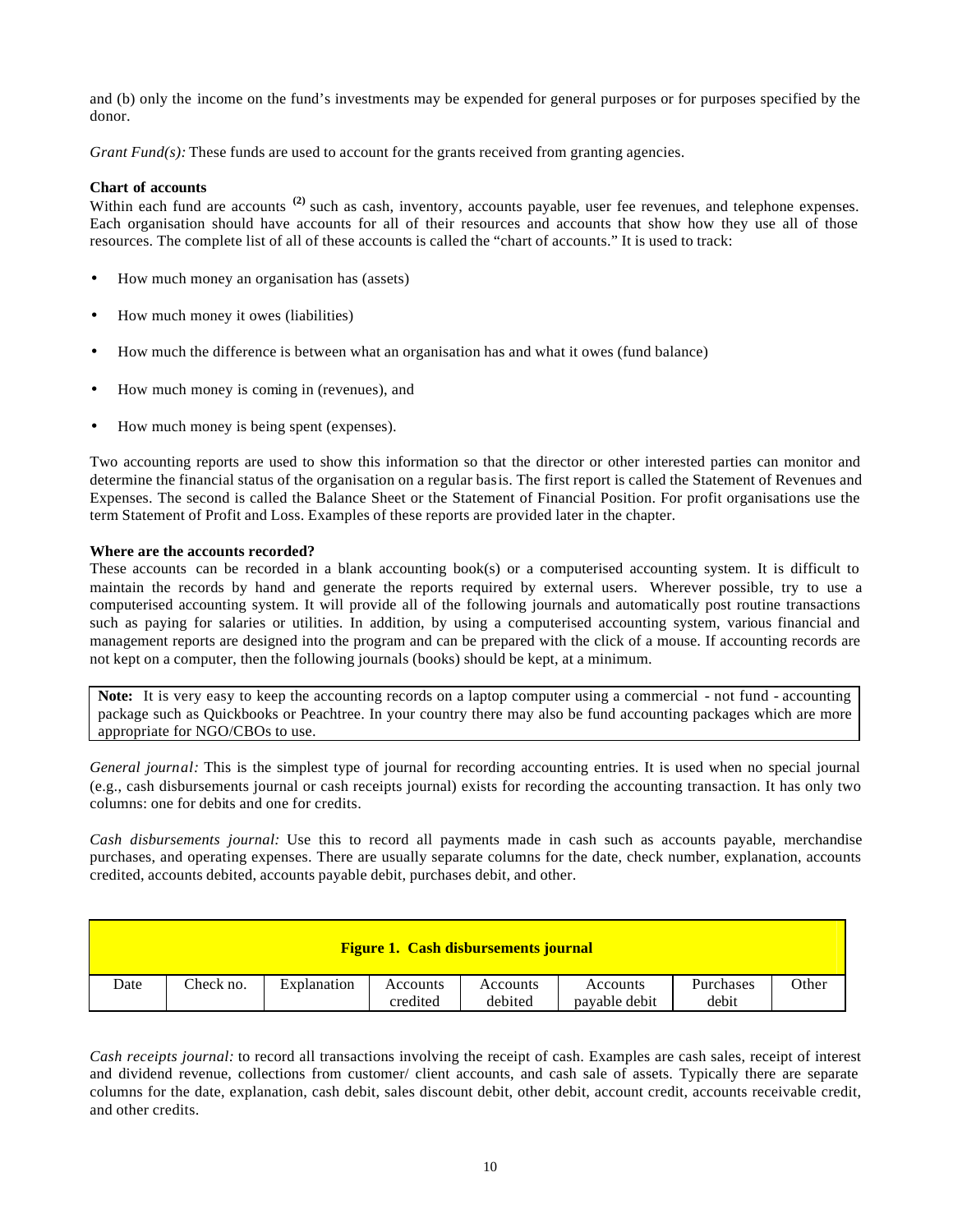| <b>Figure 2. Cash receipts journal</b> |             |            |                         |             |                      |                               |                  |  |  |
|----------------------------------------|-------------|------------|-------------------------|-------------|----------------------|-------------------------------|------------------|--|--|
| Date                                   | Explanation | Cash debit | Sales discount<br>debit | Other debit | Accounts<br>credited | Accounts<br>receivable credit | Other<br>credits |  |  |

### **Revenue accounts**

Revenue accounts are used to track the source of the organisation's income. As a director, it is important to know how much money comes in from fees for services rendered versus contributions from fund raising events or contracts from a local government. Pick only those revenue accounts that make sense for your organisation. Revenue accounts appear on a Statement of Revenues and Expenses like the example on the following page.

When deciding which revenue accounts to use or when adding accounts to your current chart of accounts, think about how much detail the program managers need to see to understand where the revenues come from. Also, think about what may need to be listed on any reports that may have to be filed with granting agencies.

| <b>Figure 3. Sample revenue accounts</b> |                                               |  |  |  |  |  |  |
|------------------------------------------|-----------------------------------------------|--|--|--|--|--|--|
|                                          | Sample revenue accounts for a health NGO/CBO: |  |  |  |  |  |  |
| Clinic fees                              | Endowment income                              |  |  |  |  |  |  |
| Health fees                              | Sales of educational materials                |  |  |  |  |  |  |
| Tuition and fees                         | Donated services                              |  |  |  |  |  |  |
| <b>Contributions</b>                     | Unrestricted gifts and grants                 |  |  |  |  |  |  |
| Central government grants                | Unrestricted income from endowments           |  |  |  |  |  |  |
| Private grants                           | Investment income                             |  |  |  |  |  |  |
| <b>Contracts</b>                         |                                               |  |  |  |  |  |  |

### **Expenses**

Expense accounts track what the organisation is spending. Don't hesitate to break out your expenses into as many accounts or categories as you think are needed to track the money leaving your organisation. This detailed breakdown makes future planning and budgeting much easier.

Revenue and expense account balances accumulate over one year. At the beginning of a fiscal year, accounting reports show revenue and expense account balances starting back at zero. This allows the director to compare how much the organisation made and spent on specific items this year to how much it made and spent on those items last year. A Statement of Revenues and Expenses is used to make this kind of comparison.

| <b>Figure 4. Sample expense accounts</b> |                                    |  |  |  |  |  |
|------------------------------------------|------------------------------------|--|--|--|--|--|
|                                          | Sample expense accounts:           |  |  |  |  |  |
| <b>Salaries</b>                          | Telephone                          |  |  |  |  |  |
| Employee health and retirement benefits  | Postage and shipping               |  |  |  |  |  |
| Payroll taxes                            | Occupancy (rental of office space) |  |  |  |  |  |
| Professional fees                        | Rental of medical equipment        |  |  |  |  |  |
| Contract service payments                | Conferences, conventions, meetings |  |  |  |  |  |
| Advertising                              | Printing and publications          |  |  |  |  |  |
| Bank charges                             | Awards and grants                  |  |  |  |  |  |
| Interest on loans                        | Miscellaneous expenses             |  |  |  |  |  |
| Office supplies                          | Depreciation expense               |  |  |  |  |  |
| Medical supplies                         |                                    |  |  |  |  |  |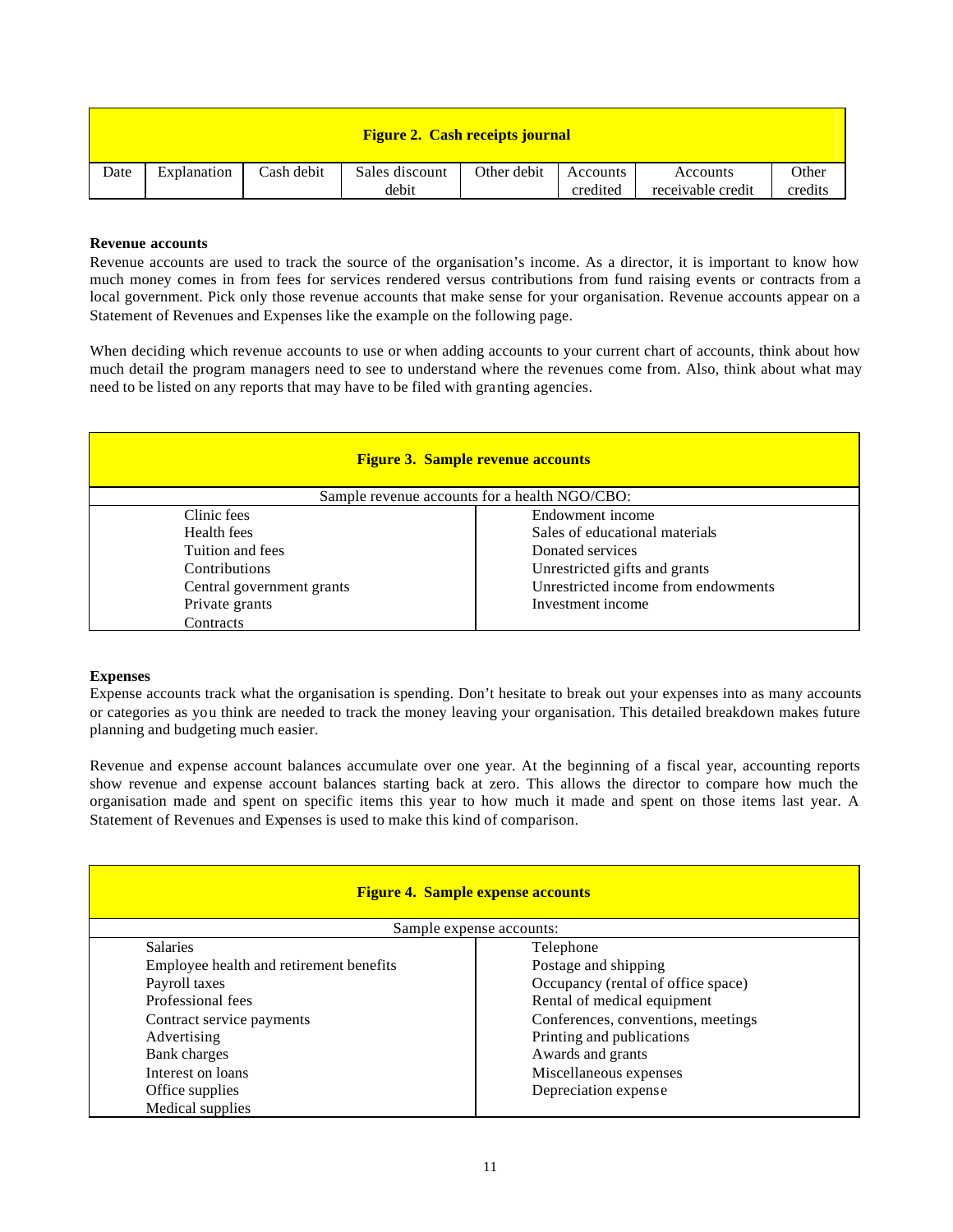### **Statement of revenues and expenses**

The Statement of Revenues and Expenses may have monthly and year-to-date numbers appearing on it. It would look like this:

| <b>Figure 5. Statement of revenues and expenses</b>                       |                      |                     |  |  |  |  |  |  |
|---------------------------------------------------------------------------|----------------------|---------------------|--|--|--|--|--|--|
| Any Organisation, Statement of Revenues and Expenses, as of June 30, 2000 |                      |                     |  |  |  |  |  |  |
|                                                                           | June $1-30$ , $2000$ | Jan 1-June 30, 2000 |  |  |  |  |  |  |
| <b>Support and revenues</b>                                               |                      |                     |  |  |  |  |  |  |
| Grant from XYZ Foundation                                                 | 5,000                | 30,000              |  |  |  |  |  |  |
| <b>Grant from Central Government</b>                                      | $\theta$             | 12,400              |  |  |  |  |  |  |
| Program Service Fees                                                      | $\Omega$             | 22,000              |  |  |  |  |  |  |
| <b>Total Support and Revenue</b>                                          | 5,000                | 64,400              |  |  |  |  |  |  |
| <b>Expenses</b>                                                           |                      |                     |  |  |  |  |  |  |
| Payroll Expense                                                           | 1,500                | 43,500              |  |  |  |  |  |  |
| Office Supplies                                                           | 1,000                | 2,985               |  |  |  |  |  |  |
| Program Supplies                                                          | $\theta$             | 8,350               |  |  |  |  |  |  |
| <b>Utilities</b>                                                          | 600                  | 5,400               |  |  |  |  |  |  |
| <b>Total Expenses</b>                                                     | 3,100                | 60,235              |  |  |  |  |  |  |
| Other Revenues or Expenses                                                | $\Omega$             | $\Omega$            |  |  |  |  |  |  |
| Excess of revenues over expenses                                          | 1,900                | 4,165               |  |  |  |  |  |  |

Many managers believe the most helpful statement is the one that provides the current month and year-to-date comparisons as well as a comparison to the previous year. Following is an example of this statement.

| <b>Figure 6. Statement of Revenues and Expenses</b>                      |              |              |                  |                  |  |  |  |  |  |
|--------------------------------------------------------------------------|--------------|--------------|------------------|------------------|--|--|--|--|--|
| Any Organisation, Statement of Revenue and Expenses, as of June 30, 2000 |              |              |                  |                  |  |  |  |  |  |
|                                                                          | June 1 - 30, | June 1 - 30, | Jan 1 - June 30, | Jan 1 - June 30, |  |  |  |  |  |
|                                                                          | 2000         | 1999         | 2000             | 1999             |  |  |  |  |  |
| <b>Revenues</b>                                                          |              |              |                  |                  |  |  |  |  |  |
| Grant from XYZ Foundation                                                | 5,000        | 6,850        | 30,000           | 25,450           |  |  |  |  |  |
| <b>Grant from Central Government</b>                                     | $^{(1)}$     | $\theta$     | 12,400           | 11,000           |  |  |  |  |  |
| Program Service Fees                                                     | 0            | $\Omega$     | 22,000           | 20,000           |  |  |  |  |  |
| <b>Total Revenues</b>                                                    | 5,000        | 6,850        | 64,400           | 56,450           |  |  |  |  |  |
| <b>Expenses</b>                                                          |              |              |                  |                  |  |  |  |  |  |
| Payroll Expense                                                          | 1,500        | 1,450        | 43,500           | 40,000           |  |  |  |  |  |
| Office Supplies                                                          | 1,000        | 575          | 2,985            | 2,885            |  |  |  |  |  |
| Printing                                                                 | 0            | 750          | $\Omega$         | 750              |  |  |  |  |  |
| Program Supplies                                                         | $\Omega$     | 250          | 8,350            | 9,200            |  |  |  |  |  |
| Postage                                                                  | 0            | 225          | 0                | 350              |  |  |  |  |  |
| Utilities                                                                | 600          | 580          | 5,400            | 5,000            |  |  |  |  |  |
| <b>Total Expenses</b>                                                    | 3,100        | 3,830        | 60,235           | 58,185           |  |  |  |  |  |
| Other Revenues or Expenses                                               | 0            | $\Omega$     | 0                | $\theta$         |  |  |  |  |  |
| Excess (deficit) of revenues over expenses                               | 1,900        | 3,020        | 4,165            | (1,735)          |  |  |  |  |  |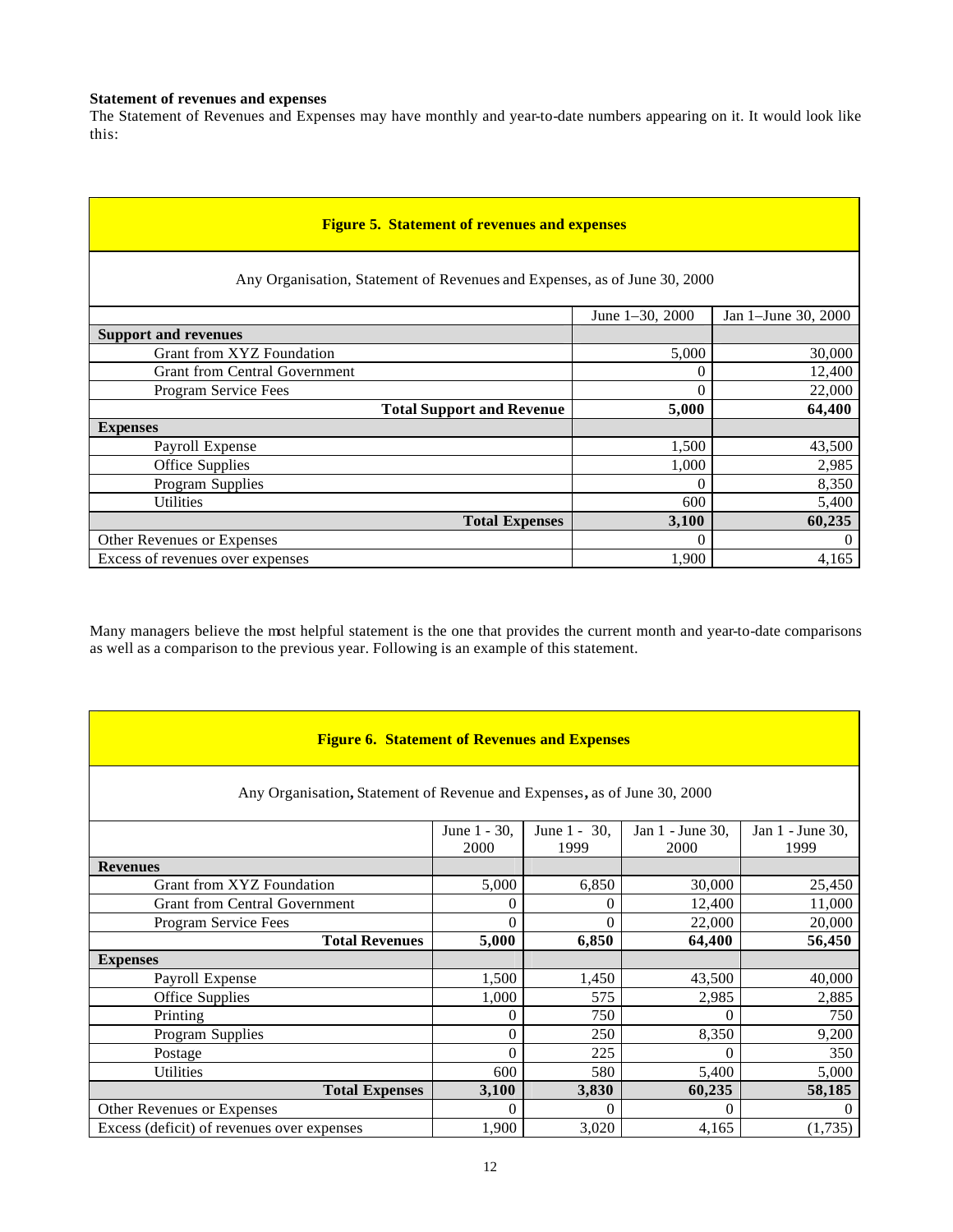# *Reflection*

You've had an opportunity to look at some basic accounting structures. No doubt you were thinking about those you are currently using in your own NGO/CBO and making mental comparisons. Based on what you have been reading, jot down in the space below some changes you might want to make in your own accounting process that would help you improve your sustainability as an organisation. You might also want to indicate why these changes would help.

**\_\_\_\_\_\_\_\_\_\_\_**\_\_\_\_\_\_\_\_\_\_\_\_\_\_\_\_\_\_\_\_\_\_\_\_\_\_\_\_\_\_\_\_\_\_\_\_\_\_\_\_\_\_\_\_\_\_\_\_\_\_\_\_\_\_\_\_\_\_\_\_\_\_\_\_\_\_\_\_\_\_\_\_\_\_\_\_\_\_\_\_\_\_\_\_\_\_

\_\_\_\_\_\_\_\_\_\_\_\_\_\_\_\_\_\_\_\_\_\_\_\_\_\_\_\_\_\_\_\_\_\_\_\_\_\_\_\_\_\_\_\_\_\_\_\_\_\_\_\_\_\_\_\_\_\_\_\_\_\_\_\_\_\_\_\_\_\_\_\_\_\_\_\_\_\_\_\_\_\_\_\_\_\_\_\_\_\_\_\_\_\_\_\_\_

\_\_\_\_\_\_\_\_\_\_\_\_\_\_\_\_\_\_\_\_\_\_\_\_\_\_\_\_\_\_\_\_\_\_\_\_\_\_\_\_\_\_\_\_\_\_\_\_\_\_\_\_\_\_\_\_\_\_\_\_\_\_\_\_\_\_\_\_\_\_\_\_\_\_\_\_\_\_\_\_\_\_\_\_\_\_\_\_\_\_\_\_\_\_\_\_\_

### **Balance sheet accounts**

Revenue and expense accounts track the sources of organisational income or revenues and the purpose of each expense. When a transaction is recorded in one of the balance sheet accounts, then the accountant usually assigns the amount of the transaction to one or more revenue or expense accounts. For example, the accountant not only must record that cash has been paid out of the checking account or balance sheet account, but must also keep track of what the organisation spent the money on: utilities or office supplies (expense accounts).

As described above, the balance sheet identifies what the organisation owns and what it owes. It does not "zero" out at the end of the fiscal year. It is like a "picture" of the financial status of the organisation on any one day. Balance Sheet accounts fall into three categories: assets, liabilities, and fund balance.

| <b>Balance Sheet Equation</b><br><b>Assets – Liabilities = Fund Balance</b> |                                                                                             |  |  |  |  |  |
|-----------------------------------------------------------------------------|---------------------------------------------------------------------------------------------|--|--|--|--|--|
| Assets                                                                      | how much cash, inventory, property, or equipment an organisation has or what it owns        |  |  |  |  |  |
| Liabilities                                                                 | how much the NGO/CBO owes on the property or equipment or what it owes                      |  |  |  |  |  |
| <b>Fund Balance</b>                                                         | how much money, property, or equipment that the organisation owns with no claims against it |  |  |  |  |  |

### **Asset accounts**

These accounts reflect items that an organisation owns. Examples are:

Current assets (will use or receive in the next year)

- Cash on hand
- Money in checking or savings accounts
- Money the organisation is owed for services that the organisation has provided, or items that have been sold (accounts receivable)
- Money that the organisation has loaned to other organisations or persons

### Land, buildings, and equipment

- Furniture and fixtures
- Equipment
- Property such as buildings or land
- Un-expired supplies

### **Liability accounts**

Current Liabilities (will pay off in one year)

• Accounts payable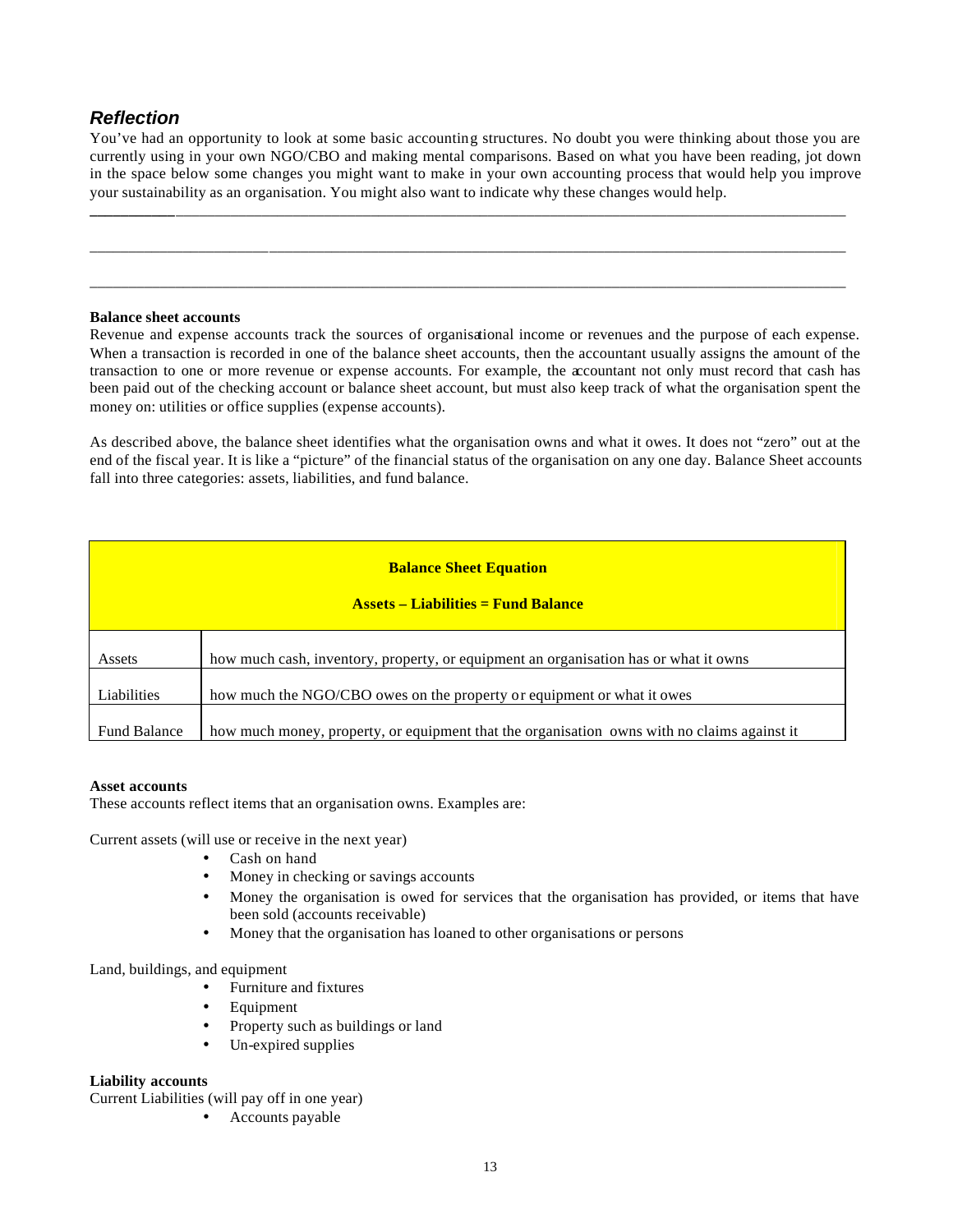• Credit cards

Long-term Liabilities (will pay off over several years)

- Loans for equipment, vehicles, or land
- Mortgage on property

### **Fund balance accounts**

Since the fund balance is an amount that has no claims against it, it can be sub-divided into several accounts. Examples:

- Unreserved
- Unreserved, designated (set aside) for some specific purpose
- Reserved

The following chart provides definitions and more information on the balance sheet accounts:

| <b>Figure 7. Sample balance sheet accounts</b><br><b>Sample accounts</b> |                                                                                                                                                                                                                                                        |  |  |  |  |  |
|--------------------------------------------------------------------------|--------------------------------------------------------------------------------------------------------------------------------------------------------------------------------------------------------------------------------------------------------|--|--|--|--|--|
| Account types                                                            | Used to track                                                                                                                                                                                                                                          |  |  |  |  |  |
|                                                                          | <b>Assets</b>                                                                                                                                                                                                                                          |  |  |  |  |  |
| Bank account                                                             | Transactions in checking, savings, and money market accounts. Add one bank account<br>for each account your organisation has at a bank or other financial institution.                                                                                 |  |  |  |  |  |
| Accounts Receivable (A/R)                                                | Transactions between you and your customers/ clients including invoices, payments<br>from customers/ clients, deposits of customer/ clients' payments, refunds, and credit<br>memos.                                                                   |  |  |  |  |  |
| Other current asset                                                      | Assets that are likely to be converted to cash or used up within one year such as petty<br>cash, the value of an inventory on hand, notes receivable due within a year, prepaid<br>expenses, and security deposits.                                    |  |  |  |  |  |
| Fixed asset                                                              | Long-term notes receivable and depreciable assets your organisation owns that are not<br>liquid and not likely to be converted into cash within a year, such as equipment,<br>furniture, land, or a building.                                          |  |  |  |  |  |
|                                                                          | <b>Liabilities</b>                                                                                                                                                                                                                                     |  |  |  |  |  |
| Accounts payable (A/P)                                                   | Your organisation's outstanding bills.                                                                                                                                                                                                                 |  |  |  |  |  |
| Credit card                                                              | Credit card transactions.                                                                                                                                                                                                                              |  |  |  |  |  |
| Current liability                                                        | Liabilities that are scheduled to be paid within one year such as sales tax, payroll taxes,<br>accrued or deferred salaries, and short-term loans. Some organisations include the<br>current portion of long-term liabilities in this kind of account. |  |  |  |  |  |
| Long-term liability                                                      | Liabilities such as loans or mortgages scheduled to be paid over periods longer than one<br>year.                                                                                                                                                      |  |  |  |  |  |
|                                                                          | <b>Fund Equity</b>                                                                                                                                                                                                                                     |  |  |  |  |  |
| Fund Balance - Reserved                                                  | Segregation of a portion of fund balance for any items that may be legally restricted and<br>set aside from "funds available for spending."                                                                                                            |  |  |  |  |  |
| Unreserved Fund Balance -                                                | Segregation of a portion of fund balance to indicate tentative plans for financial                                                                                                                                                                     |  |  |  |  |  |
| Designated                                                               | resource utilisation in a future period such as general contingencies or for equipment                                                                                                                                                                 |  |  |  |  |  |
|                                                                          | replacement. Such designations reflect tentative managerial plans or intent and should                                                                                                                                                                 |  |  |  |  |  |
|                                                                          | be clearly distinguished from reserves. Designated portions of fund balance represent                                                                                                                                                                  |  |  |  |  |  |
| <b>Unreserved Fund Balance</b>                                           | financial resources available to finance expenses other than those tentatively planned.<br>The excess of current assets over current liabilities.                                                                                                      |  |  |  |  |  |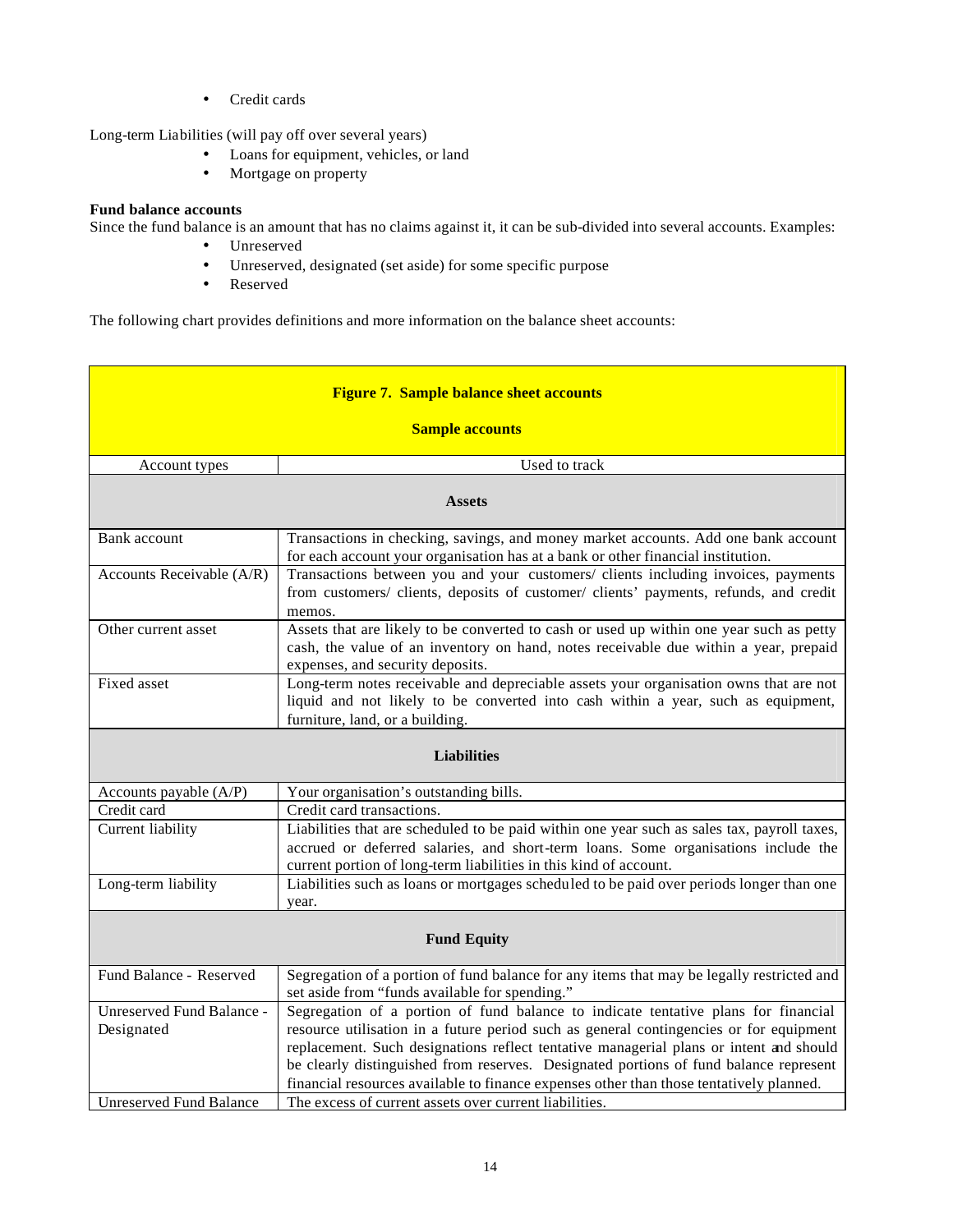### **Sample balance sheet**

The Balance Sheet shows the balance in each balance sheet account with subtotals for assets, liabilities, and fund balance. The balance sheet gets its name from the fact that the sum of the assets equals the sum of the liabilities plus equities; the totals "balance." Following is an example of a balance sheet from the same day as the Statement of Revenues and Expenses and Changes<sup>(3)</sup> given above. It indicates the resources the organisation owns or has and what it owes.

This is a Balance Sheet for the Unrestricted Fund. It represents all of the assets (money, property, etc.) that a NGO/CBO owns and any claims (liabilities) against those assets.

It identifies the Fund Balance at the beginning of the year and includes any addition or subtractions from the operations of the current year.

The number for the result of operations for the year is any Excess of Revenues over Expenses from the Statement of Revenues and Expenses as of September 30, 2000.

This Excess of Revenues over Expenses number is the same as the number from the Statement of Revenues and Expenses generated on the same day - September 30, 2000. See the next page for how the Statement of Revenues, Expenses and Fund Balance flows into the Balance Sheet.

| <b>Figure 8. Balance Sheet Unrestricted Fund</b>                             |                |               |  |  |  |  |  |  |
|------------------------------------------------------------------------------|----------------|---------------|--|--|--|--|--|--|
| Any Organisation, Balance Sheet, Unrestricted Fund, as of September 30, 2000 |                |               |  |  |  |  |  |  |
|                                                                              | Sept. 30, 2000 | Sept 30, 1999 |  |  |  |  |  |  |
| <b>ASSETS</b>                                                                |                |               |  |  |  |  |  |  |
| <b>Current Assets</b>                                                        |                |               |  |  |  |  |  |  |
| Cash                                                                         | 6,250          | 5,000         |  |  |  |  |  |  |
| Notes and Accounts Receivable                                                | $\Omega$       | 2,000         |  |  |  |  |  |  |
| Inventories                                                                  | 1,500          | 1,000         |  |  |  |  |  |  |
| <b>Total Current Assets</b>                                                  | 7,750          | 8,000         |  |  |  |  |  |  |
| <b>Property, Land and Equipment</b>                                          |                |               |  |  |  |  |  |  |
| Land                                                                         | 25,000         | 25,000        |  |  |  |  |  |  |
| Buildings, less accumulated depreciation                                     | 58,000         | 60,000        |  |  |  |  |  |  |
| Machinery and Equipment (less accumulated depreciation)                      | 23,000         | 20,000        |  |  |  |  |  |  |
| <b>Total Property, Land and Equipment</b>                                    | 106,000        | 105,000       |  |  |  |  |  |  |
| <b>TOTAL ASSETS</b>                                                          | 113,750        | 113,000       |  |  |  |  |  |  |
|                                                                              |                |               |  |  |  |  |  |  |
| <b>LIABILITIES &amp; EQUITY</b>                                              |                |               |  |  |  |  |  |  |
| <b>Liabilities</b>                                                           |                |               |  |  |  |  |  |  |
| <b>Current Liabilities</b>                                                   |                |               |  |  |  |  |  |  |
| <b>Accounts Payable</b>                                                      | 1,850          | 1,500         |  |  |  |  |  |  |
| Credit Cards                                                                 | 750            | 3,250         |  |  |  |  |  |  |
| Payroll Liabilities                                                          | 1,400          | 1,200         |  |  |  |  |  |  |
| <b>Total Current Liabilities</b>                                             | 4,000          | 5,950         |  |  |  |  |  |  |
| <b>Long Term Liabilities</b>                                                 |                |               |  |  |  |  |  |  |
| Truck Loan                                                                   | 8,000          | 12,000        |  |  |  |  |  |  |
| <b>Total Liabilities</b>                                                     | 12,000         | 17,950        |  |  |  |  |  |  |
| <b>FUND BALANCE</b>                                                          |                |               |  |  |  |  |  |  |
| Undesignated fund balance at beginning of year                               | 85,800         | 85,000        |  |  |  |  |  |  |
| Excess (Deficit) of Revenues over Expenses                                   | 1,190          | (1,735)       |  |  |  |  |  |  |
| <b>Total Undesignate d Fund Balance</b>                                      | 86,990         | 83,265        |  |  |  |  |  |  |
| Contribution of land from the local government                               | 14,760         | 11,785        |  |  |  |  |  |  |
| <b>Total Fund Balance</b>                                                    | 101,750        | 95,050        |  |  |  |  |  |  |
| <b>TOTAL LIABILITIES AND FUND BALANCE</b>                                    | 113,750        | 113,000       |  |  |  |  |  |  |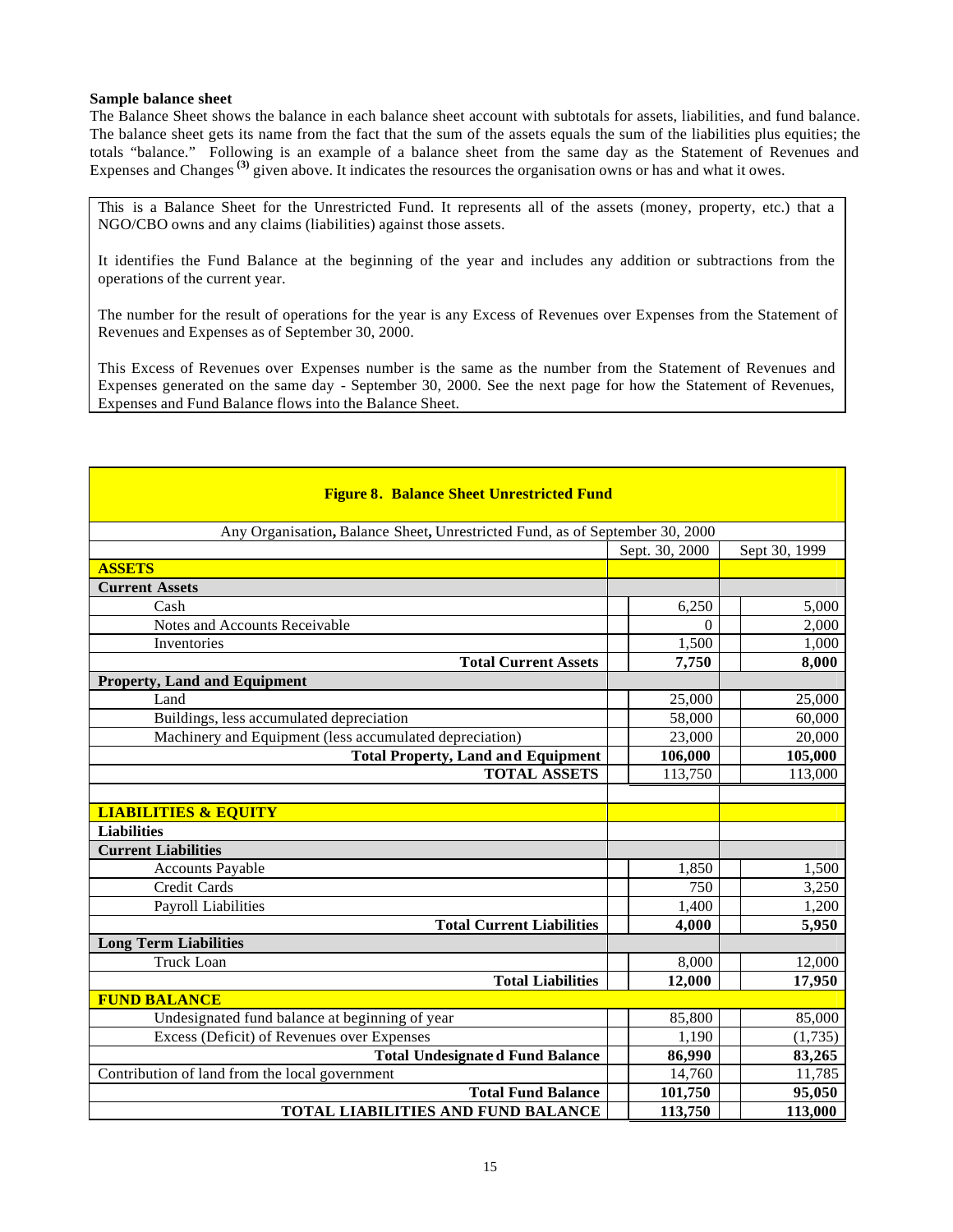Sample Balance Sheets for a not-for-profit health organisation with several funds.

| <b>Organisation</b>                                                                                                                                                                           |         |  | <b>Organisation</b>                                                                         |                                    |                                  |              |
|-----------------------------------------------------------------------------------------------------------------------------------------------------------------------------------------------|---------|--|---------------------------------------------------------------------------------------------|------------------------------------|----------------------------------|--------------|
| <b>Balance Sheet</b><br>Unrestricted Fund September 30, 2000                                                                                                                                  |         |  | Statement of Revenues and Expenses and Changes in Fund<br>Balance, as of September 30, 2000 |                                    |                                  |              |
| <b>ASSETS</b>                                                                                                                                                                                 |         |  |                                                                                             | <b>Unrestricted</b><br><b>Fund</b> | <b>Restricted</b><br><b>Fund</b> | <b>Total</b> |
| <b>Current Assets</b>                                                                                                                                                                         |         |  | <b>Revenues</b>                                                                             |                                    |                                  |              |
| Cash                                                                                                                                                                                          | 6,250   |  | Clinic fees                                                                                 | 1,000                              | 0                                | 1,000        |
| Notes and Accounts Receivable                                                                                                                                                                 | 0       |  | Public contributions                                                                        | 1,200                              | $\Omega$                         | 1,200        |
| Inventories                                                                                                                                                                                   | 1,500   |  | <b>Tuition</b> fees                                                                         | 50                                 | 100                              | 150          |
| <b>Total Current Assets</b>                                                                                                                                                                   | 7,750   |  | Central government<br>contributions                                                         | 400                                | 350                              | 750          |
| <b>Property, Land and Equipment</b>                                                                                                                                                           |         |  | Contracts                                                                                   | 75                                 | 20                               | 95           |
| Land                                                                                                                                                                                          | 25,000  |  | Donated services                                                                            | 60                                 | $\boldsymbol{0}$                 | 60           |
| Buildings less accumulated<br>depreciation                                                                                                                                                    | 58,000  |  | Sales of educational materials                                                              | 800                                | $\Omega$                         | 800          |
| Machinery and Equipment less<br>accumulated depreciation                                                                                                                                      | 23,000  |  | <b>Total Support and Revenues</b>                                                           | 3,585                              | 470                              | 4,055        |
| <b>Total Property, Land and Equipment</b>                                                                                                                                                     | 106,000 |  | <b>Expenses</b>                                                                             |                                    |                                  |              |
| <b>TOTAL ASSETS</b>                                                                                                                                                                           | 113,750 |  | <b>Medical</b> supplies                                                                     | 500                                | 40                               | 540          |
| <b>LIABILITIES &amp; EQUITY</b>                                                                                                                                                               |         |  | Contract service payments                                                                   | 600                                | 250                              | 850          |
| <b>Liabilities</b>                                                                                                                                                                            |         |  | Professional fees                                                                           | 100                                | $\overline{0}$                   | 100          |
| <b>Current Liabilities</b>                                                                                                                                                                    |         |  | Telephone, fax, long distance                                                               | 50                                 | $\overline{0}$                   | 50           |
| <b>Accounts Payable</b>                                                                                                                                                                       | 1,850   |  | Office supplies                                                                             | 40                                 | $\mathbf{0}$                     | 40           |
| Credit Cards                                                                                                                                                                                  | 750     |  | Postage and shipping                                                                        | 70                                 | 20                               | 90           |
| <b>Payroll Liabilities</b>                                                                                                                                                                    | 1,400   |  | Rental of medical equipment                                                                 | 80                                 | $\mathbf{0}$                     | 80           |
| <b>Total Current Liabilities</b>                                                                                                                                                              | 4,000   |  | Printing and publications                                                                   | $\theta$                           | 60                               | 60           |
| <b>Long Term Liabilities</b>                                                                                                                                                                  |         |  | Rental of office space                                                                      | 90                                 | $\Omega$                         | 90           |
| <b>Truck Loan</b>                                                                                                                                                                             | 8,000   |  | <b>Utilities</b>                                                                            | 40                                 | $\overline{0}$                   | 40           |
| <b>Total Liabilities</b>                                                                                                                                                                      | 12,000  |  | Postage and shipping                                                                        | 60                                 | 0                                | 60           |
| <b>FUND BALANCE</b>                                                                                                                                                                           |         |  | Advertising                                                                                 | 5                                  | $\overline{0}$                   | 5            |
| Undesignated fund balance at<br>beginning of year                                                                                                                                             | 85,800  |  | <b>Salaries</b>                                                                             | 760                                | $\Omega$                         | 760          |
| <b>Excess of Revenues over Expenses</b>                                                                                                                                                       | 1,190   |  | <b>Awards and Grants</b>                                                                    | $\Omega$                           | 30                               | 30           |
| <b>Total Undesignated Fund Balance</b>                                                                                                                                                        | 86,990  |  | <b>Total Expenses</b>                                                                       | 2395                               | 400                              | 2795         |
| Contribution of land from the local<br>government                                                                                                                                             | 14,760  |  |                                                                                             |                                    |                                  |              |
| <b>Total Fund Balance</b>                                                                                                                                                                     | 101,750 |  | Excess of Revenues over<br>Expenses                                                         | 1190                               | 70                               | 1260         |
| <b>TOTAL LIABILITIES AND</b><br><b>FUND BALANCE</b>                                                                                                                                           | 113,750 |  | Undesignated fund balance at<br>beginning of year                                           | 85,800                             |                                  |              |
| Note: Since the Balance Sheet is for the Unrestricted<br>Fund, only the Excess of Revenues over Expenses<br>$(1,190)$ for the Unrestricted Fund is moved over to the<br><b>Balance Sheet.</b> |         |  | <b>Total Undesignated Fund</b><br><b>Balance</b>                                            | 86,900                             |                                  |              |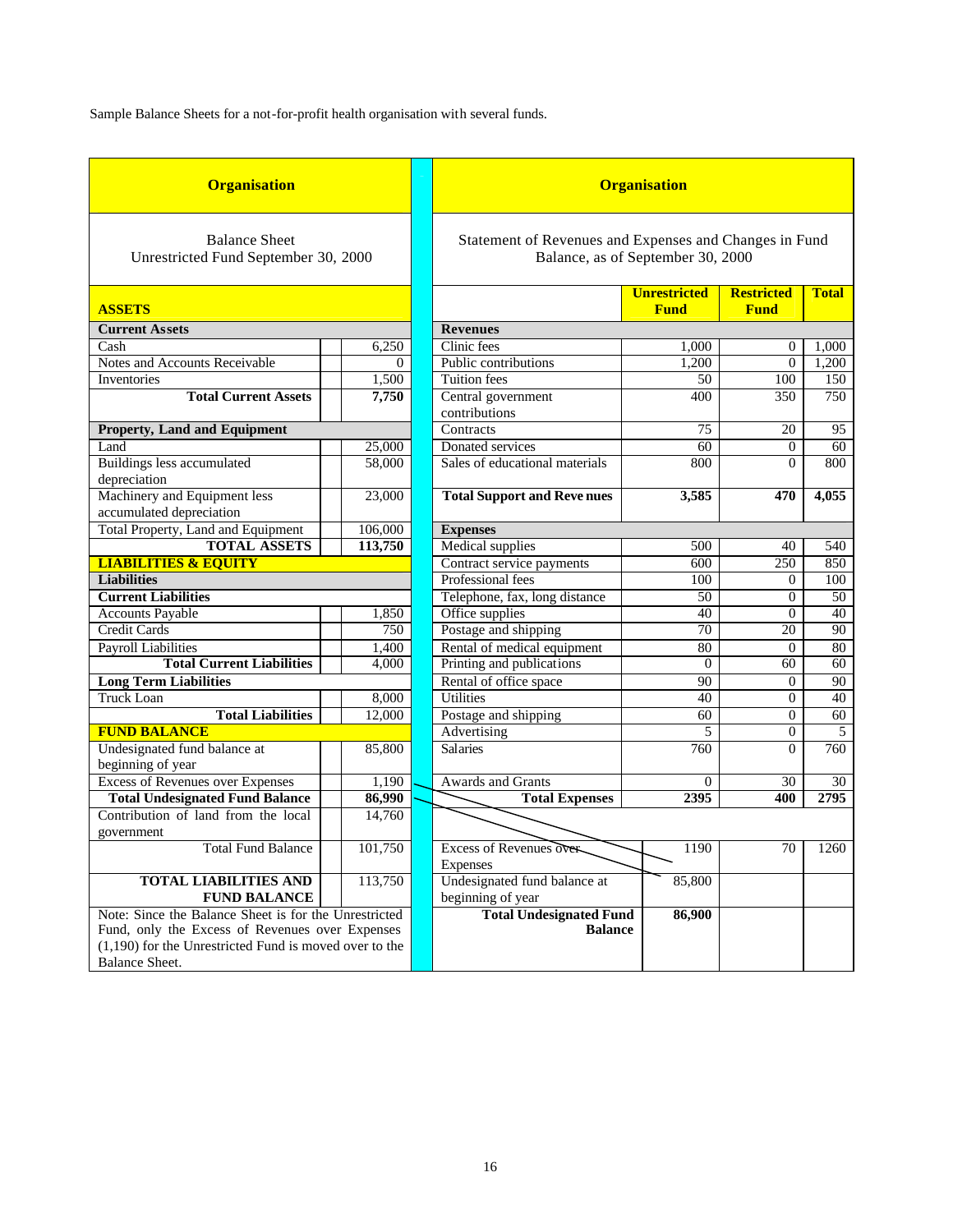### **Figure 9. Sample balance sheets of an NGO/CBO with several funds**

### **Voluntary Health and Welfare Service, Balance Sheets, December 31, 2001 and 2002**

| <b>Assets</b>                                             | 20x1  | 20x2  | Liabilities and fund balance                   | 20x1       | 20x2         |
|-----------------------------------------------------------|-------|-------|------------------------------------------------|------------|--------------|
|                                                           |       |       |                                                |            |              |
| <b>Unrestricted Fund</b>                                  |       |       |                                                |            |              |
| Cash                                                      | 2,207 | 2,530 | Accounts payable                               | 148        | 139          |
| Investments                                               | 3,802 | 3,195 | Research grants payable                        | 596        | 616          |
| Pledges                                                   | 475   | 363   | Contributions designated for future<br>periods | 245        | 219          |
| Inventories of educational materials, at cost             | 70    | 61    | Total liabilities and deferred revenues        | 989        | 974          |
| Accrued interest, other receivables, and prepaid expenses | 286   | 186   |                                                |            |              |
|                                                           |       |       |                                                |            |              |
|                                                           |       |       | Fund balances:                                 |            |              |
|                                                           |       |       | Designated by the governing board for:         |            |              |
|                                                           |       |       | Long-term investments                          | 2,800      | 2,300        |
|                                                           |       |       | Purchases of new equipment                     | 100        | $\Omega$     |
|                                                           |       |       | Research purposes                              | 1,152      | 1,748        |
|                                                           |       |       | Undesignated, available for general            | 1,799      | 1,313        |
|                                                           |       |       | activities                                     |            |              |
|                                                           |       |       | Total fund balance                             | 5,851      | 5,361        |
| <b>Total</b>                                              | 6,842 | 6,335 | <b>Total</b>                                   | 6,842      | 6,335        |
| <b>Restricted</b>                                         |       |       |                                                |            |              |
| Cash                                                      | 3     | 5     | Fund balances:                                 |            |              |
| Investments                                               | 71    | 72    | Professional education                         | 84         | $\mathbf{0}$ |
| <b>Grants Receivable</b>                                  | 58    | 46    | Research grants                                | 48         | 123          |
| <b>Total</b>                                              | 132   | 123   | <b>Total</b>                                   | 132        | 123          |
|                                                           |       |       |                                                |            |              |
| Land, Building, and Equipment Fund                        |       |       |                                                |            |              |
| Cash                                                      | 3     | 2     | Mortgage payable, 8% due 20xx                  | 32         | 36           |
| Investments                                               | 177   | 145   |                                                |            |              |
| Pledges                                                   | 32    | 25    | Fund balances:                                 |            |              |
| Land, buildings, and equipment at cost less accumulated   | 516   | 513   | Expended                                       | 484        | 477          |
| depreciation of 296 and 262                               |       |       | Unexpended - restricted                        | 212        | 172          |
| <b>Total</b>                                              | 728   | 685   | Total fund balance<br><b>Total</b>             | 696<br>728 | 649<br>685   |
|                                                           |       |       |                                                |            |              |
| <b>Endowment Funds</b>                                    |       |       |                                                |            |              |
| Cash                                                      | 4     | 10    | Fund balance                                   | 1,948      | 2,017        |
| Investments                                               | 1.944 | 2,007 |                                                |            |              |
| <b>Total</b>                                              | 1,948 | 2,017 | <b>Total</b>                                   | 1,948      | 2,017        |

# *Financial reporting*

There are two groups of people who use accounting reports, one inside the organisation and the other outside the organisation. The accounting systems and procedures we have been discussing are designed to help you not only to maintain financial sustainability but to communicate more clearly to others your fiscal status at any given time. This is an important factor in assuring others that you are operating your NGO/CBO professionally and responsibly, that you are accountable. The following is a brief look at various reporting opportunities that are available when you operate with effective and efficient accounting systems and procedures.

### **Internal users**

Members of your NGO/CBO staff who are responsible for planning, organising, operating, and evaluating specific programs and activities of the organisation should be familiar with the accounting processes and trained to use financial reports as planning and operating tools. Not only are they valuable in controlling on-going costs, they are essential when the staff sits down to prepare forecasts and budgets for the next financial period.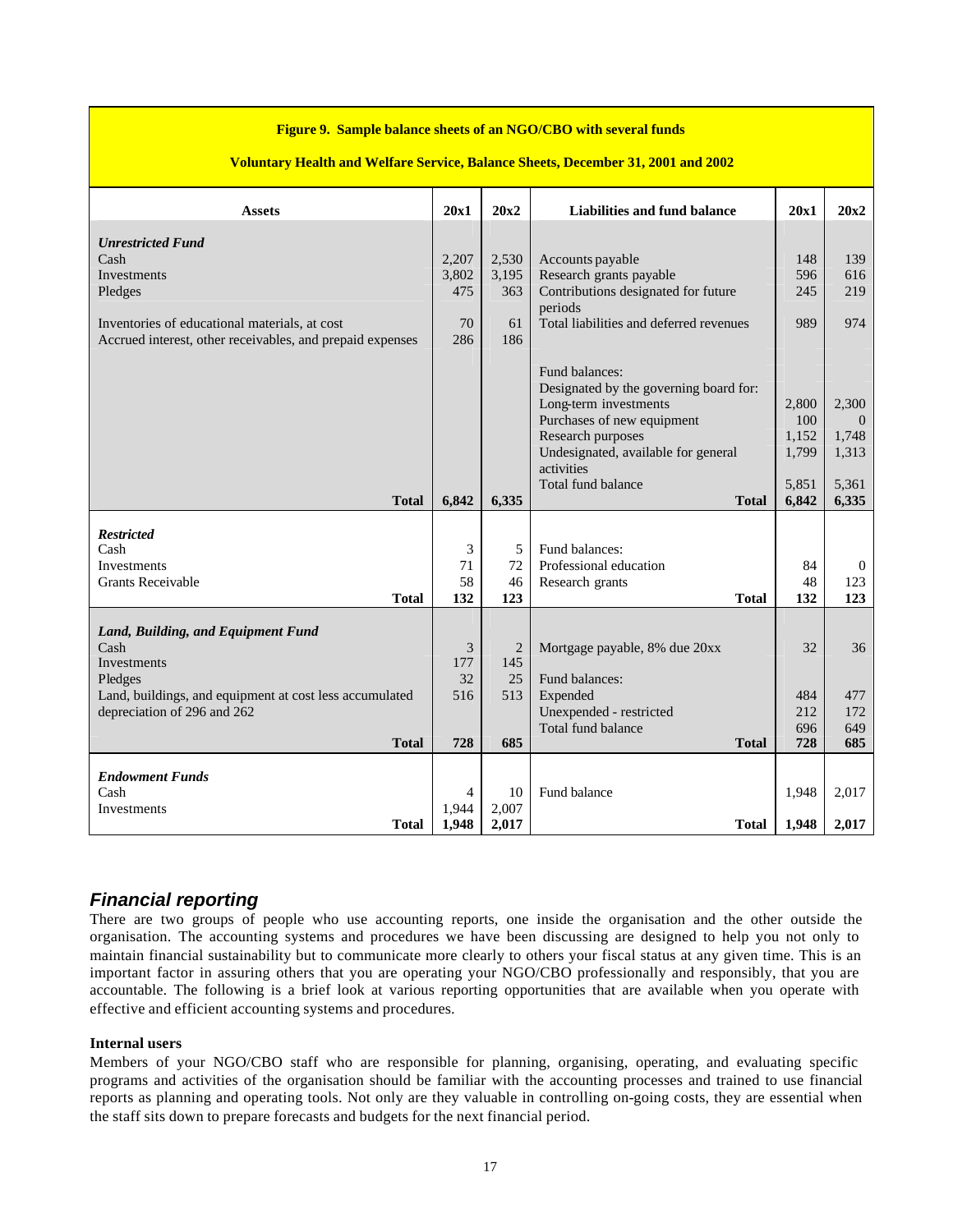### **External users**

NGO/CBOs exist in a world that demands their scrutiny. Because of what you do as an NGO/CBO, who you serve in the community, and how you garner your resources, there are individuals, businesses, and interest groups that have an interest in the financial activities of the organisation. Depending on what you do and who contributes to what you do, these might include grant agencies, creditors (banks and lenders), investors, suppliers, contractors, and others. The more successful you are, the more individuals and organisations you will find yourself accountable to. These users will want to see the Balance Sheet and the Statement of Revenues, Expenses and Changes in Fund Balance.

Financial reports prepared by the NGO/CBO in accordance with grant or national accounting standards provide a common understanding and basis of comparison to other NGO/CBOs and other agencies. This provides others with a clear picture and understanding of your financial condition.

By providing reports on a consistent and timely basis, NGO/CBOs can develop and sustain a "trust" relationship with external users. This may be essential for getting additional funding from granting agencies, central governments, or other organisations.

### **Compliance reporting**

Compliance reporting involves any specific reports in a predetermined format that a granting agency or the central government may require. These reports are used to "prove" to the overseeing agency that monies have been spent in compliance with written agreements. When setting up the chart of accounts for a fund, it is important to review any agreements to identify any required reporting.

### *Financial records, reports and the annual budget*

The Statement of Revenue and Expenses and the Balance Sheet are statements of what revenues have actually been received and what expenses have been paid. Now we turn to the planning process, which is the preparation of an estimate of revenues and expenses for the forthcoming fiscal year - the annual budget.

### *Reflection time again!*

We've described four important reasons why you should have good financial records: internal and external reporting, meeting compliance requirements from other organisations, and forward planning and budgeting. Rate your organisation in terms of its use of financial records to accomplish these goals. A = excellent; B = good; C = fair; D = poor. After rating your assessment in each case, record one thing you could do to improve your score.

• My staff and I are able to make sound, daily operational decisions based on our current financial situation as provided by our accounting system and procedures. Score! () \_\_\_\_\_\_\_\_\_\_\_\_\_\_\_\_\_\_\_\_\_\_\_\_\_\_\_\_\_\_\_\_\_\_\_\_\_\_\_\_\_\_\_\_\_\_\_\_\_\_\_\_\_\_\_\_\_\_\_\_\_\_\_\_\_\_\_\_\_\_\_\_\_\_\_\_\_\_\_\_\_\_\_\_\_\_\_\_\_\_\_\_\_

\_\_\_\_\_\_\_\_\_\_\_\_\_\_\_\_\_\_\_\_\_\_\_\_\_\_\_\_\_\_\_\_\_\_\_\_\_\_\_\_\_\_\_\_\_\_\_\_\_\_\_\_\_\_\_\_\_\_\_\_\_\_\_\_\_\_\_\_\_\_\_\_\_\_\_\_\_\_\_\_\_\_\_\_\_\_\_\_\_\_\_\_\_

\_\_\_\_\_\_\_\_\_\_\_\_\_\_\_\_\_\_\_\_\_\_\_\_\_\_\_\_\_\_\_\_\_\_\_\_\_\_\_\_\_\_\_\_\_\_\_\_\_\_\_\_\_\_\_\_\_\_\_\_\_\_\_\_\_\_\_\_\_\_\_\_\_\_\_\_\_\_\_\_\_\_\_\_\_\_\_\_\_\_\_\_\_

• My staff and I are able to use our financial statements effectively to promote our organisation to the outside world to: compete for contracts; get grants and contributions; increase the credibility of our organisation; and achieve other worthy goals. Score! ( \_\_\_ )

\_\_\_\_\_\_\_\_\_\_\_\_\_\_\_\_\_\_\_\_\_\_\_\_\_\_\_\_\_\_\_\_\_\_\_\_\_\_\_\_\_\_\_\_\_\_\_\_\_\_\_\_\_\_\_\_\_\_\_\_\_\_\_\_\_\_\_\_\_\_\_\_\_\_\_\_\_\_\_\_\_\_\_\_\_\_\_\_\_\_\_\_\_

\_\_\_\_\_\_\_\_\_\_\_\_\_\_\_\_\_\_\_\_\_\_\_\_\_\_\_\_\_\_\_\_\_\_\_\_\_\_\_\_\_\_\_\_\_\_\_\_\_\_\_\_\_\_\_\_\_\_\_\_\_\_\_\_\_\_\_\_\_\_\_\_\_\_\_\_\_\_\_\_\_\_\_\_\_\_\_\_\_\_\_\_\_

\_\_\_\_\_\_\_\_\_\_\_\_\_\_\_\_\_\_\_\_\_\_\_\_\_\_\_\_\_\_\_\_\_\_\_\_\_\_\_\_\_\_\_\_\_\_\_\_\_\_\_\_\_\_\_\_\_\_\_\_\_\_\_\_\_\_\_\_\_\_\_\_\_\_\_\_\_\_\_\_\_\_\_\_\_\_\_\_\_\_\_\_\_

• My staff and I are able to meet the financial compliance obligations of other agencies and organisations to their complete satisfaction in regard to time requirements and financial information. Score! ( \_\_\_ ) \_\_\_\_\_\_\_\_\_\_\_\_\_\_\_\_\_\_\_\_\_\_\_\_\_\_\_\_\_\_\_\_\_\_\_\_\_\_\_\_\_\_\_\_\_\_\_\_\_\_\_\_\_\_\_\_\_\_\_\_\_\_\_\_\_\_\_\_\_\_\_\_\_\_\_\_\_\_\_\_\_\_\_\_\_\_\_\_\_\_\_\_\_

\_\_\_\_\_\_\_\_\_\_\_\_\_\_\_\_\_\_\_\_\_\_\_\_\_\_\_\_\_\_\_\_\_\_\_\_\_\_\_\_\_\_\_\_\_\_\_\_\_\_\_\_\_\_\_\_\_\_\_\_\_\_\_\_\_\_\_\_\_\_\_\_\_\_\_\_\_\_\_\_\_\_\_\_\_\_\_\_\_\_\_\_\_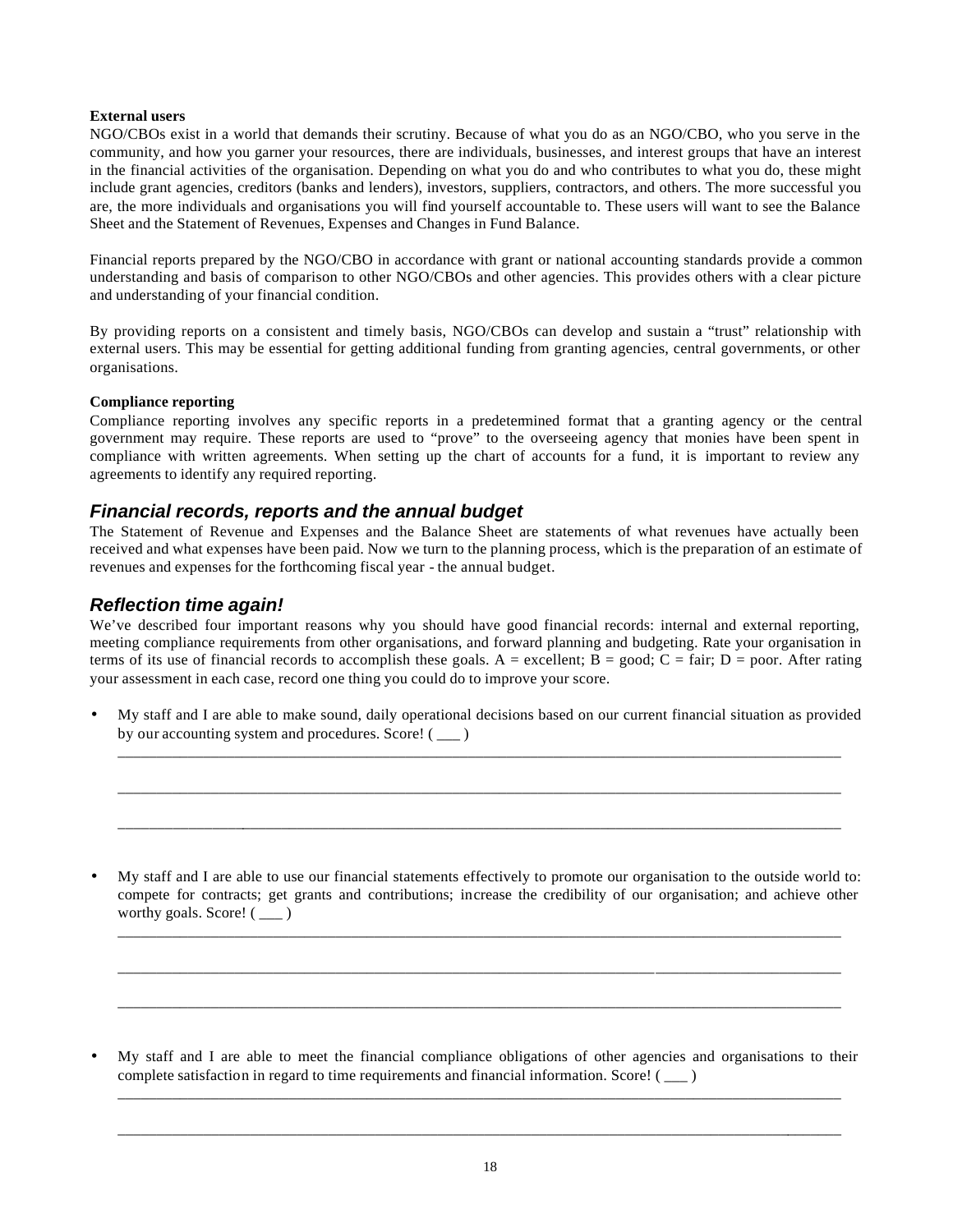• Our past and current financial records are invaluable when it comes to creating long-term plans and preparing our annual budget. Score! ( \_\_\_ ) \_\_\_\_\_\_\_\_\_\_\_\_\_\_\_\_\_\_\_\_\_\_\_\_\_\_\_\_\_\_\_\_\_\_\_\_\_\_\_\_\_\_\_\_\_\_\_\_\_\_\_\_\_\_\_\_\_\_\_\_\_\_\_\_\_\_\_\_\_\_\_\_\_\_\_\_\_\_\_\_\_\_\_\_\_\_\_\_\_\_\_\_\_

\_\_\_\_\_\_\_\_\_\_\_\_\_\_\_\_\_\_\_\_\_\_\_\_\_\_\_\_\_\_\_\_\_\_\_\_\_\_\_\_\_\_\_\_\_\_\_\_\_\_\_\_\_\_\_\_\_\_\_\_\_\_\_\_\_\_\_\_\_\_\_\_\_\_\_\_\_\_\_\_\_\_\_\_\_\_\_\_\_\_\_\_\_

\_\_\_\_\_\_\_\_\_\_\_\_\_\_\_\_\_\_\_\_\_\_\_\_\_\_\_\_\_\_\_\_\_\_\_\_\_\_\_\_\_\_\_\_\_\_\_\_\_\_\_\_\_\_\_\_\_\_\_\_\_\_\_\_\_\_\_\_\_\_\_\_\_\_\_\_\_\_\_\_\_\_\_\_\_\_\_\_\_\_\_\_\_

\_\_\_\_\_\_\_\_\_\_\_\_\_\_\_\_\_\_\_\_\_\_\_\_\_\_\_\_\_\_\_\_\_\_\_\_\_\_\_\_\_\_\_\_\_\_\_\_\_\_\_\_\_\_\_\_\_\_\_\_\_\_\_\_\_\_\_\_\_\_\_\_\_\_\_\_\_\_\_\_\_\_\_\_\_\_\_\_\_\_\_\_\_

# *Key points*

- Accounting is the art of analysing, recording, summarising, evaluating and interpreting an NGO/CBOs financial activities and status, and communicating the results.
- There are many different accounting choices available to NGO/CBOs. Finding one that is within your organisation's capacity to operate it, meets all the external requirements for reporting, and provides on-going and accurate information and data for making quality decisions is the key to financial management.
- For small NGO/CBOs with a limited capability to manage their financial transactions, fund accounting may be the best alternative.
- The more detailed your chart of accounts, the more effective will be your ability to make sound financial decisions.
- Effective financial reports will keep your staff informed, the outside world aware of your financial well-being, the auditors of funding organisations happy, and your budget and planning activities enviable paradigms of enlightened self-interest.

*Travel advisory!* Before we move on to explore the various programs and management processes the accounting system is designed to support, we want to remind you again that certain accounting standards and practices may vary from country to country. While we are confident that all of you are aware of what is expected of you in your particular financial operating domain, we decided to say it anyway.

# *Endnotes*

- **(2)** Accounts are the way accountants keep a record of the increases, decreases, and the balance of an item like cash, inventory, or telephone expense. These increases and decreases may also be called \*debits and \*credits. Balances for each account are contained in ledgers or the books for the accounting records.
- **(3)** The only difference between a Statement of Revenues and Expenses and a Statement of Revenues, Expenses and Changes in Fund Balance is that Fund Balance information is added.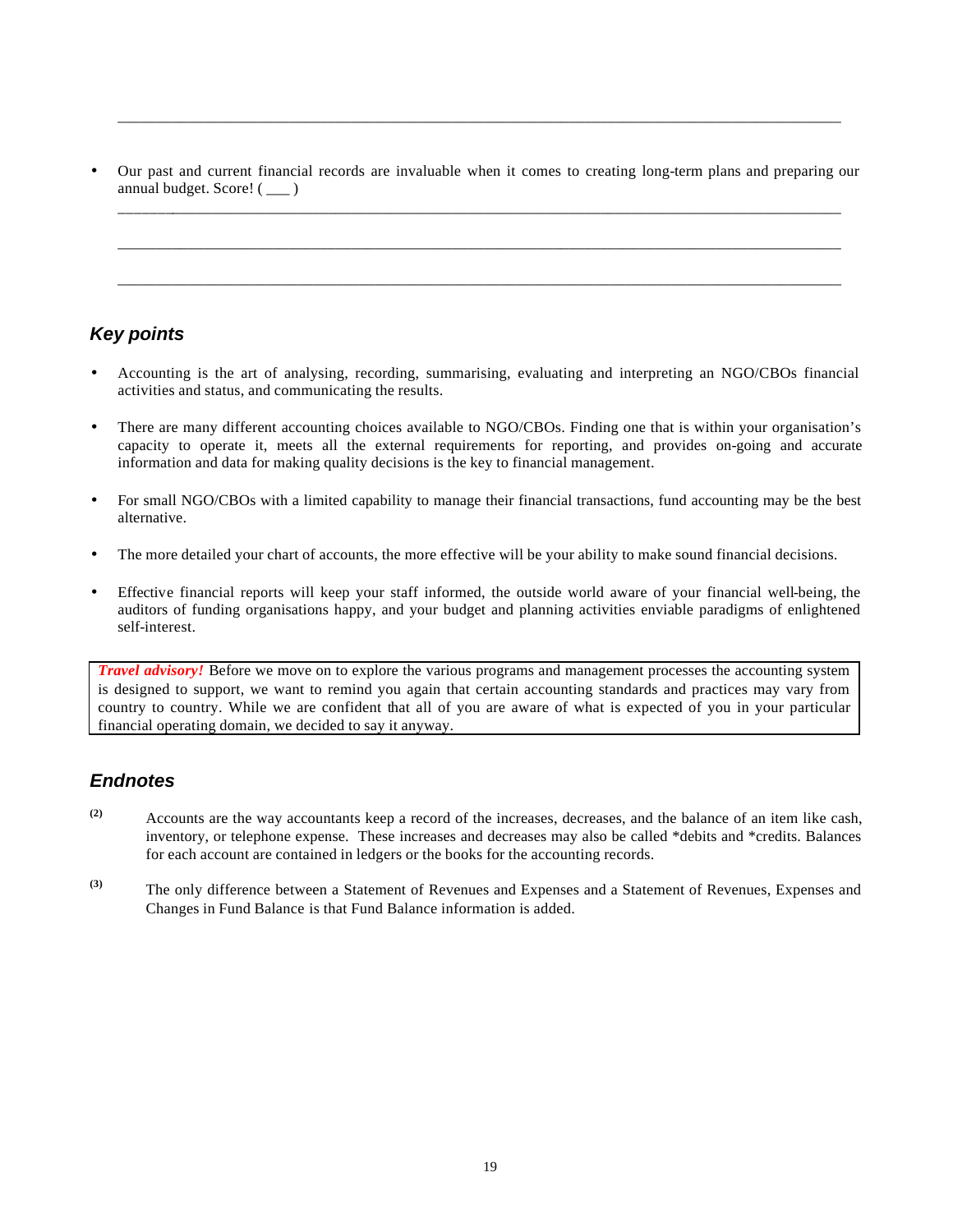# **CHAPTER 3 ANNUAL OPERATING BUDGET: RECONCILING REVENUES AND EXPENSES**

The second most important financial tool for managing your NGO/CBO is the *annual operating budget*. In case you slept through Chapter 1, let us remind you that the accounting system is the foundation upon which you build your financial management program. It provides the mechanisms to perform a wide range of financial management activities.

Before delving into the budget process it might be helpful to remind everyone that NGO/CBO budgets are financial plans to be managed, not documents to be revered. In the uncertain world that most small, local NGO/CBOs operate, the budget document is a necessary navigational tool, but course corrections may be essential before the budget calendar runs its course. The budget is your best judgement about what revenues you have available or can expect to generate during the budget cycle and how you plan to allocate them to achieve your organisation's goals.

There are also many ways to prepare a budget: line-item budgets, performance budgets, program budgets, zero-based budgets, and more. We plan to keep this discussion as uncomplicated as possible and talk about a form of line-item budget based in part on the fund approach to accounting. Given the diversity of the NGO/CBO audience, this seems like the most useful approach although not the best in terms of overall management.

To understand the overall budget process, the following six-step framework is suggested for your consideration. Since the NGO/CBO community is so diverse in size and character, these steps may need to be compressed or rearranged to meet your needs and circumstances. More about these options after we look at the steps.

- Step 1: Organise the process
- Step 2: Identifying revenue sources and preparing estimates
- Step 3: Prepare program requests
- Step 4: Director reviews revenue estimates and requests
- Step 5: Policy makers review proposed operating budget
- Step 6: Budget approval and monitoring

*Note: These steps make some fundamental assumptions that may be beyond the experience of many small, local NGO/CBOs. For example, it assumes a staff to delegate financial planning tasks to even if it's only one person, and a policy board of some kind to pass official judgement on your budget plans. If you are a one-person organisation and operate without the benefit of an advisory or governing board of some kind, you may want to carry out these tasks with a professional colleague who operates a similar type organisation.*

At first glance, it may seem the process we are describing is for larger NGO/CBOs only. Not so. Even if your NGO/CBO has only one staff person - you - there will still be the need to estimate revenues and expenses to determine if your NGO/CBO can financially continue to exist. In other words, operating financially from day to day is not an option if you want to survive. Even if you do not use the sample forms provided, the explanations given with the forms should be helpful to the small NGO/CBO that has a minimum amount of time for budget preparation.

We strongly encourage you to use computers in this process if at all possible. The budget forms and even the estimates can be done in Microsoft Office (Word and Excel) which is globally available.

# *Step 1. Organise the process*

Establish a budget calendar with specific due dates for each of the following steps. Start in enough time before the beginning of the fiscal year **(4)** so that there is adequate time for estimation and review. Collect all the documents you will need to prepare your budget and alert your staff to the process.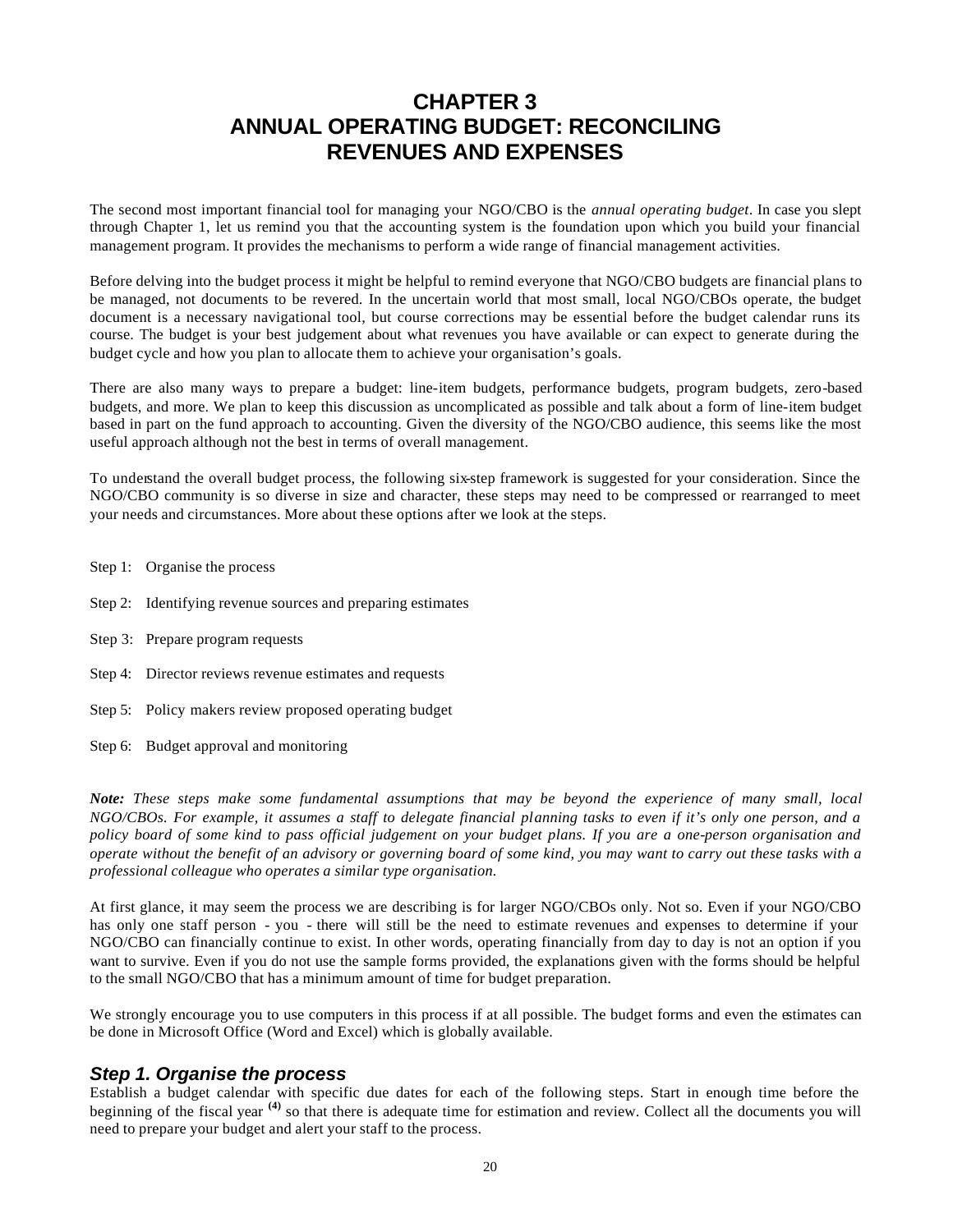# *Step 2. Identifying revenue sources and preparing estimates*

The revenue part of the budget for many NGO/CBOs is problematic. It is a two-part process: identifying sources and estimating what you might expect from these various sources. If you are like most NGO/CBOs you are probably on a constant search for funds to keep your organisation afloat. Given this probability, we will spend considerable time looking at various sources of funding that might be within your sphere of influence and persuasion. After this discussion we will look at ways to estimate how much revenue you will have to work with in the coming budget cycle.

### **Donations or fundraising**

Fund raising requires skills and experience in marketing your ideas and organisation within the community or sphere of influence and creating new ways to get the public to support your efforts. Since each culture has its own unique way of raising funds for community projects and organisations, it is difficult to be specific about what might work best in your environment. Rather than suggest specific activities to raise needed funds, like organising cultural events or door to door campaigns, here are a few strategic ideas about how to get organised to tap this part of your revenue base.

- Be able to state why you need support in a clear and convincing way. What makes your organisation and mission diffe rent from others who are also looking for funding from many of the same sources? Be prepared to state these differences.
- Make a list of those who will benefit most from your programs and those who are most likely to support your efforts to serve these constituents. As you can see, the list is two fold: those you will serve and those who would like to help you to serve these individuals or groups.
- Seek out a diversity of supporters, both in terms of size of contributions and types of contributors, what the marketing specialists call *markets*. You want to develop a base of individual donors who believe in your cause and can provide support over time. One-time contributors are important but it means you need to contact them each year to solicit their contributions. Most NGO/CBOs do not have this time luxury.
- Look for some community leaders who can be the champions of your cause. This is where boards of advisors, directors, or whatever you decide to call them can be enormously useful to your organisation.
- Recognise your strengths as a program and organisation and use them to your advantage when you go after funds from the community. For example, is your mission compelling? Are you dedicated to bringing about needed and desirable change? Are you known for being innovative, entrepreneurial, more efficient than others, grassroots-oriented, or by any other quality that makes your NGO/CBO stand out from the others?
- Recognise that fundraising is a cost of doing NGO/CBO business. This means you need to budget your staff's time and other organisation resources to carry out the fundraising tasks.
- Finally, think of "funds" in non-monetary terms. Revenue is the medium for getting things done. The time and talent of volunteers and the donation of equipment, goods, or other commodities are often more valuable than cash contributions so think expansively when going after donations from the community.

### **Fees for services**

Charging "consumers" or clients for using the program is a common way of generating revenues. It should be noted, however, that there are arguments on both sides of this practice. Advocates of user fees and charges justify their utilisation on the grounds that:

- People appreciate things more if they are required to pay for them.
- Persons benefiting from the use of programs should share in the expense of furnishing the program.
- A small charge can support increases in the level of services rendered and can make possible the enrichment of programs.

Opponents of user fees and charges claim that: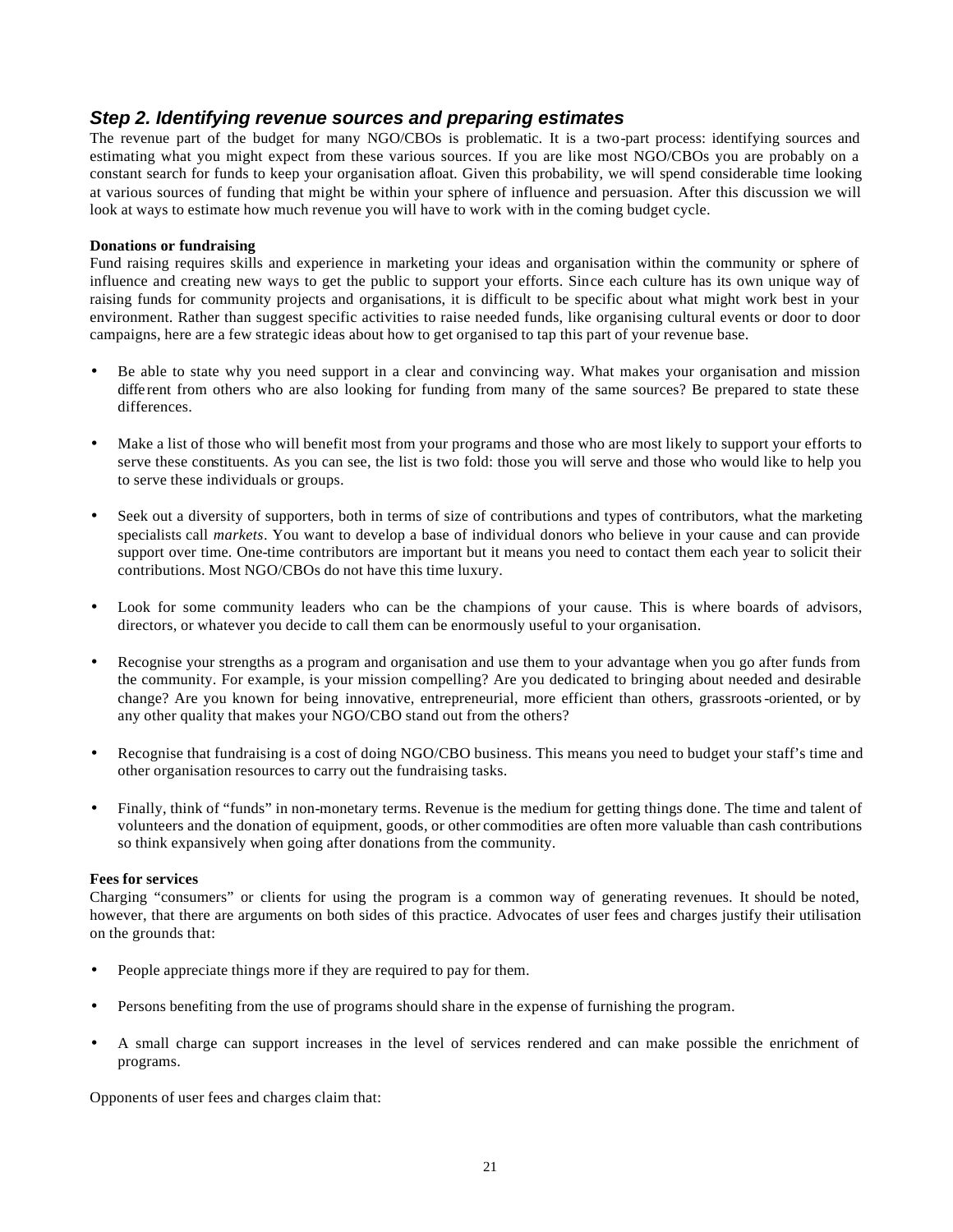- Those who need and use NGO/CBO programs the most do not have money to pay for services.
- Services provided by NGO/CBOs are a service primarily for those most in need and should be provided free of charge.

In health care-type NGO/CBOs, for example, user fees can include registration fees, consultation charges, fees for drugs and laboratory services, and a daily bed charge if in-patient care is provided. NGO/CBOs that have pre-payment **(5)** plans often charge small co-payments for clinic visits or drugs. Some organisations with insurance plans charge non-members commercial rates for services and drugs. Preventive care services, many times, are provided free-of-charge.

The sale of drugs at a profit, as well as ancillary services such as laboratory services and diagnostic centres, are a means by which many health NGO/CBOs generate funds to subsidise preventive health care and other services for poor patients.

A word of caution about offering pre-payment plans. Many times this revenue source is not very successful as a means of raising revenues, and membership fees often bring in a relatively small proportion of total income. If membership fees are based on a sliding scale according to ability to pay, the majority who join tend to be the poorest. Another common reason for the lack of success of these programs is that many do not require a waiting period before joining, and thus people tend to join only when they are ill.

### **Grants**

Grants are financial awards made by a funding agency to support a project or program that has usually been sought through a proposal or application. The three primary sources of grants are governments, foundations, and corporations.

Government grants. These can include different levels of government, such as the central government of a country, acity, or some other intermediate level of government. Grants from governments are usually awarded on a competitive basis. The organisation seeking a grant submits a proposal or application to the grantor government. It is then customary for evaluation of the proposal and determination of the approval for funding to be guided by a predetermined rating system. Law usually sets the overall purpose of government grants, and grantor governments tend to award grants for projects that address needs as the grantor perceives them. The proposals required are often lengthy and complicated and must conform with established due dates for submission. The dilemma with many grant opportunities is the amount of time required to write proposals and the fierce competition that often exists for government or donor organisation grants.

Local and national governments constitute an important source of funding for many NGO/CBOs in developing countries. Government support can range from in-kind donations to tax exemptions to various kinds of direct financial support, and it is not uncommon for an NGO/CBO to receive several types of government support at the same time.

**Foundations.** These organisations are in the business of making grants. Foundations are more likely to focus on emerging issues and needs. They usually do not require or even want to see lengthy proposals, and they often do not have much staff to provide assistance or even feedback on grant applications and inquiries from applicants. Finally, it is more difficult to find information on foundations and the projects they are prepared to support. There are five types of foundations:

*National or international general purpose foundations.* These foundations have a prescribed scope and pattern of grant giving. They generally have a large amount of money to grant. They tend to have multiple interests, but particularly in projects that have high potential for broad impact. They also tend to fund projects they view as innovative.

*National or international special purpose foundations.* These are foundations that have historically given funds to projects in a specific service area, such as infrastructure, the environment, health, ageing, etc.

*Family foundations.* A board consisting of members of a philanthropic family often directs them, and their giving patterns usually follow the personal interests of the family. These priorities can change periodically, and a connection with a family member or friend can be particularly advantageous in seeking a grant from a foundation of this type.

*Corporate.* While corporations can and do make grants, some corporations structure their giving through a foundation to co-ordinate and stabilise their philanthropic activities. This practice makes corporations less vulnerable to yearly profits or losses. Corporate foundations tend to award grants in communities or regions where they have a facility or a special interest. Accordingly, they tend to target projects that can have a positive impact on the corporation's employees or on the local economy of the town or region in which they are located.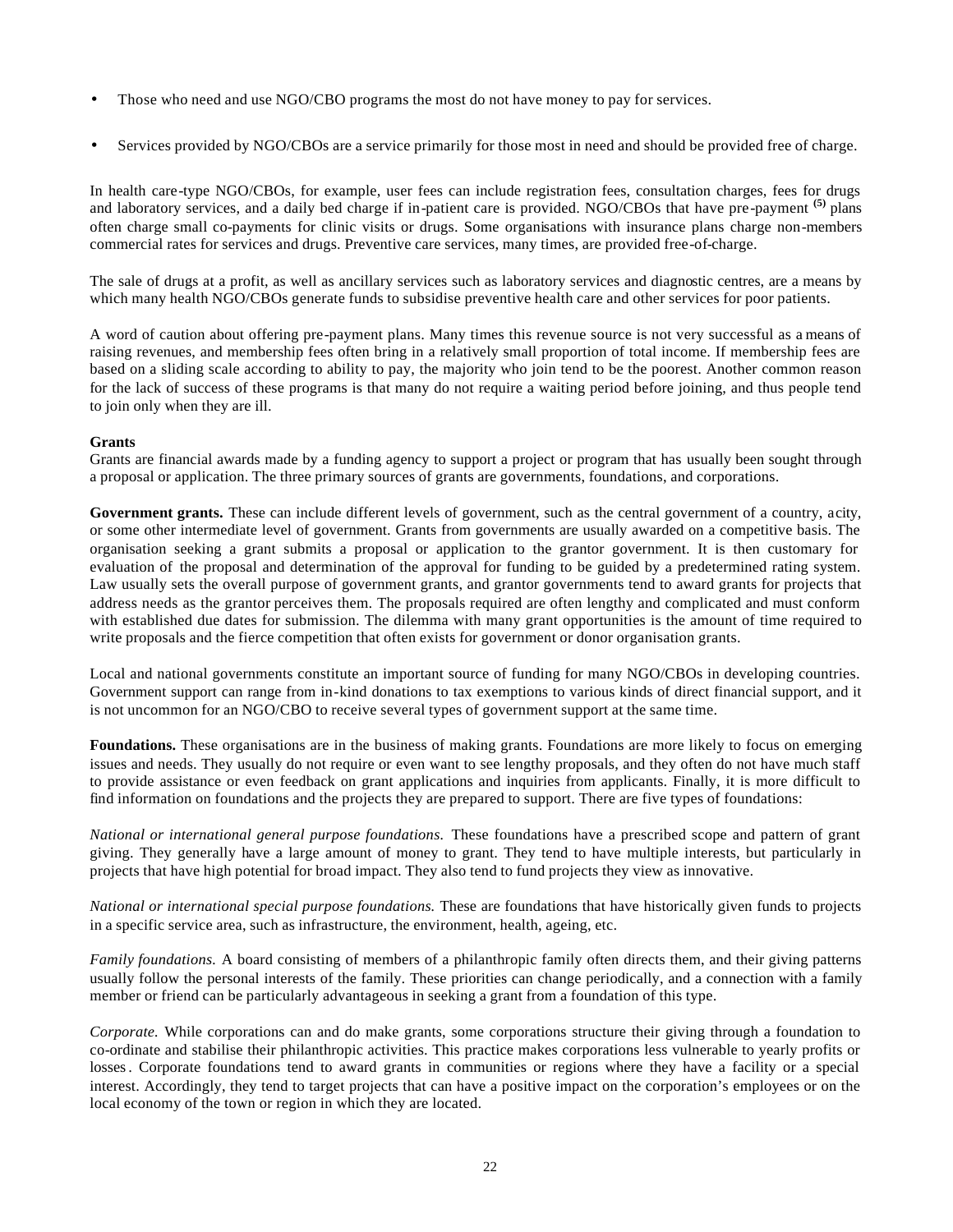*Community foundations.* These foundations are usually created out of the concern of public-spirited citizens and exist to deal with local needs. They are most likely to fund projects that address pressing local needs in an innovative way. NGO/CBOs in communities without community foundations can be instrumental in their formation by inviting community leaders, wealthy citizens, and business leaders to agree to discuss the concept.

*Travel Alert!* Check around to see if someone is publishing a list of various types of foundations that operate in your country or region. They tend to be fairly common, often published by an umbrella NGO, and good sources of information and inspiration. If you don't find such a resource, think about creating such a list, selling it and making it a yearly venture.

**Corporations.** Corporations tend to give money to projects that they perceive as an investment in their own present or future interests. For example, corporations may give grants to projects that enhance the quality of life in the area such as supporting the arts, medical institutions, schools, and universities. In so doing, they enhance the appeal of the community environment as an interesting place to live, a plus when recruiting new employees and in retaining existing ones. Private corporations will also give money to projects that cause the corporation to be perceived by the community as a contributor to a better quality of life. For this reason, projects with high publicity value as public image builders for the corporation will be appealing investments for corporate funds.

### **Government contracts**

Sometimes an NGO/CBO can take over a function currently performed by government or establish a program the government wants but doesn't want to operate directly. In this case, the government would pay a certain amount of money to the NGO/CBO for the NGO/CBO to provide the service. For example, in some countries, NGO/CBO-run hospitals have been designated by national governments as district hospitals responsible for providing hospital services for the entire district for which the NGO/CBO receives grants, subsidies, and other support from the government. The types of services that governments agree to contract to NGO/CBOs vary significantly from country to country and even from region to region within a country.

### **Endowments**

An endowment is essentially a sum of money that is invested to generate income. There are different types of endowments: those that restrict the organisation to spending interest income and never touching the principal, and those called term or wasting endowments which allow spending of the principal with certain restrictions, usually a maximum percentage each year or only after a set period of time. Endowments can be restricted, in which case generated income can only be used for specified purposes such as service delivery, or unrestricted.

As government and donor funding for NGO/CBOs becomes less certain, the idea of setting up endowments as a steady source of income has become more popular among NGO/CBOs and donors. Sources of endowments include international foundations, bilateral government agencies, and private individuals.

### **Income -generating activities**

Although donations, contributions, fund raising, user fees, and membership dues constitute by far the largest sources of community financing for NGO/CBOs, a number of organisations supplement their income with income-generating activities. For example, NGO/CBOs sometimes generate revenues by providing technical assistance, training, and research services to other NGO/CBOs, private employers, and governments.

*Travel Advisory!* Engaging in commercial ventures as an NGO or CBO is one of those *good news-bad news* possibilities. First, the bad news: It may jeopardise your tax status, annoy your donors, and become so attractive that you move away from your initial mission of serving a disadvantaged constituency. You might also need to set up a separate accounting process to assure that the funds are managed separately. Since, presumably, you are engaging in such commercial activities to support your non-profit activities, you need to establish a procedure for transferring profits and to keep it transparent.

The good news: Creating a separate commercial organisation provides an element of freedom in the way your organisation operates and hopefully provides opportunities to fund other endeavours. For example, you might want to use your profits to establish a micro -credit program for CBOs.

# *Reflection*

As you can see, there are many potential sources of revenue to tap as an NGO/CBO. Before moving on, take a moment and ponder them in terms of your own organisation's strategy for generating revenue and other means of direct support that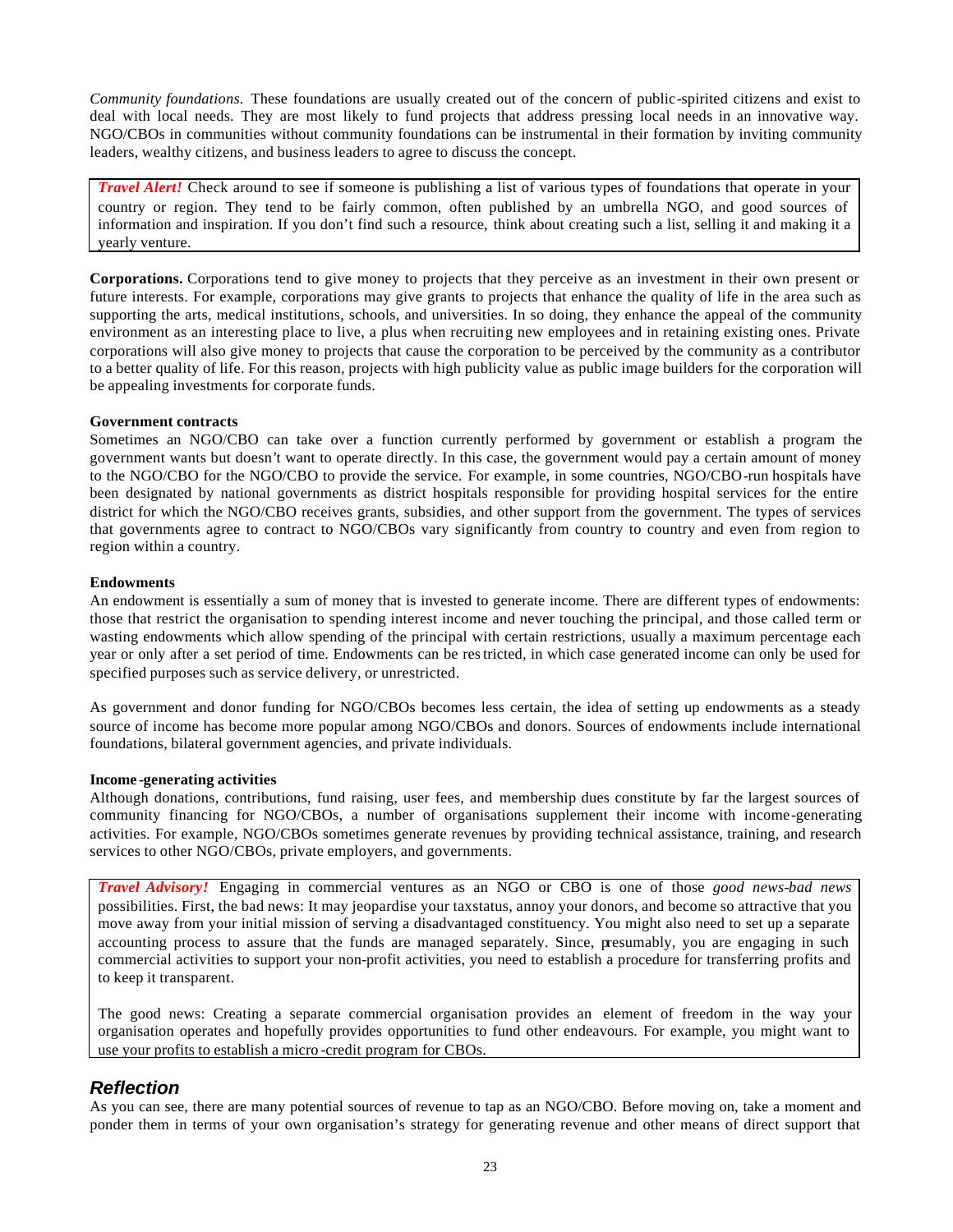increases your sustainability factor. In the following space record your main revenue sources and the percentage that each represents in your current operating budget.

**\_\_\_\_\_\_\_**\_\_\_\_\_\_\_\_\_\_\_\_\_\_\_\_\_\_\_\_\_\_\_\_\_\_\_\_\_\_\_\_\_\_\_\_\_\_\_\_\_\_\_\_\_\_\_\_\_\_\_\_\_\_\_\_\_\_\_\_\_\_\_\_\_\_\_\_\_\_\_\_\_\_\_\_\_\_\_\_\_\_\_\_\_\_\_\_

\_\_\_\_\_\_\_\_\_\_\_\_\_\_\_\_\_\_\_\_\_\_\_\_\_\_\_\_\_\_\_\_\_\_\_\_\_\_\_\_\_\_\_\_\_\_\_\_\_\_\_\_\_\_\_\_\_\_\_\_\_\_\_\_\_\_\_\_\_\_\_\_\_\_\_\_\_\_\_\_\_\_\_\_\_\_\_\_\_\_\_\_\_\_\_

\_\_\_\_\_\_\_\_\_\_\_\_\_\_\_\_\_\_\_\_\_\_\_\_\_\_\_\_\_\_\_\_\_\_\_\_\_\_\_\_\_\_\_\_\_\_\_\_\_\_\_\_\_\_\_\_\_\_\_\_\_\_\_\_\_\_\_\_\_\_\_\_\_\_\_\_\_\_\_\_\_\_\_\_\_\_\_\_\_\_\_\_\_\_\_

**\_\_\_\_\_\_\_**\_\_\_\_\_\_\_\_\_\_\_\_\_\_\_\_\_\_\_\_\_\_\_\_\_\_\_\_\_\_\_\_\_\_\_\_\_\_\_\_\_\_\_\_\_\_\_\_\_\_\_\_\_\_\_\_\_\_\_\_\_\_\_\_\_\_\_\_\_\_\_\_\_\_\_\_\_\_\_\_\_\_\_\_\_\_\_\_

\_\_\_\_\_\_\_\_\_\_\_\_\_\_\_\_\_\_\_\_\_\_\_\_\_\_\_\_\_\_\_\_\_\_\_\_\_\_\_\_\_\_\_\_\_\_\_\_\_\_\_\_\_\_\_\_\_\_\_\_\_\_\_\_\_\_\_\_\_\_\_\_\_\_\_\_\_\_\_\_\_\_\_\_\_\_\_\_\_\_\_\_\_\_\_

\_\_\_\_\_\_\_\_\_\_\_\_\_\_\_\_\_\_\_\_\_\_\_\_\_\_\_\_\_\_\_\_\_\_\_\_\_\_\_\_\_\_\_\_\_\_\_\_\_\_\_\_\_\_\_\_\_\_\_\_\_\_\_\_\_\_\_\_\_\_\_\_\_\_\_\_\_\_\_\_\_\_\_\_\_\_\_\_\_\_\_\_\_\_\_

Now, review the many ideas presented above, jot down those potential sources you aren't currently pursuing and put together a game plan to increase your potential funding base based on new thinking.

### **Estimating revenues**

The other part of the revenue challenge is to estimate how much of your revenue will come from what sources over the next fiscal year. Your best source of wisdom to complete this task will be your experience of funding your organisation over the last several years. The amount of revenues collected from a given source for a five-year period provides a good starting point for estimating revenues. Using five years' data, if you have such a history, provides an overall picture of behaviour for several years, showing seasonal fluctuations and extraordinary changes. It provides a good picture of the normal growth pattern of the revenue source.

Once this information is gathered, the question is, "What should I do to arrive at accurate revenue estimates for each source of revenue for the budget year?" The answer is not simple. The ability to accurately estimate revenues comes with experience, and even after several years of experience, the estimations may not always be completely reliable.

One must look at the historical records for trends in the past, consider program changes, economic indicators, advice of others, and then decide on a number that represents as closely as possible the expected revenue from that source for the coming budget year. Historical trends, tempered with knowledge of the programs provided by your NGO/CBO, will usually be the most reliable source. However, the estimation of revenues is not entirely objective and depends in large part on accurate guessing.

The question then arises, "If it is not possible to arrive at a concrete estimate of revenues for the coming year, doesn't my organisation run the risk of spending more than it receives?" This possibility, unfortunately, plagues most NGO/CBOs. That is why monthly monitoring of actual collected revenues, as compared to anticipated revenues, and actual expenses as compared to actual collected revenues, is so important. Given this reality in the life of most NGO/CBOs, it is vital be very conservative in estimating revenues.

In the process of estimating revenues, one should always be pessimistic. If the historical trends indicate that revenues may be one of two numbers, the lesser amount should be used. In addition, if it appears in the course of the fiscal year that the expected revenues will be less than the amount budgeted, the director should modify expenses accordingly.

#### **Introduction to the revenue estimate worksheet (Form A)**

The Revenue Estimate Worksheet (used in forms A, B, and C) is provided as an aid for estimating revenues. Information has been provided in an attempt to simulate the point where you would usually start using this form—about two months before the end of the fiscal year.

The upper half of the form gives historical and informational data for the past 4 years, along with the percentage growth.

The lower half of the form provides a table where monthly collections are shown. The percentage of the total revenue source collected each month is a guide for anticipating income. It is important to consider the timing of income to ensure that money is available when needed. An NGO/CBO that relies heavily on revenues that will not be received until midfiscal year should wait until then to make major purchases such as equipment. An NGO/CBO whose income is steady throughout the year need not wait to make major purchases, but should stagger them throughout the year.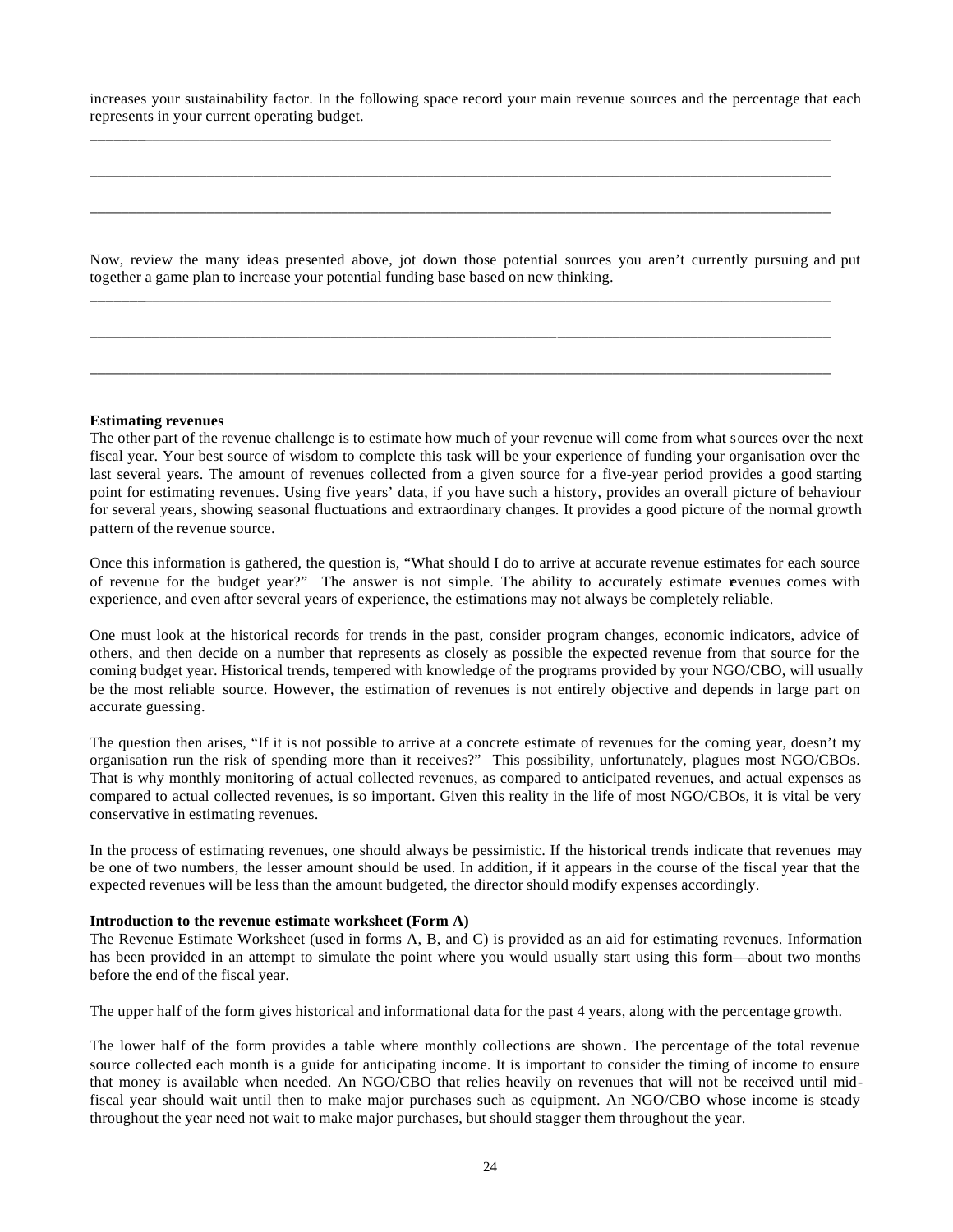The following are explanations of the terms found on the form:

**Revenue source** – designates the revenue on which this form will provide information.

**Accounting code** – this is a numerical system for standardised accounting codes.

**Fiscal year** – this column allows for four years of previous history, an estimate for the current year, and a projection for the budget year.

**Amount received** – this column reflects the rounded dollar amount actually received for each of the stated years and provides places for the current year estimate and the budget year projection.

**% Change from previous fiscal year** – this column is used to compute the percentage growth from year to year. It is computed as follows:

 $15,000 - 10,000 / 10,000 = 50.00\%$  $18,754 - 15,000 / 15,000 = 25.03\%$  $24,000 - 18,754 / 18,754 = 27.97\%$ 

**Changes, Adjusted % Change, Adjusted Change and Explanation** - these columns are completed if there is an increase or decrease in the revenue source. It is important to record any changes on this sheet so that they will be available for future explanations and forecasting.

The lower half of the form provides space for monthly receipts for the last four years along with the current year estimate and the budget year projection. Monthly receipts are filled in based on historical records. For example, the percentage is computed as follows using the FY 98-99 the months of July, August, and September:

Monthly income / Total income for the year  $1,440 / 24,000 = 6.00\%$  $1,670 / 24,000 = 6.96\%$  $1,200 / 24,000 = 5.00\%$ 

# **FORM A: REVENUE ESTIMATE WORKSHEET**

**Revenue Source:** Health clinic fees **Accounting Code**: 313

| <b>Fiscal Year</b> | <b>Amount</b><br><b>Received</b> | % Change<br><b>From</b><br><b>Previous</b><br><b>FY</b> | <b>Changes</b>                                                    | <b>Adjusted</b><br>$\frac{0}{0}$<br><b>Change</b> | <b>Explanation</b>                                                                                                                                                                                                                                                               |
|--------------------|----------------------------------|---------------------------------------------------------|-------------------------------------------------------------------|---------------------------------------------------|----------------------------------------------------------------------------------------------------------------------------------------------------------------------------------------------------------------------------------------------------------------------------------|
| 95-96              | \$10,000                         | N/A                                                     |                                                                   |                                                   |                                                                                                                                                                                                                                                                                  |
| 96-97              | 15,000                           | 50%                                                     | Yes, a fee increase<br>from \$5 per visit to<br>\$6.25 per visit. | 25%                                               | growth is calculated<br>Percentage<br>differently when a user fee change has<br>been made. In 95-96, \$10,000 was<br>collected based on a \$5 per client fee.<br>In 96-97 the user fee was increased<br>25% to \$6.25 per client. Client numbers<br>fluctuate from year to year. |
| 97-98              | 18,754                           | 25.03%                                                  |                                                                   |                                                   |                                                                                                                                                                                                                                                                                  |
| 98-99              | 24,000                           | 27.97%                                                  |                                                                   |                                                   |                                                                                                                                                                                                                                                                                  |
| $99-00$ (est)      |                                  |                                                         |                                                                   |                                                   |                                                                                                                                                                                                                                                                                  |
| $00-01$ (proj)     |                                  |                                                         |                                                                   |                                                   |                                                                                                                                                                                                                                                                                  |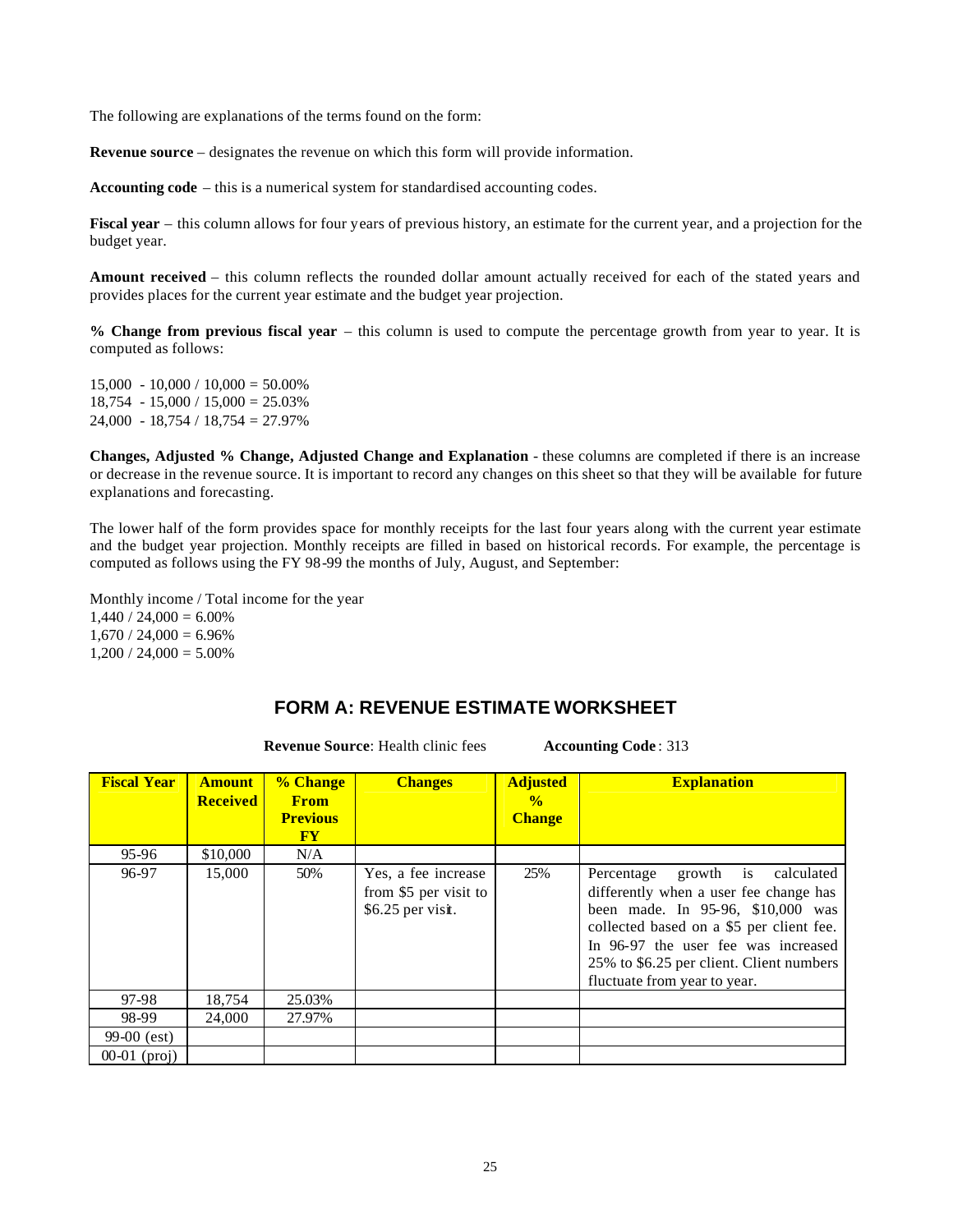| Year                   | Jul            | <b>Aug</b>     | <b>Sep</b>                                                                | Oct            | <b>Nov</b>     | <b>Dec</b>     | <b>Jan</b>      | <b>Feb</b>      | <b>Mar</b>      | Apr            | <b>May</b>     | <b>June</b>    | <b>Total</b>          |
|------------------------|----------------|----------------|---------------------------------------------------------------------------|----------------|----------------|----------------|-----------------|-----------------|-----------------|----------------|----------------|----------------|-----------------------|
| FY 95-96<br>% of Total | 600<br>6.00%   | 700<br>7.00%   | 500<br>5.00%                                                              | 700<br>7.00%   | 700<br>7.00%   | 700<br>7.00%   | 1,000<br>10.00% | 1,500<br>15.00% | 1,100<br>11.00% | 900<br>9.00%   | 800<br>8.00%   | 800<br>8.00%   | 10,000<br>100%        |
| FY 96-97<br>% of Total | 950<br>6.33%   | 1,000<br>6.67% | 750<br>5.00%                                                              | 1,050<br>7.00% | 1,100<br>7.33% | 1,000<br>6.67% | 1,500<br>10.00% | 2,250<br>15.00% | 1,650<br>11.00% | 1,350<br>9.00% | 1,225<br>8.17% | 1,175<br>7.83% | 15,000<br>100%        |
|                        |                |                |                                                                           |                |                |                |                 |                 |                 |                |                |                |                       |
| FY 97-98<br>% of Total | 1,125<br>6.00% | 1,310<br>6.99% | 940<br>51.01%                                                             | 1,305<br>6.96% | 1,315<br>7.01% | 1,325<br>7.07% | 1,885<br>10.05% | 2,813<br>15.00% | 2,063<br>11.00% | 1,688<br>9.00% | 1,505<br>8.02% | 1,480<br>7.89% | 18,754<br>100.00<br>% |
|                        |                |                |                                                                           |                |                |                |                 |                 |                 |                |                |                |                       |
| FY 98-99<br>% of Total | 1,440<br>6.00% | 1,670<br>6.96% | 1,200<br>5.00%                                                            | 1,680<br>7.00% | 1,690<br>7.04% | 1,670<br>6.96% | 2,400<br>10.00% | 3,600<br>15.00% | 2,640<br>11.00% | 2,160<br>9.00% | 1,940<br>8.08% | 1,910<br>7.96% | 24,000<br>100.00<br>% |
|                        |                |                |                                                                           |                |                |                |                 |                 |                 |                |                |                |                       |
| FY 99-00               | 1,872          | 2,184          | 1,560                                                                     | 2,140          | 2,194          | 2,104          | 3,120           | 4,680           | 3,432           | 2,808          | $\ddot{?}$     | $\ddot{?}$     | 26,094                |
|                        |                |                | In the following example, we will estimate the last 2 months for FY 99-00 |                |                |                |                 |                 |                 |                |                |                |                       |

# **SOME EXAMPLES OF HOW TO USE THE DATA FROM THE PRECEDING CHARTS TO ESTIMATE FUTURE REVENUES (FORM B) - OPTION 1**

| A. |                    | Percentage (%) of total annual revenue collected in May of the last 4 years: |
|----|--------------------|------------------------------------------------------------------------------|
|    | $FY$ 95-96 = 8.00% | $FY$ 96-97 = 8.17%                                                           |
|    | $FY$ 97-98 = 8.02% | $FY$ 98-99 = 8.08%                                                           |
|    |                    | Consistently, 8% of total revenues have been collected in May.               |

- B. Look at the percentage growth of total revenues for the last 3 years:  $96-97 = 50\%$  (.5) or 25% (.25) adjusted  $97-98 = 25.03\%$  (.2503)  $98-99 = 27.97\%$  (.2797) Revenues have consistently grown by 25% for the last 3 years. 98-99 growth was a little more.
- C. What would 25% and 27% growth above the 98-99 total be?  $$24,000 \times 125\% = 30,000$  $$24,000 \times 127\% = 30,480$
- D. What is 8% of 30,000 and 30,480?  $$30,000 \times 8\%$  (.08) = 2400  $$30,480 \times 9\%$  (.09) = 2743
- E. How much revenue has been collected so far in FY 99-00?  $1,872 + 2,184 + 1,560 + 2,140 + 2,194 + 2,104 + 3,120 + 4,680 + 3,432 + 2,808 = $26,094$ .

How much revenue collected as of April 30, 1999?  $1,440 + 1,670 + 1,200 + 1,680 + 1,690 + 1,670 + 2,400 + 3,600 + 2,640 + 2,160 = $20,150$ .

F. What % is \$20,150 of the total of 24,000?  $20,150 / 24,000 = 83.95\%$  or 84% If anticipated total revenues for FY 99-00 is either 30,000 or 30,480; has 84% of the revenue been collected?

REMEMBER: FY 99-00 20,150 / 24,000 =  $84\%$  $26,094 / 30,000 = 87\%$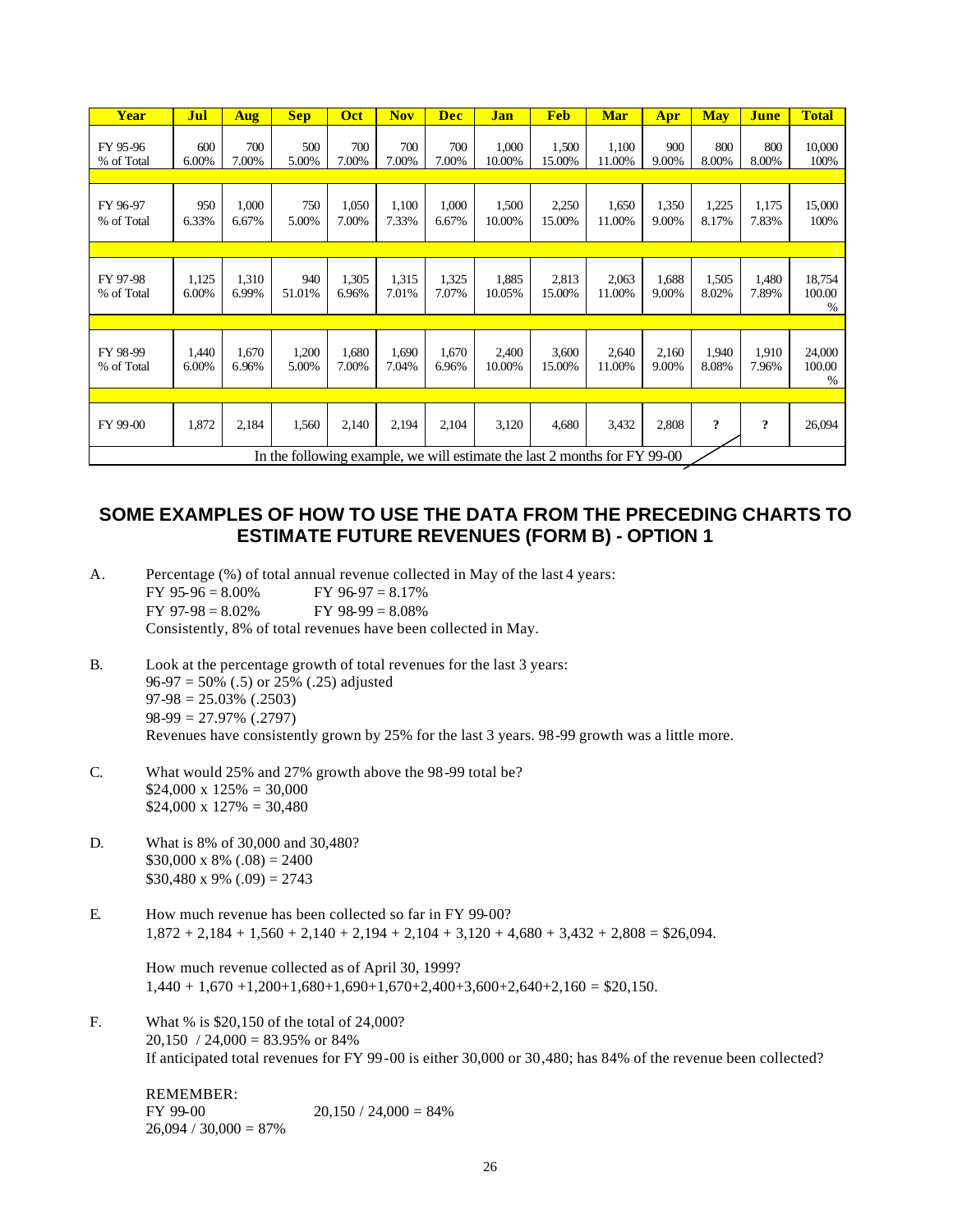$26,094 / 30,480 = 88%$ 

Since both ratios are higher than the 84%, this means that revenues are on target for being at least a 25% growth over the 24,000 collected in 98-99. Since the growth is even better, the estimate of 30,480 can be used.

- G. Therefore, one could use Step D's larger number of \$2,743 as the estimate for May.
- H. The same calculation procedure is repeated for the month of June OR one could add 26,094 + 2,743 and subtract from the estimate of 30,480. This would make 1,643 the estimate for the month of June.

NOTE: After any calculations it is helpful to graph the results to see if it "looks" correct.

Sometimes when the calculations do not provide clear-cut answers, it helps to look at a picture before making that final decision. When looking, consider the following:

- Are there consistent ups and downs?
- By just looking at this graph, what would you expect the months of May and June to do?
- Are either of the answers close to your estimate after looking at the graph?
- If not, you may wish to adjust the monthly figures you use to arrive at the yearly estimate for 99-00.

### **FORM B: REVENUE ESTIMATE WORKSHEET FOR THE REMAINDER OF THE CURRENT YEAR - OPTION 1 REVENUE SOURCE: HEALTH CLINIC FEES ACCOUNTING CODE: 313**

|                    |                 | REVENUE SOURCE: HEALTH CLINIC FEES |                                                                          | ACCOUNTING CODE: 313 |                                                                                                                                                                                                                                                                            |  |  |
|--------------------|-----------------|------------------------------------|--------------------------------------------------------------------------|----------------------|----------------------------------------------------------------------------------------------------------------------------------------------------------------------------------------------------------------------------------------------------------------------------|--|--|
| <b>Fiscal Year</b> | <b>Amount</b>   | % Change                           | <b>Changes</b>                                                           | <b>Adjusted</b>      | <b>Explanation</b>                                                                                                                                                                                                                                                         |  |  |
|                    | <b>Received</b> | <b>From</b>                        |                                                                          | $\frac{0}{2}$        |                                                                                                                                                                                                                                                                            |  |  |
|                    |                 | <b>Previous FY</b>                 |                                                                          | <b>Change</b>        |                                                                                                                                                                                                                                                                            |  |  |
| 95-96              | \$10,000        | N/A                                |                                                                          |                      |                                                                                                                                                                                                                                                                            |  |  |
| 96-97              | 15,000          | 50%                                | Yes, a fee<br>increase from<br>\$5 per visit to<br>$$6.25$ per<br>visit. | 25%                  | Percentage growth is calculated differently<br>when a user fee change has been made. In<br>95-96, \$10,000 was collected based on a<br>\$5 per client fee. In 96-97 the user fee was<br>increased 25% to \$6.25 per client. Client<br>numbers fluctuate from year to year. |  |  |
| 97-98              | 18,754          | 25.03%                             |                                                                          |                      |                                                                                                                                                                                                                                                                            |  |  |
| 98-99              | 24,000          | 27.97%                             |                                                                          |                      |                                                                                                                                                                                                                                                                            |  |  |
| $99-00$ (est)      |                 |                                    |                                                                          |                      |                                                                                                                                                                                                                                                                            |  |  |
| $00-01$ (proj)     |                 |                                    |                                                                          |                      |                                                                                                                                                                                                                                                                            |  |  |

| <b>Year</b> | <b>July</b> | <b>Aug</b> | <b>Sep</b> | Oct   | <b>Nov</b> | Dec   | Jan    | <b>Feb</b> | <b>Mar</b> | Apr   | May   | Jun   | <b>Total</b> |
|-------------|-------------|------------|------------|-------|------------|-------|--------|------------|------------|-------|-------|-------|--------------|
|             |             |            |            |       |            |       |        |            |            |       |       |       |              |
| FY 95-96    | 600         | 700        | 500        | 700   | 700        | 700   | 1.000  | 1,500      | 1.100      | 900   | 800   | 800   | 10.000       |
| % of Total  | 6.00%       | 7.00%      | 5.00%      | 7.00% | 7.00%      | 7.00% | 10.00% | 15.00%     | 11.00%     | 9.00% | 8.00% | 8.00% | 100%         |
|             |             |            |            |       |            |       |        |            |            |       |       |       |              |
| FY 96-97    | 950         | 1.000      | 750        | 1,050 | 1.100      | 1,000 | 1,500  | 2,250      | 1,650      | 1,350 | 1,225 | 1.175 | 15,000       |
| % of Total  | 6.33%       | 6.67%      | 5.00%      | 7.00% | 7.33%      | 6.67% | 10.00% | 15.00%     | 11.00%     | 9.00% | 8.17% | 7.83% | 100%         |
|             |             |            |            |       |            |       |        |            |            |       |       |       |              |
| FY 97-98    | 1,125       | 1.310      | 940        | 1,305 | 1.315      | 1,325 | 1.885  | 2.813      | 2.063      | 1.688 | 1,505 | 1.480 | 18.754       |
| % of Total  | 6.00%       | 6.99%      | 5.01%      | 6.96% | 7.01%      | 7.07% | 10.05% | 15.00%     | 11.00%     | 9.00% | 8.02% | 7.89% | 100%         |
|             |             |            |            |       |            |       |        |            |            |       |       |       |              |
| FY 98-99    | 1.440       | 1.670      | 1.200      | 1.680 | 1,690      | 1,670 | 2.400  | 3,600      | 2,640      | 2,160 | 1.940 | 1.910 | 24,000       |
| % of Total  | 6.00%       | 7.00%      | 5.00%      | 7.00% | 7.00%      | 7.00% | 10.00% | 15.00%     | 11.00%     | 9.00% | 8.00% | 8.00% | 100%         |
|             |             |            |            |       |            |       |        |            |            |       |       |       |              |
| FY 99-00    | 1,872       | 2.184      | .560       | 2,140 | 2,194      | 2.104 | 3.120  | 4.680      | 3,432      | 2,808 | 2,743 | 1,643 | 30,480       |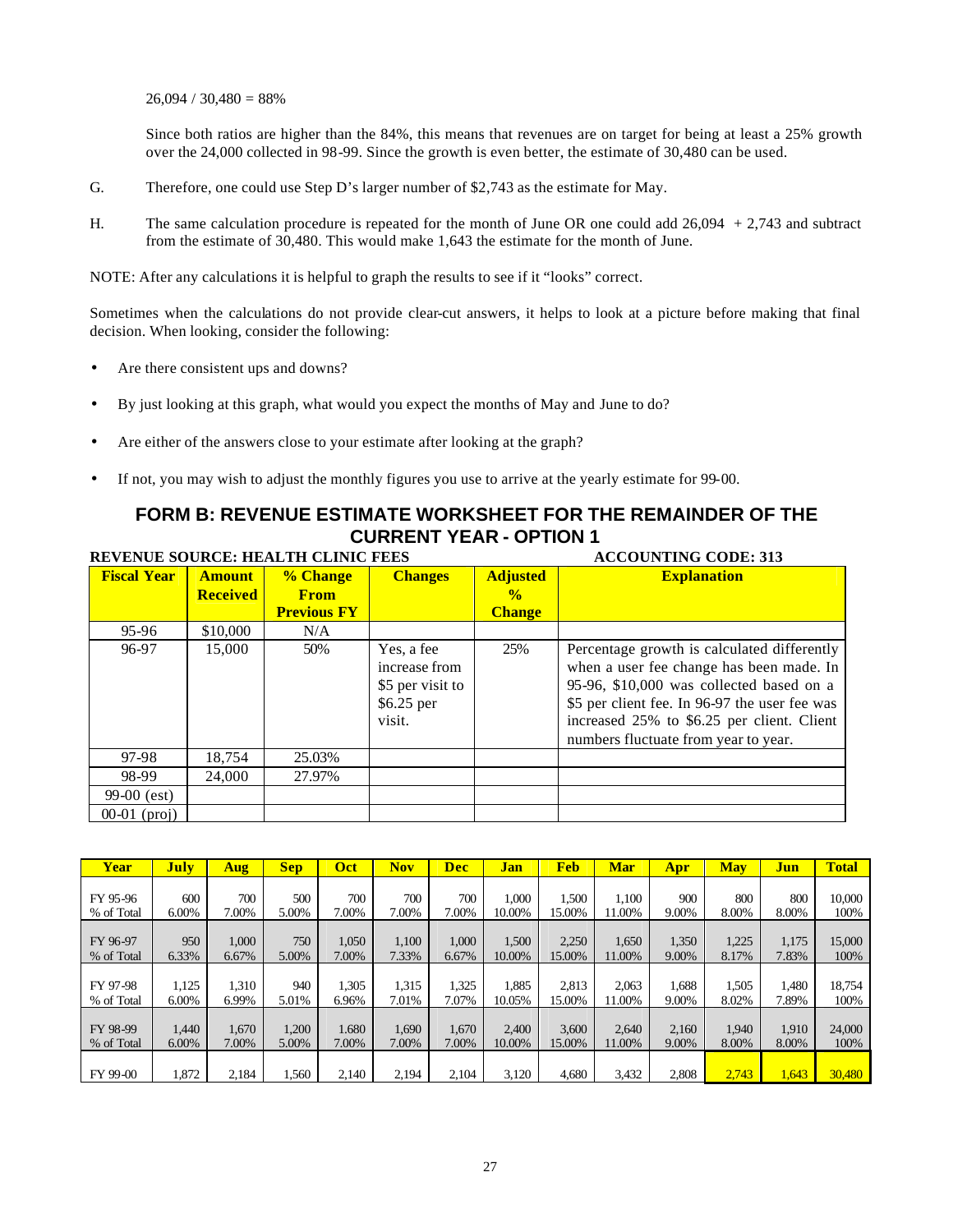# **ESTIMATING REVENUES FOR THE REMAINDER OF THE CURRENT FISCAL YEAR (FORM B) - OPTION 2**

A. Take the month of May's dollar amounts for the last 4 years: 800, 1225, 1505, 1940 Compute the percentage increase from year to year:

 $1225 - 800 / 800 = 53\% (0.53)$  $1505 - 1225 / 1225 = 23\% (0.23)$  $1940$  -  $1505 / 1505$  =  $29\% (0.29)$ 

B. Look at the historical comments; the 53% figure should be reduced in half or 26.5 percent. Thus: 26.5%, 23%, 29%.

There was a drop in the monthly income in 97-98. Try to ascertain why it happened and if it could happen again.

C. If the three numbers are averaged:  $26.5 + 23 + 29$  $3 = 26\%$  (.26)

If a moving average which adds more weight to the latter years is used:

$$
\frac{26.5 + 23}{2 = \underline{24.75 + 29.0}}
$$
  
2 = 26.8 or 27% (.27)

- D. There are three choices for computing the percentage growth in May of 99-00.
	- 29% which is what happened last year
	- 26% the average of the last three years
	- 27% moving average of the last three years.

Any of the three numbers could be used, but it might be wisest to use the 26%, thus the 1998-99 dollar amount was:

 $$1,940 \text{ x } 1.26 = $2,445 \text{ for May } 1999-00.$ 

### **Same computations for June:**

- A. Compute percentage increase over the last 4 years
	- 800 47% 1175 26%
	- 1480 29%
	-
	- 1910
- B. Adjust for historical comments on percentages  $47 / 2 = 23.5%$
- C. Calculate the average of the 3 percents  $23.5 + 26 + 29$

 $3 = 26%$ 

Calculate the moving average  $23.5 + 26$  $2 = 25 + 29$  $2 = 27%$ 

D. 3 choices: 29%, 26%, and 27% Choose 26% 1998-99 June is  $1910 \times 1.06 = 2407$  for June 99-00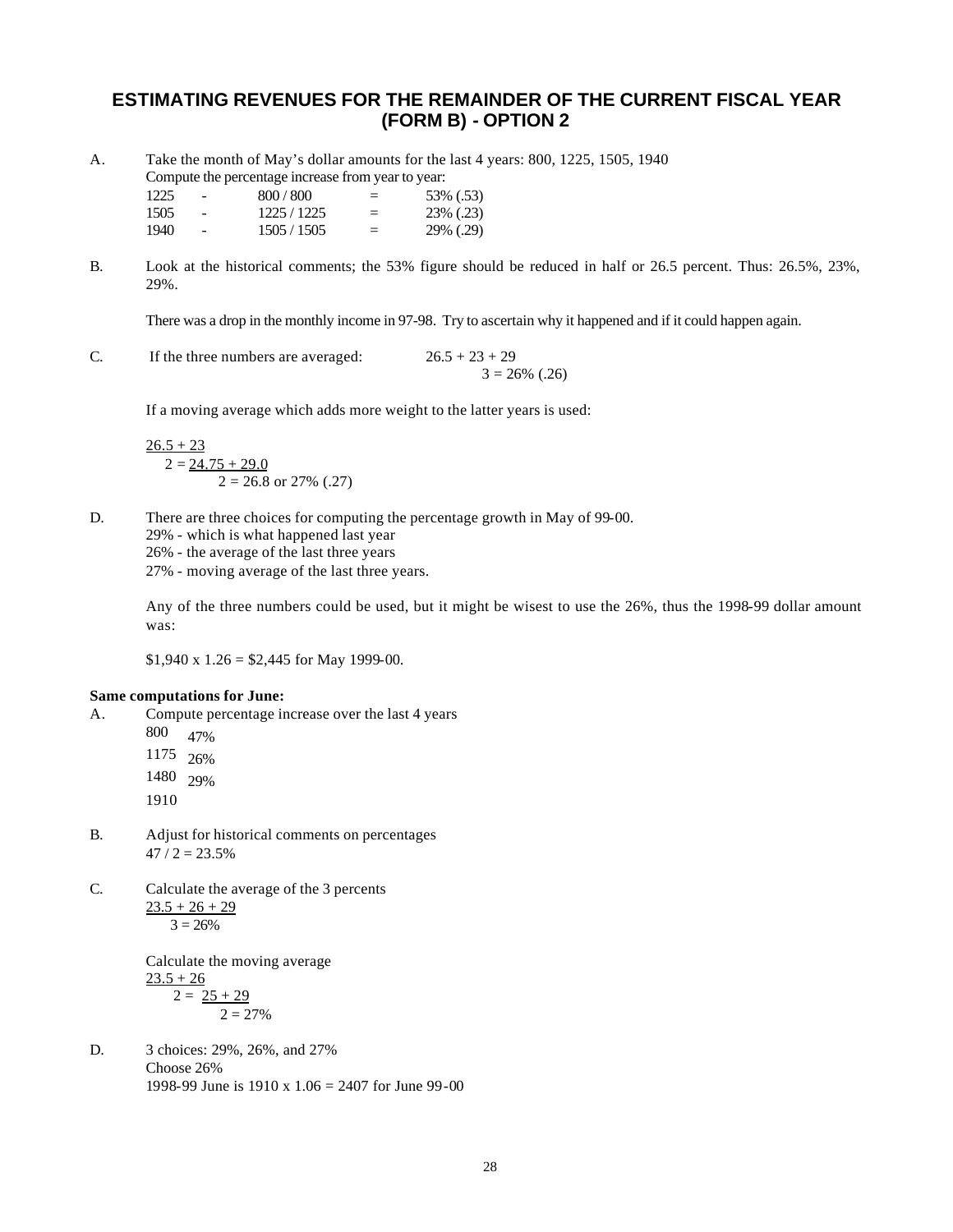E. Is there some reason why the user fee might rise or fall in May or June? If so, adjust accordingly. If there are no adjustments the calculations would be:

\$30,946 total estimate for the remainder of 99-00.

| Year       | <b>July</b> | Aug   | <b>Sep</b> | Oct   | <b>Nov</b> | Dec   | <b>Jan</b> | <b>Feb</b> | <b>Mar</b> | Apr   | <b>May</b> | <b>Jun</b> | <b>Total</b> |
|------------|-------------|-------|------------|-------|------------|-------|------------|------------|------------|-------|------------|------------|--------------|
|            |             |       |            |       |            |       |            |            |            |       |            |            |              |
| FY 95-96   | 600         | 700   | 500        | 700   | 700        | 700   | 1,000      | 1,500      | 1,100      | 900   | 800        | 800        | 10.000       |
| % of Total | 6.00%       | 7.00% | 5.00%      | 7.00% | 7.00%      | 7.00% | 10.00%     | 15.00%     | 11.00%     | 9.00% | 8.00%      | 8.00%      | 100%         |
|            |             |       |            |       |            |       |            |            |            |       |            |            |              |
| FY 96-97   | 950         | 1,000 | 750        | 1,050 | 1,100      | 1.000 | 1,500      | 2,250      | 1,650      | 1,350 | 1,225      | 1,175      | 15,000       |
| % of Total | 6.33%       | 6.67% | 5.00%      | 7.00% | 7.33%      | 6.67% | 10.00%     | 15.00%     | 11.00%     | 9.00% | 8.17%      | 7.83%      | 100%         |
|            |             |       |            |       |            |       |            |            |            |       |            |            |              |
| FY 97-98   | 1,125       | 1.310 | 940        | 1,305 | 1,315      | 1.325 | 1,885      | 2.813      | 2.063      | 1.688 | 1.505      | 1.480      | 18.754       |
| % of Total | 6.00%       | 6.99% | 5.01%      | 6.96% | 7.01%      | 7.07% | 10.05%     | 15.00%     | 11.00%     | 9.00% | 8.02%      | 7.89%      | 100%         |
|            |             |       |            |       |            |       |            |            |            |       |            |            |              |
| FY 98-99   | 1.440       | 1.670 | 1.200      | 1.680 | 1.690      | 1.670 | 2.400      | 3.600      | 2,640      | 2.160 | 1.940      | 1.910      | 24,000       |
| % of Total | 6.00%       | 6.96% | 5.00%      | 7.00% | 7.04%      | 6.96% | 10.00%     | 15.00%     | 11.00%     | 9.00% | 8.08%      | 7.96%      | 100%         |
|            |             |       |            |       |            |       |            |            |            |       |            |            |              |
| FY 99-00   | 1,872       | 2,184 | 1,560      | 2,140 | 2,194      | 2.104 | 3,120      | 4,680      | 3,432      | 2,808 | 2,445      | 2,407      | 30,946       |

# **TOTAL PERCENTAGE INCREASE METHOD FOR ESTIMATING REVENUES FOR THE NEXT YEAR (FORM C)**

NOTE: This estimate is based on the FY 99-00 estimate from Form B—Option 2 of 30,946.

1. Look at the percentage increase of the total revenues over the last 5 years: 96-97 = 50% (.50) or 25% (.25) adjusted  $97-98 = 25.03\%$  (.2503)  $98-99 = 27.97\%$  (.2797) 99-00 = 28.94% (.2894)

A) Compute the average. This computation gives equal weight to all years:

$$
\frac{25 + 25.03 + 27.97 + 28.94}{4 = 26.7\% (0.267)}
$$

B) Moving average, which gives mo re weight to later years.

 $25 + 25.03$  $2 = 25.02 + 27.97$  $2 = 26.5 + 28.94$  $2 = 27.7\%$  (.277)

C) Look at the differences in the percentage increases over the years:

| Most recent fiscal year |             | $99-00$ $28.94$ $(28.94 - 27.97 = .97)$  |
|-------------------------|-------------|------------------------------------------|
|                         |             | $98-99$ $27.97$ $(27.97 - 25.03 = 2.94)$ |
|                         |             | $97-98$ $25.03$ $(25.03 - 25.0 = .03)$   |
| Oldest fiscal year      | 96-97 25.00 |                                          |

- D) Why did 99-00 not rise as much as 98-99? Was there a decline in clients? Is this decline apt to be repeated in 00- 01? Or will user fees be more like the .97 increase of 99-00?
- E) Potential numbers are:

<sup>99-00</sup> April YTD 26,094

 $May + 2,445$ June +  $2,407$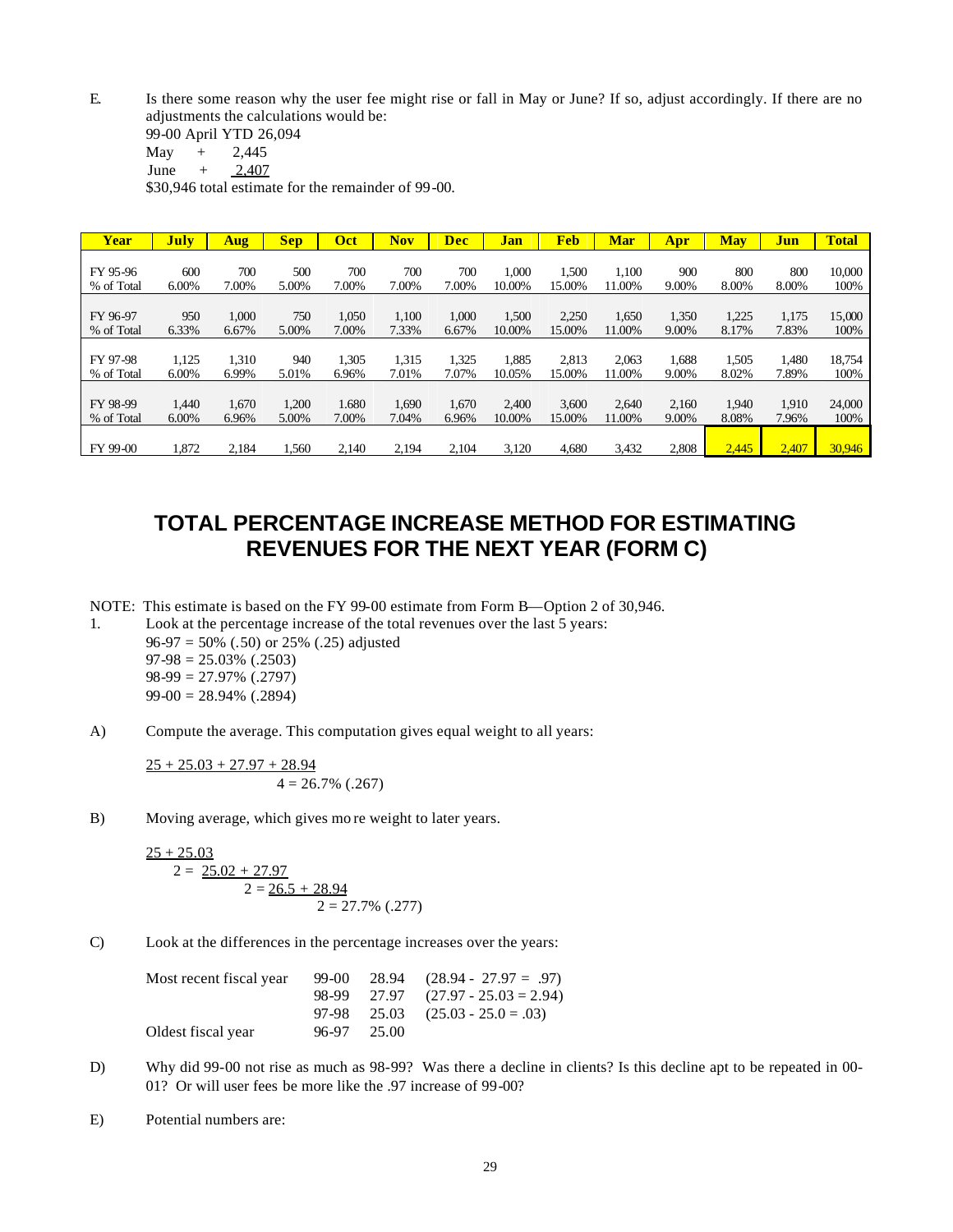- 1) Based on calculation of a) 1999-00 estimate 30,946 x 1.267 = 39,208
- 2) Based on calculation of  $b$ ) = 27.7% 1999-00 estimate 30,946  $\times$  1.277 = 39,518
- 3) Based on last year's percentage growth = 28.94% 1999-00 estimate 30,946 x 1.2894 = 39,902
- 4) Or if you are not comfortable with any of the above, you could back off to an arbitrary figure of, for example, 20%. This kind of adjustment would be made if you anticipated a major drop in the user fee for the budget year. 1999-00 estimate 30,946 x 1.20 = 37,135
- F) Whichever number you choose to use, it is very helpful to estimate the monthly amounts of income so that purchases can be planned. This especially needs to be done if the user fee is the major source of revenue for your NGO/CBO.

The following table explains one way of providing monthly estimates, given that the 2000-01 projection is \$37,135:

1) Look at the monthly percentages for July for the last 5 years:

Each year approximately .06% of the total revenue is collected in July. The other amounts are evaluated in the same manner.

| July       | $=$ | .06 | Jan  | $=$ | .10 |
|------------|-----|-----|------|-----|-----|
| Aug        | $=$ | .07 | Feb  | $=$ | .15 |
| Sept       | $=$ | .05 | Mar  | $=$ | .11 |
| Oct        | $=$ | .07 | Apr  | $=$ | .09 |
| <b>Nov</b> | $=$ | .07 | May  | $=$ | .08 |
| Dec        | $=$ | .07 | June | $=$ | .08 |

G) The percentages must add to 100%; you may find it easier to deal with 3 or 4 decimal places rather than two because it is easier to balance to 100%.

| $\bullet$ |          |              |     |          | To distribute the monthly amounts multiply each month's percentage times the total for 2000-01: |     |              |                |
|-----------|----------|--------------|-----|----------|-------------------------------------------------------------------------------------------------|-----|--------------|----------------|
|           | \$37,135 | $\mathbf{X}$ | .06 | $=$      | 2228 for July                                                                                   | .10 | $\equiv$     | $3714$ for Jan |
|           |          |              | .07 | $\equiv$ | $2599$ for Aug                                                                                  | .15 | $\equiv$     | 5570 for Feb   |
|           |          |              | .05 | $=$      | 1857 for Sept                                                                                   | .11 | $=$          | 4085 for Mar   |
|           |          |              | .07 | $=$      | 2599 for Oct                                                                                    | .09 | $=$          | 3342 for Apr   |
|           |          |              | .07 | $=$      | 2599 for Nov                                                                                    | .08 | $\alpha = 1$ | 2971 for May   |
|           |          |              | .07 | $=$      | 2599 for Dec                                                                                    | .08 | $=$          | 2971 for June  |
|           |          |              |     |          |                                                                                                 |     |              |                |

These monthly estimates can be used to monitor the inflow of money to see if you are going to meet the projected total for 2000-01.

It also helps to graph these projected numbers on top of the historical data. By so doing, the "picture" might point out where errors have been made in projecting things that are hard to see if one just looks at numbers.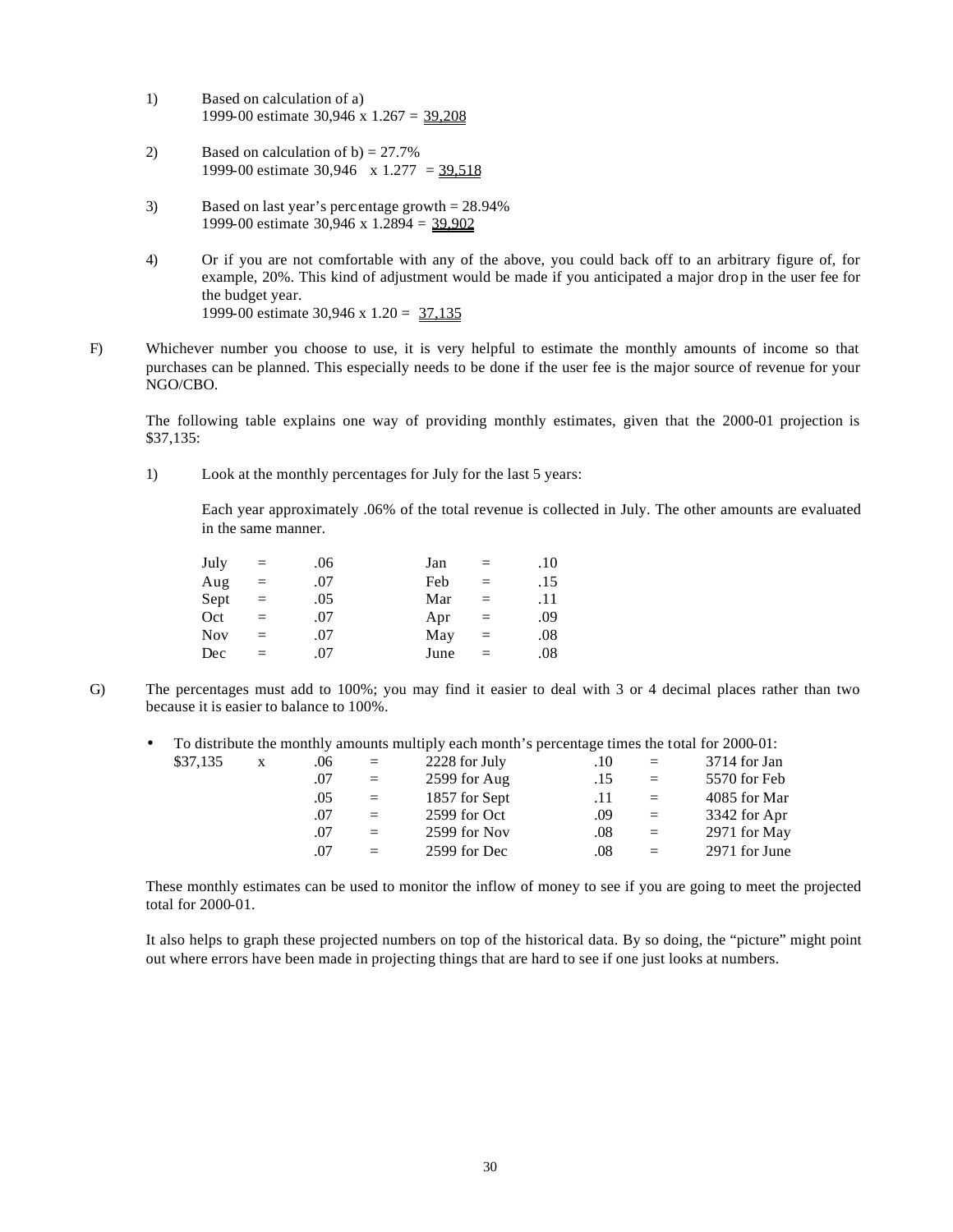# **FORM C: REVENUE ESTIMATE WORKSHEET FOR ESTIMATING REVENUES FOR THE NEXT FISCAL YEAR**

|                              |                                  | <b>Revenue Source: Health clinic fees</b>                            |                                                                                  |                                                   | <b>Accounting Code: 313</b>                                                                                                                                                                                                                                                 |
|------------------------------|----------------------------------|----------------------------------------------------------------------|----------------------------------------------------------------------------------|---------------------------------------------------|-----------------------------------------------------------------------------------------------------------------------------------------------------------------------------------------------------------------------------------------------------------------------------|
| <b>Fiscal</b><br><b>Year</b> | <b>Amount</b><br><b>Received</b> | % Change<br><b>From</b><br><b>Previous</b><br>$\mathbf{F}\mathbf{Y}$ | <b>Changes</b>                                                                   | <b>Adjusted</b><br>$\frac{0}{2}$<br><b>Change</b> | <b>Explanation</b>                                                                                                                                                                                                                                                          |
| 95-96                        | \$10,000                         | N/A                                                                  |                                                                                  |                                                   |                                                                                                                                                                                                                                                                             |
| 96-97                        | 15,000                           | 50%                                                                  | Yes, a fee<br>increase<br>from \$5 per<br>visit<br>to<br>\$6.25<br>per<br>visit. | 25%                                               | Percentage growth is calculated differently<br>when a user fee change has been made. In 95-<br>96, \$10,000 was collected based on a \$5 per<br>client fee. In 96-97 the user fee was increased<br>25% to \$6.25 per client. Client numbers<br>fluctuate from year to year. |
| 97-98                        | 18,754                           | 25.03%                                                               |                                                                                  |                                                   |                                                                                                                                                                                                                                                                             |
| 98-99                        | 24,000                           | 27.97%                                                               |                                                                                  |                                                   |                                                                                                                                                                                                                                                                             |
| 99-00<br>(est)<br>$00 - 01$  | 30.946                           | 28.94%                                                               |                                                                                  |                                                   |                                                                                                                                                                                                                                                                             |
| (proj)                       |                                  |                                                                      |                                                                                  |                                                   |                                                                                                                                                                                                                                                                             |

| Year            | Jul            | <b>Aug</b>     | <b>Sep</b>     | Oct            | <b>Nov</b>     | <b>Dec</b>     | Jan            | <b>Feb</b>          | <b>Mar</b>     | Apr            | <b>May</b>     | Jun                     | <b>Total</b> |
|-----------------|----------------|----------------|----------------|----------------|----------------|----------------|----------------|---------------------|----------------|----------------|----------------|-------------------------|--------------|
| FY 95-96        | 600            | 700            | 500            | 700            | 700            | 700            | 1,000          | 1,500               | 1,100          | 900            | 800            | 800                     | 10,000       |
| % of Total      | 6.00%          | 7.00%          | 5.00%          | 7.00%          | 7.00%          | 7.00%          | 10.00%         | 15.00%              | 11.00%         | 9.00%          | 8.00%          | 8.00%                   | 100%         |
| FY 96-97        | 950            | 1,000          | 750            | 1,050          | 1,100          | 1,000          | 1,500          | 2,250               | 1,650          | 1,350          | 1,225          | 1.175                   | 15,000       |
| % of Total      | 6.33%          | 6.67%          | 5.00%          | 7.00%          | 7.33%          | 6.67%          | 10.00%         | 15.00%              | 11.00%         | 9.00%          | 8.17%          | 7.83%                   | 100%         |
| FY 97-98        | 1,125          | 1,310          | 940            | 1,305          | 1,315          | 1,325          | 1,885          | 2,813               | 2,063          | 1,688          | 1,505          | 1,480                   | 18,754       |
| % of Total      | 6.00%          | 6.99%          | 5.01%          | 6.96%          | 7.01%          | 7.07%          | 10.05%         | 15.00%              | 11.00%         | 9.00%          | 8.02%          | 7.89%                   | 100%         |
| FY 98-99        | 1.440          | 1.670          | 1,200          | 1.680          | 1,690          | 1.670          | 2,400          | 3,600               | 2,640          | 2,160          | 1,940          | 1.910                   | 24,000       |
| % of Total      | 6.00%          | 6.96%          | 5.00%          | 7.00%          | 7.04%          | 6.96%          | 10.00%         | 15.00%              | 11.00%         | 9.00%          | 8.08%          | 7.96%                   | 100%         |
| FY 99-00        | 1,872          | 2,184          | 1,560          | 2,140          | 2,194          | 2,104          | 3,120          | 4,680               | 3,432          | 2,808          | 2,445          | 2,407                   | 30,946       |
| % of Total      | 6.05%          | 7.06%          | 5.04%          | 6.92%          | 7.09%          | 6.80%          | 10.08%         | 15.12%              | 11.09%         | 9.07%          | 7.90%          | 7.78%                   | 100%         |
| <b>FY 00-01</b> | $\overline{?}$ | $\overline{?}$ | $\overline{?}$ | $\overline{?}$ | $\overline{?}$ | $\overline{?}$ | $\overline{?}$ | $\boldsymbol{\eta}$ | $\overline{?}$ | $\overline{?}$ | $\overline{?}$ | $\overline{\mathbf{?}}$ | 37,135       |
| % of Total      | 6.00%          | 7.00%          | 5.00%          | 7.00%          | 7.00%          | 7.00%          | 10.00%         | 15.00%              | 11.00%         | 9.00%          | 8.00%          | 8.00%                   | 100%         |
| FY 00-01        | 2,228          | 2,599          | 1,857          | 2,599          | 2,599          | 2,599          | 3,714          | 5,570               | ,085           | 3,342          | .971           | 2,971                   | 37,135       |
| % of Total      | 6.00%          | 7.00%          | 5.00%          | 7.00%          | 7.00%          | 7.00%          | 10.00%         | 15.00%              | 11.00%         | 9.00%          | 8.00%          | 8.00%                   | 100%         |

*Travel Advisory!* We've just introduced you to a rather detailed set of options for estimating revenue sources for the next year. If your operation is small, understaffed, and often swamped with work, you might be a bit overwhelmed by the seeming complexity of the calculations. Nevertheless, we would urge you to wrestle with these ideas if you are concerned about sustaining your NGO/CBOs efforts. Without estimating your cash flow as accurately as possible over the new year, you will not be able to prepare the next step of the budget process with any degree of confidence. To make the task a bit easier, we have included some blank forms in the back of the manual for calculating and recording your revenue projections.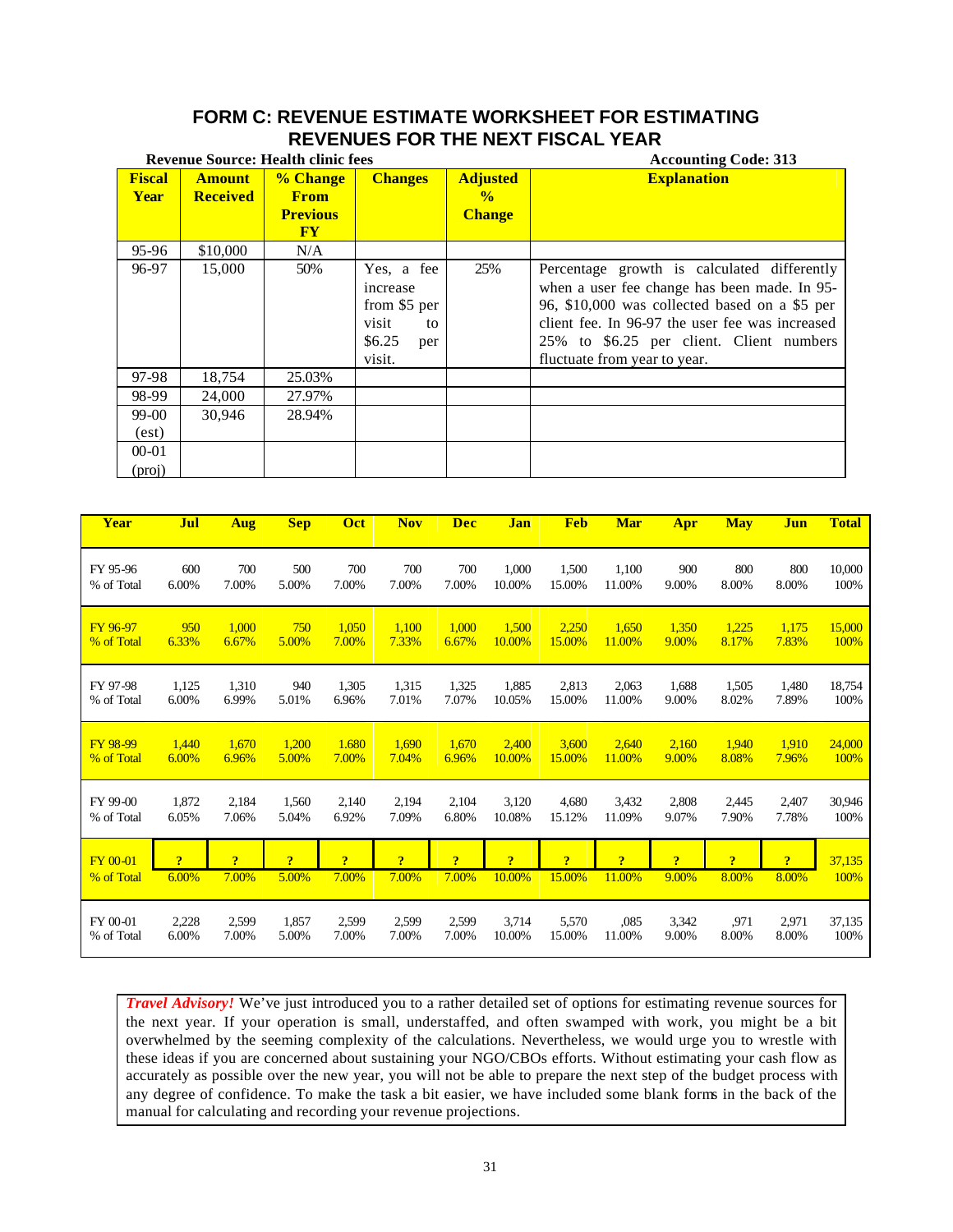# *Step 3. Prepare program requests*

### **What does your NGO/CBO plan to accomplish with the estimated resources?**

As program directors prepare to submit a budget and as the director and policy makers review budgets, they should always consider "Are we accomplishing our goals by using the resources in this way?" To answer this question, you must first know what the organisational goals are. Priorities in budget funding should always reflect organisation goals. This allimportant question also applies if you are operating a one person NGO/CBO. In case you are among the thousands of NGO/CBOs that operate without *program managers* or *policy boards* as suggested in the opening sentence, don't stop reading! You are among our favourite people.

There are many definitions of the word "goal." Webster's dictionary calls it "the end towards which effort is directed; the terminal point of a race." Here are a few other definitions just to give a better idea of what a goal is:

- A broad statement of intended accomplishment
- A statement of specific condition that will exist if the responsibility outlined is implemented according to the budget and objectives specified
- A broad statement of purpose and direction toward which organisational resources will be directed

Objectives are short-term goals or sub-goals with a specific time frame. Sometimes they are called targets, milestones, or strategies. Objectives are different from goals in that they are more specific and more quantifiable, specific enough to let an organisation know when and if they have been achieved. If the staff has developed objectives based on the organisation's goals, then the objectives should reflect both anticipated staff work and estimated cost for achievement.

### **Expenses**

Certain fixed expenses must occur to achieve the goals established by the NGO/CBO. For example, salaries, materials and supplies, building rental, and utilities are probably essential to the operation of the NGO/CBO. Following are some common classifications of expenses.

### **Types of fixed expenses**

*Personnel Services*—may include expenses for salaries, wages, per diem or other compensation, fees, allowances or reimbursement for travel expenses, and related employee benefits, paid to any officer or employee for services rendered or for employment. Employment benefits may also include employer contributions to a retirement system, health insurance, sick leave, terminal pay, or similar benefits.

*Materials and Supplies*—may include articles and commodities which are consumed or materially altered when used such as office supplies and all items of expense to any person, firm, or corporation rendering a service in connection with repair, sale, or trade of such articles or commodities.

*Other Services and Charges*—these include all current expenses other than those listed in any of the other categories. For example, services or charges for communications, transportation, advertising, printing or binding, insurance, public utility services, repairs and maintenance, rentals, miscellaneous items, and all items of expenses to any person, firm or corporation rendering such services.

*Capital Outlays*—these are purchases which result in acquisition of or additions to fixed assets which are purchased by the NGO/CBO, including machinery and equipment, furniture, land, buildings, improvements other than buildings, and all construction, reconstruction, or improvements to real property accomplished according to the conditions of a contract. Most organisations establish a minimum purchase amount to determine whether an item is considered equipment or capital outlay. For example, one organisation may consider the purchase of a \$400 desk to be budgeted in the category of Materials and Supplies; other NGO/CBOs consider that a \$400 purchase of a desk should be considered capital outlay.

### **Estimating expenses**

Each program should complete a form similar to the Form D—Program Budget Request form and Form E—Supporting Personnel Detail form.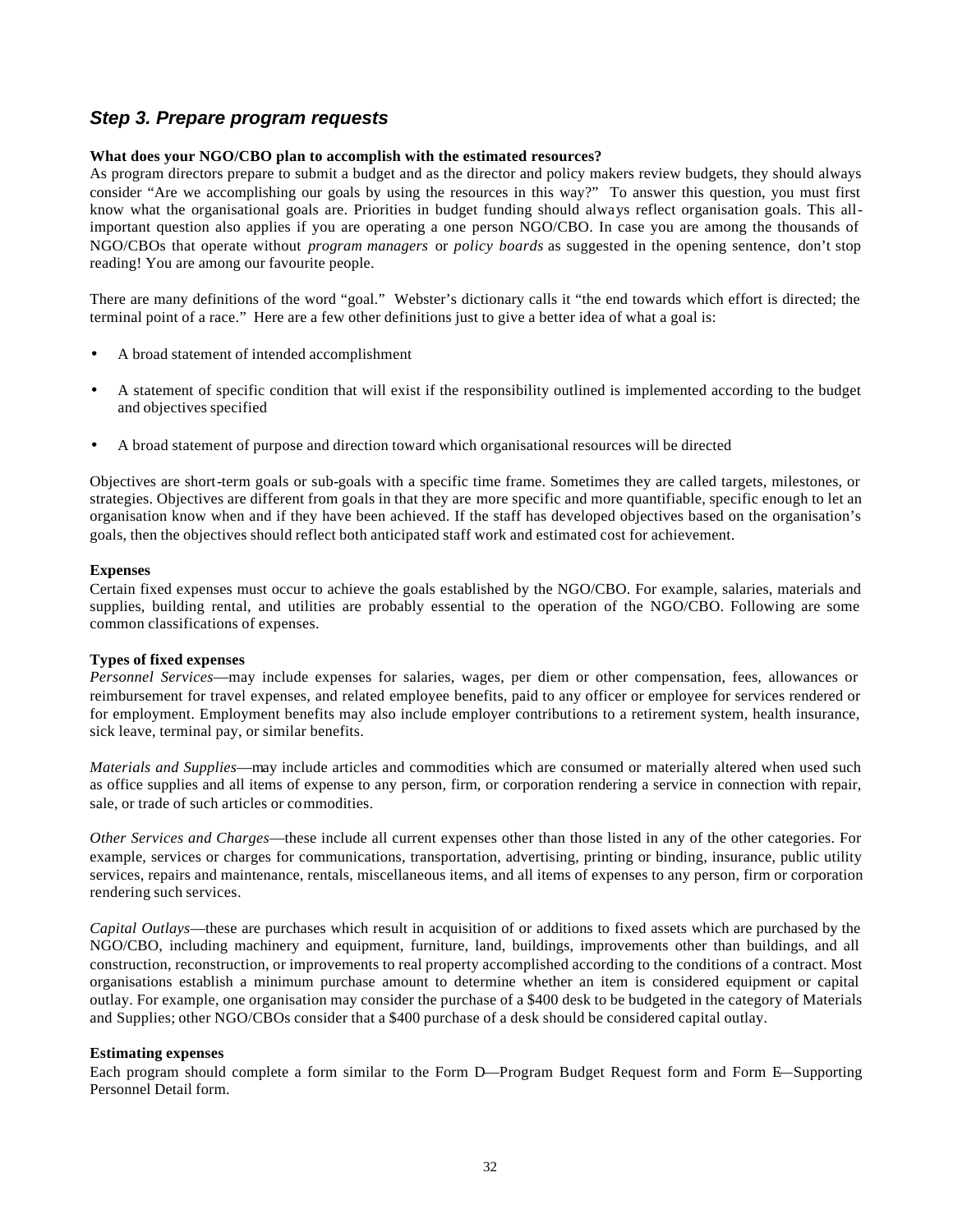In the Program Budget Request form, the  $3<sup>rd</sup>$ ,  $4<sup>th</sup>$ , and  $5<sup>th</sup>$  columns are historical and estimated numbers that provide a basis of comparison for deciding on the amount needed for the budget year. The last three columns contain amounts requested for the budget year. The total budget request is divided into two columns: Budget for Existing Services, and Change in Services.

The Budget for Existing Services consists of minimum dollar amounts required to meet the recurring costs of providing services or conducting activities at the currently established level. Amounts in this column should include personnel services, materials and supplies, other services and charges, replacement capital outlays, and any other operating expenses necessary to operate the program through the budget year with no increase in the activities or services provided. These numbers are generally close to the numbers for the preceding years. Changes reflect inflation, salary increases, price changes, or population increases. No additional personnel or equipment, other than replacement equipment, should be requested in the Budget for Existing Services column.

Requests for money to either increase or decrease the activities or services provided or to initiate new services should be shown in the column "Changes in Service." For example, a new mobile library service which would require a vehicle, books, a person to staff the vehicle, and increased operating expenses would be registered in the "Change in Services" column under the appropriate major categories.

The "Budget Year" column is the sum of the Budget for Existing Services and the Changes in Service columns. This merely provides a total request for the budget year for that program.

Following the Program Budget Request form are the supporting forms which supplement and substantiate the numbers contained in the summary form.

To provide a concrete example of how expenditure requests might look in a projected budget for the coming year, we have continued the example of the Health Services program used to illustrate the revenue side of the process. Each of the supporting detail forms provides additional information with the numbers found on the summary.

As with the forms presented to illustrate revenue projections, we have made some basic assumptions that may not fit the scope or mandate of your particular NGO/CBO. We hope you understand the problem we are having with being specific enough to illustrate concepts and procedures while recognising that any effort to do so will be seen by many as not reflecting their operational reality. Our only advice in the face of this dilemma is to suggest you take what fits, adapt it to meet your needs, and move on to the next step in the process.

# *Reflection*

Spend a few moments to reflect on how you and your organisation determine program costs and operating expenditures for next year's budget. Do you just project current year costs without much foresight by, for example, adding a percentage for inflation? Or, do you actually take a fresh look at each budget item in the cost column and ask questions like: Should we continue to offer this service in its present form? Does it continue to meet our organisation's mission? What would happen if we decided to drop it? If we dropped it, what might be the consequences for our constituents? For our NGO/CBO?

In the space below, record some things you might do differently when putting together your operating budget for next year, and state why you think these changes might be beneficial to the organisation.

**\_\_\_\_\_\_\_**\_\_\_\_\_\_\_\_\_\_\_\_\_\_\_\_\_\_\_\_\_\_\_\_\_\_\_\_\_\_\_\_\_\_\_\_\_\_\_\_\_\_\_\_\_\_\_\_\_\_\_\_\_\_\_\_\_\_\_\_\_\_\_\_\_\_\_\_\_\_\_\_\_\_\_\_\_\_\_\_\_\_\_\_\_\_\_\_

\_\_\_\_\_\_\_\_\_\_\_\_\_\_\_\_\_\_\_\_\_\_\_\_\_\_\_\_\_\_\_\_\_\_\_\_\_\_\_\_\_\_\_\_\_\_\_\_\_\_\_\_\_\_\_\_\_\_\_\_\_\_\_\_\_\_\_\_\_\_\_\_\_\_\_\_\_\_\_\_\_\_\_\_\_\_\_\_\_\_\_\_\_\_\_

\_\_\_\_\_\_\_\_\_\_\_\_\_\_\_\_\_\_\_\_\_\_\_\_\_\_\_\_\_\_\_\_\_\_\_\_\_\_\_\_\_\_\_\_\_\_\_\_\_\_\_\_\_\_\_\_\_\_\_\_\_\_\_\_\_\_\_\_\_\_\_\_\_\_\_\_\_\_\_\_\_\_\_\_\_\_\_\_\_\_\_\_\_\_\_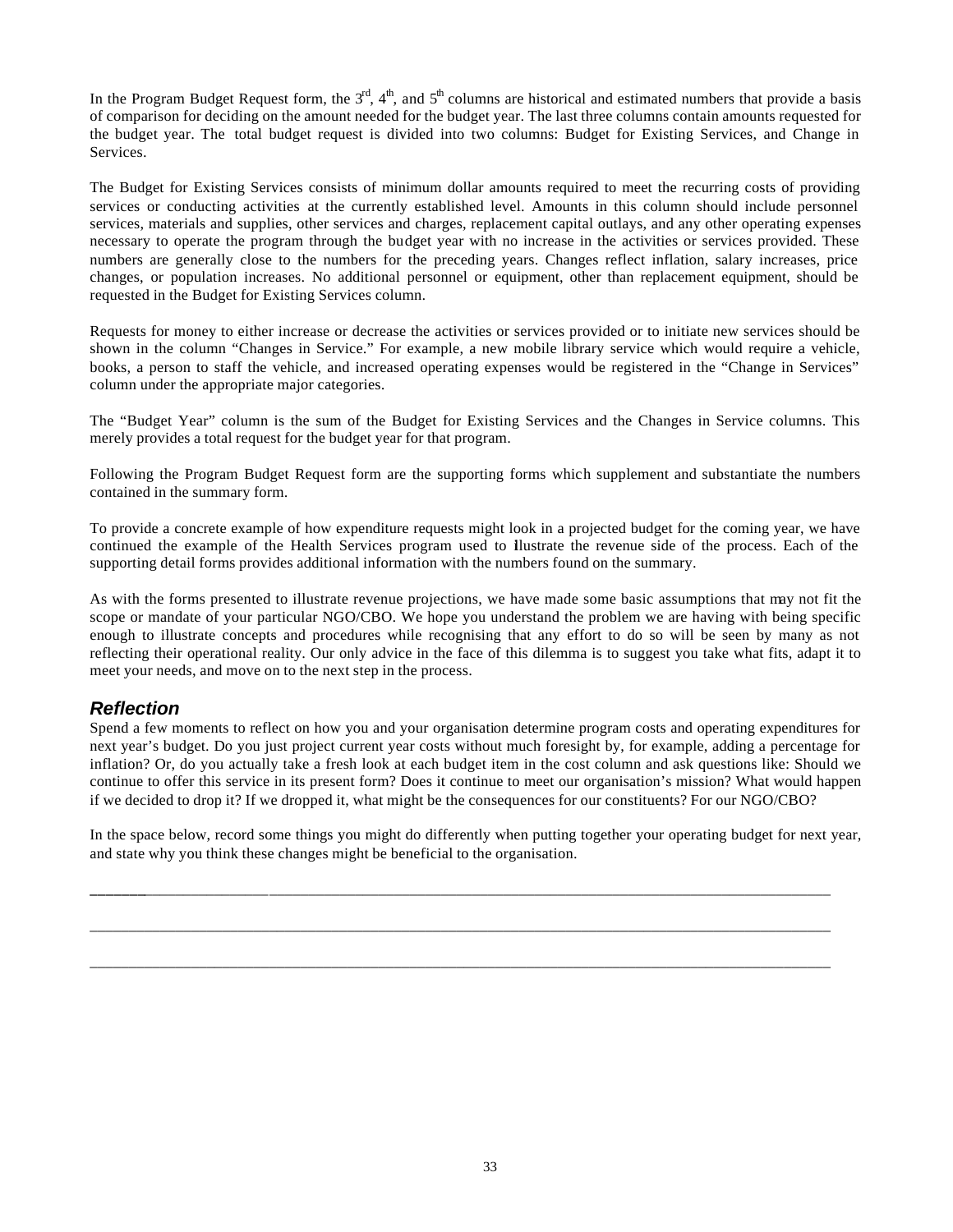|                | <b>PROGRAM</b> Health services FUND Unrestricted FISCAL YEAR 2000-01        |                                        |                                                    |                                                             |                                                                        |                                                |                                   |
|----------------|-----------------------------------------------------------------------------|----------------------------------------|----------------------------------------------------|-------------------------------------------------------------|------------------------------------------------------------------------|------------------------------------------------|-----------------------------------|
| Object<br>Code | <b>Title of Account</b>                                                     | Prior Yr.<br><b>Actual</b><br>FY 98-99 | <b>Current</b><br>Yr.<br><b>Budget</b><br>FY 99-00 | <b>Current</b><br>Yr.<br><b>Estimate</b><br><b>FY 99-00</b> | <b>Budget</b><br>for<br>Existing<br><b>Services</b><br><b>FY 00-01</b> | <b>Change</b><br>in Service<br><b>FY 00-01</b> | <b>Budget</b><br>Year<br>FY 00-01 |
| $1 - 00$       | PERSONNEL SERVICES                                                          |                                        |                                                    |                                                             |                                                                        |                                                |                                   |
| $1 - 01$       | <b>Salaries</b>                                                             | 137,600                                | 144,841                                            | 140,022                                                     | 152,464                                                                | 12,000                                         | 164,464                           |
| $1 - 14$       | *Social Security                                                            | 8,435                                  | 8,878                                              | 8,583                                                       | 9,346                                                                  | 736                                            | 10,082                            |
| $1 - 11$       | *Retirement                                                                 | 6,880                                  | 7,242                                              | 7,001                                                       | 7,623                                                                  | 600                                            | 8,233                             |
| $1 - 12$       | *Life Insurance                                                             | 390                                    | 420                                                | 385                                                         | 504                                                                    | 36                                             | 540                               |
| $1 - 13$       | *Health Insurance                                                           | 15,600                                 | 16,800                                             | 15,400                                                      | 21,000                                                                 | 1,500                                          | 22,500                            |
| $1 - 15$       | *Unemployment Insurance                                                     | 138                                    | 145                                                | 140                                                         | 152                                                                    |                                                | 152                               |
| $1 - 22$       | *Worker's Compensation                                                      | 688                                    | 724                                                | 799                                                         | 762                                                                    |                                                | 762                               |
|                | <b>Subtotal</b>                                                             | 169,731                                | 179,050                                            | 172,330                                                     | 191,851                                                                | 14,872                                         | 206,723                           |
| $2 - 00$       | <b>MATERIALS AND SUPPLIES</b>                                               |                                        |                                                    |                                                             |                                                                        |                                                |                                   |
| $2 - 01$       | Office Supplies                                                             | 189                                    | 200                                                | 196                                                         | 250                                                                    | 25                                             | 275                               |
| $2 - 10$       | Immunizations/Medical serum                                                 | 195                                    | 200                                                | 187                                                         | 200                                                                    | 100                                            | 300                               |
| $2 - 21$       | Repairs of medical equipment                                                | 832                                    | 800                                                | 799                                                         | 565                                                                    |                                                | 565                               |
| $2 - 31$       | Disposable shot needles                                                     | 156                                    | 200                                                | 250                                                         | 125                                                                    |                                                | 125                               |
|                | <b>Subtotal</b>                                                             | 1,372                                  | 1,400                                              | 1,432                                                       | 1,140                                                                  | 125                                            | 1,265                             |
| $3 - 00$       | <b>OTHER SERVICES AND</b>                                                   |                                        |                                                    |                                                             |                                                                        |                                                |                                   |
| $3 - 92$       | <b>CHARGES</b>                                                              |                                        |                                                    |                                                             | 200                                                                    | 100                                            | 300                               |
| $3 - 72$       | Memberships & Subscriptions<br>Disposal of waste products (shot<br>needles) |                                        | 250                                                | 300                                                         | 1,255                                                                  |                                                | 1,255                             |
|                | <b>Subtotal</b>                                                             |                                        | 250                                                | 300                                                         | 1,455                                                                  | 100                                            | 1,555                             |
| $4 - 00$       | <b>CAPITAL OUTLAY</b>                                                       |                                        |                                                    |                                                             |                                                                        |                                                |                                   |
| $4 - 64$       | $5 -$ examining tables                                                      |                                        |                                                    |                                                             | 3,900                                                                  |                                                | 3,900                             |
| $4 - 65$       | 1 - 78 inch by 38 inch desk                                                 |                                        |                                                    |                                                             | 650                                                                    |                                                | 650                               |
| $4 - 85$       | $1 - 1/2$ ton pickup truck                                                  |                                        |                                                    |                                                             |                                                                        | 4,000                                          | 4,000                             |
|                | <b>Subtotal</b>                                                             |                                        |                                                    |                                                             | 4,550                                                                  | 4,000                                          | 8,550                             |
|                | <b>TOTAL</b>                                                                | 171,103                                | 180,700                                            | 174,062                                                     | 198,996                                                                | 19.097                                         | 218,093                           |
|                | <b>Requested Personnel</b>                                                  | $\overline{13}$                        | 14                                                 | 14                                                          | 14                                                                     | 1                                              | $\overline{15}$                   |

# **FORM D - PROGRAM BUDGET REQUEST**

\* While listed here for example purposes, we recognise that many organisations may not offer these types of benefits, and that benefits will differ from organisation to organisation and from country to country.

# **FORM E - SUPPORTING - PERSONNEL REQUEST**

This form is provided as an aid for calculating personnel costs for the budget year. It is a listing of all positions authorised for the program according to title, along with salaries for the current year and recommended salaries for the budget year. New requested positions should not be included on this form. They should be shown on the Form F - Supporting - Change in Service form.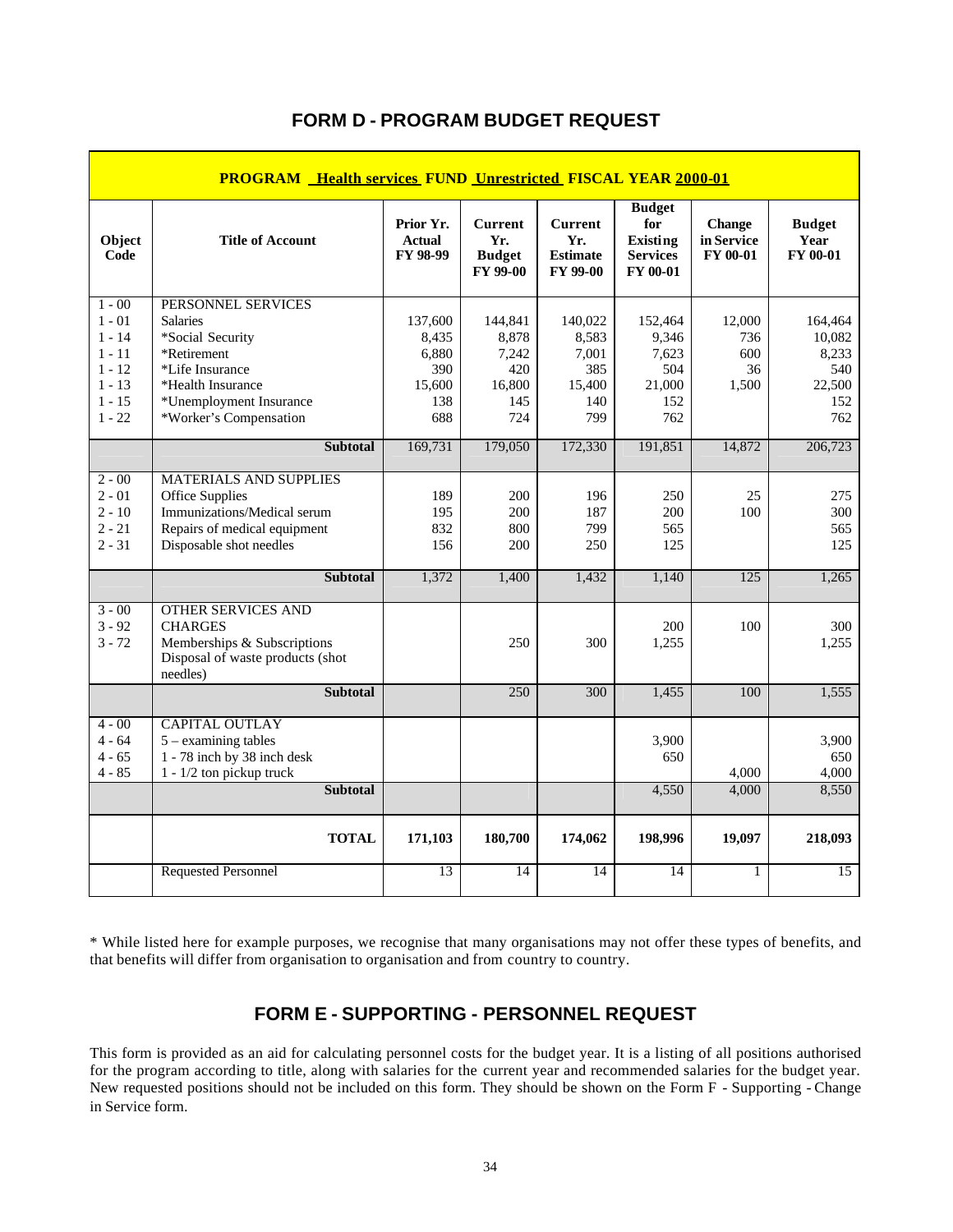Because of the high percentage of the budget that goes for personnel services, or salaries and benefits, this request form is particularly helpful to the director in evaluating the needs of the program. The totals of the Form E - Supporting - Personnel Request form are shown on the Form D - Program Budget Request form under the category of "Personnel Services." The totals are shown by line-item expense.

|              | <b>PROGRAM Health services FUND Unrestricted FISCAL YEAR 2000-01</b> |  |                                             |      |                          |        |                |                     |                       |                            |         |  |
|--------------|----------------------------------------------------------------------|--|---------------------------------------------|------|--------------------------|--------|----------------|---------------------|-----------------------|----------------------------|---------|--|
|              |                                                                      |  |                                             |      | <b>Current Year</b>      |        |                |                     |                       | <b>Budget Year</b>         |         |  |
| No.          | Position                                                             |  |                                             | Rate | Longevity                | Annual | Rate           | Long                | Hrs. or<br>Mo.        | Calculation                | Annual  |  |
| $\mathbf{1}$ | <b>Registered Nurse</b>                                              |  |                                             | 8.50 | .25                      | 18,200 | 8.75           | .30                 | 2080                  | $8.75 + .30$               | 18,824  |  |
| 2            | Health Leader                                                        |  | (Name of person)                            | 6.50 | .15                      | 13,832 | 6.75           | .20                 | 66                    | X                          | 14,456  |  |
| 3            | <b>Health Leader</b>                                                 |  | (Name of person)                            | 6.50 | .10                      | 13,728 | 6.75           | .15                 | $\epsilon$ $\epsilon$ | 2080                       | 14,352  |  |
| 4            | <b>Health Worker</b>                                                 |  | (Name of person)                            | 4.00 |                          | 8,320  | 4.25           | .05                 | 66                    |                            | 8,944   |  |
| 5            | <b>Health Worker</b>                                                 |  | (Name of person)                            | 4.25 | .05                      | 8.944  | 4.50           | .10                 | $\epsilon\,\epsilon$  |                            | 9,568   |  |
| 6            | <b>Health Worker</b>                                                 |  | (Name of person)                            | 4.25 | .05                      | 8,944  | 4.50           | .10                 | $\epsilon\,\epsilon$  |                            | 9,568   |  |
| 7            | <b>Health Worker</b>                                                 |  | (Name of person)                            | 3.75 | $\qquad \qquad -$        | 7,800  | 4.00           | $\qquad \qquad -$   | $\zeta$ $\zeta$       |                            | 8,320   |  |
| 8            | <b>Health Worker</b>                                                 |  | (Name of person)                            | 4.00 | $\overline{\phantom{m}}$ | 8,320  | 4.25           | .05                 | $\epsilon\,\epsilon$  |                            | 8,944   |  |
| 9            | <b>Health Worker</b>                                                 |  | (Name of person)                            | 3.75 |                          | 7,800  | 4.00           |                     | $\zeta$ $\zeta$       |                            | 8,320   |  |
| 10           | <b>Health Worker</b>                                                 |  | (Name of person)                            | 3.25 | $\overline{\phantom{m}}$ | 6,760  | 3.50           |                     | $\zeta$ $\zeta$       |                            | 7,280   |  |
| 11           | <b>Health Worker</b>                                                 |  | (Vacant)                                    | 3.00 |                          | 6,240  | 3.00           |                     | 66                    |                            | 6,240   |  |
| 12           | <b>Health Worker</b>                                                 |  | (Name of person)                            | 5.00 | .05                      | 10,504 | 5.25           | .10                 | $\epsilon\,\epsilon$  |                            | 11,128  |  |
| 13           | <b>Health Worker</b>                                                 |  | (Name of person)                            | 6.25 | .10                      | 13,208 | 6.50           | .15                 | $\epsilon\,\epsilon$  |                            | 13,832  |  |
| 14           | <b>Health Worker</b>                                                 |  | (Name of person)                            | 5.50 | .05                      | 11,544 | 6.00           | .10                 | $\zeta$ $\zeta$       |                            | 12,688  |  |
|              |                                                                      |  |                                             |      |                          |        |                |                     |                       | <b>TOTAL</b>               | 152,464 |  |
|              |                                                                      |  | <b>BASIS FOR CALCULATION</b>                |      |                          |        |                | <b>CALCULATIONS</b> |                       |                            |         |  |
|              | Social Security                                                      |  | Total x .0613%                              |      |                          |        |                | 152,464 x .0613     |                       |                            | 9,346   |  |
| Retirement   |                                                                      |  | Total $x$ .05%                              |      |                          |        | 152,464 x .05  |                     |                       |                            | 7,623   |  |
|              | Life Insurance                                                       |  | \$3 x 12 mos. x total number of personnel   |      |                          |        | 3 x 12 x 14    |                     |                       |                            | 504     |  |
|              | <b>Health Insurance</b>                                              |  | \$125 x 12 mos. x total number of personnel |      |                          |        | 125 x 12 x 14  |                     |                       |                            | 21,000  |  |
|              | Unemployment Insurance                                               |  | Total $x$ .001%                             |      |                          |        | 152,464 x .001 |                     |                       |                            | 152     |  |
|              | Worker's Compensation                                                |  | Total $x$ .005%                             |      |                          |        | 152,464 x .005 |                     |                       | 762                        |         |  |
| Other        |                                                                      |  |                                             |      |                          |        |                |                     |                       | (transfer these to Form D) |         |  |
|              |                                                                      |  |                                             |      |                          |        |                |                     |                       | <b>GRAND TOTAL:</b>        | 191,851 |  |

### **Form E - Supporting - Personnel Request**

# **FORM F - SUPPORTING - CHANGE IN SERVICE**

When a program director desires to request a change in current services, this form has been provided as an aid. Examples of a change in service are:

- requesting new personnel
- requesting new capital outlay
- increasing the present service level
- decreasing the present service level
- adding new services to be provided by the program
- deleting current services that have been provided by the program
- any other like situations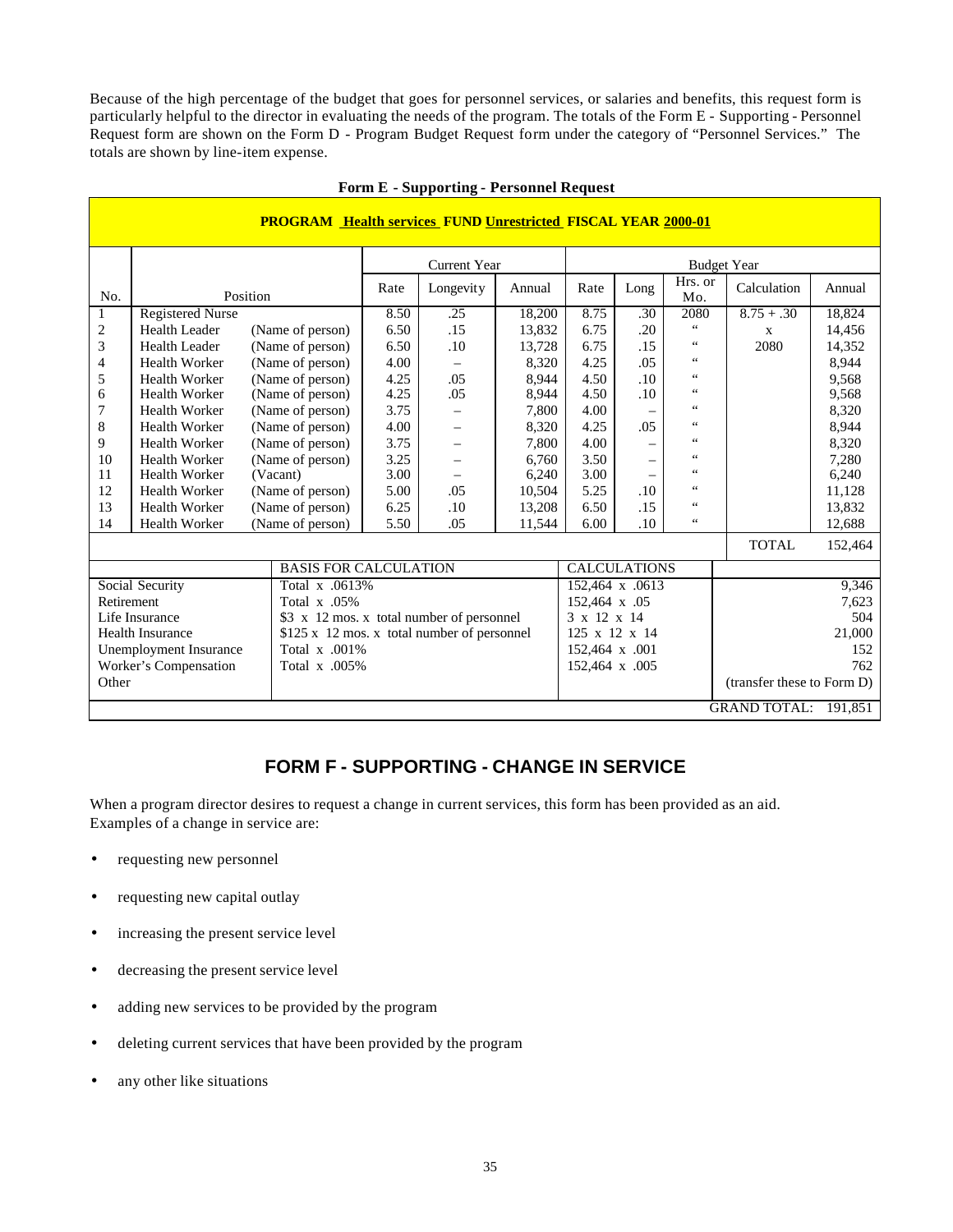The form supplements and explains the numbers found in the Program Budget Request form and enables the director to evaluate requested funds alongside similar requests by other program directors.

A Supporting - Change in Service form should be filled out for each proposed change requested for the program. By putting each change on a separate form, the director can use the pieces of paper as a way to prioritise any proposed changes.

| <b>Form F - Supporting - Change in Service</b><br><b>FUND Unrestricted FISCAL YEAR</b><br><b>PROGRAM Health services</b><br>2000-01 |               |              |              |                                        |                      |  |  |  |  |  |
|-------------------------------------------------------------------------------------------------------------------------------------|---------------|--------------|--------------|----------------------------------------|----------------------|--|--|--|--|--|
| BRIEFLY EXPLAIN AND JUSTIFY THE PROPOSED SERVICE CHANGE:                                                                            |               |              |              |                                        |                      |  |  |  |  |  |
| Need to add a Registered Nurse position. This person will co-ordinate the health-related activities of the five health              |               |              |              |                                        |                      |  |  |  |  |  |
| clinics.                                                                                                                            |               |              |              |                                        |                      |  |  |  |  |  |
| Will need a 1/2 ton pickup to perform duties.                                                                                       |               |              |              |                                        |                      |  |  |  |  |  |
| <b>COST OF PROGRAM</b>                                                                                                              |               |              |              | ADDITIONAL PERSONNEL                   |                      |  |  |  |  |  |
|                                                                                                                                     |               |              |              |                                        |                      |  |  |  |  |  |
| PERSONAL SERVICES                                                                                                                   |               | Position     | No.          | Rate (Mo. Or Hr.)                      | <b>Annual Salary</b> |  |  |  |  |  |
| Salary<br>Social Security                                                                                                           | 12,000<br>736 | Registered   | $\mathbf{1}$ | 1,000 Mo.                              | \$12,000             |  |  |  |  |  |
| Retirement                                                                                                                          | 600           | <b>Nurse</b> |              | or \$5.77 per hr.                      |                      |  |  |  |  |  |
| Life Insurance                                                                                                                      | 36            |              |              |                                        |                      |  |  |  |  |  |
| <b>Health Insurance</b>                                                                                                             | 1,500         |              |              |                                        |                      |  |  |  |  |  |
|                                                                                                                                     |               |              |              |                                        |                      |  |  |  |  |  |
| <b>MATERIALS AND SUPPLIES</b>                                                                                                       |               |              |              |                                        |                      |  |  |  |  |  |
| Immunisations/Medical serum                                                                                                         | 100           |              |              |                                        |                      |  |  |  |  |  |
| Office Supplies                                                                                                                     | 25            |              |              |                                        |                      |  |  |  |  |  |
|                                                                                                                                     |               |              |              |                                        |                      |  |  |  |  |  |
| <b>OTHER</b><br><b>SERVICES</b><br><b>AND</b>                                                                                       |               |              |              |                                        |                      |  |  |  |  |  |
| <b>CHARGES</b>                                                                                                                      | 100           |              |              |                                        |                      |  |  |  |  |  |
| Membership<br>in<br>professional                                                                                                    |               |              |              |                                        |                      |  |  |  |  |  |
| organisation                                                                                                                        |               |              |              |                                        |                      |  |  |  |  |  |
| <b>CAPITAL OUTLAY</b>                                                                                                               | 4,000         |              |              |                                        |                      |  |  |  |  |  |
| 1.5 ton pickup truck                                                                                                                |               |              |              |                                        |                      |  |  |  |  |  |
|                                                                                                                                     |               |              |              |                                        |                      |  |  |  |  |  |
| <b>TOTAL</b>                                                                                                                        | 19,097        | <b>TOTAL</b> | $\mathbf{1}$ | (transfer to Form D, Change In Service |                      |  |  |  |  |  |
|                                                                                                                                     |               |              |              | column)                                |                      |  |  |  |  |  |

# *Step 4. Director reviews revenue estimates and requests*

The following questions give an idea of the factors that should be considered by the director when reviewing the requests:

- Does the proposed service level justify the budget request? Could the money be put to better use elsewhere?
- Are the objectives of the service worthwhile? Is the best approach being taken to achieve the objectives? Is there adequate financing for the service level proposed?
- Will spending more on the service next year save money in the long run?
- Can existing services be delivered in ways that are more efficient thus reducing costs?
- Is each program organised to prevent duplication of work?
- Have price changes been taken into account?
- Are proposed capital outlays consistent with the long-range objectives of the NGO/CBO?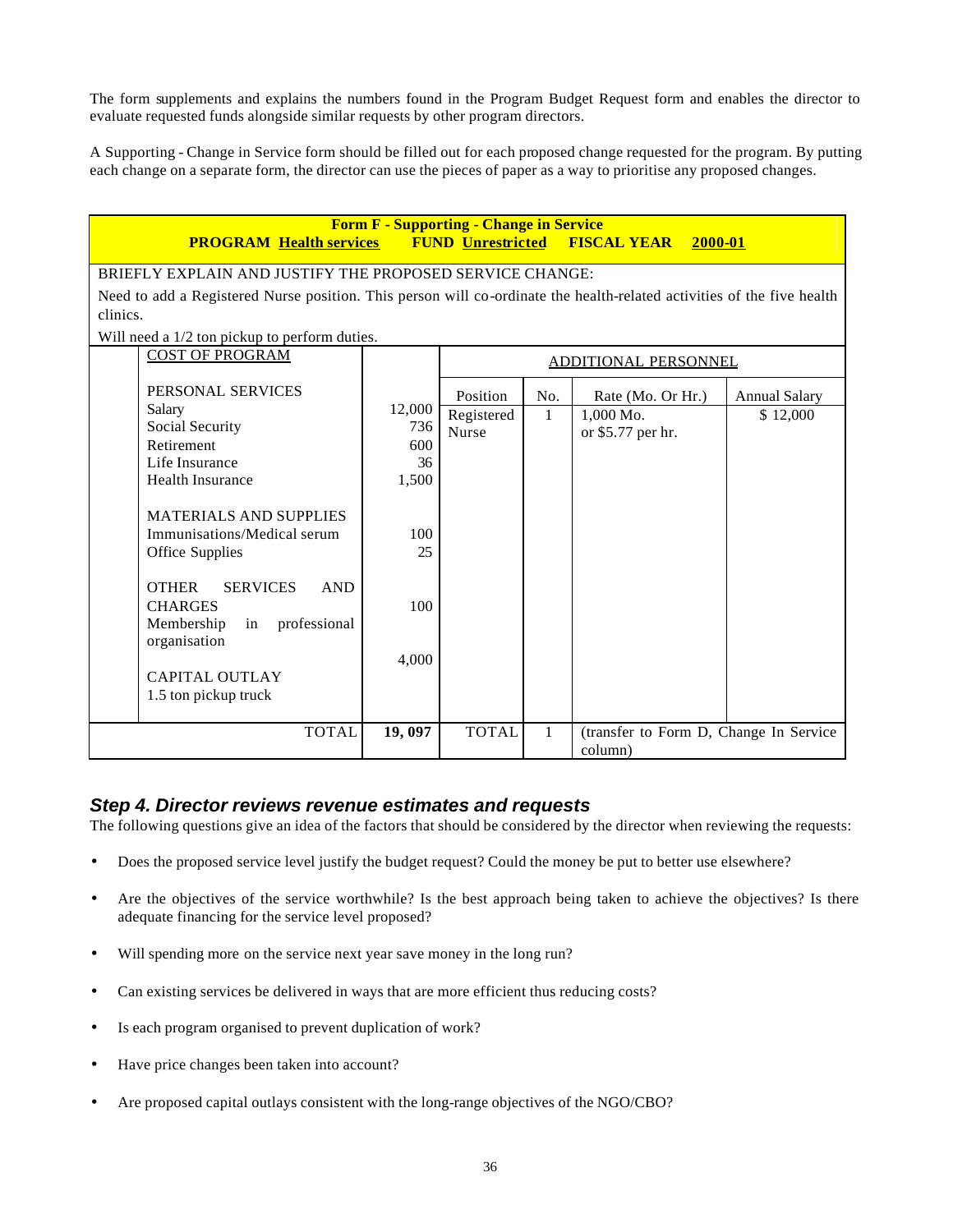- If there is not enough money to fund all services, which are to be eliminated first?
- What is the general budgetary approach of each program director? Is one too conservative, while another consistently overestimates the budget?
- Are the estimated revenues enough to meet the long-term needs? Is this the right time to attempt to raise additional revenues for this program?

Once the director has completed the review and made adjustments, then the budget should be submitted to the policymaking board for approval. We suggest submitting a minimum of two forms to the policy board if you have one. The first is a summary of the revenues expected to be received during the next fiscal year, and the second a program summary of planned expenses. Expenses should not exceed revenues. Following are sample headings for the proposed revenue and expense reports:

|                                                                    |                        | <b>Figure 10. Headings for a summary of revenues budget report</b> |                        |                   |                    |                       |                               |  |  |  |
|--------------------------------------------------------------------|------------------------|--------------------------------------------------------------------|------------------------|-------------------|--------------------|-----------------------|-------------------------------|--|--|--|
| Program                                                            | Prior year 3<br>actual | Prior year 2<br>actual                                             | Prior year 1<br>actual | 3 year<br>average | Current<br>revenue | Current<br>estimated  | Recommended<br>revenue budget |  |  |  |
|                                                                    | revenues               | revenues                                                           | revenues               |                   | budget             | revenues              |                               |  |  |  |
|                                                                    |                        |                                                                    |                        |                   |                    |                       |                               |  |  |  |
| <b>Figure 11. Headings for a summary of expenses budget report</b> |                        |                                                                    |                        |                   |                    |                       |                               |  |  |  |
| Program                                                            | Prior year 3           | Prior year 2                                                       | Prior year 1           | 3 year            | Current            | Current               | Recommended                   |  |  |  |
|                                                                    | actual<br>expenses     | actual<br>expenses                                                 | actual<br>expenses     | average           | expense<br>budget  | estimated<br>expenses | expense budget                |  |  |  |

# *Step 5. Policy makers review proposed operating budget*

One feature of a "sustainable" NGO/CBO organisation is a strong policy board which is responsible for helping to define the organisation's mission, formulating policy, overseeing the functions of the NGO/CBO, and promoting and securing funding for the organisation. A board made up of national and local leaders in the field and/or other well-connected individuals can play an important marketing role. Their support is especially important for helping to establish the organisation's reputation for raising funds both domestically and internationally and for increasing the demand for the NGO/CBO's services.

Policy body consideration of the proposed budget should not be a routine procedure of ratifying what the NGO/CBO director has recommended. It should be a serious consideration of the services to be provided by the NGO/CBO in the coming year. In considering the budget, a policy maker should ask:

- Does the budget meet the needs of the community that the NGO/CBO has been created to serve?
- Have adequate plans been made to ensure that monies are used in the best way possible to provide required client services?
- Are the revenue estimates reasonable? Are expense requests realistic for the service levels proposed? Have all the costs been considered?
- Will the budget in its present form provide the services desired by the clients of the community?
- Have long-range plans been adhered to? Will the proposed budget be consistent with established policy and past governing body action?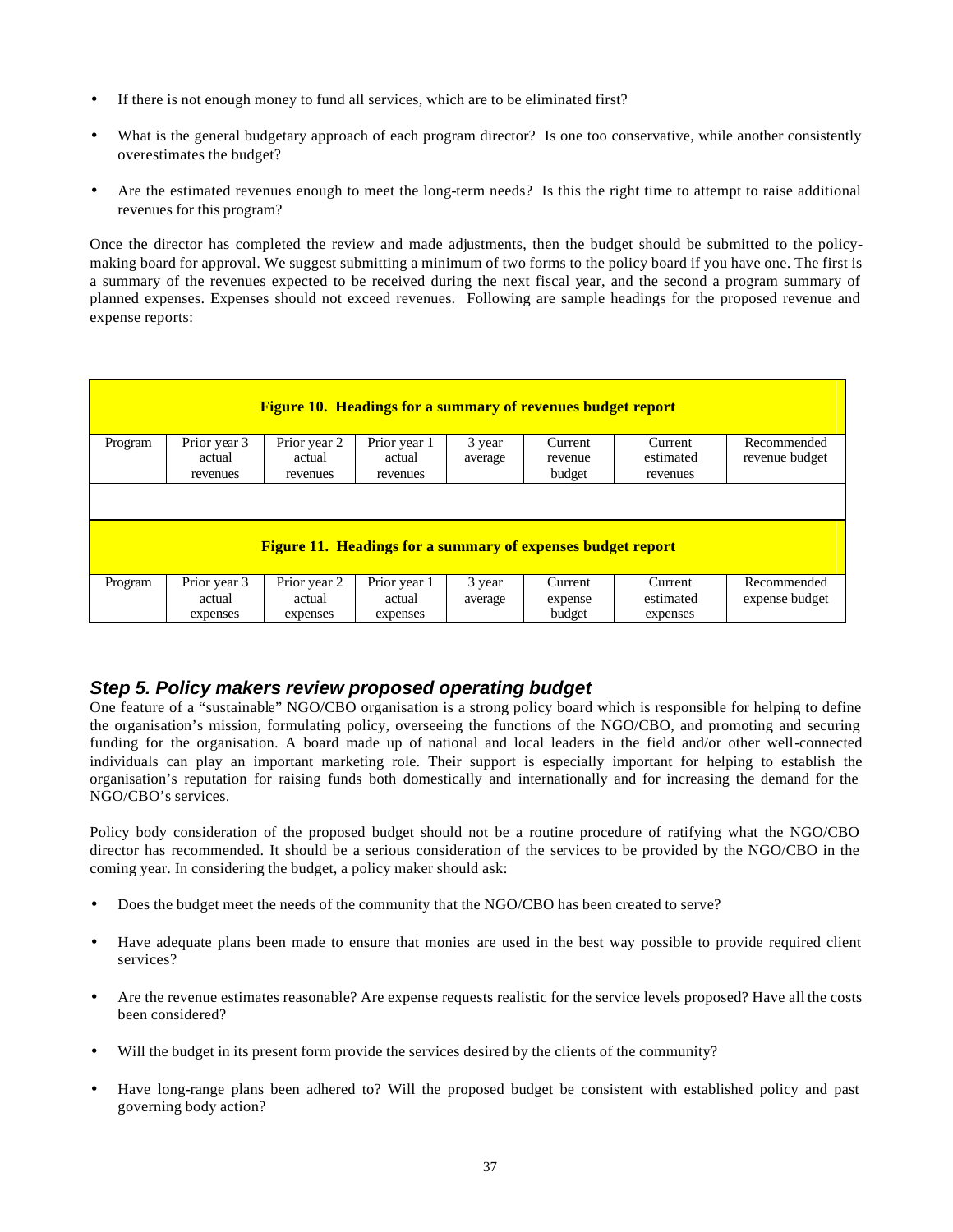# *Step 6. Budget approval and monitoring*

Once the budget is approved, then it should be entered into the accounting records so that monthly variance <sup>(6)</sup> reports can be generated. A summary budget report for an NGO/CBO could look like the one on the following page:

|                                                 | <b>Figure 12. Actual revenues and expenses compared to budgets</b> |                                                                                 |                                    |                                        |                                                |                   |                                |  |  |  |  |
|-------------------------------------------------|--------------------------------------------------------------------|---------------------------------------------------------------------------------|------------------------------------|----------------------------------------|------------------------------------------------|-------------------|--------------------------------|--|--|--|--|
|                                                 |                                                                    |                                                                                 |                                    |                                        |                                                |                   |                                |  |  |  |  |
|                                                 |                                                                    |                                                                                 | <b>NGO/CBO</b> Organisation        |                                        |                                                |                   |                                |  |  |  |  |
|                                                 |                                                                    | Actual Revenues and Expenses Compared to Budgets as of June 30, 2000 (6 months) |                                    |                                        |                                                |                   |                                |  |  |  |  |
| <b>Account</b>                                  | <b>Current</b><br>Month<br><b>Budget</b>                           | <b>Current</b><br><b>Month</b>                                                  | <b>Variance</b>                    | <b>Annual</b><br>budget (12<br>months) | <b>Annual</b><br><b>Budget</b><br>Year-to-date | Year-to-date      | Year-to-<br>date<br>Percentage |  |  |  |  |
| <b>Revenues</b>                                 |                                                                    |                                                                                 |                                    |                                        |                                                |                   |                                |  |  |  |  |
| Donations                                       | 12.500                                                             | 11.250                                                                          | (1,250)                            | 150,000                                | 75,000                                         | 82.500            | 55%                            |  |  |  |  |
| User fees                                       | 4,200<br>1,500                                                     | 4,250                                                                           | 50                                 | 50,000                                 | 25,000                                         | 26,000            | 52%                            |  |  |  |  |
| <b>Property Rental</b><br><b>Other Revenues</b> | 165                                                                | 1,500<br>160                                                                    | $\overline{0}$<br>$\overline{(5)}$ | 18,000<br>2,000                        | 9.000<br>1,000                                 | 9,000<br>840      | 50%<br>42%                     |  |  |  |  |
| <b>Total Revenues</b>                           | 18,365                                                             | 17,160                                                                          | (1,205)                            | 220,000                                | 110,000                                        | 118,340           | 54%                            |  |  |  |  |
|                                                 |                                                                    |                                                                                 |                                    |                                        |                                                |                   |                                |  |  |  |  |
| <b>Expenses</b>                                 |                                                                    |                                                                                 |                                    |                                        |                                                |                   |                                |  |  |  |  |
| <b>Personal Services</b>                        |                                                                    |                                                                                 |                                    |                                        |                                                |                   |                                |  |  |  |  |
| <b>Salaries</b>                                 | 13,680                                                             | 13,680                                                                          | $\overline{0}$                     | 164,464                                | 82,082                                         | 68,949            | 42%                            |  |  |  |  |
| Social security                                 | 840                                                                | 840                                                                             | $\overline{0}$                     | 10,082                                 | 5.042                                          | 4,234             | 42%                            |  |  |  |  |
| Retirement                                      | 686                                                                | 686                                                                             | $\overline{0}$                     | 8,233                                  | 4.116                                          | 3.458             | 42%                            |  |  |  |  |
| Life insurance                                  | 45                                                                 | 45                                                                              | $\mathbf{0}$                       | 540                                    | 270                                            | 227               | 42%                            |  |  |  |  |
| Health insurance                                | 1,875                                                              | 1,875                                                                           | $\boldsymbol{0}$                   | 22,500                                 | 11,250                                         | 9,450             | 42%                            |  |  |  |  |
| Unemployment                                    | 13                                                                 | 13                                                                              | $\overline{0}$                     | 152                                    | 76                                             | 64                | 42%                            |  |  |  |  |
| insurance                                       |                                                                    |                                                                                 |                                    |                                        |                                                |                   |                                |  |  |  |  |
| Worker's                                        | 64                                                                 | 64                                                                              | $\overline{0}$                     | 762                                    | 381                                            | 320               | 42%                            |  |  |  |  |
| compensation<br>Subtotal                        | 17,203                                                             | 17.203                                                                          | $\overline{0}$                     | 206,723                                | 103.217                                        | 86,702            | 42%                            |  |  |  |  |
|                                                 |                                                                    |                                                                                 |                                    |                                        |                                                |                   |                                |  |  |  |  |
|                                                 |                                                                    |                                                                                 |                                    |                                        |                                                |                   |                                |  |  |  |  |
| <b>Materials and Supplies</b>                   |                                                                    |                                                                                 |                                    |                                        |                                                |                   |                                |  |  |  |  |
| Office supplies                                 |                                                                    | 23                                                                              | 20                                 | $\overline{3}$                         | 275                                            | 138<br>165        | 60%                            |  |  |  |  |
| Immunization / Medical serum                    |                                                                    | 25                                                                              | 50                                 | (25)                                   | 300                                            | 150<br>255        | 85%                            |  |  |  |  |
| Repairs of medical equipment                    |                                                                    | 47                                                                              | 45                                 | 2                                      | 565                                            | 283<br>271        | 48%                            |  |  |  |  |
| Disposable needles                              |                                                                    | 10                                                                              | 20                                 | $\Omega$                               | 125                                            | 106<br>63         | 85%                            |  |  |  |  |
|                                                 | Subtotal                                                           | 105                                                                             | 135                                | (30)                                   | 1.265                                          | 797<br>634        | 63%                            |  |  |  |  |
| <b>Other services and charges</b>               |                                                                    |                                                                                 |                                    |                                        |                                                |                   |                                |  |  |  |  |
| Memberships and subscriptions                   |                                                                    | 25                                                                              | $\mathbf{0}$                       | 25                                     | 300                                            | 300<br>150        | 100%                           |  |  |  |  |
| Disposal of waste products                      |                                                                    | 105                                                                             | 210                                | (105)                                  | 1,255                                          | 628<br>1,067      | 85                             |  |  |  |  |
| Subtotal                                        |                                                                    | 130                                                                             | 210                                | (80)                                   | 1.555                                          | 778<br>1.367      | 88%                            |  |  |  |  |
| <b>Capital Outlay</b>                           |                                                                    |                                                                                 |                                    |                                        |                                                |                   |                                |  |  |  |  |
| 5-examining tables                              |                                                                    | $\overline{0}$                                                                  | $\overline{0}$                     | $\overline{0}$                         | 3,900                                          | 7,900<br>7,900    | 100%                           |  |  |  |  |
| 1-78 inch by 36 inch desk                       |                                                                    | 650                                                                             | 650                                | $\overline{0}$                         | 650                                            | 650<br>650        | 100%                           |  |  |  |  |
| $1 - 1/2$ ton pickup truck                      |                                                                    |                                                                                 |                                    |                                        | 4.000                                          | 4.000<br>4.000    | 100%                           |  |  |  |  |
|                                                 | Subtotal                                                           | 650                                                                             | 650                                | $\theta$                               | 8,550                                          | 8,550<br>8,550    | 100%                           |  |  |  |  |
| <b>Total Expenses</b>                           |                                                                    | 18.088                                                                          | 18.198                             | (110)                                  | 218,093                                        | 113,179<br>97,416 | 45%                            |  |  |  |  |

### **Monitoring the budget**

The director and policymaking board should look at the report and note any large discrepancies between budgeted and actual amounts. It is as important to look at large "good" variances (e.g., actual revenues exceeding budgeted revenues) as it is to look at large "bad" variances (e.g., actual expenses exceeding budgeted expenses).

After the NGO/CBO has been in operation for several years, multiple years of financial and operating information should be available. One useful starting point is to compare actual amounts with budgeted amounts for the same activity over a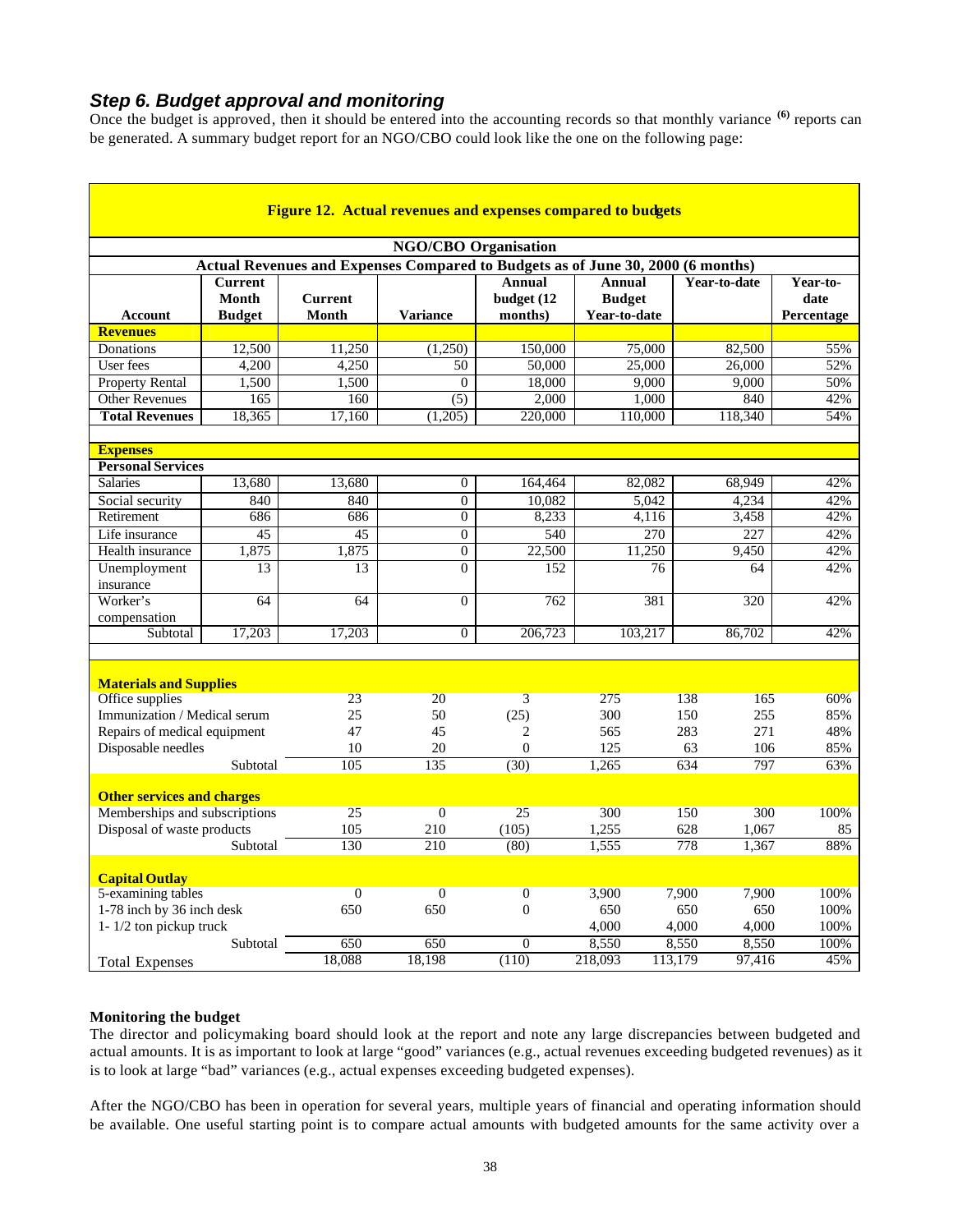period of years. If actual figures always seem to be significantly lower than budgeted figures, it is possible that budget estimates for revenues and expenses are being intentionally overstated. If actual revenues are always higher than budgeted revenues, the estimates may be made intentionally low to make the revenue collection process look efficient. If actual expenses are always higher than budgeted expenses, it is possible that estimates are being kept artificially low to hide the actual cost of operations in the budget process.

Specifically, look for answers to the following questions:

- Are there significant differences between actual revenues and expenses and the budgeted amounts?
- Do these differences seem to occur annually to the same degree?
- What appears to be the cause of the differences: poor estimating, uncontrollable factors, or efficient/inefficient management?
- Do they warrant closer study?

### *How the annual budget relates to the cash flow budget*

The annual budget is a plan. Once the plan has been approved, then the director or a designee must monitor the actual amount of cash on hand to ensure that there is sufficient cash to pay for expenses as they are made. The next chapter deals with the cash flow reality of budget implementation. But first, here is a review of the key points to keep in mind when putting together the annual operating budget.

# *Key Points*

- The annual budget is the most important financial tool NGO/CBOs have to work with second only to the accounting system.
- The budget process includes these key steps: organising the process; seeking out funding sources; preparing revenue estimates; preparing program requests; providing for higher level scrutiny, if you have higher levels who scrutinise; getting approval; and monitoring budget implementation.
- NGO/CBOs have many potential sources of revenue: fundraising, donations, grants, fees for service, contracts, and endowments. Rarely are any of these potential sources easy to realise.
- Revenue estimates are most reliable when projected from a multi-year experience of accruing them.
- Preparing the expenditure side of the budget is an exercise in short-term planning. Take it seriously.
- Monitoring budget implementation is critical and the results will reveal much about how sustainable your organisation is at the time and will be in the future.

### *Endnotes*

- **(4)** Fiscal year is a twelve month accounting period. Fiscal years can begin at the first of any month and end on the last day of the preceding month one year later, (July 1 – June 30, or October 1 – September 30). State law may govern the fiscal year for NGO/CBOs in your country.
- **(5)** Pre-payment plans can also be called subscriber plans. In the health care area, an example of a pre-payment plan may be that an individual "subscribes" to the services of a clinic for an annual fee. In return for payment of the annual fee, the person is entitled to use the services of the clinic on an as-needed basis. The advantage to the NGO/CBO for pre-payment plans is that an annual fee is charged, and therefore, revenues can be more easily estimated, especially if the annual pre-payment plan coincides with the NGO/CBO's fiscal year. The advantage to the individual is that the cost of the annual plan is usually much less than the cost of "per incident" visits to a clinic.
- **(6)** Variances are the differences between actual and budgeted expenses.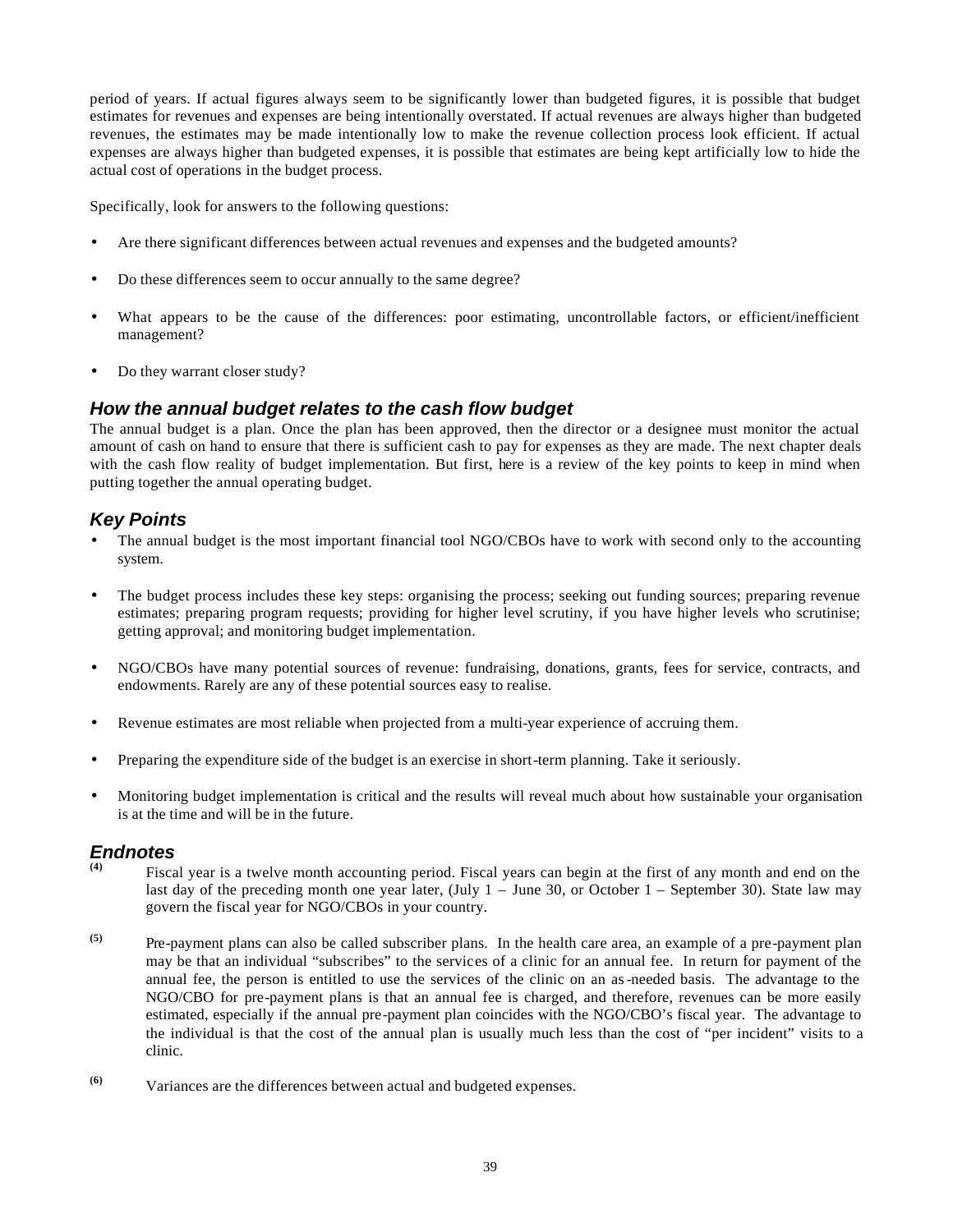# **CHAPTER 4 CASH FLOW BUDGET**

# *Cash budgeting*

Monitoring the NGO/CBO's cash position is one of the most important activities of the director. A cash budget is different from the annual revenue and expense or operating budget and is not considered or approved by the governing body. The operating budget provides estimates for revenues and expenses on an annual basis. The cash budget is concerned with estimating the specific dates that cash will be received and disbursed by the organisation.

Typically, the projection covers a year and is broken into separate mini-projections for each month or week. A cash budget is the best tool to rely upon to make an informed approach to decision making for the NGO/CBO. Specifically, it:

- Answers the question of how much cash is available for investment, when it is available, and for how long
- Identifies cash shortfalls that require short-term financing, and
- Can warn of potential revenue shortfalls or unexpected large disbursements that were not expected in the initial budget and could result in a deficit budget.

# *Types of cash budgets*

All cash budgets project receipts and disbursements for a period of time. They differ on the time period covered. There are three types of cash budgets:

### **Annual cash budget**

An annual cash budget projects cash flow and cash position on a monthly basis. The annual operating budget is used to determine the amount of cash available for payment of expenses and for investment. Following is a very simple example of how a cash budget can be set up based on:

- Estimated Revenues of \$295
- Estimated Expenses of \$295
- Also, the NGO/CBO director has determined that we always want to keep a minimum balance of \$10 in the cash account. Note that May is the only month that got as low as \$10. It may be that we can keep a part of that \$10 in a savings account so that interest can be earned on some part of the cash that is always kept in the bank account(s).

Note that there are larger disbursements in February and December than in other months. Examples of larger needs for cash like these might be the purchase of some piece of equipment or other one-time cash disbursement.

Note also that there is a consistent pattern of spending at least \$15 a month. Think of this as the minimum operating expenses required for the NGO/CBO to operate on an ongoing basis. This would include expenses like salaries, utilities, and other monthly recurring expenses.

| <b>Figure 13. Summary annual cash budget</b><br><b>Example of a summary annual cash budget</b> |        |        |        |       |       |        |        |        |        |        |            |        |                    |
|------------------------------------------------------------------------------------------------|--------|--------|--------|-------|-------|--------|--------|--------|--------|--------|------------|--------|--------------------|
| <b>Beginning Balance</b>                                                                       | Jan    | Feb    | Mar    | Apr   | May   | June   | July   | Aug    | Sept   | Oct    | <b>Nov</b> | Dec    | Balance<br>forward |
|                                                                                                | $+50$  | $+55$  | $+15$  | $+15$ | $+10$ | $+10$  | $+15$  | $+20$  | $+25$  | $+55$  | $+60$      | $+65$  |                    |
| <b>Estimated Revenues</b><br>(295)                                                             | $+20$  | $+20$  | $+15$  | $+30$ | $+20$ | $+20$  | $+20$  | $+20$  | $+50$  | $+20$  | $+20$      | $+35$  |                    |
| <b>Estimated Expenses</b><br>(295)                                                             | $-15$  | $-60$  | $-20$  | $-35$ | $-20$ | $-15$  | $-15$  | $-15$  | $-20$  | $-15$  | $-15$      | $-50$  | 50                 |
| <b>Balance Forward</b>                                                                         | $= 55$ | $= 15$ | $= 15$ | $=10$ | $=10$ | $= 15$ | $= 20$ | $= 25$ | $= 55$ | $= 60$ | $= 65$     | $= 50$ | 50                 |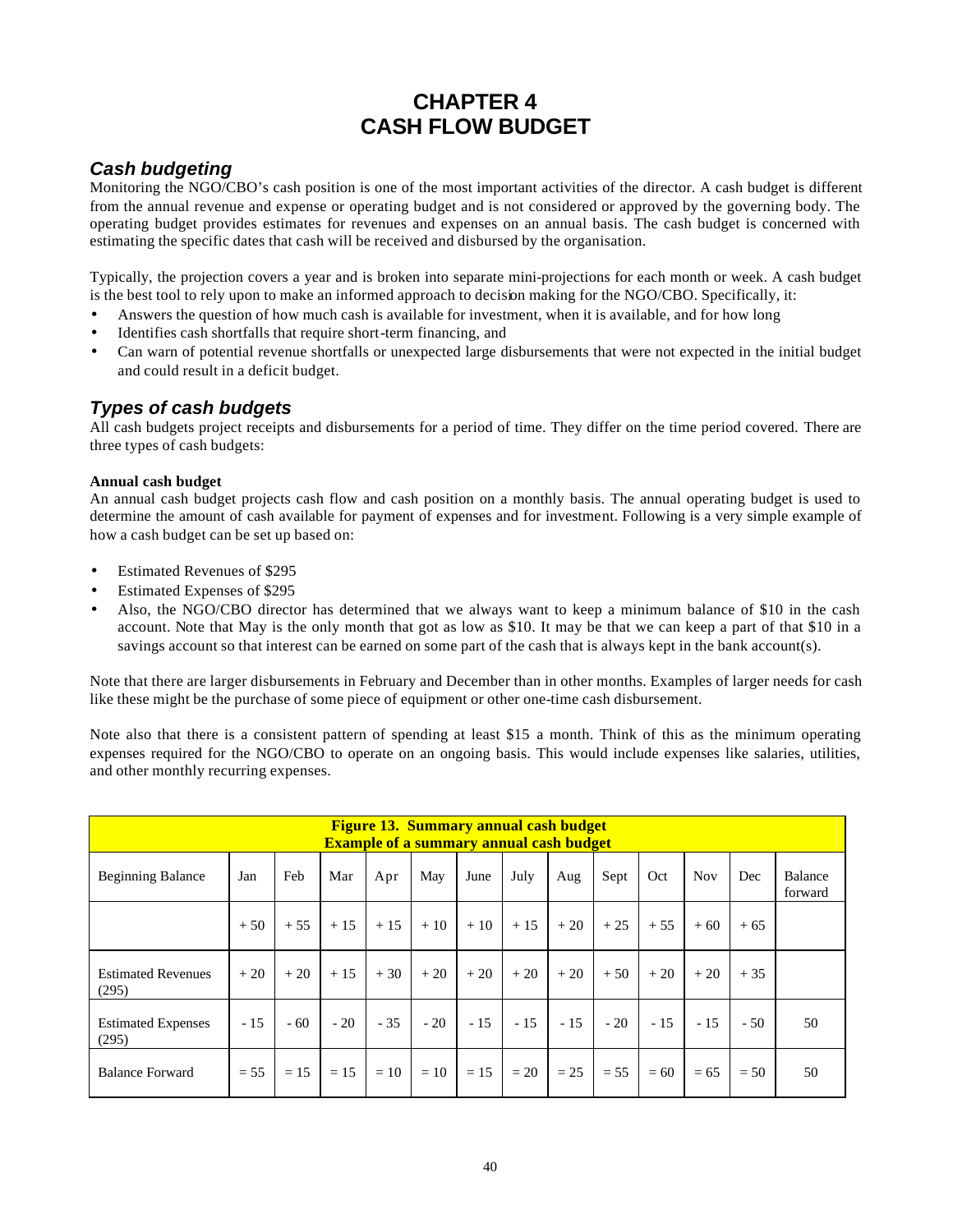### **Monthly cash budget**

A monthly cash budget provides estimates of cash flows and resulting cash position on a weekly basis. Using the example of January from the table above, we can determine:

- Estimated Revenues for the month are \$20
- Estimated Expenses for the month are \$15
- A balance of \$50 is coming forward from last month.
- We want to keep a minimum of \$10 in the accounts (savings and checking)

| <b>Figure 14. Monthly cash budget</b><br><b>Month of January</b> |        |        |        |        |                               |  |  |  |
|------------------------------------------------------------------|--------|--------|--------|--------|-------------------------------|--|--|--|
| Beginning Balance at first of the month                          | Week 1 | Week 2 | Week 3 | Week 4 | Balance forward to next month |  |  |  |
| 50                                                               |        |        |        |        |                               |  |  |  |
| Estimated Revenues (20)                                          | $+0$   | $+5$   | $+10$  | $+5$   |                               |  |  |  |
| Estimated Expenses (15)                                          | $-4$   | $-3$   | $-4$   | $-4$   |                               |  |  |  |
| <b>Balance Forward</b>                                           | $= 46$ | $= 48$ | $= 54$ | $= 55$ | 55                            |  |  |  |

### **Weekly cash budget**

A weekly cash budget estimates cash flows and cash position on a daily basis. Only use a weekly budget at those times when you really need it. It works the same as the examples above except that the cash balance is estimated on a daily basis. Rarely will an NGO/CBO need to estimate cash this closely.

### **Using historical data to project cash budgets**

Another approach to preparing a cash budget is much more complex but more accurate and, therefore, more useful. It requires that you develop a three-to-five year historical database of cash receipts by source of revenue and disbursements by category of expense. This will look very similar to the Revenue Estimate Worksheets that were provided in the Annual Budget chapter. If you choose this method, at a minimum, collect this data for each month, and calculate a monthly average and the month's percentage of annual total. Information on the cash (both deposits and disbursements) position can be taken from the bank statements received each month. This historical information of actual deposits and disbursements can then be used to estimate cash balances.

The calculations and approach are very similar to those used in the Estimating Revenue Worksheets. Most NGO/CBOs will not need an approach this sophisticated and can use the basic approach presented in the "Example of an Annual Cash Budget" form presented in Figure 13.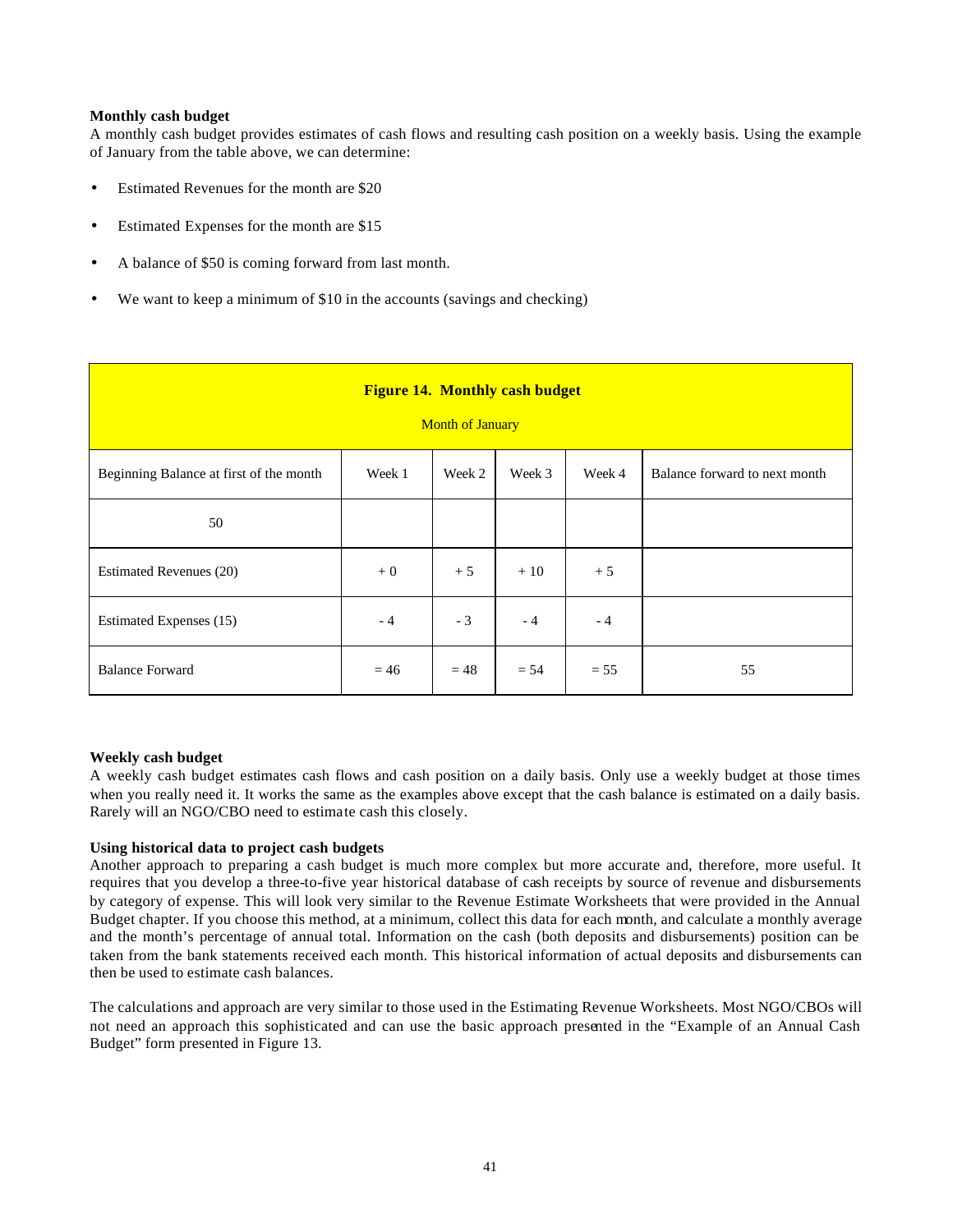| <b>Figure 15. Three year historical cash analysis</b> |  |
|-------------------------------------------------------|--|
|-------------------------------------------------------|--|

| Year                                     | Jan          | Feb   | Mar    | Apr   | <b>May</b> | Jun    | Jul    | Aug   | <b>Sep</b> | <b>Oct</b> | <b>Nov</b> | Dec    | <b>TTL</b> |
|------------------------------------------|--------------|-------|--------|-------|------------|--------|--------|-------|------------|------------|------------|--------|------------|
|                                          |              |       |        |       |            |        |        |       |            |            |            |        |            |
| <b>Donations</b><br>FY 97-98             | 1,000        | 5,000 | 21,000 | 1,000 | 3,010      | 8,500  | 750    | 1,500 | 7,500      | 5,500      | 7,660      | 40     | 62,460     |
| FY 98-99                                 | 2,000        | 4.000 | 23,000 | 1.500 | 3,000      | 9,075  | 875    | 2,000 | 8.000      | 5,000      | 9,050      | 40     | 67,540     |
| FY 99-00                                 | $\mathbf{0}$ | 5,000 | 25,100 | 2,000 | 3,000      | 10,050 | 1,000  | 4,000 | 10,050     | 7,000      | 8,000      | 50     | 75250      |
| Avg.                                     | 1,000        | 4,667 | 23,033 | 1.500 | 3,003      | 9.208  | 875    | 2,500 | 8,517      | 5,833      | 8.237      | 43     | 68,417     |
| % of Total                               | 1.46%        | 6.82% | 33.67% | 2.19% | 4.39%      | 13.46% | 1.28%  | 3.65% | 12.45%     | 8.53%      | 12.04%     | 0.06%  | 100%       |
|                                          |              |       |        |       |            |        |        |       |            |            |            |        |            |
| <b>User fees</b>                         |              |       |        |       |            |        |        |       |            |            |            |        |            |
| FY 97-98                                 | 1,100        | 1,200 | 1,200  | 1.300 | 1,200      | 1,300  | 1,250  | 1,100 | 1,400      | 1,100      | 1,400      | 1,100  | 14,650     |
| FY 98-99                                 | 1,250        | 1,260 | 1,300  | 1,400 | 1,200      | 1,300  | 1,200  | 1,200 | 1,500      | 1,200      | 1,500      | 1,200  | 15,510     |
| FY 99-00                                 | 1,450        | 1,380 | 1,400  | 1,435 | 1,430      | 1,500  | 1,410  | 1,495 | 1,500      | 1,150      | 1,800      | 1,300  | 17,250     |
| Avg.                                     | 1,267        | 1,280 | 1,300  | 1,378 | 1,277      | 1,367  | 1,287  | 1,265 | 1,467      | 1,150      | 1,567      | 1,200  | 15,803     |
| % of Total                               | 8.02%        | 8.10% | 8.23%  | 8.72% | 8.08%      | 8.65%  | 8.14%  | 8.00% | 9.28%      | 7.28%      | 9.91%      | 7.59%  | 100%       |
|                                          |              |       |        |       |            |        |        |       |            |            |            |        |            |
| <b>Rent from property</b>                |              |       |        |       |            |        |        |       |            |            |            |        |            |
| FY 97-98                                 | 1,200        | 1,310 | 940    | 1,305 | 1,315      | 1,325  | 1,650  | 1,800 | 1,785      | 1,500      | 1,505      | 1,480  | 17,115     |
| FY 98-99                                 | 1,700        | 1,500 | 1,450  | 1,300 | 1,400      | 1,600  | 1,600  | 1,600 | 1,575      | 1,800      | 1,775      | 1,400  | 18,700     |
| FY 99-00                                 | 1,790        | 1,510 | 1,235  | 1,450 | 1,800      | 1,560  | 1,775  | 1,705 | 1,825      | 1,655      | 1,790      | 1,710  | 19,805     |
| Avg.                                     | 1,563        | 1,440 | 1,208  | 1,352 | 1,505      | 1,495  | 1,675  | 1,702 | 1,728      | 1,652      | 1.690      | 1,530  | 18,540     |
| % of Total                               | 8.43%        | 7.77% | 6.52%  | 7.29% | 8.12%      | 8.06%  | 9.03%  | 9.18% | 9.32%      | 8.91%      | 9.12%      | 8.25%  | 100%       |
| <b>Other revenues</b>                    |              |       |        |       |            |        |        |       |            |            |            |        |            |
| FY 97-98                                 | 100          | 140   | 230    | 500   | 350        | 250    | 500    | 300   | 150        | 500        | 300        | 350    | 3,670      |
| FY 98-99                                 | 100          | 170   | 300    | 230   | 300        | 260    | 500    | 300   | 350        | 400        | 325        | 380    | 3,615      |
| FY 99-00                                 | 300          | 350   | 275    | 285   | 415        | 290    | 350    | 350   | 275        | 400        | 320        | 360    | 3,970      |
| Avg.                                     | 167          | 220   | 268    | 338   | 355        | 267    | 450    | 317   | 258        | 433        | 315        | 363    | 3,752      |
| % of Total                               | 4.44%        | 5.86% | 7.15%  | 9.02% | 9.46%      | 7.11%  | 11.99% | 8.44% | 6.89%      | 11.55%     | 8.40%      | 9.68%  | 100%       |
|                                          |              |       |        |       |            |        |        |       |            |            |            |        |            |
| <b>Shared revenues from state budget</b> |              |       |        |       |            |        |        |       |            |            |            |        |            |
| FY 97-98                                 | 7,000        | 7,000 | 7,000  | 7,000 | 7,000      | 7,000  | 7,000  | 7,000 | 7,000      | 7,000      | 7,000      | 7,000  | 84,000     |
| FY 98-99                                 | 7,500        | 7,500 | 7,500  | 7,500 | 7,500      | 7,500  | 7,500  | 7,500 | 7,500      | 7,500      | 7,500      | 7,500  | 90,000     |
| FY 99-00                                 | 8,000        | 8.000 | 8,000  | 8,000 | 8,000      | 8,000  | 8,000  | 8,000 | 8,000      | 8,000      | 8,000      | 8,000  | 96,000     |
| Avg.                                     | 7,500        | 7,500 | 7,500  | 7,500 | 7,500      | 7,500  | 7,500  | 7,500 | 7,500      | 7,500      | 7,500      | 7,5000 | 90,000     |
| % of Total                               | 8.33%        | 8.33% | 8.33%  | 8.33% | 8.33%      | 8.33%  | 8.33%  | 8.33% | 8.33%      | 8.33%      | 8.33%      | 8.33%  | 100%       |

#### **Which cash budget should our NGO/CBO use?**

NGO/CBOs should prepare an annual cash budget at a minimum, and then monitor it closely. Others may choose to also prepare the additional monthly cash budget if there is the need to monitor cash flow even more closely.

### **Projecting expenses**

Expenses are more difficult to project because they are less predictable. You forecast expenses on the same basis as revenues (daily, weekly, or monthly). There are three major categories of expenses:

### **Personnel Services (Payroll costs)**

Determining the pattern for payroll is easy since employees are paid on a regular basis. This may be monthly, twice a month, or once every two weeks. The pay date and amount is known in advance, and the payment is certain. Because of this, you can anticipate the amount of payroll disbursement using historical records. Also, since the payment is made in cash, check, or bank transfer to employee bank accounts, the impact on the NGO/CBO's account is immediate. To reduce the transaction cost and conserve cash, you should limit payroll payments to no more than twice a month. Since payroll costs are normally distributed evenly throughout the year based on the number of pay periods, determine monthly payroll costs by dividing the annual payroll budget by the number of pay periods and then adjust for seasonal payroll variations such as summer part-time employees. In a monthly pay cycle (12 pay periods), there is one pay period per month. In a twice-a-month pay cycle (24 pay periods), there are two pay periods per month. However, in a biweekly pay cycle (26 pay periods), two months have three pay periods.

#### **Service and supply costs**

This type of expense is nearly impossible to project because it represents many small purchases that occur throughout the year on an as-needed basis. Identify any recurring expenses such as utility costs and contractual services that are more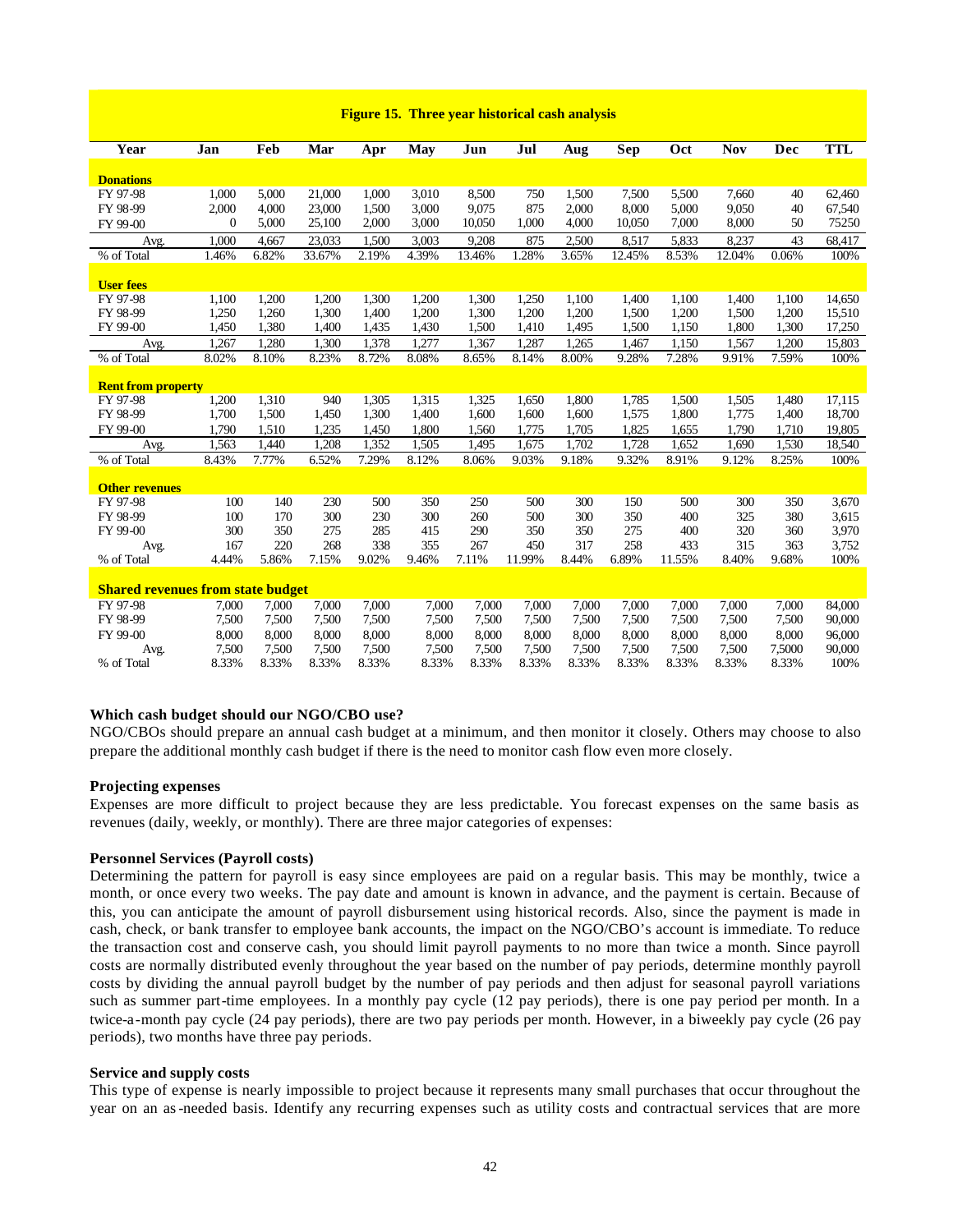predictable and project them separately. This will reduce this category's uncertainty. For the remaining expenses, analyse the three-to-five year expense patterns, and project the same way as revenues.

### **Capital outlay costs**

Using the operating budget, identify the specific purchases that will be made such as tables or a pickup truck. Request that the person responsible for purchasing major equipment prepare a monthly cash disbursement schedule for the major purchases.

Consolidate the major purchases schedule with others into an overall disbursement schedule for the cash budget. Remind project managers to advise you of any changes to the planned disbursement schedule.

# *Creating the cash budget*

We have discussed how to estimate revenues and expenses, and the following example brings all of the pieces together into one chart. Note that:

- The revenues are identified and projected by *individual* revenue source for each month.
- The expenses are identified and projected by *summary* expense type rather than each line item.
- The beginning cash balance coming forward from Decemb er of the prior year is 22,630.

The month of January's available cash balance is calculated as follows:

- Step 1: Find total estimated revenues for January of 11,497.
- Step 2: Subtract estimated expenses, cash disbursements, of 13,200 to get a negative (1,703).
- Step 3: Add the beginning cash balance coming from December of the prior year of 22,630 to get a total ending cash balance of 20,927. This amount is the ending balance for the month of January and becomes the beginning balance for the month of February. The excess of revenues over expenses for February of 1,907 is added to the 20,927 to get an ending March balance of 22,834. This is also considered the beginning balance of April, and so forth throughout the rest of the year. The ending balance of 25,740 will be carried forward to January of the next year.

|                               |              |          |              |           |          |          | <b>Comprehensive cash budget</b> |           |        |          |            |              |              |
|-------------------------------|--------------|----------|--------------|-----------|----------|----------|----------------------------------|-----------|--------|----------|------------|--------------|--------------|
|                               | Jan          | Feb      | Mar          | Apr       | May      | Jun      | Jul                              | Aug       | Sep    | Oct      | <b>Nov</b> | Dec          | <b>Total</b> |
| <b>Receipts</b>               |              |          |              |           |          |          |                                  |           |        |          |            |              |              |
| Donations                     | 1.000        | 4.667    | 23,033       | 1.500     | 3.003    | 9,208    | 875                              | 2.500     | 8.517  | 5,833    | 8,237      | 43           | 68,416       |
| <b>User Fees</b>              | 1,267        | 1,280    | 1,300        | 1,378     | 1,276    | 1,367    | 1,287                            | 1,265     | 1,467  | 1,150    | 1,567      | 1,200        | 15,803       |
| Property Rent                 | 1.563        | 1.440    | 1,208        | 1,352     | 1,505    | 1,495    | 1.675                            | 1.702     | 1.728  | 1.652    | 1.690      | 1.530        | 18.540       |
| Other<br>Revenues             | 167          | 220      | 268          | 338       | 355      | 267      | 450                              | 317       | 258    | 433      | 315        | 363          | 3,752        |
| Shared                        | 7.500        | 7.500    | 7.500        | 7.500     | 7.500    | 7,500    | 7.500                            | 7.500     | 7.500  | 7.500    | 7.500      | 7.500        | 7,500        |
| Revenues                      |              |          |              |           |          |          |                                  |           |        |          |            |              |              |
| Total                         | 11,497       | 15,107   | 33,310       | 12.069    | 13,639   | 19,836   | 11,787                           | 13,283    | 19,470 | 16,568   | 19,308     | 10,637       | 196,510      |
| <b>Disbursements</b>          |              |          |              |           |          |          |                                  |           |        |          |            |              |              |
| Personal                      | 4,715        | 4,715    | 4,715        | 4,715     | 4,715    | 4,715    | 4,715                            | 4,715     | 4,715  | 4,715    | 4,715      | 4,715        | 56,580       |
| <b>Services</b><br>(Payroll)  |              |          |              |           |          |          |                                  |           |        |          |            |              |              |
| Supplies                      | 1.885        | 1.885    | 1.885        | 1.885     | 1.885    | 1.885    | 1.885                            | 1.885     | 1.885  | 1.885    | 1.885      | 1.885        | 22.620       |
| Services                      | 6.600        | 6.600    | 6,600        | 6.600     | 6.600    | 6,600    | 6,600                            | 6.600     | 6,600  | 6.600    | 6.600      | 6,600        | 79,200       |
| Capital<br>Outlay             | $\mathbf{0}$ | $\Omega$ | $\mathbf{0}$ | 10,000    | $\Omega$ | $\Omega$ | $\mathbf{0}$                     | 20,000    | 5,000  | $\Omega$ | $\Omega$   | $\mathbf{0}$ | 35,000       |
| Total                         | 13,200       | 13,200   | 13,200       | 13,200    | 13,200   | 13,200   | 13,200                           | 13,200    | 13,200 | 13,200   | 13,200     | 13,200       | 193,400      |
|                               |              |          |              |           |          |          |                                  |           |        |          |            |              |              |
| Net Receipts -                | (1,703)      | 1.907    | 20.110       | (11, 131) | 439      | 6,636    | (1, 413)                         | (19, 917) | 1,270  | 3,368    | 6,108      | (2563)       |              |
| Disbursement                  |              |          |              |           |          |          |                                  |           |        |          |            |              |              |
|                               |              |          |              |           |          |          |                                  |           |        |          |            |              |              |
| Beginning<br>Cash Balance     | 22,630       |          |              |           |          |          |                                  |           |        |          |            |              |              |
| <b>Ending Cash</b><br>Balance | 20,927       | 22,834   | 42,944       | 31,812    | 32,251   | 38,888   | 37,474                           | 17,558    | 18,827 | 22,195   | 28,304     | 25,740       |              |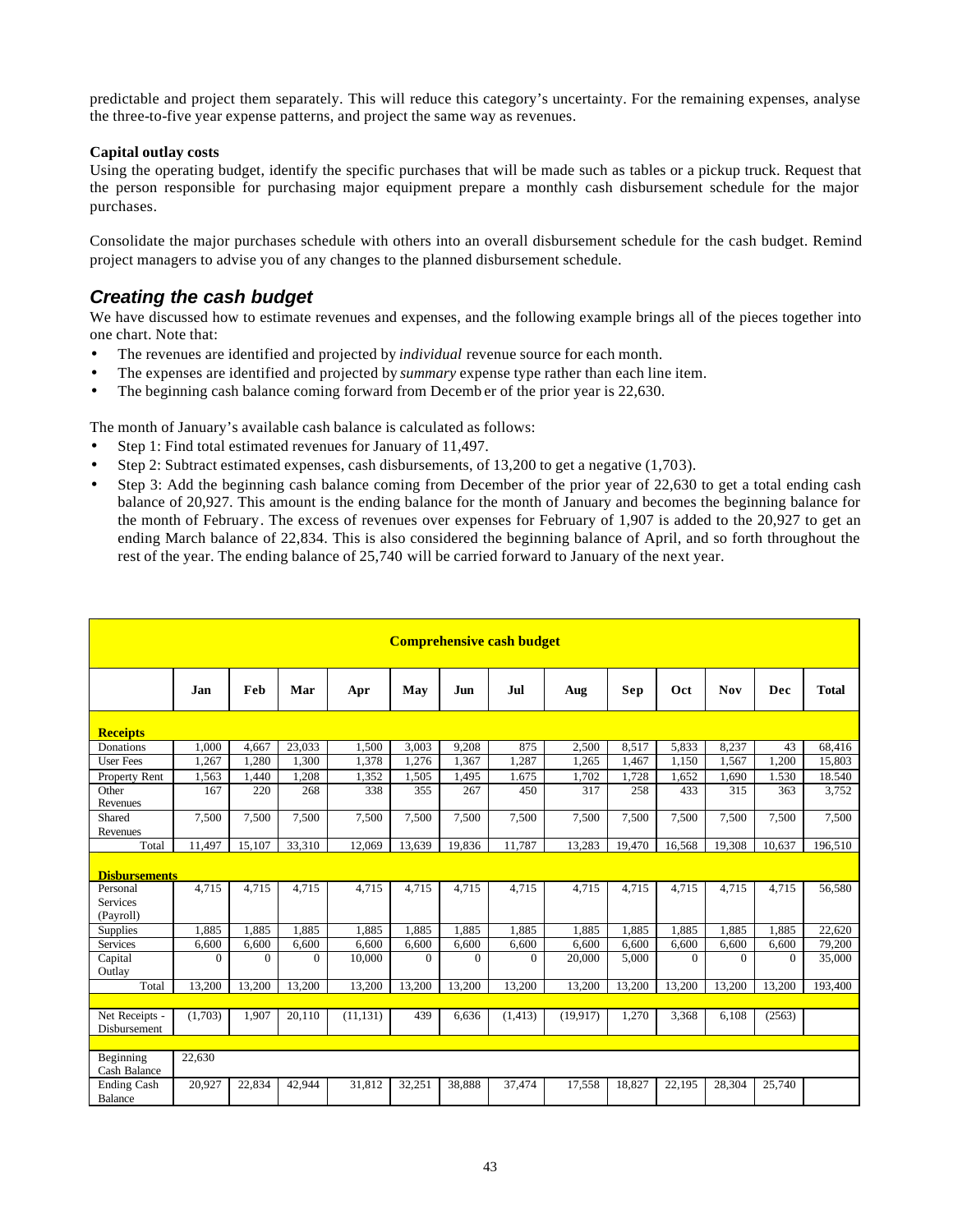# *Applying the cash budget*

Cash budget projections provide an early warning of a cash shortfall. If the projected "ending cash balance" becomes negative in any month, that is a signal to plan for short-term borrowing or to reduce expenses. *NGO/CBOs should strive to maintain one month's core operating expenses (salaries, utilities and other essential operating expenses) as the minimum ending cash balance.*

# *Updating the cash budget*

After the cash budget has been completed, you update it with actual results monthly. By updating, you can improve the accuracy of the projection to year-end and establish a database of actual results for subsequent years' projections.

Updating the cash budget with actual results is very important in determining the financial status of the NGO/CBO. Any significant differences between the projections and actual receipts or disbursements should alert you to the need to review the cash budget projections. Variances between actual and projected may result from unanticipated events. These include changes in: the economy, state-shared revenue distribution formulas and schedules, administrative procedures, one-time sale of an asset, or emergency situations which increase the demand for services. Such events can affect the timing and amounts of receipts and disbursements. In either case, modify the cash projections to consider these events.

These variances may be signalling the need to cut expenses or that you may be able to invest more money in a savings account. If variances happen too frequently, then you may need to re-evaluate your forecasting methodology.

After the year-ends, review the cash budget, compare actual results to projections, and document the reasons for significant variances. This information can be used to improve next year's cash budget projection methodologies and processes.

# *Reflection*

If you aren't currently doing a cash flow budget for your organisation, think about the times in your organisation's life when such a budget would have been useful, and might have even saved you some serious headaches.

# *Key points*

- A cash flow budget can keep you out of financial difficulty as you implement your operating budget.
- If you aren't already using this simple cash flow tool, do.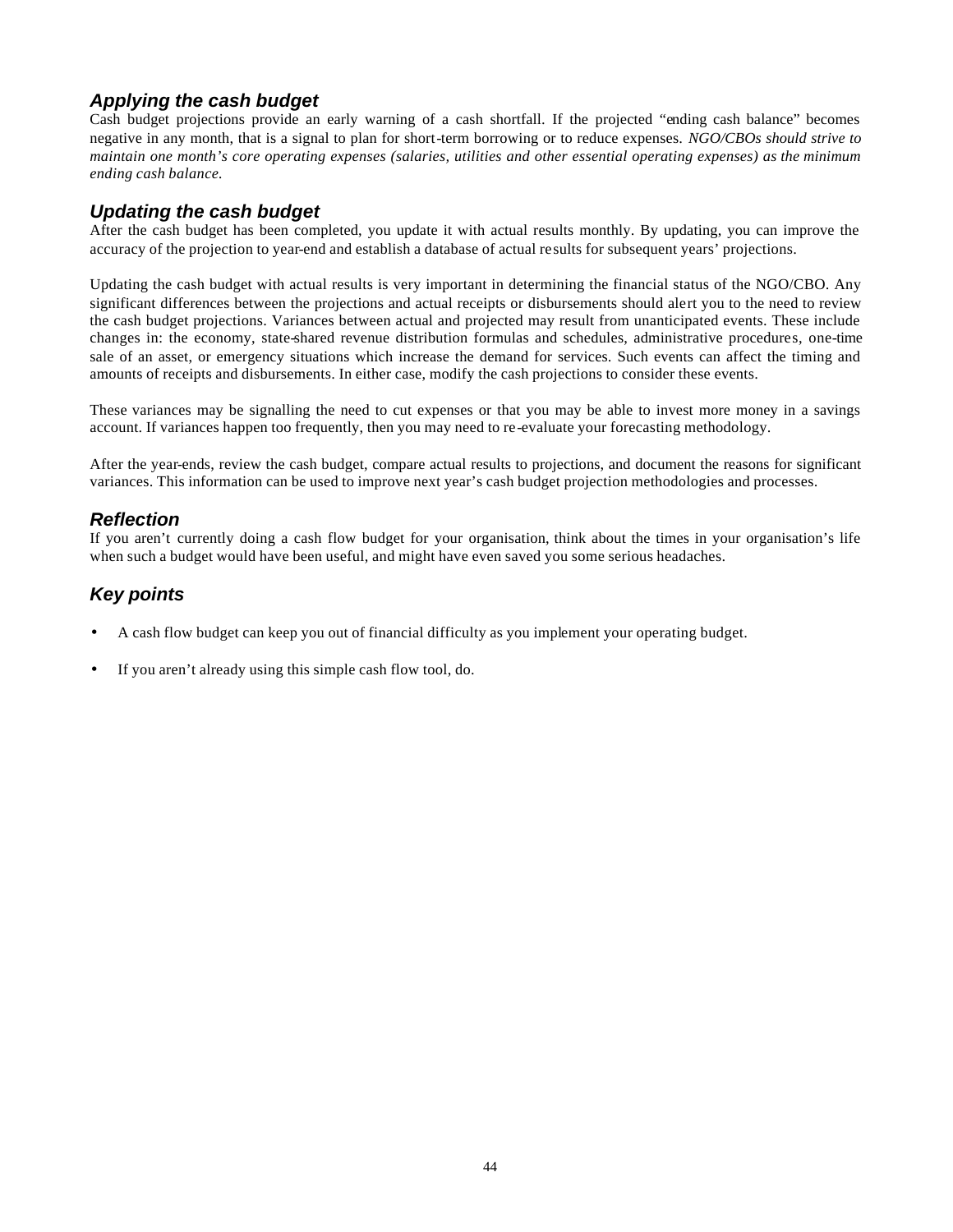# **CHAPTER 5 FINANCIAL ADMINISTRATION**

*Travel Advisory!* This chapter contains a lot of good ideas about how to administer your finances but not all of them may be of interest to all of you. So, we suggest you scan through the sections and focus on those that are of most interest to you. It includes the following discussions: revenue collection and the procedures required if you have routine payments coming into your NGO/CBO for services; internal controls largely concerned with helping keep your employees honest when they are inclined not to be for whatever reason; inventory; purchasing tips; how to manage your store operation if you have one; some key thoughts on containing your costs; or in other words, a potpourri of suggestions about how to maintain your organisation's sustainability from the inside of the organisation.

### *Revenue collection*

Once your NGO/CBO begins to implement the new budget, the director should monitor revenues to ensure that they are in line with estimates and the cash budget. Following are some suggestions for ways to enhance revenue collection.

*Travel Advisory!*The next few sections are based on assumptions that may not quite fit your organisation's way of operating. For example, you may not be billing customers. If you aren't, skip the following discussion on billing for services. However, don't skip the rest of the chapter without checking to see if other sections are relevant to your NGO/CBO financial management needs.

| <b>Figure 16. Checklist for revenue collection</b><br><b>Evaluation checklist for revenue collection procedures</b>                         |
|---------------------------------------------------------------------------------------------------------------------------------------------|
| Are there written policies and procedures for preparing billing lists?                                                                      |
| Are bills prepared promptly? Does the present billing system effectively process the present number of<br>clients?                          |
| What is the number of days from which the billing list is prepared to the time bills are mailed? How does this<br>compare with prior years? |
| Will the present billing system be able to effectively process the clients projected for three years in the future?                         |
| Are there adequate safeguards to assure all clients are being invoiced?                                                                     |
| Are there written policies and procedures for accepting payment from clients over the counter?                                              |
| Are there written policies and procedures for processing payments received in the mail?                                                     |
| Are each day's receipts deposited in the bank intact and without delay?                                                                     |
| Are there written policies and procedures for handling requests for "writing off" or "forgiving" accounts?                                  |
| Are there written policies and procedures for issuing refunds?                                                                              |

### **Billing for services**

Many NGO/CBOs provide services directly to the public such as health care or nursery services and housing management. And most can charge at least a portion of the costs for these services. Billing practices should be the same as those of a private or commercial business which demands prompt payment for services rendered. To encourage prompt payment on services provided on an ongoing basis such as housing management, establish a policy of mailing bills promptly at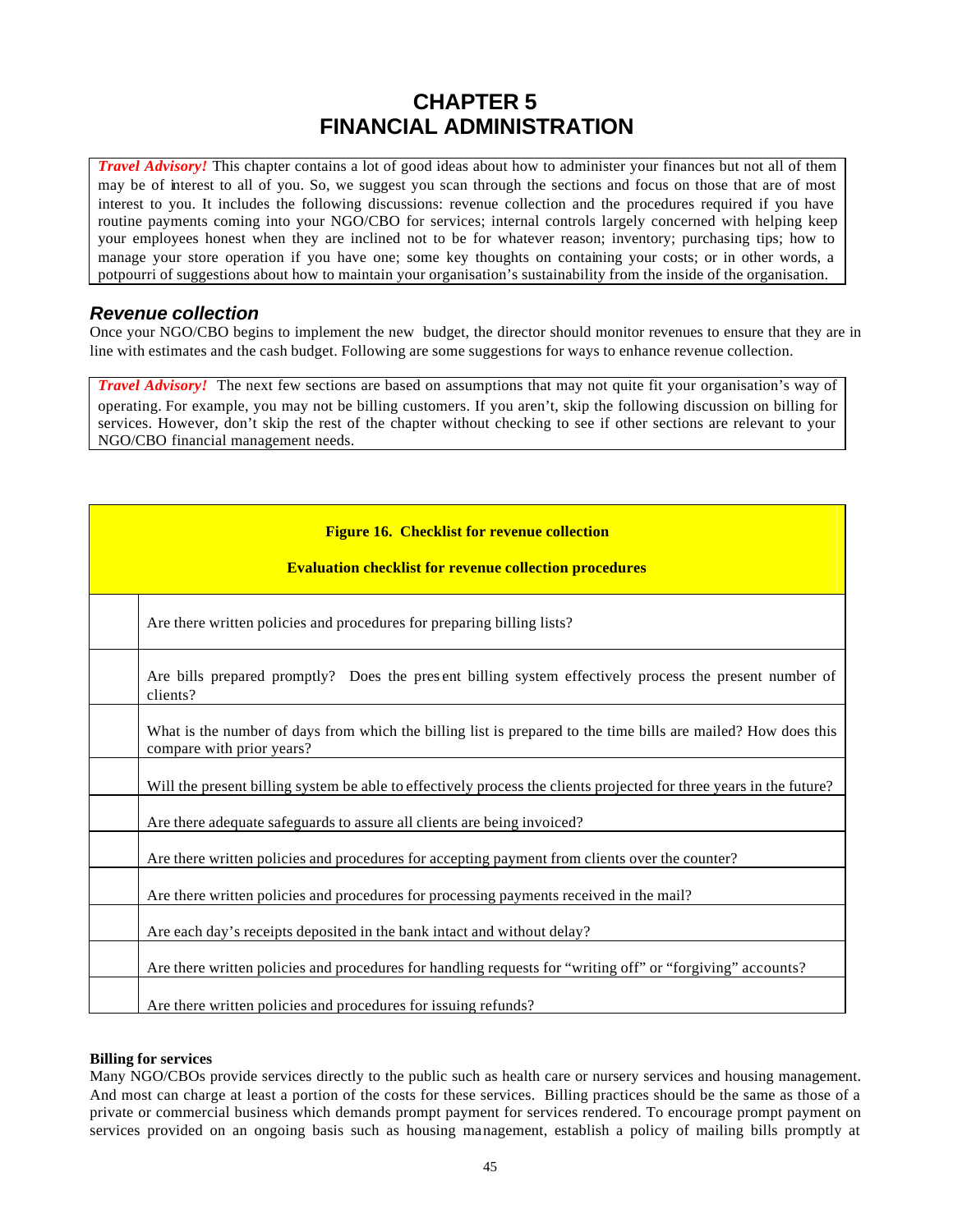scheduled intervals (i.e., monthly) with late payment notices, late payment penalties, and eventual discontinuance of the service.

Once basic billing practices are established, continually strive to improve these processes. Consider implementing billing techniques such as coupon books, cycle billing, or hiring a private contractor to improve the efficiency and effectiveness of the billing function.

### **Procedures for accepting payments**

Many customers will want to pay the bill in person at your office.

- Procedures should include: stamping the customer's portion of the bill to indicate payment was made and indicating on both bill portions if payment was made in cash, by check, by charge card, or by a comb ination of methods.
- If payment is made by check, the account number should be written somewhere on the face or the back of the check.
- If the customer does not have his or her portion of the bill, a pre-numbered and duplicate receipt should be written out, and the original of the receipt should be given to the customer and the other should be retained in the office.
- For every payment received, there should be a bill or receipt retained in the office that exactly matches the amount paid and that reflects the account number and name of the customer.
- At the end of each business day, there should be a stack of bills and/or receipts that add up to the day's total business and exactly equals the amount of money to be deposited in the bank.

If customers want to pay their bill by check and send it to your office through the mail service, there are generally two choices for handling these payments. You can use your own staff to open and process the mail payments, or you can contract with a bank to help with receipt of payments.

In the first option, you should develop written procedures for processing the mail by your staff.

- The staff should carefully open each envelope being sure to remove all contents of the envelope so as not to miss some small note or other enclosure.
- Most envelopes will contain a copy of the bill being paid and a check for the payment.
- As the staff removes these bills and checks, they need to examine each carefully to see that the check is properly dated and signed, that the amount of the check equals the amount of the bill, and that the bill is not overdue.
- Any payments that do not meet their requirements should be set aside for special handling.
- A calculator tape should be produced for the total of all the checks and all the bills.
- Once these equal each other, the checks are prepared for deposit by endorsing them with the deposit stamp for the NGO/CBO.
- All checks and cash that were received over the counter should be added to the deposit. The deposit should be made every business day.
- Checks and cash should not be held for more than one day in the collection office to reduce the opportunity for theft.

### **Procedures for posting payments to accounts**

- Each day staff should record all payments received to the customers' accounts.
- If computerised files are kept, the payments can be entered as a batch, and the computer software can add up the total amounts paid to be sure they equal the total amount of bills paid and payments received.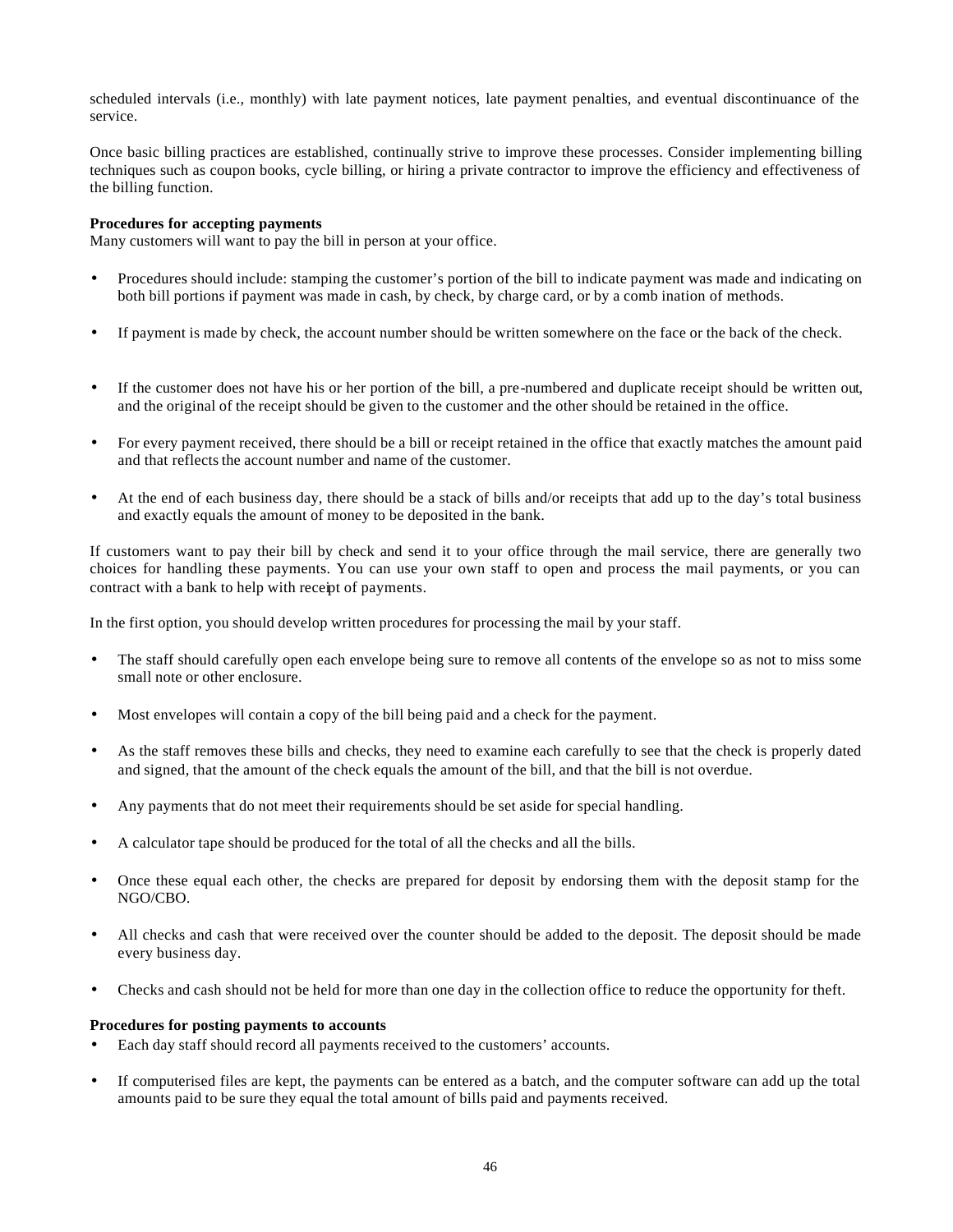• If payments are recorded onto hand-prepared ledgers, calculator tapes should be prepared after all postings to be sure the totals agree.

### **Coupon payment books (used for housing and property management NGO/CBOs)**

One way NGO/CBOs can improve the billing for repetitive fees or charges is by providing customers with coupon payment books. These books can be customised to meet your needs as well as those of your customers. Costs are significantly reduced since coupon books are sent out only once rather than printing and mailing monthly bills. In addition, you can include envelope address stickers with the coupon book to encourage payment or provide other governmental information of interest to citizens. If you choose to establish a coupon book payment program, you will need a separate process for rebilling those who are delinquent in their payments.

### **Example in housing management**

Each customer is provided with a coupon payment book for one year (twelve months). It contains twelve coupons or tickets pre-printed with the customer's name, account number, payment due date, and amount due. Each month the customer tears out the payment coupon from the book for that month and sends or takes it to the NGO/CBO for payment of the amount due. These are especially effective for leases or payment plans.

### **Deposit techniques**

Once you have reviewed and accelerated your billing and collections, you should also increase the speed of making deposits to the bank. Here are some tips on making your deposit procedures more efficient:

- Deposit each day's receipts intact daily
- Deposit all cash in as few bank accounts as possible
- Take large cash receipts to the bank immediately, and
- Transfer funds electronically if this option is available.

By applying these collection techniques, the finance manager can achieve one of the primary cash management objectives: to get the cash in the bank account as quickly as possible.

### *Internal controls*

Internal controls are a very important part of the financial management process. They provide the safeguards in the form of structures, processes, and procedures to minimise the loss of assets. NGO/CBO assets need to be protected not only from theft, fraud, and embezzlement but also from inappropriate or poor decision making.

The primary objectives of internal control are to:

- Provide management with reliable and timely data
- Safeguard assets and records
- Establish accountability for assets with timely verification and appropriate follow-up
- Promote operational efficiency, reduce duplication of effort, and deter inefficient use of resources, and
- Assure that transactions are recorded so accurate financial statements can be prepared in compliance with generally accepted accounting principles.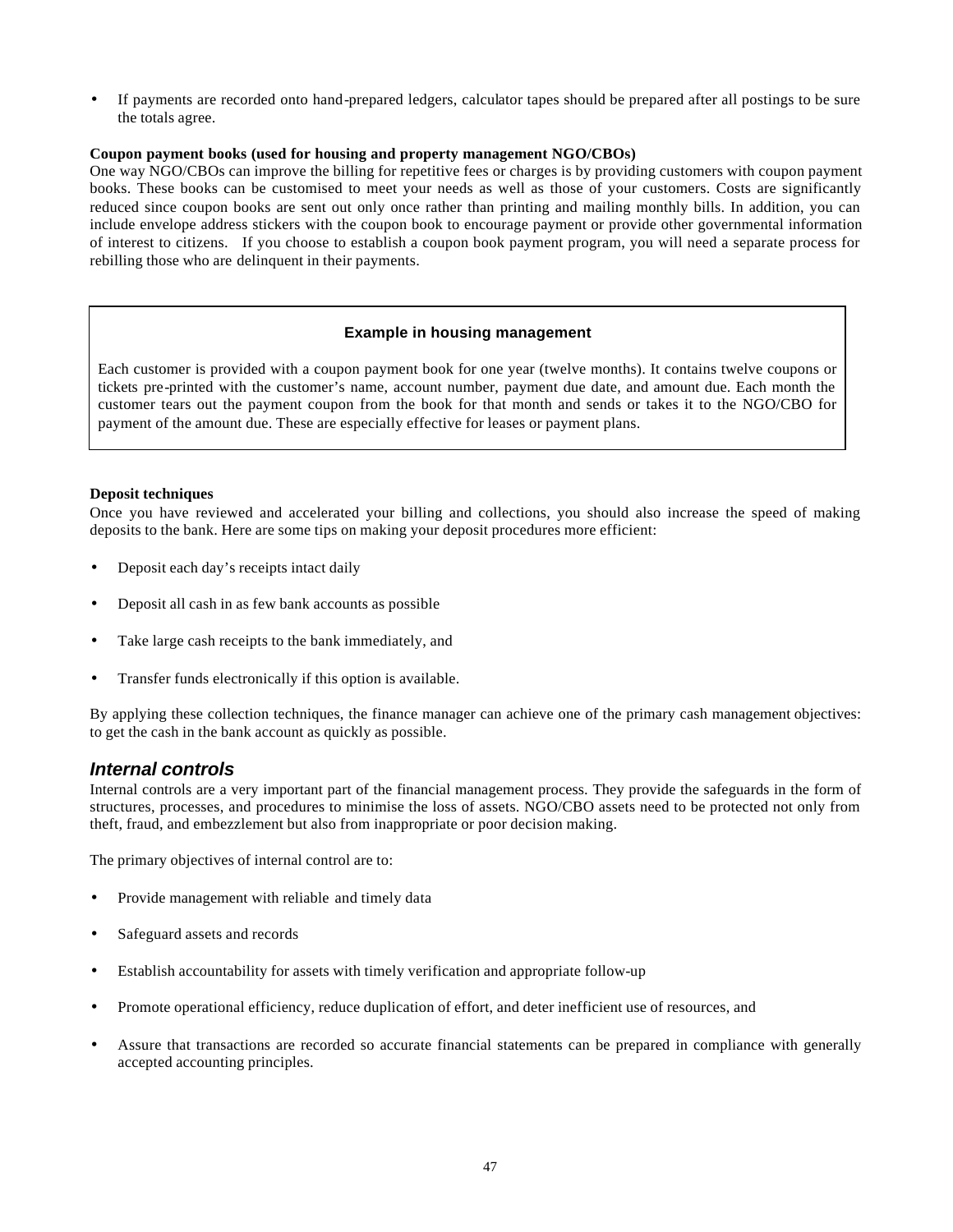| <b>Figure 17. Segregation of duties for cash</b><br>The duties to be considered for segregation of duties involving cash |
|--------------------------------------------------------------------------------------------------------------------------|
| Opening of mail and listing of checks                                                                                    |
| Handling of receipts of currency                                                                                         |
| Preparation of bank deposits                                                                                             |
| Maintenance of cash receipts register                                                                                    |
| Maintenance of accounts receivable records                                                                               |
| Initiation of electronic fund transfers                                                                                  |
| Approval of electronic fund transfers                                                                                    |
| Approval of voucher packages for payment                                                                                 |
| Preparation of checks                                                                                                    |
| Signing of checks                                                                                                        |
| Reconciliation of bank accounts                                                                                          |
| Authorisation of write-offs of uncollectible accounts                                                                    |
| Control of the accuracy and completeness of electronically processed cash receipts data                                  |

### **Evaluating internal controls**

Many NGO/CBOs get into financial difficulty either because they don't establish internal control mechanisms in the first place or don't implement them properly when they are in place. Once these safeguards are in place, here are a few thoughts to guide you in implementing them:

- *First, internal controls are intended to provide reasonable assurance that the objectives outlined above can be achieved.* It is probably not possible to guarantee achievement of all these objectives. The cost of doing that would be prohibitive.
- *Second, internal control costs should not exceed the benefits derived from the control.* This requires a balance between the cost of the control and the benefit to be derived. It is important that controls do not become an end in themselves.
- *Third, internal controls should permeate the organisation*. Internal control mechanisms are just that-mechanisms. They come alive and have meaning and relevance when they are linked to the personnel system. To ensure a good internal control system, managers must hire competent personnel with integrity, train them so that they understand their duties and responsibilities, and segregate certain responsibilities when it comes to handling money.

### **Segregation of duties**

*Travel Advisory!* The extent to which duties can be segregated will depend on availability of adequate staff to carry out the duties.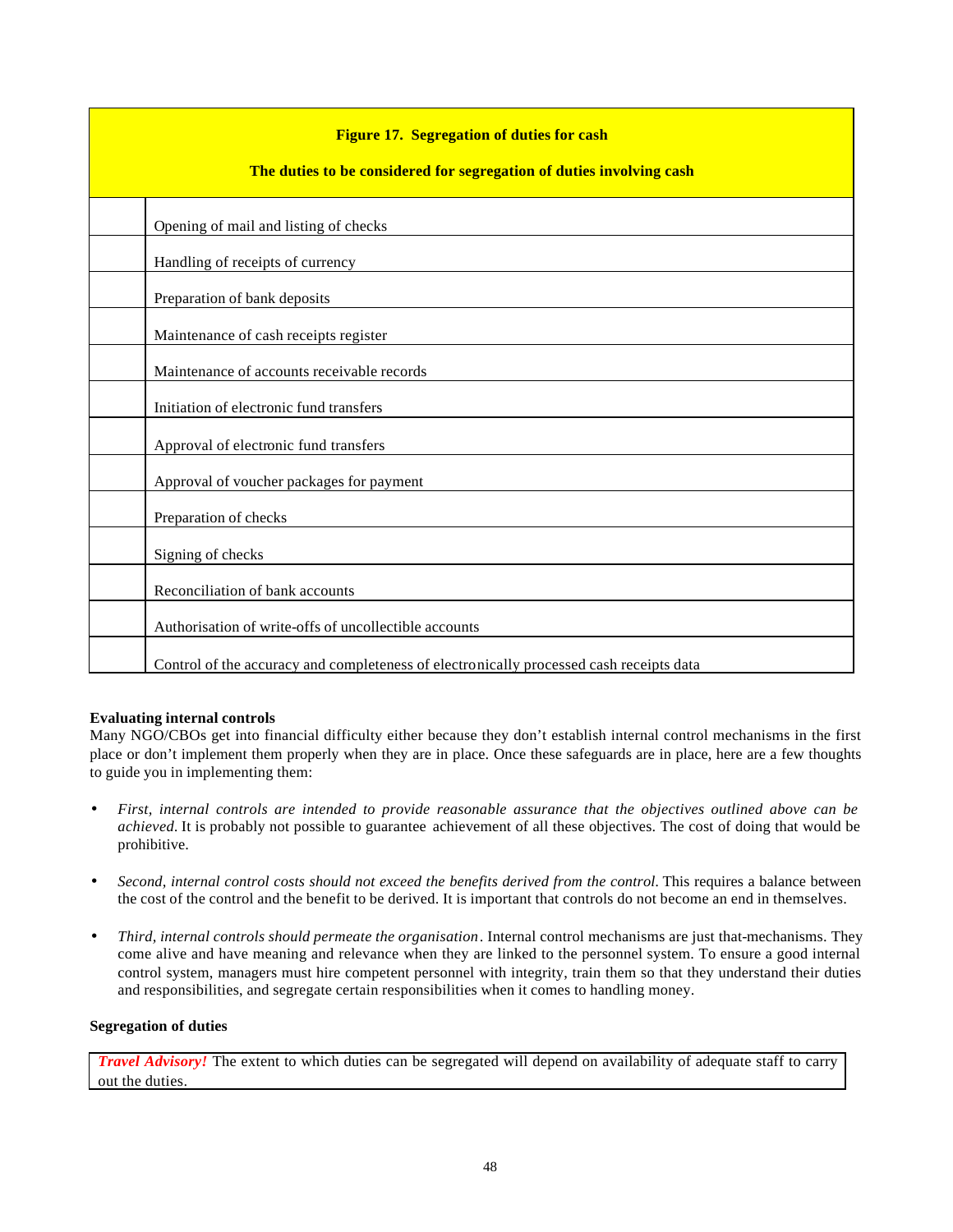Effective internal control systems operate on the principle that "no one person should ever be placed in a situation to carry out or conceal an error or irregularity without timely detection by others in the normal course of carrying out their duties and responsibilities."

In general, certain functions should be fixed and separated for three different types of activities:

- Authorising financial transactions,
- Recording transactions in the financial records, and
- Maintaining custody of assets.

No single person should be responsible for all three of these activities. For example, if the purchase and recording of an inventory item are not separated, the control does not prevent the recording of unauthorised inventory purchases or the absence of recording those that are authorised. Similarly, if recording of cash receipts is not separated from maintaining custody of cash, the possibility of concealment of theft is enhanced.

Segregating duties is an essential part of internal control. In some cases, this means breaking a task into smaller functions and involving two persons where in the past one person could do both quite easily. However, with the inherent risks associated with cash, it is better to be less efficient and separate cash receipts processing from record keeping which then requires collusion between employees to hide theft or embezzlement activities.

### *Reflection*

Nobody likes to think they have people in their organisation who are less than trustworthy. And yet, there is lots of evidence around that NGO/CBOs and CBOs attract their share of such folks. What have you done to assure that your organis ation won't be taken advantaged of by a needy or greedy employee? While the following checklists are useful if your organisation handles sizeable sums of cash, there are other ways for your organisation to be hurt financially by one of your own.

Before mo ving on, take a moment and think about your organisation's vulnerability. Are there steps or actions you could take that would minimise the potential for theft or other harmful activities by your employees? If so, jot them down and list the things you will need to do to implement them.

**\_\_\_\_\_\_\_**\_\_\_\_\_\_\_\_\_\_\_\_\_\_\_\_\_\_\_\_\_\_\_\_\_\_\_\_\_\_\_\_\_\_\_\_\_\_\_\_\_\_\_\_\_\_\_\_\_\_\_\_\_\_\_\_\_\_\_\_\_\_\_\_\_\_\_\_\_\_\_\_\_\_\_\_\_\_\_\_\_\_\_\_\_\_\_\_

\_\_\_\_\_\_\_\_\_\_\_\_\_\_\_\_\_\_\_\_\_\_\_\_\_\_\_\_\_\_\_\_\_\_\_\_\_\_\_\_\_\_\_\_\_\_\_\_\_\_\_\_\_\_\_\_\_\_\_\_\_\_\_\_\_\_\_\_\_\_\_\_\_\_\_\_\_\_\_\_\_\_\_\_\_\_\_\_\_\_\_\_\_\_\_

\_\_\_\_\_\_\_\_\_\_\_\_\_\_\_\_\_\_\_\_\_\_\_\_\_\_\_\_\_\_\_\_\_\_\_\_\_\_\_\_\_\_\_\_\_\_\_\_\_\_\_\_\_\_\_\_\_\_\_\_\_\_\_\_\_\_\_\_\_\_\_\_\_\_\_\_\_\_\_\_\_\_\_\_\_\_\_\_\_\_\_\_\_\_\_

*Travel Advisory***! If you have more than three people in your NGO/CBO who handle a sizeable amount of cash or are involved in receiving payments from clients, you'll want to complete the next two Internal Control Checklists and decide on appropriate steps to be taken to turn your "No" checkmarks into "Yes"**. In these situations, the NGO/CBO director should periodically review the organisation's internal controls for cash transactions using the two following checklists*:* Internal Control Checklist for Cash Receipts, and Internal Control Checklist for Cash Disbursements. A "yes" check mark indicates good internal controls. "No" checkmarks suggest you may need to make some changes in your procedures and their implementation.

|            |    | <b>Figure 18. Checklist for cash receipts</b><br>Internal control checklist of cash receipts |
|------------|----|----------------------------------------------------------------------------------------------|
| <b>YES</b> | NO |                                                                                              |
|            |    | The NGO/CBO director authorises all bank accounts.                                           |
|            |    | The person preparing the cash deposit does not open the mail.                                |
|            |    | The person opening the mail does not have access to the accounts receivable ledger.          |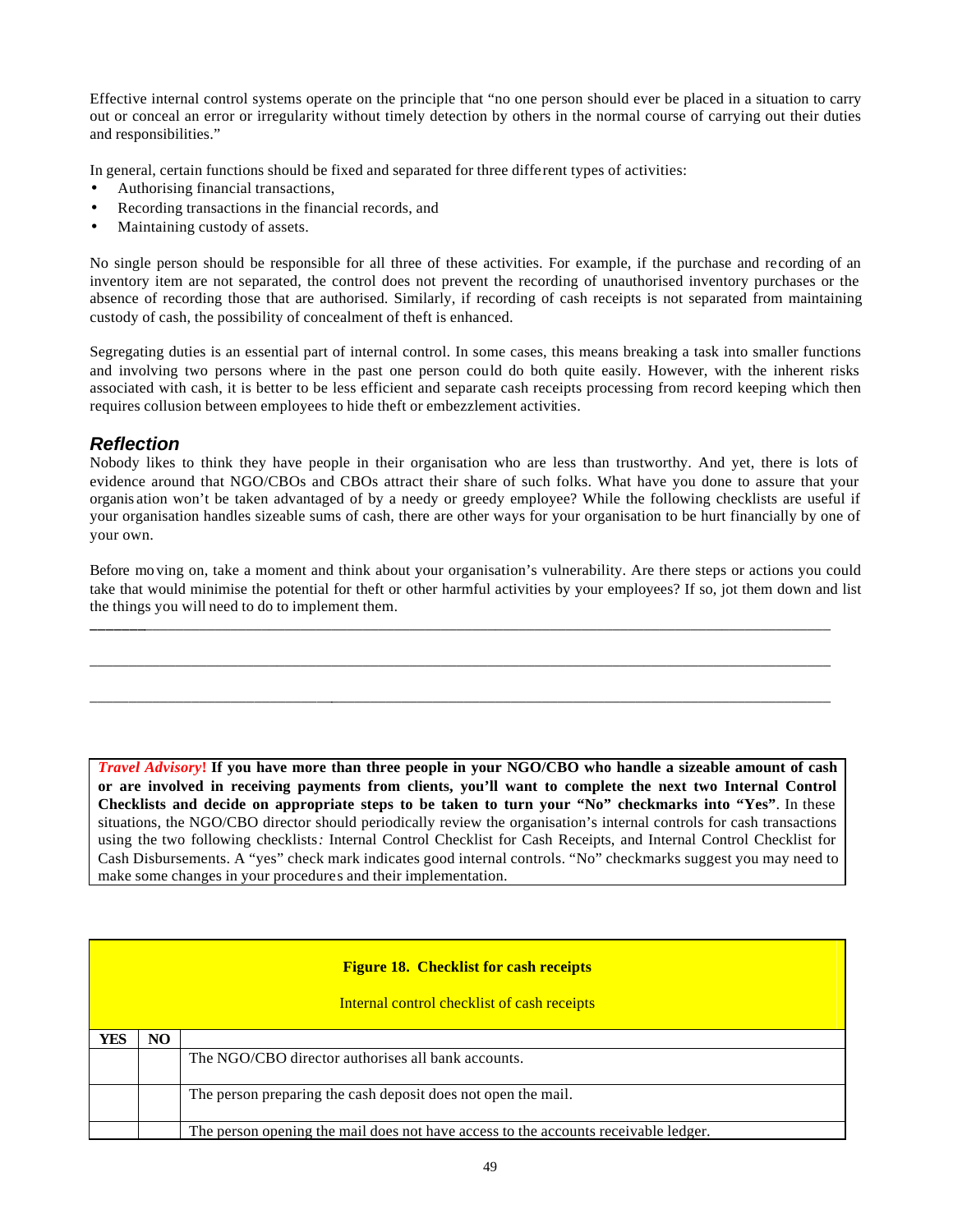| The employee who opens the mail lists the receipts in detail.                                                                  |
|--------------------------------------------------------------------------------------------------------------------------------|
| An independent person compares the listed mail receipts with the cashiers' records.                                            |
| All cash receipts are deposited intact daily.                                                                                  |
| All cash receipts are journalised and posted to the accounting system when received.                                           |
| All miscellaneous cash receipts are independently controlled.                                                                  |
| Someone other than the person who prepares the bank deposits physically deposits the cash.                                     |
| The person who physically deposits the cash does not have access to the accounts receivable ledger.                            |
| The duplicate deposit ticket, stamped by the bank, is returned to a person other than the one who<br>prepares the deposit.     |
| Bank-stamped duplicated deposit tickets are compared with the cash receipts book.                                              |
| All persons who handle cash are bonded.                                                                                        |
| All post-dated checks* are reported when received.                                                                             |
| All post-dated checks* are held in safekeeping.                                                                                |
| Returned customer checks* are delivered to a person other than the one who prepared the bank deposit.                          |
| The physical control of negotiable securities is held for safekeeping by an independent third party.                           |
| Vacations for those handling cash are mandatory. (Have you ever noticed that embezzlers hate to take<br>vacations?)            |
| A system of dual cash and investment control is in place.                                                                      |
| A surety bond is required for all employees who handle cash.                                                                   |
| *These items may not be entirely applicable in countries that do not commonly use checks for payment<br>of goods and services. |
|                                                                                                                                |

| <b>Figure 19. Checklist for cash receipts</b><br><b>Internal control checklist for cash disbursements</b> |    |                                                                                             |  |
|-----------------------------------------------------------------------------------------------------------|----|---------------------------------------------------------------------------------------------|--|
| <b>YES</b>                                                                                                | NO | All checks* are pre-numbered by the printer and accounted for.                              |  |
|                                                                                                           |    | All spoiled or voided checks* are mutilated, retained, and properly filed to prevent reuse. |  |
|                                                                                                           |    |                                                                                             |  |
|                                                                                                           |    | There is a policy against making checks* payable to "Cash," "Bearer," or "Currency".        |  |
|                                                                                                           |    | All checks are properly controlled.                                                         |  |
|                                                                                                           |    | All unused checks* are properly controlled.                                                 |  |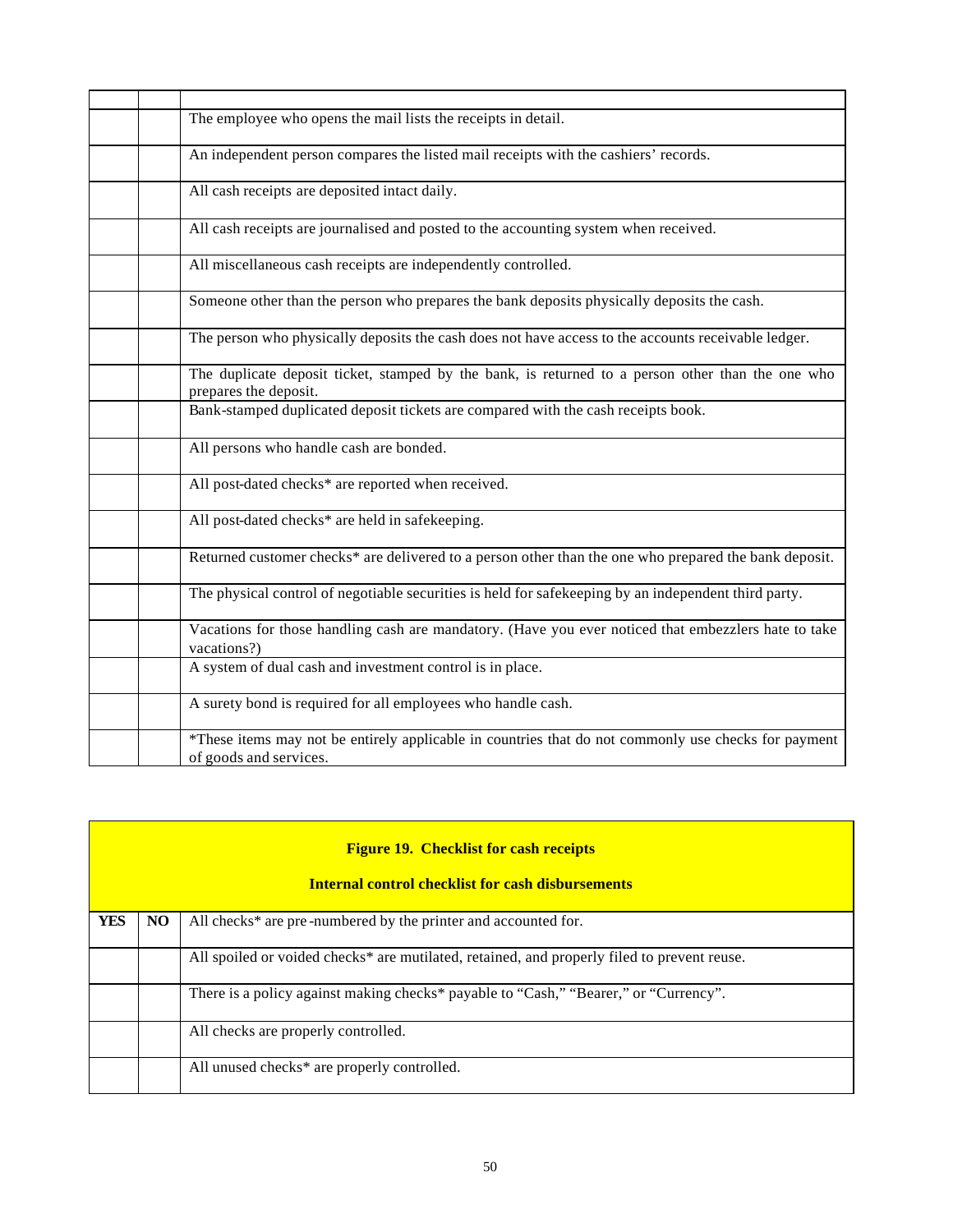| Persons who sign checks* or orders to pay individuals are other than those who:                                               |
|-------------------------------------------------------------------------------------------------------------------------------|
| Handle petty cash.                                                                                                            |
| Approve disbursements.                                                                                                        |
| Record cash receipts.                                                                                                         |
| Post to ledger accounts.                                                                                                      |
| All persons who sign checks* or orders to pay are so designated by NGO/CBO policy.                                            |
| Banks are instructed not to cash checks or orders to pay that are made payable to the order of the<br>"NGO/CBO Organisation". |
| Signing blank checks* or orders to pay in advance is forbidden.                                                               |
| All checks* or orders to pay are countersigned.                                                                               |
| When checks* or orders to pay are presented for signature, they are supported with invoices and<br>supporting documentation.  |
| All invoices and supporting documentation are stamped "Paid" at the time of payment.                                          |
| The preparation of checks* or orders to pay and the approval of invoices are separated.                                       |
| All bank accounts are reconciled monthly.                                                                                     |
| Cash receipts reports are prepared monthly.                                                                                   |
| All bank statements and paid checks* or orders to pay are delivered directly to the person preparing the<br>reconciliation.   |
| The duties of the person preparing the bank reconciliation excludes the following tasks:                                      |
| Signing checks <sup>*</sup> or orders to pay.                                                                                 |
| Recording cash transactions.                                                                                                  |
| Handling cash.                                                                                                                |
| The person who reconciles the bank account also performs the following tasks:                                                 |
| Accounts for all checks or orders to pay.                                                                                     |
| Examines signatures.                                                                                                          |
| Examines endorsements.                                                                                                        |
| Examines payee's name.                                                                                                        |
| Examines dates.                                                                                                               |
| Transfers of funds from one bank account to another are promptly recorded.                                                    |
| Is authority for bank transfers limited to the NGO/CBO director or designate.                                                 |
|                                                                                                                               |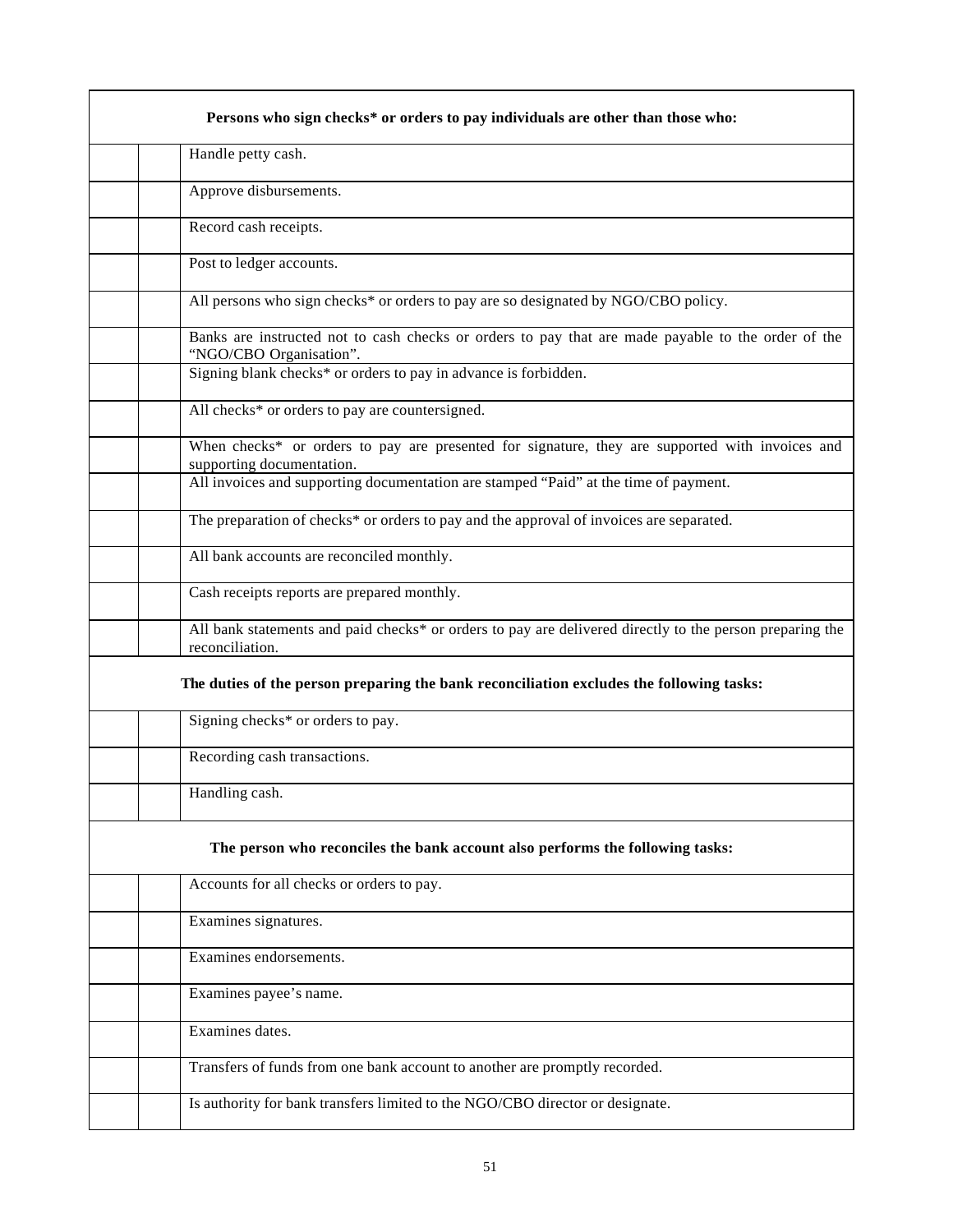|           | Long-outstanding checks* or orders to pay are followed and controlled.                                             |
|-----------|--------------------------------------------------------------------------------------------------------------------|
|           | Stop payment notices on outstanding checks <sup>*</sup> or orders to pay are properly controlled.                  |
|           | Vacations are mandatory.                                                                                           |
|           | Surety bond are required for all employees disbursing cash.                                                        |
| services. | * These items may not be entirely applicable in countries that do not commonly use checks for payment of goods and |

### **Inventory**

Physical security is also a high priority internal control when an NGO/CBO deals with inventory items. Employee theft of useable/saleable incoming goods may require locks and keys, secure containers, or fenced-in areas. Here are some measures that can be taken to ensure that inventory items are not stolen, especially those items that can be resold easily.

- Inventory storekeepers should count the raw materials they receive and prepare stock transfer-in lists indicating the part numbers and quantities received.
- If the inventory items are used within the NGO/CBO, the receiving program should send copies of the receiving reports in numerical sequence to inventory control and to accounts payable. Both should account for the numerical sequence and follow up on any missing reports.
- If the inventory items are sold, e.g., seeds and fertiliser by an agricultural co-operative, the customer should sign a "receiver" copy certifying that she has received the items listed on the invoice.
- At least once a year, periodic inventories should be performed to reconcile the actual physical count of each item to the inventory records. The difference between the two may be due to theft or sloppy record keeping.

#### **Legal/ethical internal controls**

Internal control measures should be in place to identify:

- Kickbacks and bribes to purchasing agents, managers, or other decision makers from suppliers who sell products or services to the NGO/CBO, or
- Commitments to suppliers which override or circumvent standard purchasing procedures.

#### **Accounting control procedures**

Following is a list of accounting control procedures that should be in place:

- *All transactions are recorded*: Procedures to prevent the omission of actual transactions from the organisation's records.
- *All recorded transactions are real:* To prevent the inclusion of fictitious or non-existent transactions in the organisation's records; e.g., duplicate recording of transactions.
- *All recorded transactions are properly valued*: To ensure that correct monetary amounts are assigned to transactions in the organisation's records.
- *All recorded transactions are recorded timely*: To ensure that transactions are reflected in the proper accounting period in the organisation's records.
- *All recorded transactions are properly classified*: To ensure that transactions are charged or credited to the correct general ledger accounts and, where applicable, subsidiary ledger accounts.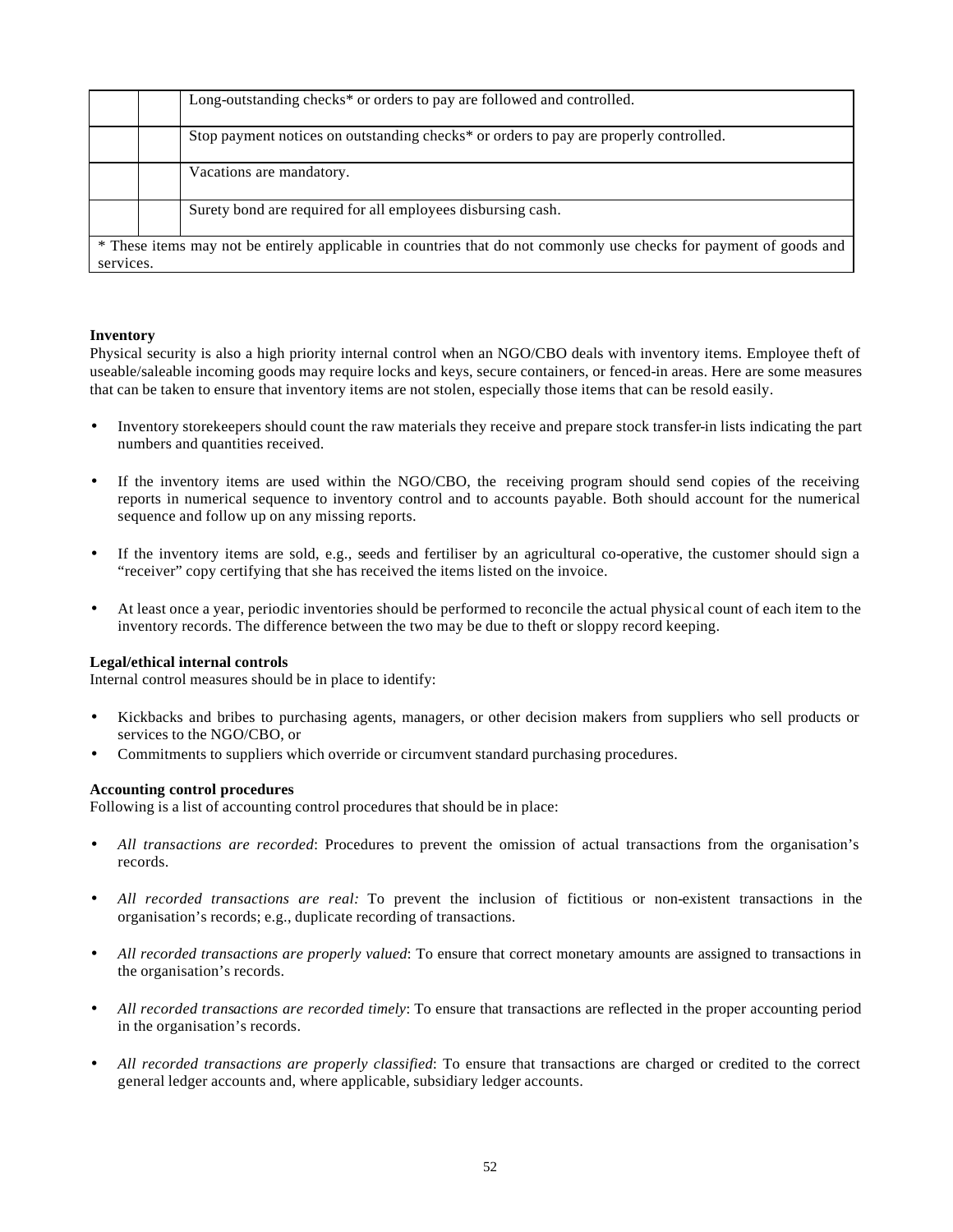- *All recorded transactions are summarised correctly*: To ensure that charges and credits in the books of original entry are accumulated correctly in the company's records.
- *All recorded transactions are posted correctly*: To ensure that information on documents is correctly entered in the books of original entry and the subsidiary ledgers and that the accumulated totals in the books of original entry are correctly transferred to the general and subsidiary ledgers.

| <b>Figure 20. Accounting</b><br><b>Checklist for accounting control procedures</b> |                 |  |
|------------------------------------------------------------------------------------|-----------------|--|
|                                                                                    | Recorded        |  |
|                                                                                    | Real            |  |
|                                                                                    | Properly valued |  |
|                                                                                    | Timely          |  |
|                                                                                    | Classified      |  |
|                                                                                    | Summarised      |  |
|                                                                                    | Posted          |  |

### **Physical security of accounting records**

Another important consideration is the safety of the accounting records—protection from fire, theft, water damage, destruction, misappropriation, misuse, and other such acts of God and human beings. To accomplish this, the following internal controls should be in place:

- Appropriate personnel are responsible for specified records.
- Records are safeguarded from physical hazards (e.g., by use of fireproof vaults and cabinets).
- Access to records is restricted to authorised personnel.
- Electronic data processing data files and production programs are protected from unauthorised access.
- Backup electronic data processing files are stored off-site at a controlled location.
- Insurance coverage is obtained for losses from fire, theft, or accidental destruction of the general and subsidiary ledgers, books of original entry, and journal entries.
- Records are retained for an appropriate period of time.

### *Purchasing*

One of the major considerations of any organisation, regardless of size, is the problem of securing materials, equipment, and supplies. Since these purchases may account for about one-third or more of an organisation's expenses, sound purchasing and materials management procedures are important to the financial integrity of the organisation and its managers.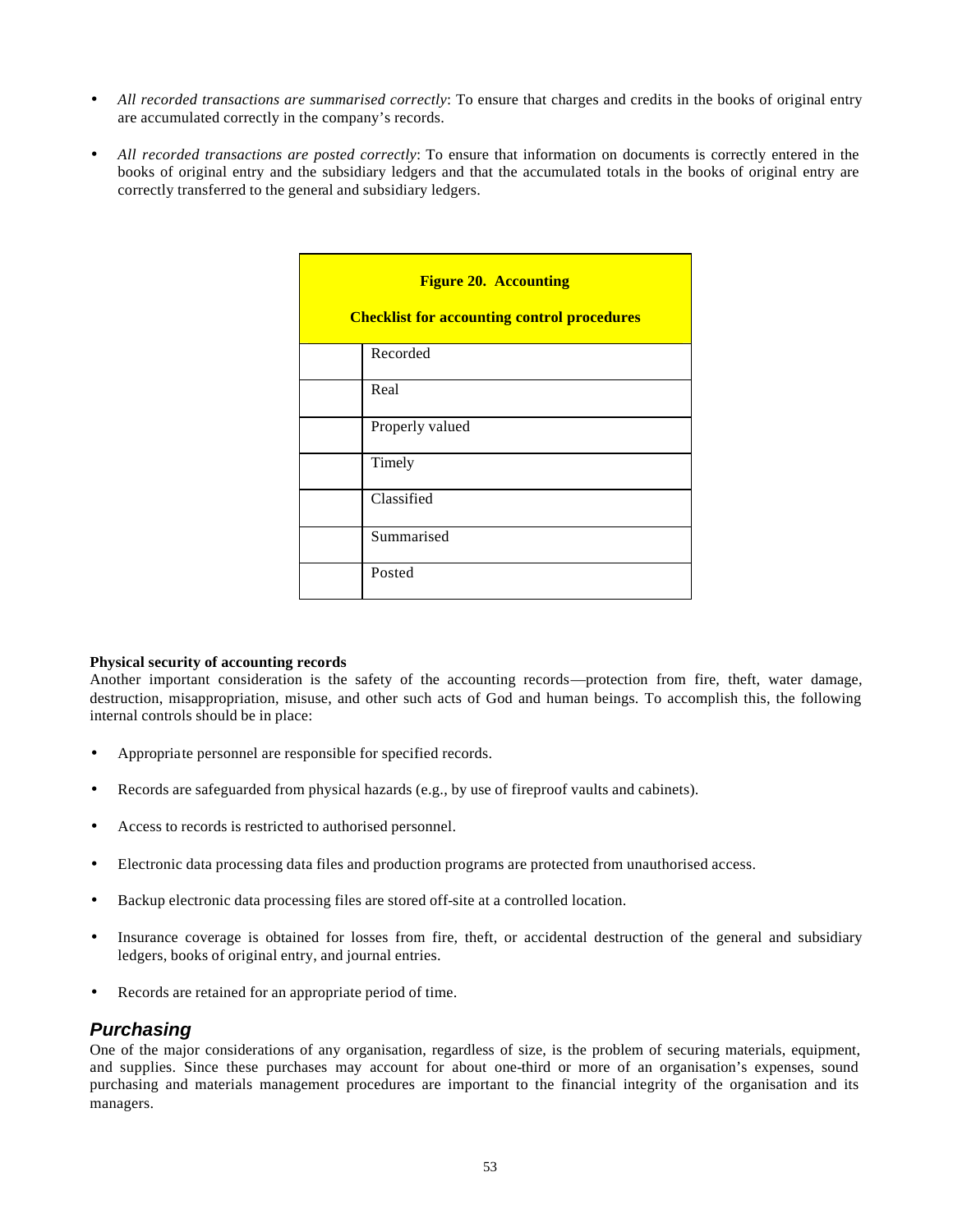Purchasing has been defined as buying the right quality, in the right quantity, at the right price, from the right source, at the right time. The key word here is "right."

- The right quality, for instance, is not always the best quality nor is it always the cheapest. The right quality is the one that fulfils all necessary requirements for a particular item at the lowest overall cost.
- Buying the right quantity will assure an adequate inventory of supplies and material at the most reasonable cost. When quantities ordered are too small, the price per unit is usually higher; an excessive amount of time must be spent on paperwork, and the risk of running out of supplies increases. When orders are too large, overall inventory costs are higher, extra warehouse space is often necessary, and expensive stock may become obsolete on the shelf.
- In determining the right quantity, consideration should be given to price breaks offered by some suppliers for larger orders (bulk orders), and to the overall trends in market prices. For instance, when the market price of a necessary item is rising, larger than usual quantities should be ordered; when the trend is downward, smaller quantities are justified.
- The right price in purchasing is one that is fair and reasonable to both buyer and seller. Competitive bidding may be used to encourage competition among suppliers and thus gain more favourable practices for an organisation. In competitive bidding, informal requests for quotations may be used for small, low-cost purchases. Replies to such informal requests may be submitted under a supplier's letterhead or on standard forms commonly available from commercial printers or office supply stores.
- Sealed bids should be used for larger, more expensive purchases and may, in fact, be required by law or granting agencies.



*Travel advisory!* This is a good point to remind each of you about the importance on having a written manual that spells out your organisation's policies and procedures on such financial tasks as getting tenders or quotations on major cost purchases, the operation of stores, control of petty cash, etc. Don't assume your employees know what to do in each of these areas. A procedural manual also simplifies your life when you experience staff turnover.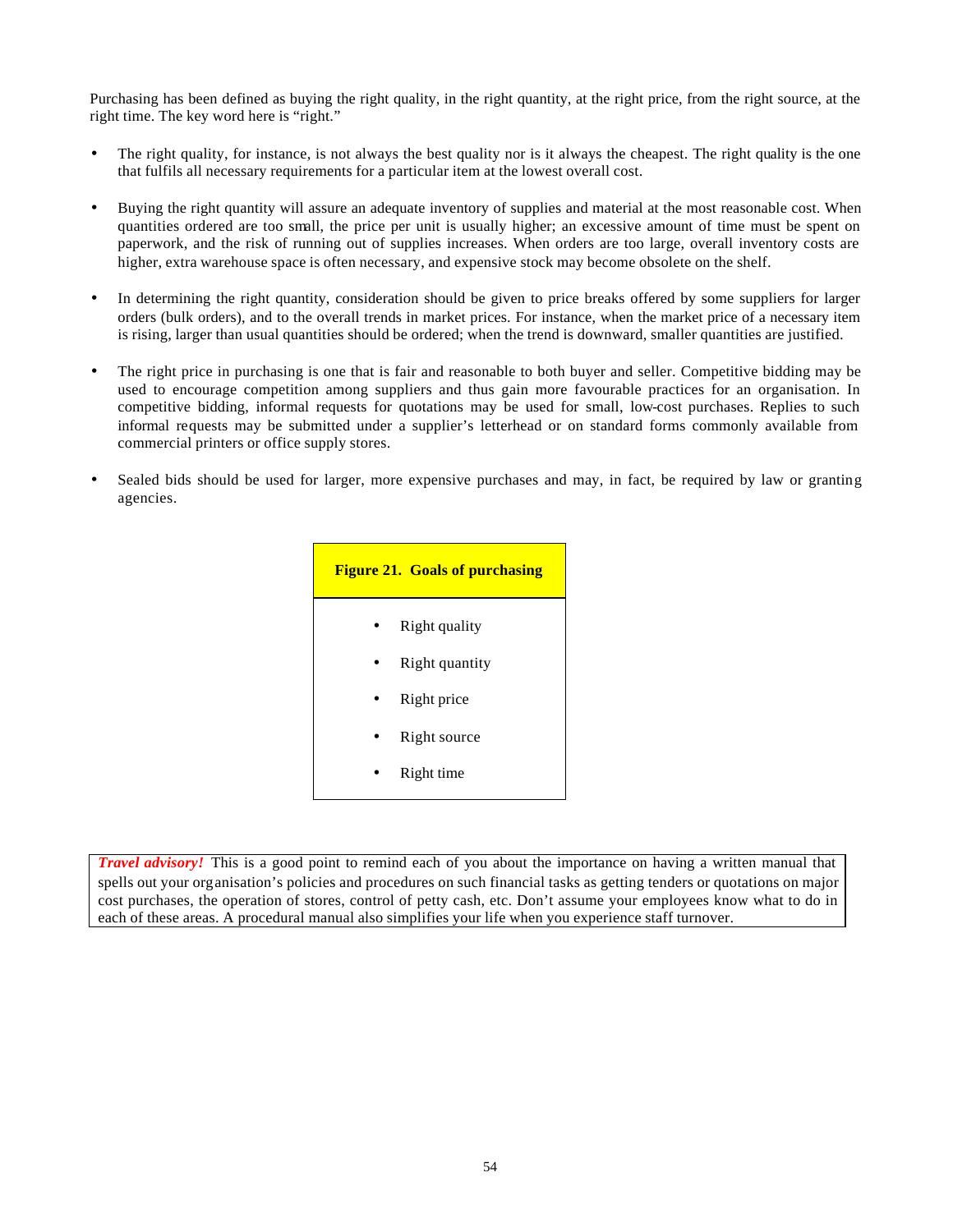### **Figure 22. Sample bid request**

### **Sample tender (quotation) request**

| To furnish the (Name of NGO/CBO) refuse bins as specified below. Bids will be received in the office of the<br>Purchasing Agent until 2:00 p.m.; July 23, 2001. The NGO/CBO reserves the right to accept any or all bids received. |                 |                                                                                                                                                                                                    |  |  |  |
|------------------------------------------------------------------------------------------------------------------------------------------------------------------------------------------------------------------------------------|-----------------|----------------------------------------------------------------------------------------------------------------------------------------------------------------------------------------------------|--|--|--|
| <b>Item</b>                                                                                                                                                                                                                        | <b>Quantity</b> | <b>Description</b><br>Unit<br><b>Total</b>                                                                                                                                                         |  |  |  |
| 1.                                                                                                                                                                                                                                 | 100             | Plastic refuse bins—3 feet wide by 3 feet tall upon 4 inch rolling<br>casters with lid.<br>Must conform in detail to sample for inspection in room 301,<br>NGO/CBO Headquarters, 102 Dwyer Avenue. |  |  |  |
| DELIVERY:                                                                                                                                                                                                                          |                 | Delivery to be made within ______ days after receipt of Purchase<br>Order, F.O.B., NGO/CBO Headquarters, 102 Dwyer Avenue,                                                                         |  |  |  |
| TERMS:                                                                                                                                                                                                                             |                 | Discount $\frac{\%}{\%}$ days.                                                                                                                                                                     |  |  |  |
| NOTE: Vendor to submit<br>sample of item offered in<br>bid.<br>All or None__________                                                                                                                                               |                 | ADDRESS:                                                                                                                                                                                           |  |  |  |
| Low Item                                                                                                                                                                                                                           |                 |                                                                                                                                                                                                    |  |  |  |

- Buying from the right source means selecting the supplier who can provide the optimum combination of the right quality, in the right quantity, at the right price, at the proper time. Delays in delivery, lost time due to malfunctioning equipment, and inadequate service can all contribute to higher operating costs and often are as important in determining the lowest and best bid as is the original purchase price. These factors suggest that certain information should be required from suppliers before they are added to an organisation's bidders' list. Such a requirement enables an organisation to determine with some degree of assurance the supplier's ability to perform. When a supplier is found to be deficient in meeting requirements, she should not be placed on the bidders' list until the deficiency is cleared.
- Finally, consider the right time. There is a fairly new concept in management circles known as *just in time* which applies primarily to inventory for production purposes. In other words, keeping inventory to a minimum based on when you need it. The right time might also apply to buying when costs may be lower for various reasons.

The purchasing function should be separate and apart from the accounting function to discourage collusion with suppliers. The purchase order becomes a permanent record of any transaction involving merchandise purchased or services rendered and payment thereof.

### **Preparing bid specifications**

All purchasing is based on some standard or specification. A "standard" is any measure of extent, quality or value of any type, model, or example for comparison; a "specification" is a description of dimensions and types of materials, performance, and functions. When purchasing is centralised, types, sizes, and grades of products used by programs can be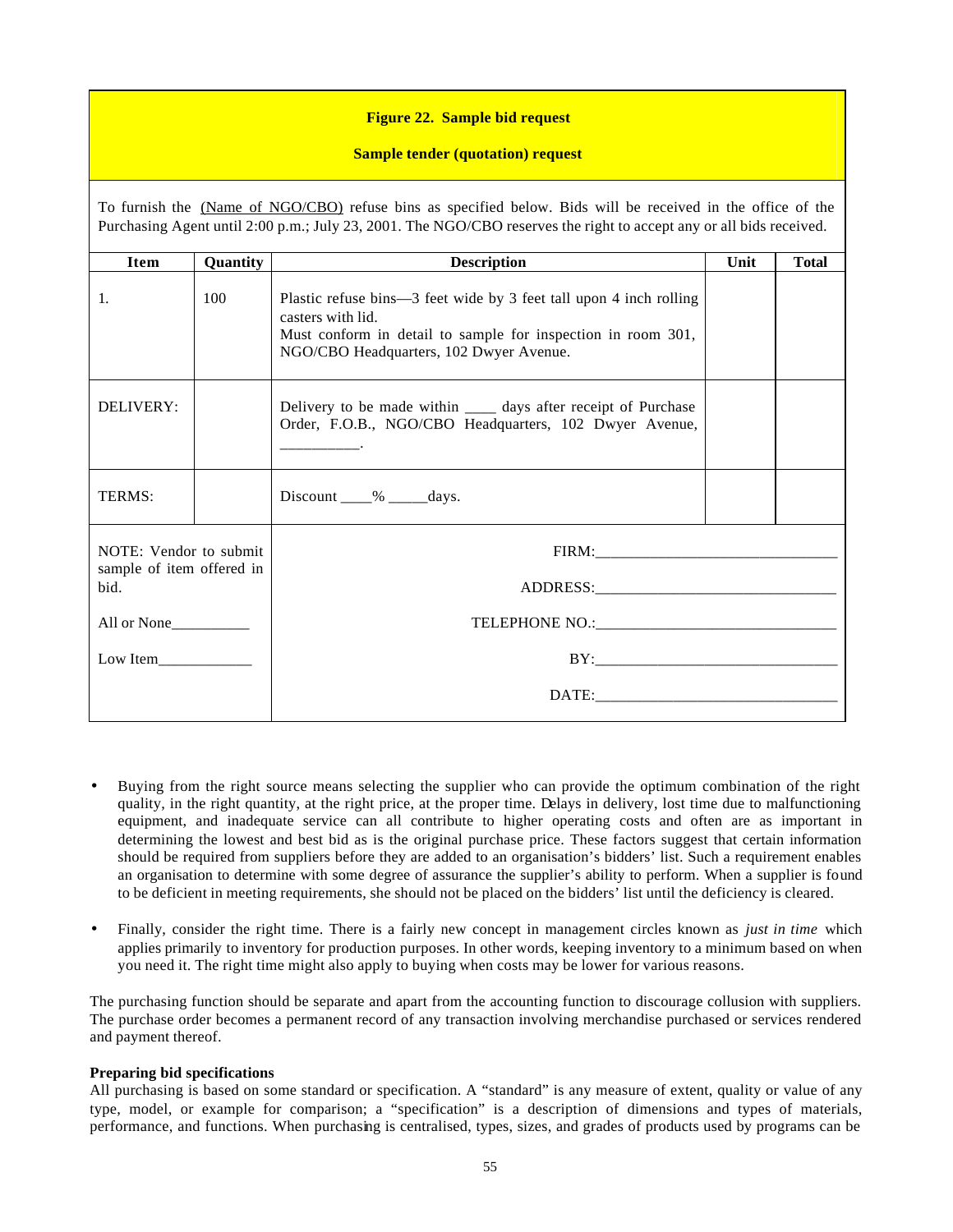surveyed and reduced to the minimum actually needed. Following this process of simplification, standard specifications describing the products can be developed. The simplification process should begin with the most commonly used items and need not include items used in small quantities by only one or two programs.

- The first rule in preparing a specification is to keep the description of the merchandise simple and concise, reference to a catalogue number may suffice.
- Specifications should include a description of intended use as well as any functional, material, or performance requirements.
- Keep the specifications for certain equipment, e.g., vehicles or other pieces of commonly used equipment, broad enough to allow for at least three bids.
- Encourage the use of generic brands rather than a specific name brand.
- Keep one copy for the purchasing file, send one to each possible vendor, one to the program requesting the merchandise, and one to the accounting program.
- When the bids are received, they should be examined to determine the lowest and best or "right" bid given.

#### **Open contract**

For certain items like office supplies, gasoline, etc., it is unnecessarily cumbersome to take bids each time they are needed. These items, therefore, can be purchased under an "open contract" whereby a bid may be awarded once a year, and the items are purchased as needed throughout the year under the contract terms.

#### **Small purchases**

Purchasing costs should have a reasonable relationship to the value of the item being purchased. An excessive number of small purchases can significantly increase purchasing costs, and procedures should be worked out to control and minimise such orders.

### **Bartering**

Bartering is when an organisation exchanges goods and services for another organisation's good and services. No monies are exchanged. Exchanging goods in this manner can be very beneficial for small NGO/CBOs.

#### **Donations**

Donations can come in several forms: revenues, materials, equipment, or property. Private businesses will often donate materials, equipment, or property that they no longer need. Gifts of revenues are made occasionally, but sometimes the gifts are restricted to specific use. It's a good idea to let others know of your needs in case there are opportunities for donations particularly of equipment or materials that private companies may no longer need.

### **Collective purchasing**

Consolidation of bidding and purchasing procedures results in increased savings to all units involved. There are two basic approaches to entering into co-operative purchasing arrangements. Using the first method, two or more agencies (e.g., a city and a NGO/CBO) may combine their requests for bids from suppliers and then place their orders either jointly or separately with the best bidder.

Under the second method, the largest of the co-operating agencies adds to its requirements the needs of smaller organisations and then acts as ordering and billing agent for the group. Deliveries from the supplier may either be to each member of the group or to a central storage facility operated by the largest member. In the latter case, the large jurisdiction would then receive payments from the subdivisions and make all payments to suppliers.

### *Managing goods and equipment (store operations)*

### **Inventory control (pilferage control)**

All items, which are stored, should be identified. For larger warehouses, a classification system should be established with a number code for stock identification.

The stock number should begin with three or four numbers that establish the basic product class.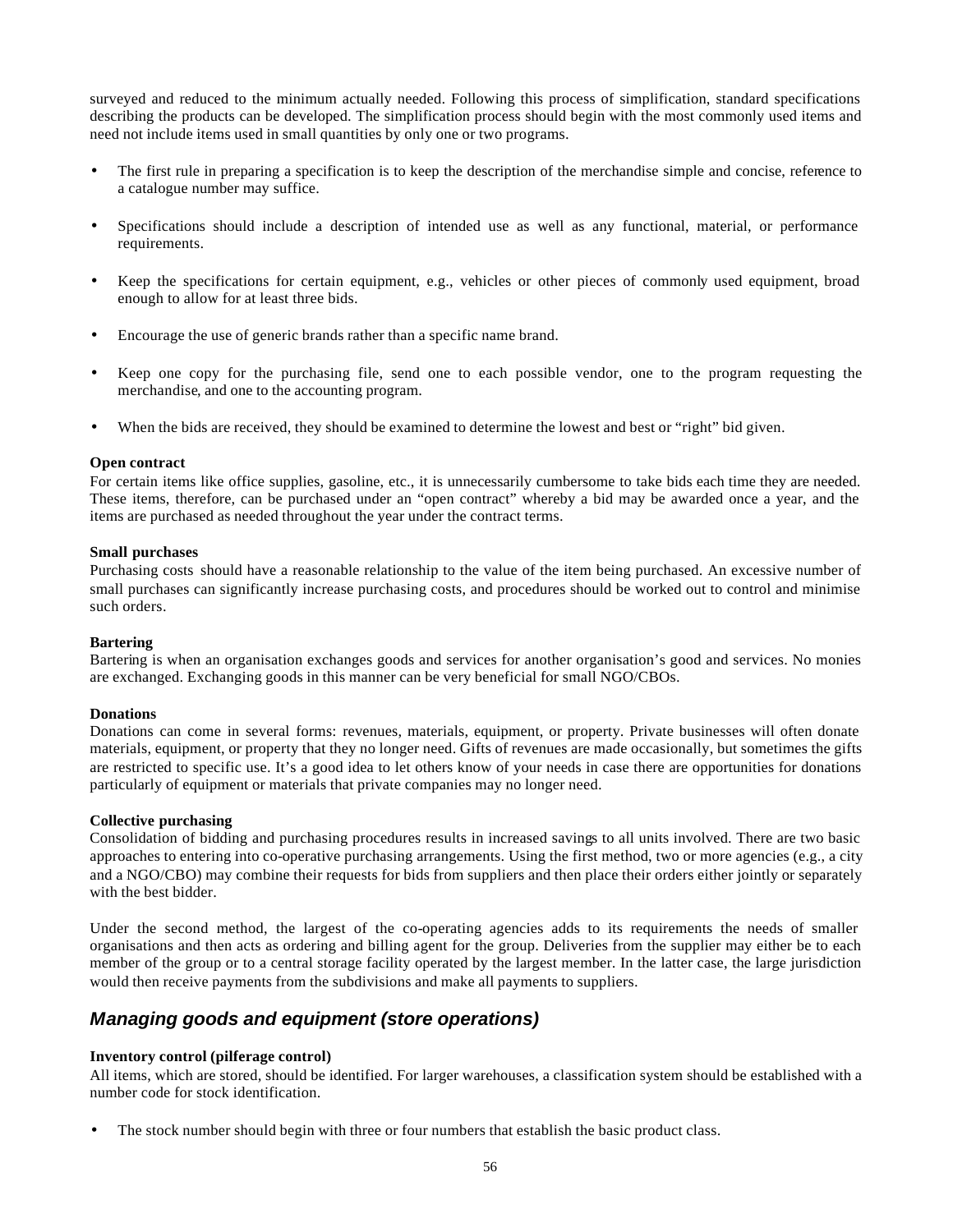- Next should be three numbers, which identify the particular type of product, followed by two numbers that indicate size, colour, etc. The stock number should not be used to identify stock bin or location of an item as these are subject to change.
- Two additional numbers may be assigned to identify the inventory category to which an item is assigned such as "critical" or "basic," as an aid to inventory management. Requisition control and purchase expediting for selected categories can be based on these two numbers.
- If desired, another two digits may be added to identify storeroom location.

A stock record card should be kept for each commodity stored. This card should show deliveries, issues, and balance-onhand at all times. Deliveries are posted from reports of goods received; each "issue out" is posted from the signed request, and the balance-on-hand is then reduced accordingly.

| Figure 23. Sample inventory stock card    |               |                                              |           |                   |                  |                        |
|-------------------------------------------|---------------|----------------------------------------------|-----------|-------------------|------------------|------------------------|
| <b>Stock Number:</b><br>Item description: |               | 1450-300-10-00-22-1<br>2 cm. X 3 cm. Widgets |           |                   |                  |                        |
| Location:                                 |               |                                              |           |                   |                  |                        |
|                                           |               | <b>Bin 2 Drawer 2</b>                        |           |                   |                  |                        |
| Minimum 100                               |               | Maximum 800                                  |           |                   |                  |                        |
| <b>Date</b>                               | Deliveries in | Delivery from                                | Unit cost | <b>Issues out</b> | <b>Issued to</b> | <b>Balance on hand</b> |
| $1/1$ /xx                                 |               |                                              |           |                   |                  | 595                    |
| 2/5/xx                                    |               |                                              |           | 50                | Program A        | 545                    |
| $3/8$ /xx                                 |               |                                              |           | 75                | Program B        | 470                    |
| 4/15/xx                                   |               |                                              |           | 125               | Program B        | 345                    |
| $5/18$ /xx                                |               |                                              |           | 75                | Program B        | 270                    |
| 6/23/xx                                   |               |                                              |           | 160               | Program A        | 110                    |
| 6/23/xx                                   | 500           | <b>ABC</b> Supply                            | \$1.12    |                   |                  | 610                    |
| $7/24$ /xx                                |               |                                              |           | 390               | Program B        | 220                    |
|                                           |               |                                              |           |                   |                  |                        |
|                                           |               |                                              |           |                   |                  |                        |
| Suppliers:                                |               | <b>ABC</b> Supply                            |           | Smith Company     |                  |                        |
|                                           |               | <b>Brown Supply</b>                          |           | Ace Corporation   |                  |                        |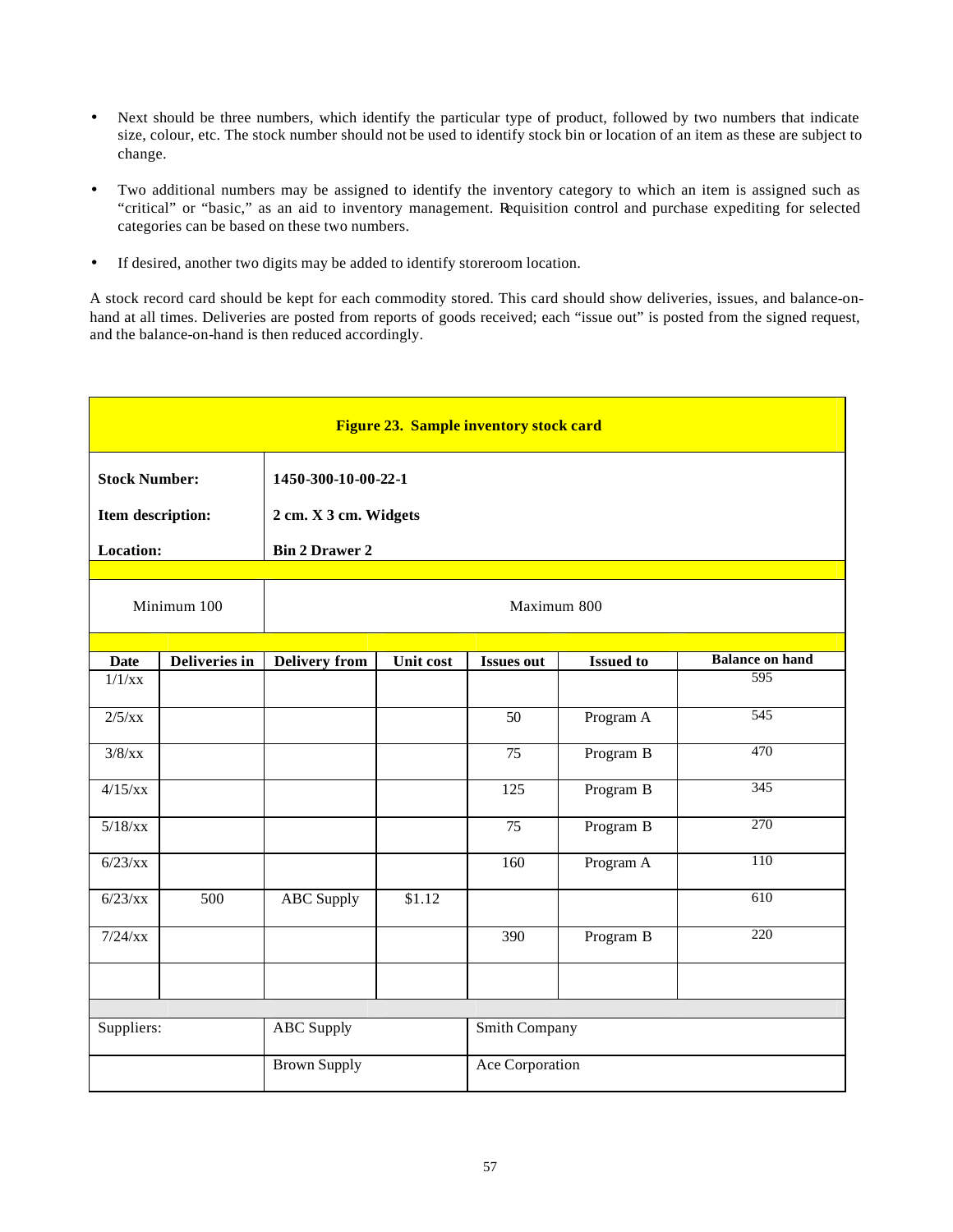The card should provide space to show the minimum and maximum amount of each item that should be stored. When the supply on hand nears the minimum, the storekeeper should send a requisition to the purchasing agent to replenish the stock. The stock record card should also include an adequate description of the item, its location in the storehouse, reference to the suppliers, date, source of charge or credit, and unit price.

A complete physical inventory of all stores should be made at least once a year. Any difference between the quantities recorded on the stock record cards and the physical inventory should be investigated. Adjustments should then be made on the card records to bring the book inventory into line with actual quantities on hand.

### **Storage facilities**

The trend in storage facilities is toward fewer and larger storerooms. Increasingly expensive land and construction costs make this more economical than a multitude of storage locations. Larger storerooms also facilitate automated warehousing techniques that can minimise labour costs. It is generally suggested that NGO/CBOs:

- Receive, inspect, stock, and distribute all purchases from centralised store locations.
- Use a system where all materials stored in a closed, controlled area.
- Stock only equipment, materials, and supplies that are necessary or which can be purchased in volume quantities at significantly lower prices.

### **Containing costs: Through other methods**

Containing costs is also called cost control or productivity improvement. It is a systematic and ongoing approach to looking for ways to reduce the cost of providing services while maintaining or increasing the quality of services. The primary goal of "cost containment" is to maintain the same or a higher level of services, yet provide them as inexpensively as possible. To be able to contain costs, one must have a way to monitor and control expenses and be able to determine the actual cost of providing a particular service.

Areas in your organisation you should examine for the potential of containing costs:

- Where a problem has already been identified by an employee or service recipient.
- Where employees perform a series of repetitive tasks or where the same task may be done in more than one place in the organisation.
- Where new technology can provide a quicker or more efficient way to perform a task or to provide for a service.
- Where work is backlogged or the work unit always misses deadlines.
- The largest service or program activity of the organisation is provided (rationale: returns on doing it better will be much higher).
- Changes other organisations have implemented that are similar to those you can make.

### **Cost finding for setting user fees**

Cost finding is a somewhat informal and inexpensive technique of determining costs. There are no formal accounting entries to identify and record costs for specific cost centres. Instead, cost finding uses available expense information and adjusts it to derive the cost data. Costs are converted to expenses by assigning them to the period in which the resources were used.

The cost-finding process is simpler and less rigorous than cost accounting **(7)**. Special skills and computer capability are not necessary. Cost finding is not a continuous process. It is emp loyed on an "as needed" basis. More extensive use is made of estimates and sampling which make it less precise than cost accounting. Greater emphasis is placed on direct costs  $^{(8)}$ . Shortcut formulas are used in allocating overhead costs.

Examples of useful records for cost finding include: financial and budget reports, payroll registers and timesheets, work orders, labour reports, equipment use reports, purchase orders, invoices, stores requisitions, and fixed asset inventories. A budgetary accounting system with detailed expense types (personnel, services, supplies, and equipment) is a good source of relevant expense information.

Here is a description of the steps involved in one approach to cost finding:

- Identify the current total operating expenses for the program (ex. health clinic) for which costs are being collected.
- Deduct equipment expenses and other expenses such as supplies, prepaid **(9)** insurance, and pay raises benefiting another fiscal year.
- Add expenses of other fiscal years benefiting the current period such as supplies purchased in other years but consumed in the current period.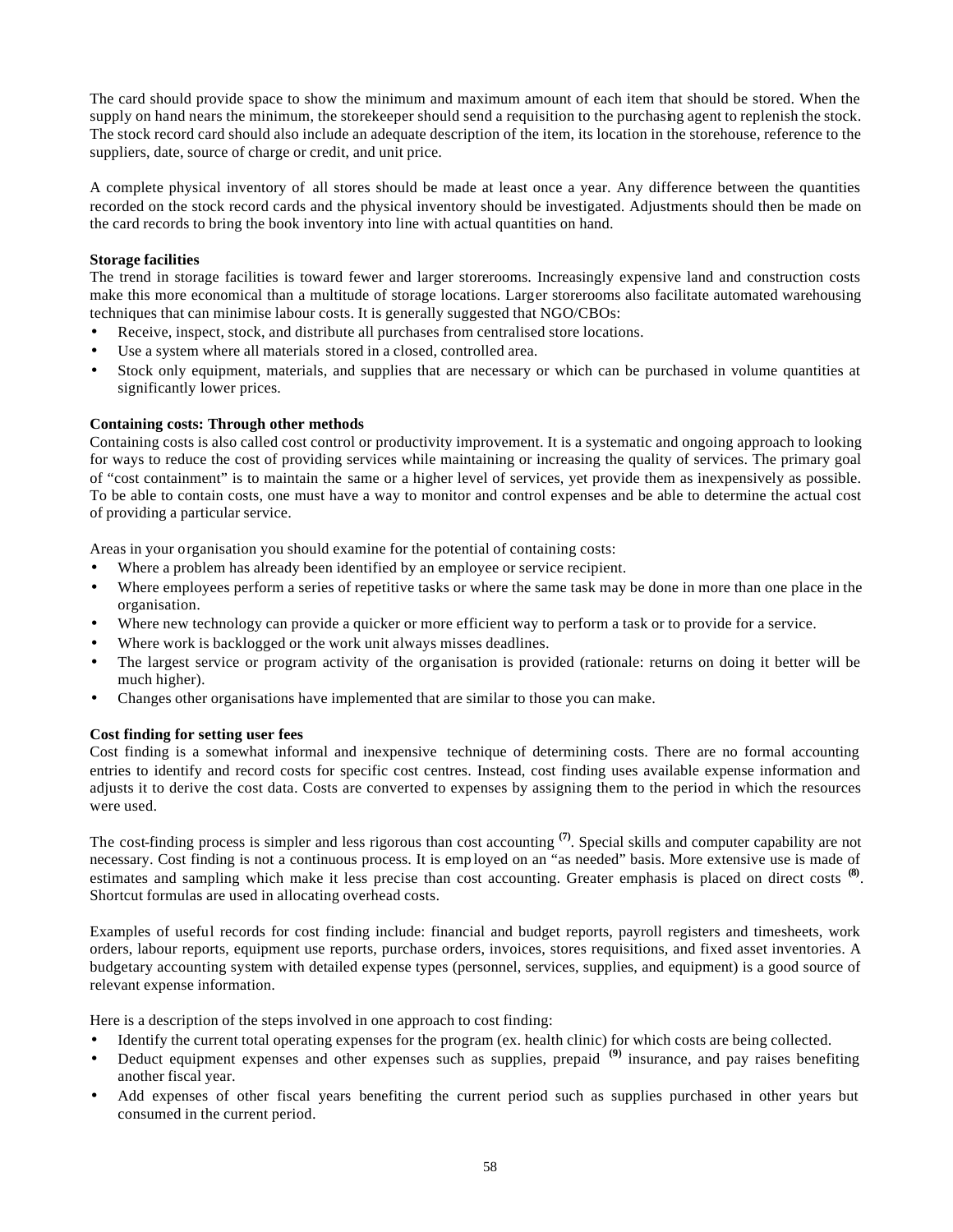- Add depreciation <sup>(10)</sup> of the fixed assets used in the delivery of services. Depreciation recognises the cost of plant or equipment as an operating expense during the accounting period in which the assets are expected to provide benefit. The straight-line method of calculating depreciation (original cost value minus salvage value) is the simplest and most commonly used method for estimating useful life used.
- Add expenses of other funds benefiting the service such as pensions, insurance, land, equipment, and buildings.
- Total the expenses.
- Add the overhead costs <sup>(11)</sup>.
- Total full costs.
- Convert full costs to unit costs (per client served).

The cost finding approach described above is an example of only one method. You will have to fine tune the process depending on the availability and use of the information and the level of preciseness desired. For example, you may decide not to adjust the expenses for other periods because personnel costs represent the major portion of costs and generally reflect the current period. Material and other costs related to other periods may not be significant enough to meet your needs. If your budget accounts reflect benefits, insurance, building, and equipment charges, you may not have to add depreciation or spend considerable time allocating expenses from other funds since the charges will be represented in the budget accounts.

|          | Figure 24. Cost finding formula for determining the cost of a program per client         |
|----------|------------------------------------------------------------------------------------------|
| Step 1:  | Start with total program operating expenses from the accounting records                  |
| Step 2:  | Subtract expenses of materials bought to be used in another fiscal year                  |
| Step 3:  | Add expenses of material and goods bought in another fiscal year but used in this period |
| Step 4:  | Add depreciation of assets used in this program                                          |
| Step 5:  | Add expenses of other funds that benefit the program                                     |
| Step 6:  | This equals the total expenses of the program                                            |
| Step 7:  | <b>Add overhead costs</b>                                                                |
| Step 8:  | This equals the total full costs of the program, e.g., providing this program service.   |
| Step 9:  | Divide total full costs by the number of clients served in the program                   |
| Step 10: | You now have the total cost per client of providing this program or service.             |
|          |                                                                                          |

There are other considerations that must be taken into account besides historical data. When a new fee is being estimated for the first time and no historical data is available, the experience of other organisations of similar size and operation should be considered.

### *Reflection*

This chapter has laid out at least six areas of operation where you can tighten up the financial aspects of your NGO/CBO operation. These include revenue collection, internal controls, inventory, purchasing, store operations and something called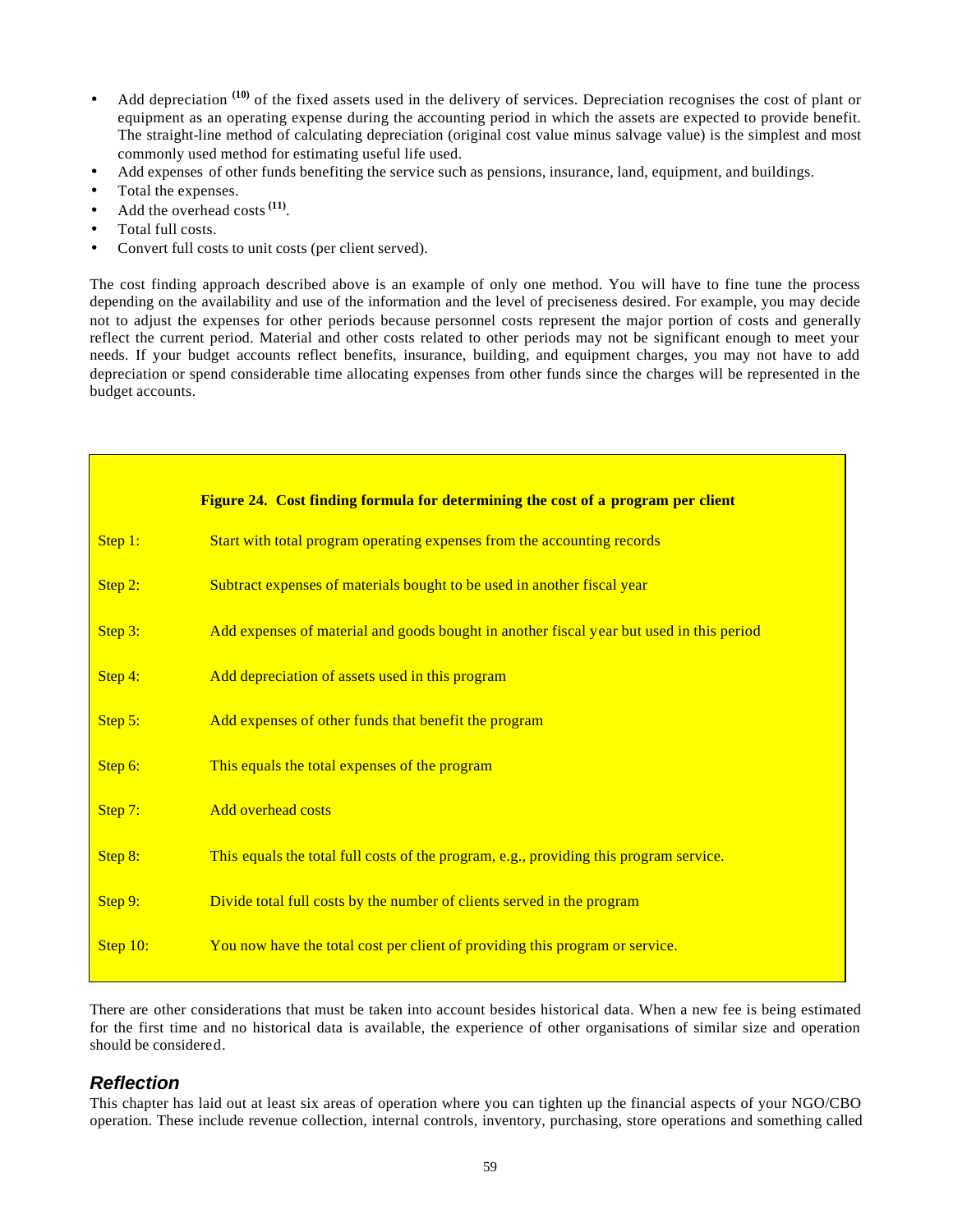cost containment. Out of these categories of financial administration, pick one you think you would like to focus on in the next week or so and jot down some actions you can take to make it a more effective and efficient part of your operation.

**\_\_\_\_\_\_\_**\_\_\_\_\_\_\_\_\_\_\_\_\_\_\_\_\_\_\_\_\_\_\_\_\_\_\_\_\_\_\_\_\_\_\_\_\_\_\_\_\_\_\_\_\_\_\_\_\_\_\_\_\_\_\_\_\_\_\_\_\_\_\_\_\_\_\_\_\_\_\_\_\_\_\_\_\_\_\_\_\_\_\_\_\_\_\_\_

\_\_\_\_\_\_\_\_\_\_\_\_\_\_\_\_\_\_\_\_\_\_\_\_\_\_\_\_\_\_\_\_\_\_\_\_\_\_\_\_\_\_\_\_\_\_\_\_\_\_\_\_\_\_\_\_\_\_\_\_\_\_\_\_\_\_\_\_\_\_\_\_\_\_\_\_\_\_\_\_\_\_\_\_\_\_\_\_\_\_\_\_\_\_\_

\_\_\_\_\_\_\_\_\_\_\_\_\_\_\_\_\_\_\_\_\_\_\_\_\_\_\_\_\_\_\_\_\_\_\_\_\_\_\_\_\_\_\_\_\_\_\_\_\_\_\_\_\_\_\_\_\_\_\_\_\_\_\_\_\_\_\_\_\_\_\_\_\_\_\_\_\_\_\_\_\_\_\_\_\_\_\_\_\_\_\_\_\_\_\_

**\_\_\_\_\_\_\_**\_\_\_\_\_\_\_\_\_\_\_\_\_\_\_\_\_\_\_\_\_\_\_\_\_\_\_\_\_\_\_\_\_\_\_\_\_\_\_\_\_\_\_\_\_\_\_\_\_\_\_\_\_\_\_\_\_\_\_\_\_\_\_\_\_\_\_\_\_\_\_\_\_\_\_\_\_\_\_\_\_\_\_\_\_\_\_\_

\_\_\_\_\_\_\_\_\_\_\_\_\_\_\_\_\_\_\_\_\_\_\_\_\_\_\_\_\_\_\_\_\_\_\_\_\_\_\_\_\_\_\_\_\_\_\_\_\_\_\_\_\_\_\_\_\_\_\_\_\_\_\_\_\_\_\_\_\_\_\_\_\_\_\_\_\_\_\_\_\_\_\_\_\_\_\_\_\_\_\_\_\_\_\_

\_\_\_\_\_\_\_\_\_\_\_\_\_\_\_\_\_\_\_\_\_\_\_\_\_\_\_\_\_\_\_\_\_\_\_\_\_\_\_\_\_\_\_\_\_\_\_\_\_\_\_\_\_\_\_\_\_\_\_\_\_\_\_\_\_\_\_\_\_\_\_\_\_\_\_\_\_\_\_\_\_\_\_\_\_\_\_\_\_\_\_\_\_\_\_

**\_\_\_\_\_\_\_**\_\_\_\_\_\_\_\_\_\_\_\_\_\_\_\_\_\_\_\_\_\_\_\_\_\_\_\_\_\_\_\_\_\_\_\_\_\_\_\_\_\_\_\_\_\_\_\_\_\_\_\_\_\_\_\_\_\_\_\_\_\_\_\_\_\_\_\_\_\_\_\_\_\_\_\_\_\_\_\_\_\_\_\_\_\_\_\_

\_\_\_\_\_\_\_\_\_\_\_\_\_\_\_\_\_\_\_\_\_\_\_\_\_\_\_\_\_\_\_\_\_\_\_\_\_\_\_\_\_\_\_\_\_\_\_\_\_\_\_\_\_\_\_\_\_\_\_\_\_\_\_\_\_\_\_\_\_\_\_\_\_\_\_\_\_\_\_\_\_\_\_\_\_\_\_\_\_\_\_\_\_\_\_

\_\_\_\_\_\_\_\_\_\_\_\_\_\_\_\_\_\_\_\_\_\_\_\_\_\_\_\_\_\_\_\_\_\_\_\_\_\_\_\_\_\_\_\_\_\_\_\_\_\_\_\_\_\_\_\_\_\_\_\_\_\_\_\_\_\_\_\_\_\_\_\_\_\_\_\_\_\_\_\_\_\_\_\_\_\_\_\_\_\_\_\_\_\_\_

**\_\_\_\_\_\_\_**\_\_\_\_\_\_\_\_\_\_\_\_\_\_\_\_\_\_\_\_\_\_\_\_\_\_\_\_\_\_\_\_\_\_\_\_\_\_\_\_\_\_\_\_\_\_\_\_\_\_\_\_\_\_\_\_\_\_\_\_\_\_\_\_\_\_\_\_\_\_\_\_\_\_\_\_\_\_\_\_\_\_\_\_\_\_\_\_

\_\_\_\_\_\_\_\_\_\_\_\_\_\_\_\_\_\_\_\_\_\_\_\_\_\_\_\_\_\_\_\_\_\_\_\_\_\_\_\_\_\_\_\_\_\_\_\_\_\_\_\_\_\_\_\_\_\_\_\_\_\_\_\_\_\_\_\_\_\_\_\_\_\_\_\_\_\_\_\_\_\_\_\_\_\_\_\_\_\_\_\_\_\_\_

\_\_\_\_\_\_\_\_\_\_\_\_\_\_\_\_\_\_\_\_\_\_\_\_\_\_\_\_\_\_\_\_\_\_\_\_\_\_\_\_\_\_\_\_\_\_\_\_\_\_\_\_\_\_\_\_\_\_\_\_\_\_\_\_\_\_\_\_\_\_\_\_\_\_\_\_\_\_\_\_\_\_\_\_\_\_\_\_\_\_\_\_\_\_\_

**\_\_\_\_\_\_\_**\_\_\_\_\_\_\_\_\_\_\_\_\_\_\_\_\_\_\_\_\_\_\_\_\_\_\_\_\_\_\_\_\_\_\_\_\_\_\_\_\_\_\_\_\_\_\_\_\_\_\_\_\_\_\_\_\_\_\_\_\_\_\_\_\_\_\_\_\_\_\_\_\_\_\_\_\_\_\_\_\_\_\_\_\_\_\_\_

\_\_\_\_\_\_\_\_\_\_\_\_\_\_\_\_\_\_\_\_\_\_\_\_\_\_\_\_\_\_\_\_\_\_\_\_\_\_\_\_\_\_\_\_\_\_\_\_\_\_\_\_\_\_\_\_\_\_\_\_\_\_\_\_\_\_\_\_\_\_\_\_\_\_\_\_\_\_\_\_\_\_\_\_\_\_\_\_\_\_\_\_\_\_\_

\_\_\_\_\_\_\_\_\_\_\_\_\_\_\_\_\_\_\_\_\_\_\_\_\_\_\_\_\_\_\_\_\_\_\_\_\_\_\_\_\_\_\_\_\_\_\_\_\_\_\_\_\_\_\_\_\_\_\_\_\_\_\_\_\_\_\_\_\_\_\_\_\_\_\_\_\_\_\_\_\_\_\_\_\_\_\_\_\_\_\_\_\_\_\_

The financial practice I want to improve is:

My reason for focusing on this particular part of our NGO/CBO operation is:

Steps I plan to take are:

The improved system or practice will be installed by; (name a realistic date):

The results I hope to achieve by these actions are:

### *Key points*

- There are many available options to improve the way finances are made more secure, processes enhanced, and costs contained within NGO/CBOs.
- Revenue collection practices begin with finding better ways to bill your customers, then deciding how to take their money in the most efficient way possible, and making it secure once it is collected.
- Internal controls are necessary even in religious organisations where *Thou Shalt Not Steal* is a major commandment. Given this, it behoves all NGO/CBOs to curb such employee temptations.
- However, internal controls provide lots of other benefits to your organisation: more reliable and timely data; operational efficiencies such as reduced replication of efforts; and ease in reporting your financial status to others.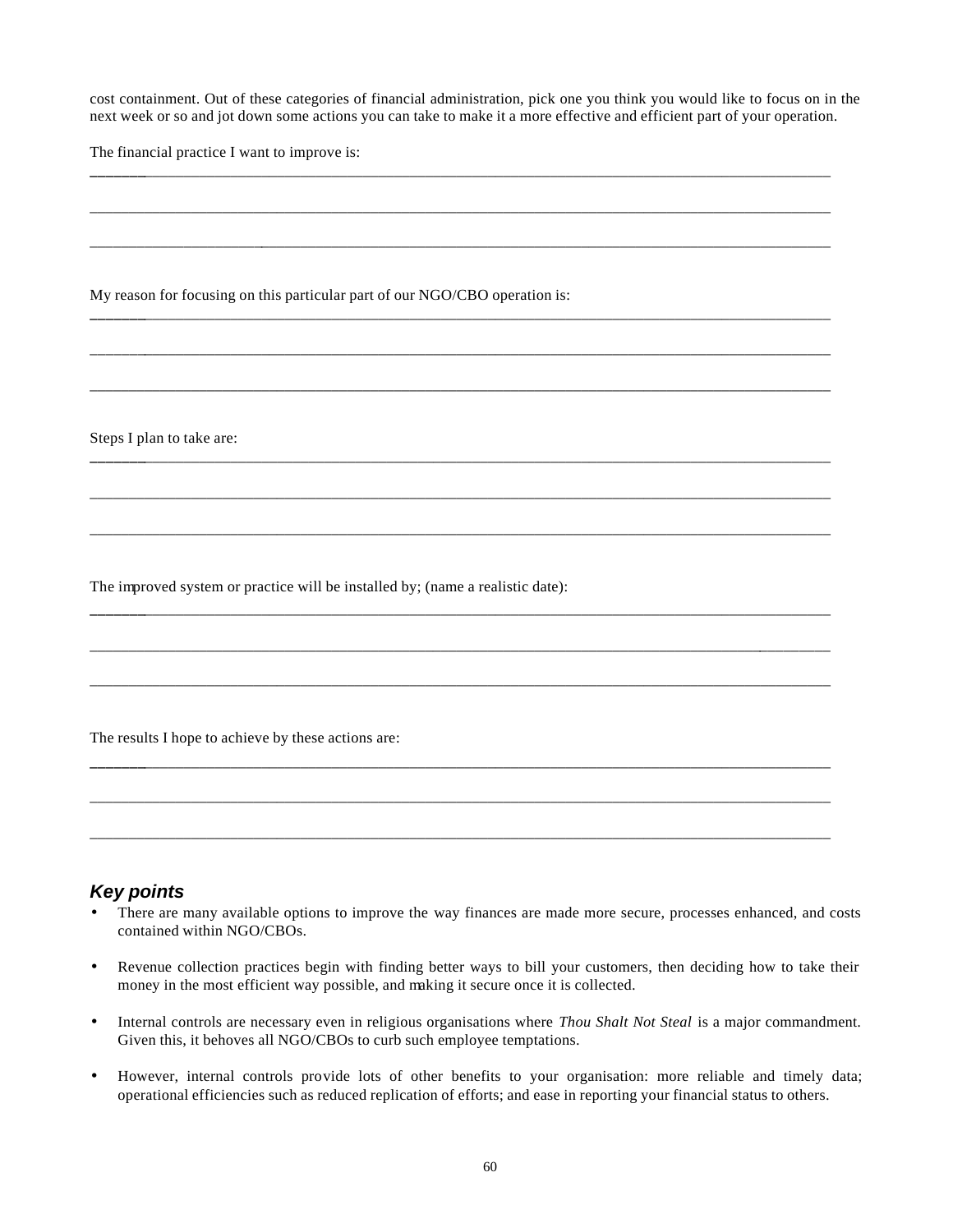- Dividing up the tasks and responsibilities of those who handle cash in the organisation is one of the best safeguards. Those who are responsible for monetary transactions also appreciate it.
- Managing inventories within most organisations is a dull but important task. If done well, it can eliminate temptations to "borrow from the store", conserve physical space, and assure operations people that the supplies and materials are there when they need them.
- Purchasing is another area where NGO/CBOs can not only save money but also improve the efficiency and effectiveness of implementing their mission by having the right quality and quantity from the right source at the right price at the right time. It doesn't get much better than this within most NGO/CBOs.
- In addition to competitive purchasing by preparing formal bid specifications, think about bartering, donations and collective buying as other ways to get the goods and services you need at the right price.
- Store operations can be improved significantly through better record keeping and managing the physical space required more creatively. Many NGO/CBOs fall short in both categories.
- Cost containment and cost finding are important financial tools for making your organisation more easily sustainable over time.

# *Endnotes*

- **(7)** Cost accounting is a broad field of accounting concerned primarily with the measurement, accumulation, and control of costs.
- **(8)** Direct cost a cost that can be readily identified with and traced to a specific program. Example: the salary of a nurse that is assigned full-time to a specific program.
- **(9)** Prepaid (prepaid expense) this is an expense paid in advance of its actual occurrence. Rent and insurance premiums are often paid in advance of the time period covered. For example, the whole year's insurance premium may be paid a year in advance. Prepaid expenses are considered a current asset and are reduced as each month's premium is charged to insurance expense.
- **(10)** Depreciation the reduction in value of a piece of equipment, machinery or other similar asset. It is a systematic allocation of the original cost of the item over its useful life. The reduction is due to the use or obsolescence of the item over time.
- **(11)** Overhead costs are also called indirect costs, costs that cannot conveniently or economically be assigned to specific programs.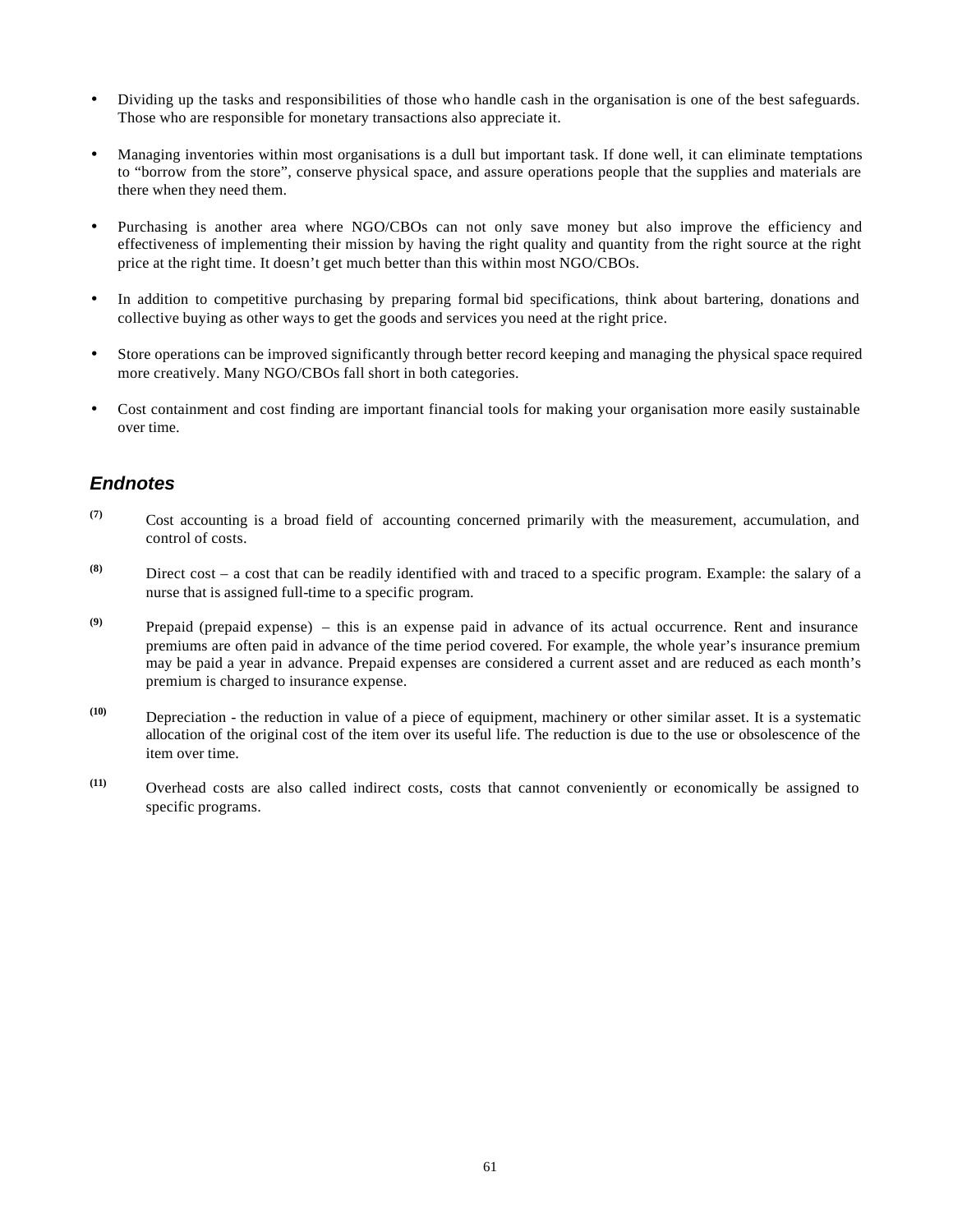# **CHAPTER 6 FINANCIAL POLICIES AND THE OVERSIGHT RESPONSIBILITY**

*Travel advisory!* Your first reaction might be: Why are we talking about the need for financial policies at this point in the manual and not earlier? Good point. However, we have a dual rationale for discussing them now. First, we believe the discussion of various components of a sound financial management system in previous chapters should increase your understanding of the importance of having clear policies. Secondly, policies are the platform on which auditors perform when they sit down to conduct their periodic review of your financial performance and accountability.

# *Creating a financial policy framework*

Financial policies are statements created by the director and policy board to clarify their philosophy and intentions. Broadly defined, policies are formal positions taken by an organisation to support the implementation of its financial goals. Policies provide a framework for financial management and guidance for conducting the financial affairs of an NGO/CBO. The process of auditing becomes much easier when the financial management philosophy and intentions of the organisation are clear.

Informal, unwritten, incomplete, conflicting, and inconsistent financial policies are harmful to the public image of the NGO/CBO. They give the impression that the organisation's management does not know what it is doing or does not place a high priority on thoughtful and prudent financial management. Without a clear picture of the basis on which financial decisions are made by the NGO/CBO, granting agencies and users of financial information are certain to be confused and may lose confidence in the ability of the NGO/CBO management to handle its financial affairs effectively.

### **Sample policies**

### **Accounting**

- The NGO/CBO will establish and maintain accounting practices in accordance with generally accepted accounting principles and standards.
- The NGO/CBO will conduct a cost analysis of all services on a regular basis.
- The NGO/CBO will have an annual audit performed by an independent public accounting firm that will issue an opinion on the annual financial statements and a management letter detailing areas that need improvement.
- The NGO/CBO will establish a system of internal controls, which is periodically reviewed.

### **Budget**

- The NGO/CBO will project revenues and expenses for the next three to five years and will update the projections annually.
- The NGO/CBO will develop a program to integrate performance measures and productivity indicators with the annual budget.
- The director or designee will perform, at a minimum, a mid-year budget review and analysis and provide the information to the policy makers.

### **Revenues**

- The NGO/CBO will make realistic forecasts of revenue and clearly state the assumptions underlying the forecasts.
- The NGO/CBO will conduct an annual review of selected fees and charges to determine the extent to which the full cost of associated services is being recovered by revenues.

### **Cash management**

- The NGO/CBO will invest at least xx % of its idle cash on a continuous basis where legally possible.
- The NGO/CBO will establish guidelines that emphasise safety and liquidity in the investment of funds.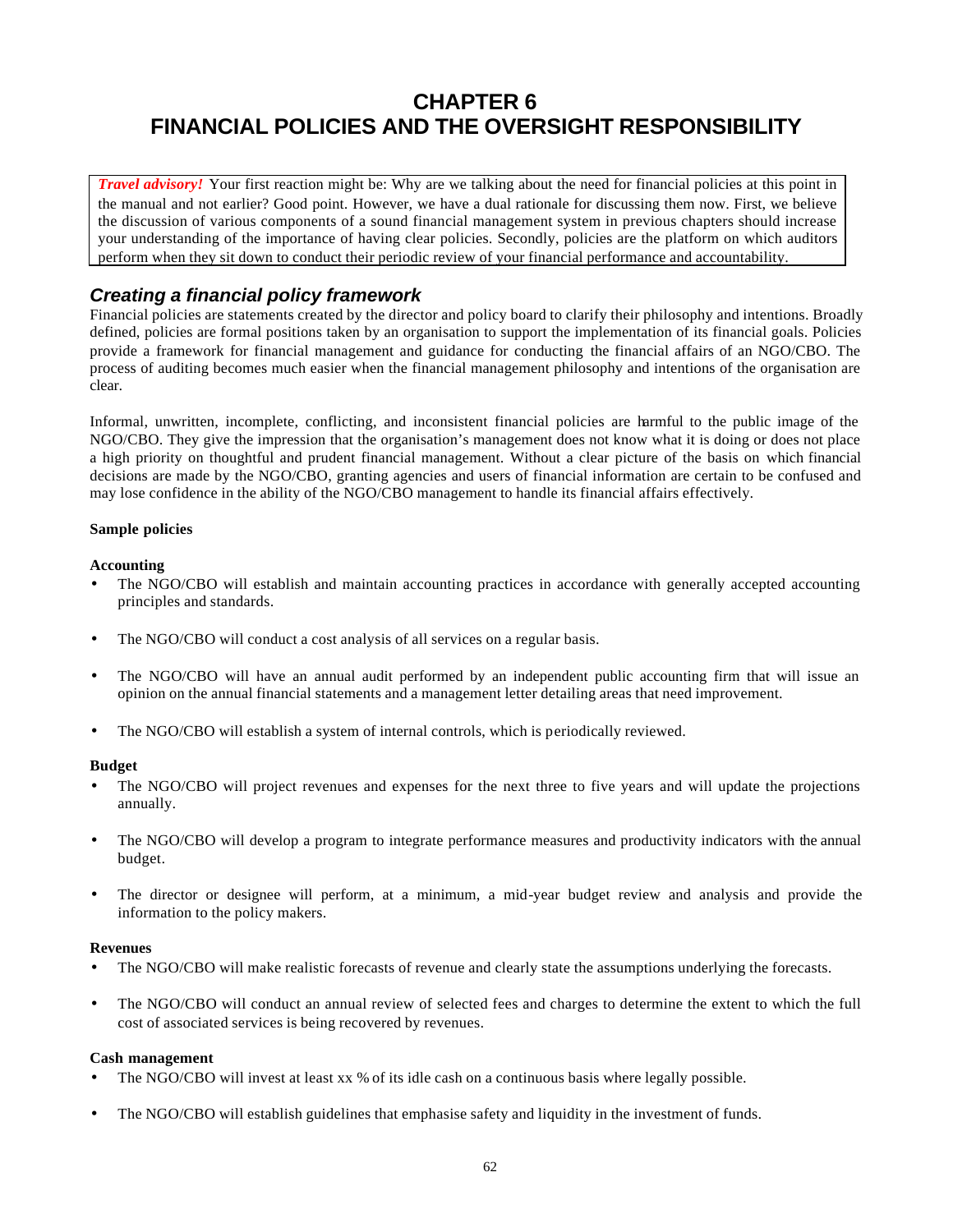### **Purchasing**

- The NGO/CBO will solicit competitive bids for all purchases over \$ xxxxxx.
- The NGO/CBO will establish a program of delivery inspection to ensure that items delivered meet specifications.

# *Reflection*

We suggest you take a bit of time and review the suggested policy statements and put an X beside those policy statements that are like or similar to ones your organisation has adopted and operates by. As you review each of the above policy statements, also put an 0 beside those policies you don't have in effect but need to adopt. After doing your X's and 0's, record a summary of each of those with an 0 in the space below and declare what your action plan will be to get it adopted formally as a part of your organisation's operating procedures.

**\_\_\_\_\_\_\_**\_\_\_\_\_\_\_\_\_\_\_\_\_\_\_\_\_\_\_\_\_\_\_\_\_\_\_\_\_\_\_\_\_\_\_\_\_\_\_\_\_\_\_\_\_\_\_\_\_\_\_\_\_\_\_\_\_\_\_\_\_\_\_\_\_\_\_\_\_\_\_\_\_\_\_\_\_\_\_\_\_\_\_\_\_\_\_\_

\_\_\_\_\_\_\_\_\_\_\_\_\_\_\_\_\_\_\_\_\_\_\_\_\_\_\_\_\_\_\_\_\_\_\_\_\_\_\_\_\_\_\_\_\_\_\_\_\_\_\_\_\_\_\_\_\_\_\_\_\_\_\_\_\_\_\_\_\_\_\_\_\_\_\_\_\_\_\_\_\_\_\_\_\_\_\_\_\_\_\_\_\_\_\_

\_\_\_\_\_\_\_\_\_\_\_\_\_\_\_\_\_\_\_\_\_\_\_\_\_\_\_\_\_\_\_\_\_\_\_\_\_\_\_\_\_\_\_\_\_\_\_\_\_\_\_\_\_\_\_\_\_\_\_\_\_\_\_\_\_\_\_\_\_\_\_\_\_\_\_\_\_\_\_\_\_\_\_\_\_\_\_\_\_\_\_\_\_\_\_

# *Auditing*

The final management process we want to discuss is financial oversight, and the oversight tool of choice is the audit. Often, NGO/CBO officials have less than favourable words to utter about the auditing process since it is often a requirement of regulatory agencies and external funding organisations. Nevertheless, it is a procedure that can help organisations become more effective and efficient in the management of their fiscal resources. Before we get more specific about auditing, we want to alert you that we will also be talking about financial policies in this final chapter as well. There is a direct relationship between your organisation's policies and the auditing act. Policies inform auditors and others about your organisation and managerial intentions. The audit, in many ways, confirms whether you fulfilled these intentions. Given this more positive spin on an age-old oversight tool, let's get more specific.

The purpose of an "external" audit is to have an independent third party verify that financial information has been prepared in accordance with legal or grant agency requirements. Using an outside auditor is the best way to ensure that numbers are valid and consistent. The most established forms of auditing in both the private and public sectors are financial and compliance. Audits can also be management enhancers. If you are having an audit performed by an outside agency, consider having those who are conducting the audit add a new task to their assignment. It is to look for ways you can increase the managerial efficiency and effectiveness of your organisation.

Financial auditing consists of a systematic examination and evaluation of the financial systems, transactions, and accounts of an organisation in order to offer an opinion on the "fairness" or reliability of its financial statements. The compliance aspect of auditing is to ensure that an organisation is following the laws that govern the handling of its general finances such as those pertaining to grant monies, spending, investing, and borrowing. A compliance audit can also focus primarily on regulations that apply to specified funds such as intergovernmental grants. Though a compliance audit can be conducted separately, it is usually more efficient and ultimately more fruitful to have it performed along with a financial audit.

### **Advantages of auditing**

Audits can benefit NGO/CBOs in more ways than certifying that you have complied with certain rules and regulations and that there has been no irregularities in the use of your funds. Here are a few of the potential advantages that audits can provide.

- Financial audits can verify key information on which certain decisions should be based, policy as well as administrative decisions.
- They can help establish ways to ensure that this information is placed in proper perspective and made available in the most helpful form to all concerned with such decisions.
- A carefully designed audit can reveal weaknesses in an accounting system that may be obscuring the true financial picture, multiplying confusion, or promoting waste of funds and services.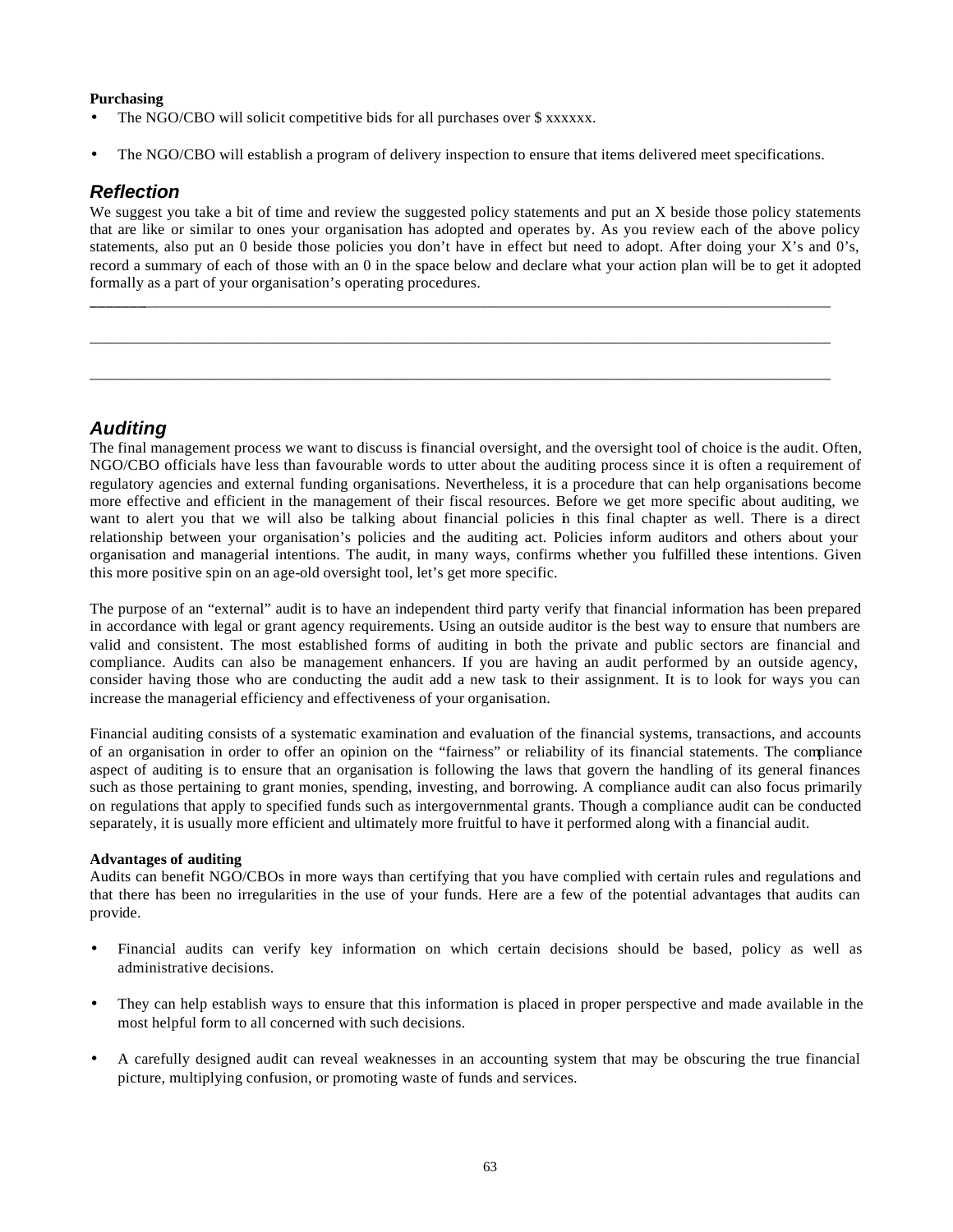• A compliance audit can clarify the meaning of regulations governing particular grants, identify available options in handling grant funds, and generally help an NGO/CBO to avoid the loss of funds that can result from failure to comply properly with all the rules attached to the various grants it receives.

# *Selecting the audit firm*

When selecting an auditing firm it is impossible to ascertain in advance with complete confidence which firm will actually outperform others. So much depends upon the competence of the individuals assigned to the audit and how they interact with the individuals and decision-makers with whom they come into contact. During an audit, the auditor is responsible for making important, partially subjective evaluations regarding the credibility of the organisation's director and policy board, the quality of internal controls, and the rationale of exceptions to "fairness" in reporting and legal compliance.

An auditor checking the reliability of an organisation's financial statements must take into account the care with which legal regulations have been followed. Failure to comply with these regulations could result in many cases in significant enough changes to seriously alter the information in the financial statements. Most granting agencies and many central government agencies have audit requirements that stipulate a financial audit be conducted to meet their requirements and that it include a compliance review.

### **Audit review of internal controls**

Internal controls are a system of checks and balances designed to reduce the risks inherent in handling cash, inventory items, or other assets. They are contained in the organisation's structure, processes, and procedures to safeguard the assets and ensure accurate and timely reporting.

Internal controls are the systems an organisation has established to:

- Prevent fraud and waste
- Ensure accuracy of accounting and other operating data
- Promote adherence to stated policies
- Further the efficiency of operations, and
- Ensure conformance with applicable laws or grant requirements.

Systems devised to achieve the first two objectives are usually referred to as accounting controls; those covering the latter three are known as administrative controls.

### **Internal controls—accounting**

For the auditor, the chief purpose of examining these controls is to determine whether they can be relied upon to assure the accuracy of the various data that goes into the forming of the financial statements and to assure compliance with applicable laws. The auditor's estimate of the likelihood of errors and omissions in recording and classifying transactions is based not only on evaluation of the system but also on the staff that uses it. Thus, the review includes the NGO/CBO's organisational structure, staffing, and the specific duties of its personnel. The auditor's conclusions about the controls determine the kinds and extent of tests that will be applied to both the controls themselves and the recorded data.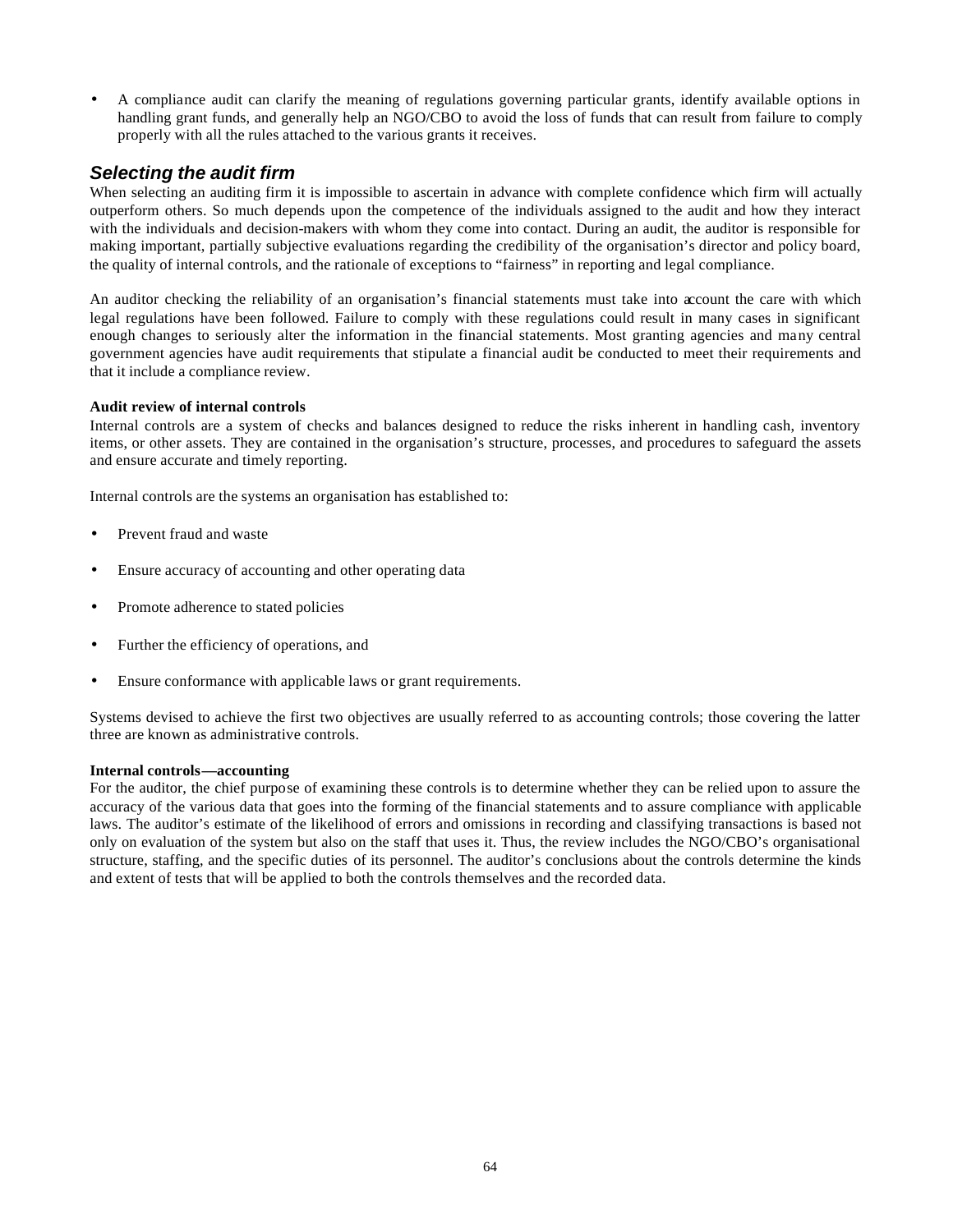### **Figure 25. Internal controls**

- Accounting controls are basically the means of keeping track of resources
- Administrative controls are the means of using resources
- A payroll register keeps track of payments to persons on the payroll
- A personnel authorization system ensures that the appropriate people are hired or assigned to the appropriate tasks.

Another aim of internal control evaluation is to gain a sense of the potential for undetected abuse. If the potential for abuse is high, even without evidence of any irregularities, the auditor usually alerts the director and/or policy board. An example of such a potential for abuse would be a purchasing co-op for agricultural supplies where the director is the sole handler of all receipts and bookkeeping and insists on receiving only cash.

### **Internal controls—administrative**

Another objective is to determine whether management is diligently exercising its responsibility. Although lack of diligence may have little direct impact on the auditor's formal opinion on current financial statements, it may open the way for negligence of truly significant proportions, such as the failure to respond quickly to warning signals of budgetary overruns.

# *Key Points*

- Financial policies will provide the philosophical platform from which the auditors perform their fiscal dance.
- The outside audit will verify that your financial house is in order.
- It will also provide you with some additional benefits such as insights into changes you might want to make in your financial system to make it work more effectively for you NGO/CBO.
- An effective audit should review your organisation's accounting and administrative controls in addition to checking your compliance with external regulations and funding mandates of a fiscal nature.